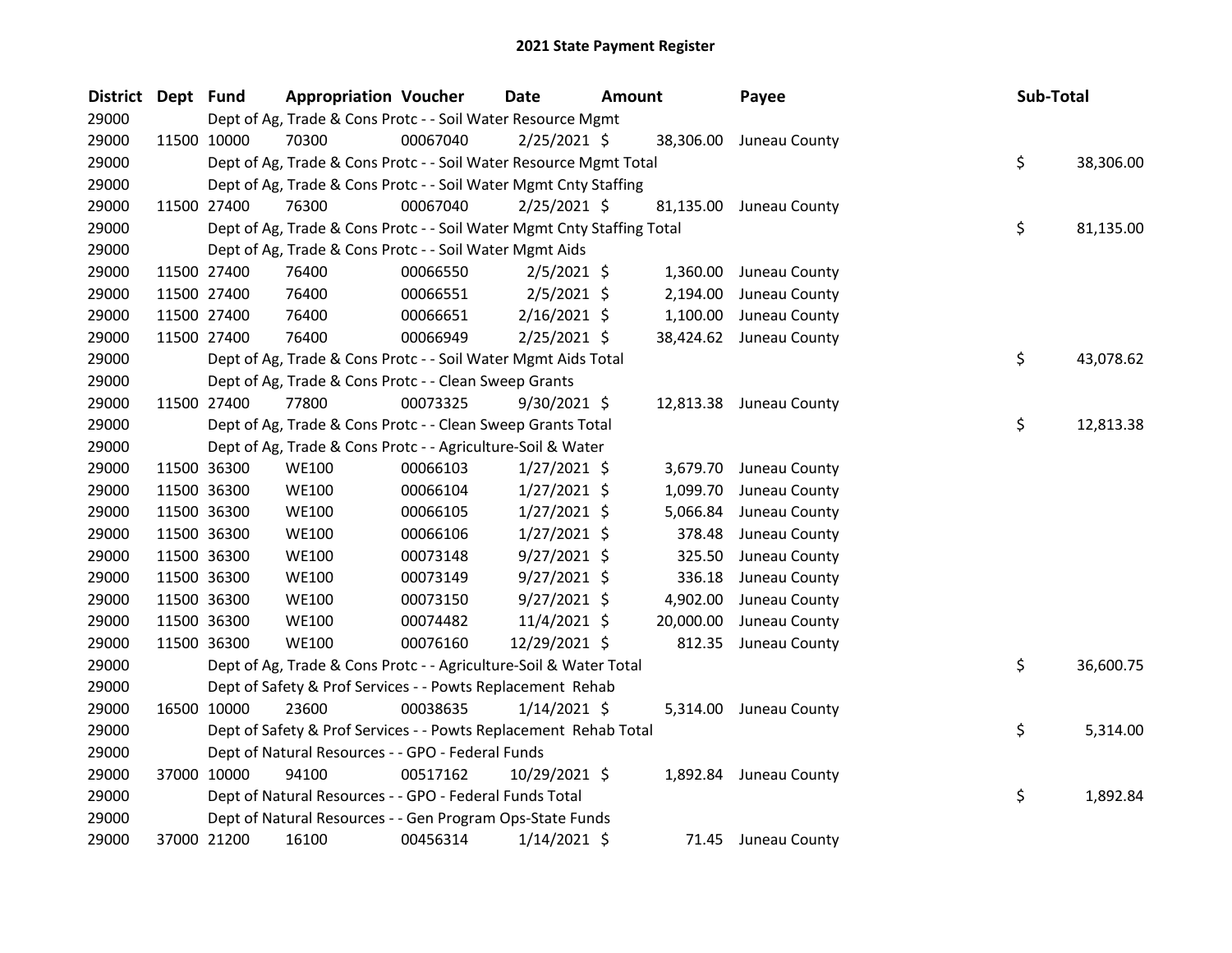| <b>District</b> | Dept Fund |             | <b>Appropriation Voucher</b>                                       |          | Date           | Amount |        | Payee                   | Sub-Total |           |
|-----------------|-----------|-------------|--------------------------------------------------------------------|----------|----------------|--------|--------|-------------------------|-----------|-----------|
| 29000           |           | 37000 21200 | 16100                                                              | 00520227 | 11/18/2021 \$  |        |        | 1,071.41 Juneau County  |           |           |
| 29000           |           |             | Dept of Natural Resources - - Gen Program Ops-State Funds Total    |          |                |        |        |                         | \$        | 1,142.86  |
| 29000           |           |             | Dept of Natural Resources - - GPO -Federal Funds                   |          |                |        |        |                         |           |           |
| 29000           |           | 37000 21200 | 38100                                                              | 00466842 | $3/12/2021$ \$ |        |        | 4,464.86 Juneau County  |           |           |
| 29000           |           |             | Dept of Natural Resources - - GPO -Federal Funds Total             |          |                |        |        |                         | \$        | 4,464.86  |
| 29000           |           |             | Dept of Natural Resources - - Venison Processing                   |          |                |        |        |                         |           |           |
| 29000           |           | 37000 21200 | 54900                                                              | 00474671 | $4/29/2021$ \$ |        |        | 5,930.00 Juneau County  |           |           |
| 29000           |           |             | Dept of Natural Resources - - Venison Processing Total             |          |                |        |        |                         | \$        | 5,930.00  |
| 29000           |           |             | Dept of Natural Resources - - Enf A - Boating Enforcement          |          |                |        |        |                         |           |           |
| 29000           |           | 37000 21200 | 55000                                                              | 00466842 | $3/12/2021$ \$ |        |        | 9,197.84 Juneau County  |           |           |
| 29000           |           |             | Dept of Natural Resources - - Enf A - Boating Enforcement Total    |          |                |        |        |                         | \$        | 9,197.84  |
| 29000           |           |             | Dept of Natural Resources - - Enf A - Atv & Utv Enforcement        |          |                |        |        |                         |           |           |
| 29000           |           | 37000 21200 | 55100                                                              | 00509158 | $9/16/2021$ \$ |        |        | 12,450.26 Juneau County |           |           |
| 29000           |           |             | Dept of Natural Resources - - Enf A - Atv & Utv Enforcement Total  |          |                |        |        |                         | \$        | 12,450.26 |
| 29000           |           |             | Dept of Natural Resources - - Enf A - Snow Enforcement             |          |                |        |        |                         |           |           |
| 29000           |           | 37000 21200 | 55200                                                              | 00509619 | $9/20/2021$ \$ |        |        | 2,928.86 Juneau County  |           |           |
| 29000           |           |             | Dept of Natural Resources - - Enf A - Snow Enforcement Total       |          |                |        |        |                         | \$        | 2,928.86  |
| 29000           |           |             | Dept of Natural Resources - - Wildlife Damage Claims & Abat        |          |                |        |        |                         |           |           |
| 29000           |           | 37000 21200 | 55300                                                              | 00474671 | $4/29/2021$ \$ |        |        | 7,253.67 Juneau County  |           |           |
| 29000           |           |             | Dept of Natural Resources - - Wildlife Damage Claims & Abat Total  |          |                |        |        |                         | \$        | 7,253.67  |
| 29000           |           |             | Dept of Natural Resources - - Ra- Fish, WI & Forestry              |          |                |        |        |                         |           |           |
| 29000           |           | 37000 21200 | 56400                                                              | 00469774 | 3/25/2021 \$   |        | 831.35 | Juneau County           |           |           |
| 29000           |           |             | Dept of Natural Resources - - Ra- Fish, WI & Forestry Total        |          |                |        |        |                         | \$        | 831.35    |
| 29000           |           |             | Dept of Natural Resources - - Resaids - Forest Croplnd & Mfl       |          |                |        |        |                         |           |           |
| 29000           |           | 37000 21200 | 56600                                                              | 00509471 | $9/17/2021$ \$ |        |        | 20,875.48 Juneau County |           |           |
| 29000           |           |             | Dept of Natural Resources - - Resaids - Forest CropInd & Mfl Total |          |                |        |        |                         | \$        | 20,875.48 |
| 29000           |           |             | Dept of Natural Resources - - Resaids - Cnty Forst & Admin         |          |                |        |        |                         |           |           |
| 29000           |           | 37000 21200 | 57200                                                              | 00462954 | 2/18/2021 \$   |        |        | 59,157.38 Juneau County |           |           |
| 29000           |           |             | Dept of Natural Resources - - Resaids - Cnty Forst & Admin Total   |          |                |        |        |                         | \$        | 59,157.38 |
| 29000           |           |             | Dept of Natural Resources - - Ra- Cnty Snow Trail & Area Aid       |          |                |        |        |                         |           |           |
| 29000           |           | 37000 21200 | 57400                                                              | 00517110 | $11/1/2021$ \$ |        |        | 2,300.00 Juneau County  |           |           |
| 29000           |           |             | Dept of Natural Resources - - Ra- Cnty Snow Trail & Area Aid Total |          |                |        |        |                         | \$        | 2,300.00  |
| 29000           |           |             | Dept of Natural Resources - - Ra- Snowmobile Trail Areas           |          |                |        |        |                         |           |           |
| 29000           |           | 37000 21200 | 57500                                                              | 00515372 | 10/21/2021 \$  |        |        | 37,110.00 Juneau County |           |           |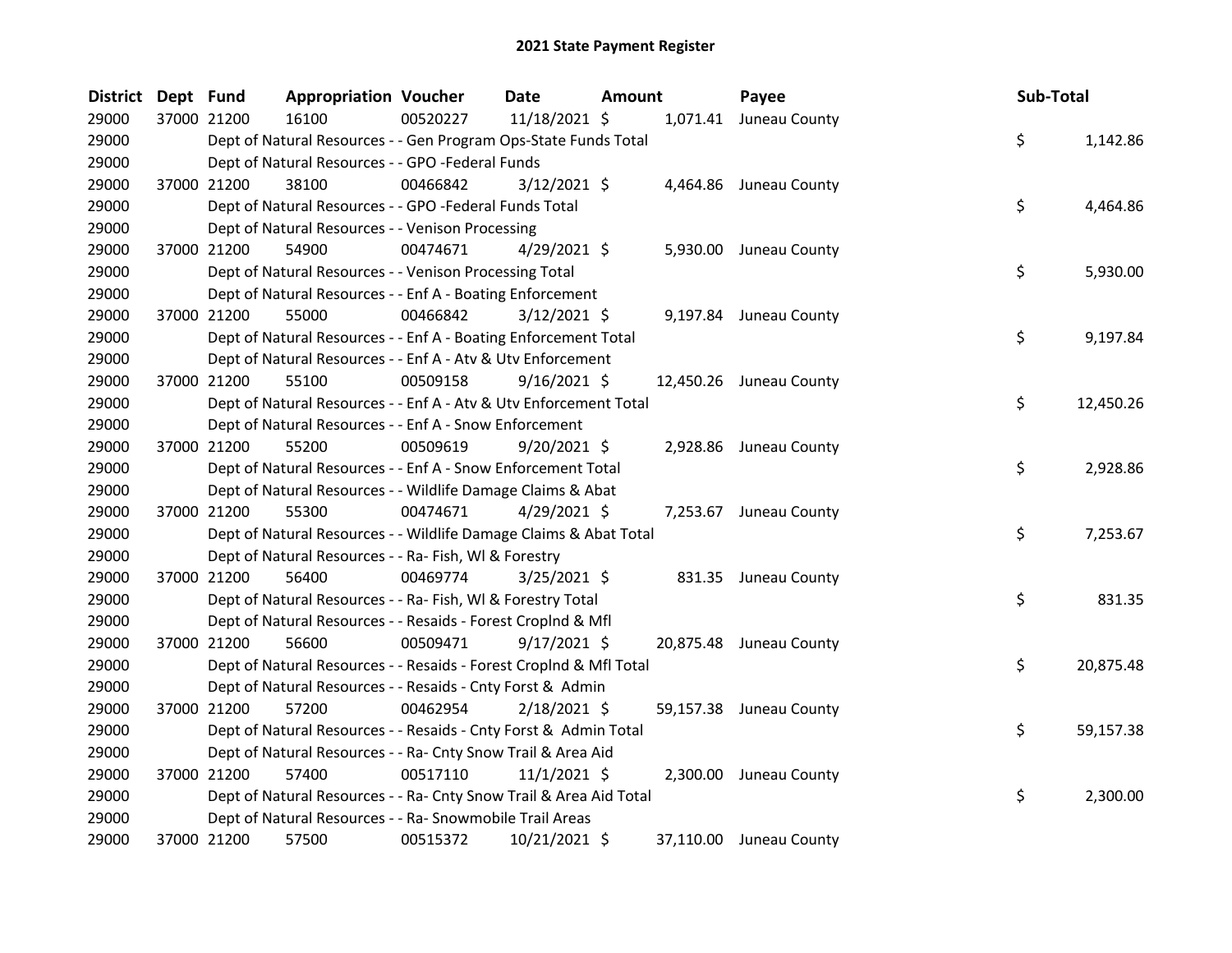| District Dept | <b>Fund</b>                                        | <b>Appropriation Voucher</b>                                       |          | Date           | <b>Amount</b> |            | Payee                    | Sub-Total |            |
|---------------|----------------------------------------------------|--------------------------------------------------------------------|----------|----------------|---------------|------------|--------------------------|-----------|------------|
| 29000         |                                                    | Dept of Natural Resources - - Ra- Snowmobile Trail Areas Total     |          |                |               |            |                          | \$        | 37,110.00  |
| 29000         |                                                    | Dept of Natural Resources - - Resaids - Pymt In Lieu Tax Fed       |          |                |               |            |                          |           |            |
| 29000         | 37000 21200                                        | 58400                                                              | 00510757 | $9/28/2021$ \$ |               |            | 429.00 Juneau County     |           |            |
| 29000         |                                                    | Dept of Natural Resources - - Resaids - Pymt In Lieu Tax Fed Total |          |                |               |            |                          | \$        | 429.00     |
| 29000         |                                                    | Dept of Natural Resources - - Fin Asst For Responsible Units       |          |                |               |            |                          |           |            |
| 29000         | 37000 27400                                        | 67000                                                              | 00485248 | $6/1/2021$ \$  |               |            | 4,759.00 Juneau County   |           |            |
| 29000         |                                                    | Dept of Natural Resources - - Fin Asst For Responsible Units Total |          |                |               |            |                          | \$        | 4,759.00   |
| 29000         |                                                    | Dept of Natural Resources - - Dnr-Nonpoint Source                  |          |                |               |            |                          |           |            |
| 29000         | 37000 36300                                        | <b>TF100</b>                                                       | 00474788 | $4/21/2021$ \$ |               | 189,026.00 | Juneau County            |           |            |
| 29000         | 37000 36300                                        | <b>TF100</b>                                                       | 00478885 | $5/5/2021$ \$  |               | 66,392.94  | Juneau County            |           |            |
| 29000         |                                                    | Dept of Natural Resources - - Dnr-Nonpoint Source Total            |          |                |               |            |                          | \$        | 255,418.94 |
| 29000         |                                                    | WI Dept of Transportation - - Eldly&Disa Co/Aid Sf                 |          |                |               |            |                          |           |            |
| 29000         | 39500 21100                                        | 16800                                                              | 00650070 | $2/5/2021$ \$  |               |            | 89,035.00 Juneau County  |           |            |
| 29000         |                                                    | WI Dept of Transportation - - Eldly&Disa Co/Aid Sf Total           |          |                |               |            |                          | \$        | 89,035.00  |
| 29000         |                                                    | WI Dept of Transportation - - County Forest Aids                   |          |                |               |            |                          |           |            |
| 29000         | 39500 21100                                        | 17000                                                              | 00658064 | $3/9/2021$ \$  |               |            | 1,959.30 Juneau County   |           |            |
| 29000         |                                                    | WI Dept of Transportation - - County Forest Aids Total             |          |                |               |            |                          | \$        | 1,959.30   |
| 29000         |                                                    | WI Dept of Transportation - - Hwy Sfty Loc Aid Ffd                 |          |                |               |            |                          |           |            |
| 29000         | 39500 21100                                        | 18500                                                              | 00659047 | $2/26/2021$ \$ |               | 999.80     | Juneau County            |           |            |
| 29000         | 39500 21100                                        | 18500                                                              | 00703462 | $6/8/2021$ \$  |               | 951.45     | Juneau County            |           |            |
| 29000         | 39500 21100                                        | 18500                                                              | 00743851 | $9/7/2021$ \$  |               | 799.84     | Juneau County            |           |            |
| 29000         | 39500 21100                                        | 18500                                                              | 00767512 | 10/28/2021 \$  |               | 341.80     | Juneau County            |           |            |
| 29000         |                                                    | WI Dept of Transportation - - Hwy Sfty Loc Aid Ffd Total           |          |                |               |            |                          | \$        | 3,092.89   |
| 29000         |                                                    | WI Dept of Transportation - - Trans Aids To Co.-Sf                 |          |                |               |            |                          |           |            |
| 29000         | 39500 21100                                        | 19000                                                              | 00631628 | $1/4/2021$ \$  |               |            | 230,605.27 Juneau County |           |            |
| 29000         | 39500 21100                                        | 19000                                                              | 00710723 | $7/6/2021$ \$  |               |            | 461,210.54 Juneau County |           |            |
| 29000         | 39500 21100                                        | 19000                                                              | 00751282 | $10/4/2021$ \$ |               |            | 230,605.28 Juneau County |           |            |
| 29000         |                                                    | WI Dept of Transportation - - Trans Aids To Co.-Sf Total           |          |                |               |            |                          | \$        | 922,421.09 |
| 29000         |                                                    | WI Dept of Transportation - - Local Rds, Grants Sf                 |          |                |               |            |                          |           |            |
| 29000         | 39500 21100                                        | 27000                                                              | 00661216 | $3/4/2021$ \$  |               |            | 110,000.00 Juneau County |           |            |
| 29000         |                                                    | WI Dept of Transportation - - Local Rds, Grants Sf Total           |          |                |               |            |                          | \$        | 110,000.00 |
| 29000         | WI Dept of Transportation - - Loc Trns Facl Implfd |                                                                    |          |                |               |            |                          |           |            |
| 29000         | 39500 21100                                        | 27600                                                              | 00744684 | $9/9/2021$ \$  |               | 4,445.74   | Juneau County            |           |            |
| 29000         | 39500 21100                                        | 27600                                                              | 00754697 | 9/29/2021 \$   |               | 4,956.66   | Juneau County            |           |            |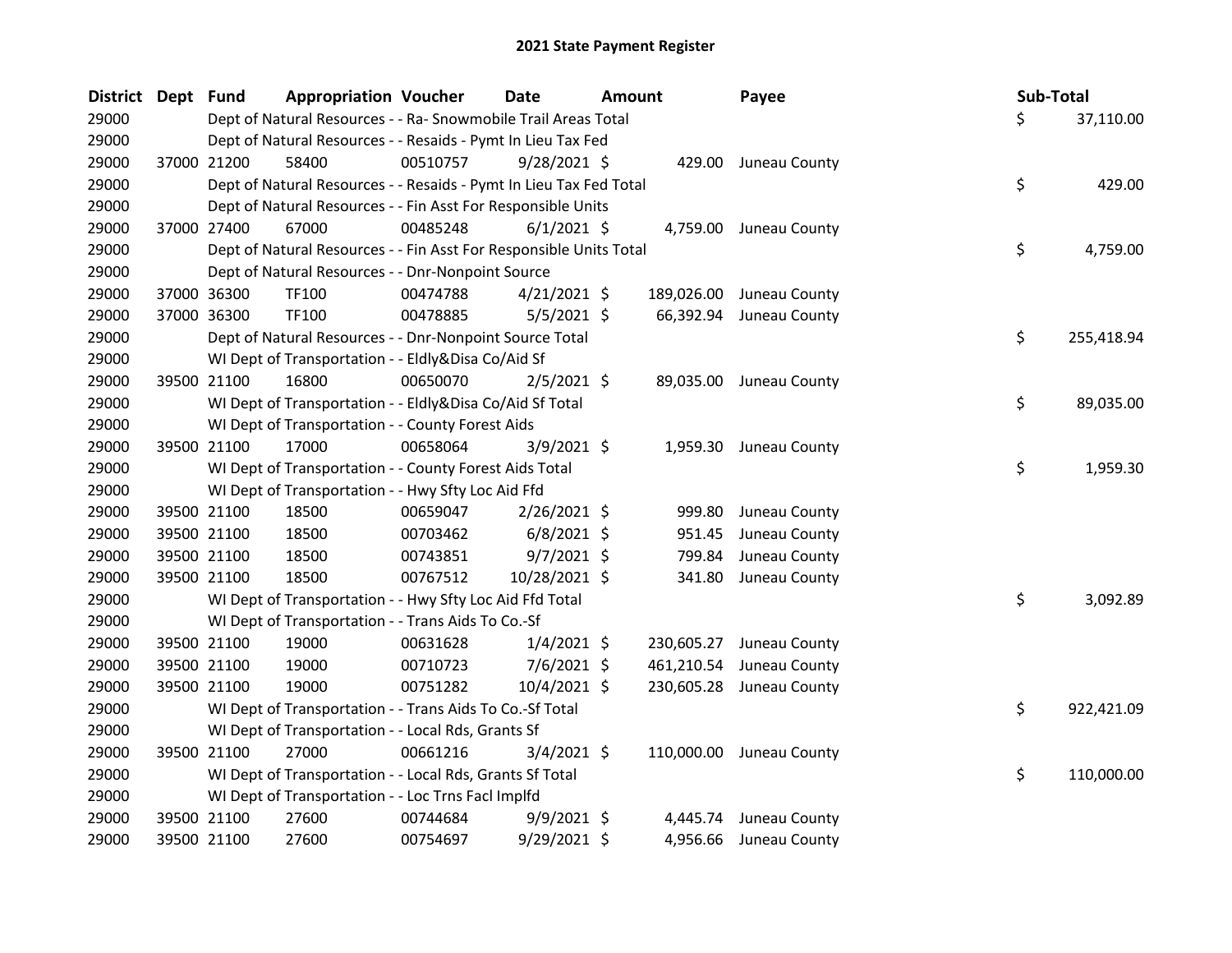| <b>District Dept</b> | <b>Fund</b> | <b>Appropriation Voucher</b>                             | <b>Date</b> |                | <b>Amount</b> |            | Payee         | Sub-Total |            |
|----------------------|-------------|----------------------------------------------------------|-------------|----------------|---------------|------------|---------------|-----------|------------|
| 29000                |             | WI Dept of Transportation - - Loc Trns Facl Implfd Total |             |                |               |            |               | \$        | 9,402.40   |
| 29000                |             | WI Dept of Transportation - - Loc Rd Imp Prg St Fd       |             |                |               |            |               |           |            |
| 29000                | 39500 21100 | 27800                                                    | 00661646    | $3/4/2021$ \$  |               | 104,642.25 | Juneau County |           |            |
| 29000                | 39500 21100 | 27800                                                    | 00777298    | $12/1/2021$ \$ |               | 4,956.43   | Juneau County |           |            |
| 29000                |             | WI Dept of Transportation - - Loc Rd Imp Prg St Fd Total |             |                |               |            |               | \$        | 109,598.68 |
| 29000                |             | WI Dept of Transportation - - Loc Trns FacI Impffd       |             |                |               |            |               |           |            |
| 29000                | 39500 21100 | 28600                                                    | 00654345    | $2/17/2021$ \$ |               | 155,293.05 | Juneau County |           |            |
| 29000                | 39500 21100 | 28600                                                    | 00744684    | $9/9/2021$ \$  |               | 40,011.72  | Juneau County |           |            |
| 29000                | 39500 21100 | 28600                                                    | 00754697    | $9/29/2021$ \$ |               | 44,610.00  | Juneau County |           |            |
| 29000                |             | WI Dept of Transportation - - Loc Trns Facl Impffd Total |             |                |               |            |               | \$        | 239,914.77 |
| 29000                |             | WI Dept of Transportation - - St Hwy Rehab, Sf           |             |                |               |            |               |           |            |
| 29000                | 39500 21100 | 36300                                                    | 00659100    | 2/26/2021 \$   |               | 989.55     | Juneau County |           |            |
| 29000                |             | WI Dept of Transportation - - St Hwy Rehab, Sf Total     |             |                |               |            |               | \$        | 989.55     |
| 29000                |             | WI Dept of Transportation - - Hwy Mgmt & Opers Sf        |             |                |               |            |               |           |            |
| 29000                | 39500 21100 | 36500                                                    | 00664655    | $3/12/2021$ \$ |               | 432.00     | Juneau County |           |            |
| 29000                | 39500 21100 | 36500                                                    | 00674987    | $4/5/2021$ \$  |               | 459.00     | Juneau County |           |            |
| 29000                | 39500 21100 | 36500                                                    | 00685132    | $4/27/2021$ \$ |               | 378.00     | Juneau County |           |            |
| 29000                | 39500 21100 | 36500                                                    | 00685712    | $4/27/2021$ \$ |               | 3,422.32   | Juneau County |           |            |
| 29000                | 39500 21100 | 36500                                                    | 00693218    | $5/14/2021$ \$ |               | 575.00     | Juneau County |           |            |
| 29000                | 39500 21100 | 36500                                                    | 00708285    | $6/18/2021$ \$ |               | 378.00     | Juneau County |           |            |
| 29000                | 39500 21100 | 36500                                                    | 00747658    | $9/20/2021$ \$ |               | 378.00     | Juneau County |           |            |
| 29000                | 39500 21100 | 36500                                                    | 00747661    | 9/20/2021 \$   |               | 378.00     | Juneau County |           |            |
| 29000                | 39500 21100 | 36500                                                    | 00758925    | 10/7/2021 \$   |               | 378.00     | Juneau County |           |            |
| 29000                | 39500 21100 | 36500                                                    | 00767470    | 10/28/2021 \$  |               | 378.00     | Juneau County |           |            |
| 29000                | 39500 21100 | 36500                                                    | 00780281    | 12/3/2021 \$   |               | 378.00     | Juneau County |           |            |
| 29000                |             | WI Dept of Transportation - - Hwy Mgmt & Opers Sf Total  |             |                |               |            |               | \$        | 7,534.32   |
| 29000                |             | WI Dept of Transportation - - Routine Maint Sf           |             |                |               |            |               |           |            |
| 29000                | 39500 21100 | 36800                                                    | 00634782    | $1/4/2021$ \$  |               | 20,542.21  | Juneau County |           |            |
| 29000                | 39500 21100 | 36800                                                    | 00634786    | $1/4/2021$ \$  |               | 122,765.86 | Juneau County |           |            |
| 29000                | 39500 21100 | 36800                                                    | 00641478    | $1/20/2021$ \$ |               | 100,021.57 | Juneau County |           |            |
| 29000                | 39500 21100 | 36800                                                    | 00641479    | $1/20/2021$ \$ |               | 24,565.47  | Juneau County |           |            |
| 29000                | 39500 21100 | 36800                                                    | 00641480    | $1/20/2021$ \$ |               | 3,889.08   | Juneau County |           |            |
| 29000                | 39500 21100 | 36800                                                    | 00641481    | $1/20/2021$ \$ |               | 8,296.89   | Juneau County |           |            |
| 29000                | 39500 21100 | 36800                                                    | 00647562    | 2/2/2021 \$    |               | 31,203.00  | Juneau County |           |            |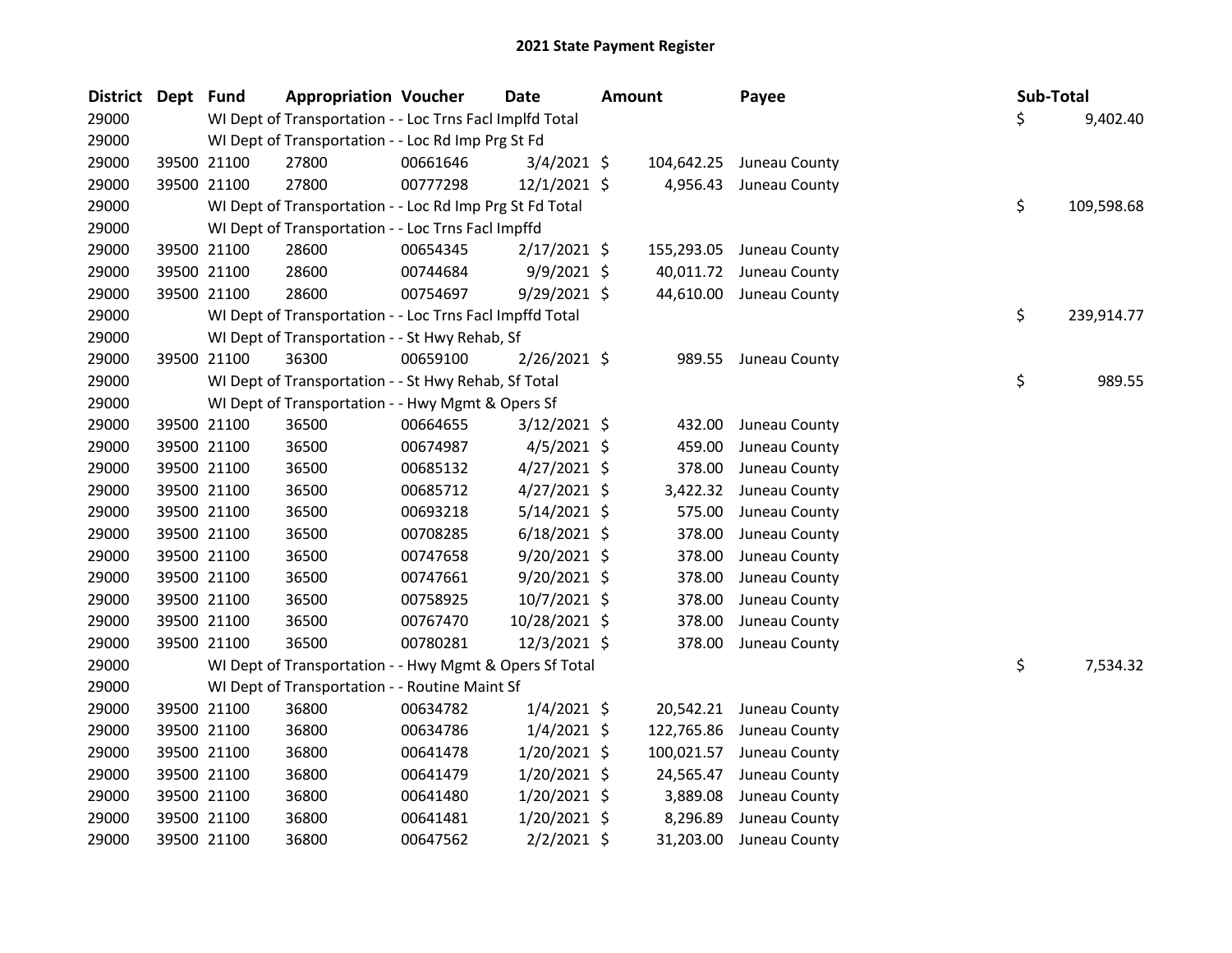| <b>District</b> | Dept Fund |             | <b>Appropriation Voucher</b>                         |          | Date           | <b>Amount</b> | Payee                    | Sub-Total          |
|-----------------|-----------|-------------|------------------------------------------------------|----------|----------------|---------------|--------------------------|--------------------|
| 29000           |           | 39500 21100 | 36800                                                | 00660810 | $3/2/2021$ \$  | 97,142.85     | Juneau County            |                    |
| 29000           |           | 39500 21100 | 36800                                                | 00660811 | $3/2/2021$ \$  | 318,858.48    | Juneau County            |                    |
| 29000           |           | 39500 21100 | 36800                                                | 00664655 | 3/12/2021 \$   | 21,925.75     | Juneau County            |                    |
| 29000           |           | 39500 21100 | 36800                                                | 00674542 | $4/5/2021$ \$  | 191,334.57    | Juneau County            |                    |
| 29000           |           | 39500 21100 | 36800                                                | 00674543 | $4/5/2021$ \$  | 299,857.17    | Juneau County            |                    |
| 29000           |           | 39500 21100 | 36800                                                | 00674987 | 4/5/2021 \$    | 30,711.79     | Juneau County            |                    |
| 29000           |           | 39500 21100 | 36800                                                | 00685132 | $4/27/2021$ \$ | 20,967.09     | Juneau County            |                    |
| 29000           |           | 39500 21100 | 36800                                                | 00685712 | $4/27/2021$ \$ | 8,545.60      | Juneau County            |                    |
| 29000           |           | 39500 21100 | 36800                                                | 00693218 | $5/14/2021$ \$ | 20,138.80     | Juneau County            |                    |
| 29000           |           | 39500 21100 | 36800                                                | 00698197 | 5/24/2021 \$   | 179,503.78    | Juneau County            |                    |
| 29000           |           | 39500 21100 | 36800                                                | 00698198 | 5/24/2021 \$   | 151,418.93    | Juneau County            |                    |
| 29000           |           | 39500 21100 | 36800                                                | 00708285 | $6/18/2021$ \$ | 4,831.68      | Juneau County            |                    |
| 29000           |           | 39500 21100 | 36800                                                | 00714213 | $6/29/2021$ \$ | 74,984.59     | Juneau County            |                    |
| 29000           |           | 39500 21100 | 36800                                                | 00714217 | $6/29/2021$ \$ | 67,147.65     | Juneau County            |                    |
| 29000           |           | 39500 21100 | 36800                                                | 00730310 | 8/5/2021 \$    | 44,619.40     | Juneau County            |                    |
| 29000           |           | 39500 21100 | 36800                                                | 00737393 | 8/20/2021 \$   | 24,182.60     | Juneau County            |                    |
| 29000           |           | 39500 21100 | 36800                                                | 00738483 | 8/24/2021 \$   | 109,931.71    | Juneau County            |                    |
| 29000           |           | 39500 21100 | 36800                                                | 00738484 | 8/24/2021 \$   | 229,802.05    | Juneau County            |                    |
| 29000           |           | 39500 21100 | 36800                                                | 00744185 | 9/8/2021 \$    |               | 6,912.31 Juneau County   |                    |
| 29000           |           | 39500 21100 | 36800                                                | 00747658 | $9/20/2021$ \$ |               | 8,581.61 Juneau County   |                    |
| 29000           |           | 39500 21100 | 36800                                                | 00747661 | $9/20/2021$ \$ | 3,026.02      | Juneau County            |                    |
| 29000           |           | 39500 21100 | 36800                                                | 00750521 | 9/27/2021 \$   | 2,257.99      | Juneau County            |                    |
| 29000           |           | 39500 21100 | 36800                                                | 00758925 | 10/7/2021 \$   | 24,647.92     | Juneau County            |                    |
| 29000           |           | 39500 21100 | 36800                                                | 00761507 | 10/13/2021 \$  | 98,381.90     | Juneau County            |                    |
| 29000           |           | 39500 21100 | 36800                                                | 00763982 | 10/20/2021 \$  | 80,932.56     | Juneau County            |                    |
| 29000           |           | 39500 21100 | 36800                                                | 00764577 | 10/22/2021 \$  | 13,262.52     | Juneau County            |                    |
| 29000           |           | 39500 21100 | 36800                                                | 00767470 | 10/28/2021 \$  | 10,877.93     | Juneau County            |                    |
| 29000           |           | 39500 21100 | 36800                                                | 00779049 | $12/1/2021$ \$ | 27,728.90     | Juneau County            |                    |
| 29000           |           | 39500 21100 | 36800                                                | 00780281 | 12/3/2021 \$   | 35,209.50     | Juneau County            |                    |
| 29000           |           | 39500 21100 | 36800                                                | 00782430 | 12/10/2021 \$  | 96,251.46     | Juneau County            |                    |
| 29000           |           | 39500 21100 | 36800                                                | 00789096 | 12/23/2021 \$  |               | 101,550.66 Juneau County |                    |
| 29000           |           |             | WI Dept of Transportation - - Routine Maint Sf Total |          |                |               |                          | \$<br>2,716,809.85 |
| 29000           |           |             | WI Dept of Transportation - - St Hwy Rehab Fed Fd    |          |                |               |                          |                    |
| 29000           |           | 39500 21100 | 38300                                                | 00659100 | 2/26/2021 \$   |               | 3,958.22 Juneau County   |                    |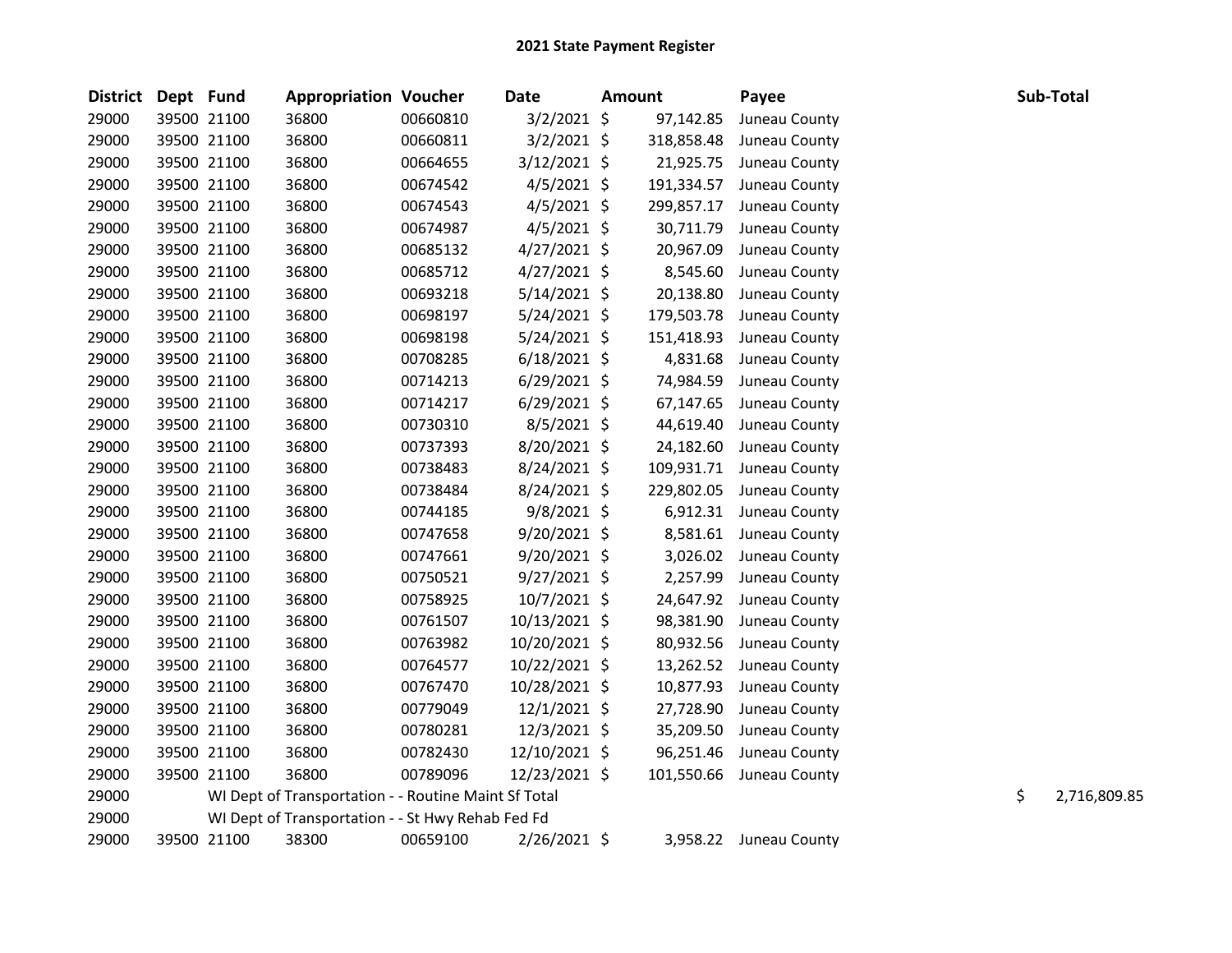| District Dept Fund |             | <b>Appropriation Voucher</b>                                       |          | <b>Date</b>    | <b>Amount</b> |           | Payee                   | Sub-Total |          |
|--------------------|-------------|--------------------------------------------------------------------|----------|----------------|---------------|-----------|-------------------------|-----------|----------|
| 29000              |             | WI Dept of Transportation - - St Hwy Rehab Fed Fd Total            |          |                |               |           |                         | \$        | 3,958.22 |
| 29000              |             | Department of Corrections - - General Program Operations           |          |                |               |           |                         |           |          |
| 29000              | 41000 10000 | 10100                                                              | 00422126 | $4/22/2021$ \$ |               | 15.00     | Juneau County           |           |          |
| 29000              | 41000 10000 | 10100                                                              | 00451203 | $9/22/2021$ \$ |               | 23.00     | Juneau County           |           |          |
| 29000              | 41000 10000 | 10100                                                              | 00452618 | 10/22/2021 \$  |               | 495.00    | Juneau County           |           |          |
| 29000              |             | Department of Corrections - - General Program Operations Total     |          |                |               |           |                         | \$        | 533.00   |
| 29000              |             | Department of Corrections - - Institutional Repair And Maint       |          |                |               |           |                         |           |          |
| 29000              | 41000 10000 | 11000                                                              | 00415304 | $3/15/2021$ \$ |               | 1,278.87  | Juneau County           |           |          |
| 29000              | 41000 10000 | 11000                                                              | 00419496 | $4/8/2021$ \$  |               | 2,037.21  | Juneau County           |           |          |
| 29000              | 41000 10000 | 11000                                                              | 00433173 | $6/18/2021$ \$ |               | 586.25    | Juneau County           |           |          |
| 29000              |             | Department of Corrections - - Institutional Repair And Maint Total |          |                |               |           |                         | \$        | 3,902.33 |
| 29000              |             | Department of Corrections - - Corrections Contracts And Agre       |          |                |               |           |                         |           |          |
| 29000              | 41000 10000 | 11400                                                              | 00405448 | $1/21/2021$ \$ |               | 1,955.48  | Juneau County           |           |          |
| 29000              | 41000 10000 | 11400                                                              | 00406468 | $1/26/2021$ \$ |               | 13,945.66 | Juneau County           |           |          |
| 29000              | 41000 10000 | 11400                                                              | 00410413 | $2/23/2021$ \$ |               | 3,602.20  | Juneau County           |           |          |
| 29000              | 41000 10000 | 11400                                                              | 00411289 | $2/23/2021$ \$ |               | 2,881.76  | Juneau County           |           |          |
| 29000              | 41000 10000 | 11400                                                              | 00411391 | $2/23/2021$ \$ |               | 14,563.18 | Juneau County           |           |          |
| 29000              | 41000 10000 | 11400                                                              | 00412373 | 2/26/2021 \$   |               | 823.36    | Juneau County           |           |          |
| 29000              | 41000 10000 | 11400                                                              | 00412378 | 2/26/2021 \$   |               |           | 1,646.72 Juneau County  |           |          |
| 29000              | 41000 10000 | 11400                                                              | 00415746 | $3/15/2021$ \$ |               | 2,830.30  | Juneau County           |           |          |
| 29000              | 41000 10000 | 11400                                                              | 00416111 | $3/17/2021$ \$ |               | 4,477.02  | Juneau County           |           |          |
| 29000              | 41000 10000 | 11400                                                              | 00416936 | $3/23/2021$ \$ |               | 16,312.82 | Juneau County           |           |          |
| 29000              | 41000 10000 | 11400                                                              | 00419766 | 4/7/2021 \$    |               | 1,492.34  | Juneau County           |           |          |
| 29000              | 41000 10000 | 11400                                                              | 00421648 | $4/23/2021$ \$ |               | 14,666.10 | Juneau County           |           |          |
| 29000              | 41000 10000 | 11400                                                              | 00422436 | $4/23/2021$ \$ |               | 7,513.16  | Juneau County           |           |          |
| 29000              | 41000 10000 | 11400                                                              | 00427108 | $5/19/2021$ \$ |               | 6,895.64  | Juneau County           |           |          |
| 29000              | 41000 10000 | 11400                                                              | 00428818 | $5/25/2021$ \$ |               |           | 16,055.52 Juneau County |           |          |
| 29000              | 41000 10000 | 11400                                                              | 00431338 | $6/10/2021$ \$ |               | 514.60    | Juneau County           |           |          |
| 29000              | 41000 10000 | 11400                                                              | 00431346 | $6/10/2021$ \$ |               | 1,595.26  | Juneau County           |           |          |
| 29000              | 41000 10000 | 11400                                                              | 00432907 | $6/17/2021$ \$ |               | 9,674.48  | Juneau County           |           |          |
| 29000              | 41000 10000 | 11400                                                              | 00434082 | $6/23/2021$ \$ |               | 16,209.90 | Juneau County           |           |          |
| 29000              | 41000 10000 | 11400                                                              | 00437540 | 7/9/2021 \$    |               | 4,013.88  | Juneau County           |           |          |
| 29000              | 41000 10000 | 11400                                                              | 00438489 | 7/15/2021 \$   |               | 12,607.70 | Juneau County           |           |          |
| 29000              | 41000 10000 | 11400                                                              | 00439002 | 7/14/2021 \$   |               | 1,543.80  | Juneau County           |           |          |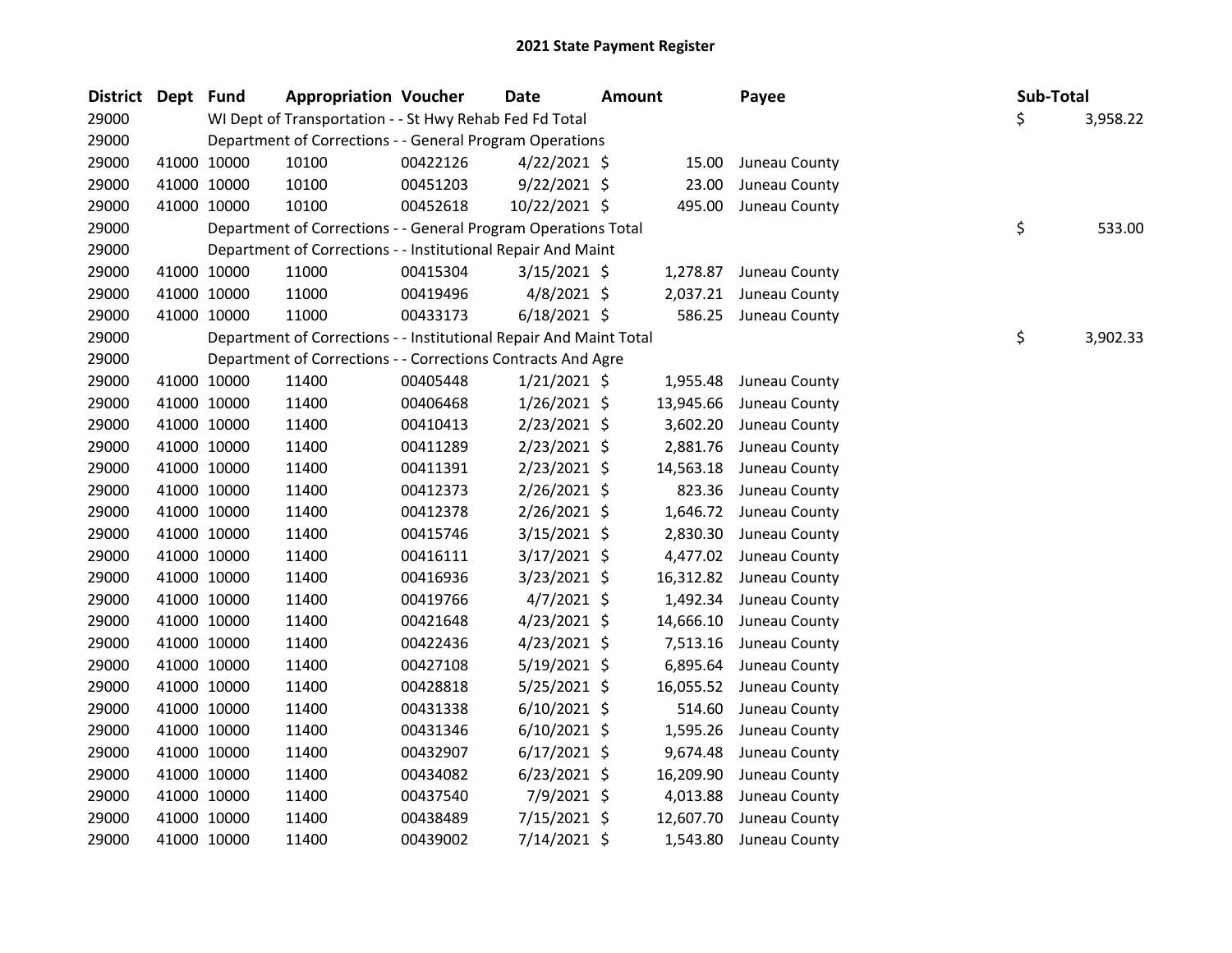| <b>District</b> | Dept Fund |             | <b>Appropriation Voucher</b>                                       |          | <b>Date</b>    | <b>Amount</b> |            | Payee                                                                                                         | Sub-Total          |
|-----------------|-----------|-------------|--------------------------------------------------------------------|----------|----------------|---------------|------------|---------------------------------------------------------------------------------------------------------------|--------------------|
| 29000           |           | 41000 10000 | 11400                                                              | 00439098 | 7/14/2021 \$   |               | 13,070.84  | Juneau County                                                                                                 |                    |
| 29000           |           | 41000 10000 | 11400                                                              | 00442873 | 8/5/2021 \$    |               | 2,418.62   | Juneau County                                                                                                 |                    |
| 29000           |           | 41000 10000 | 11400                                                              | 00444166 | 8/23/2021 \$   |               | 8,233.60   | Juneau County                                                                                                 |                    |
| 29000           |           | 41000 10000 | 11400                                                              | 00446488 | 8/26/2021 \$   |               |            | 9,108.42 Juneau County                                                                                        |                    |
| 29000           |           | 41000 10000 | 11400                                                              | 00451790 | $9/22/2021$ \$ |               | 8,696.74   | Juneau County                                                                                                 |                    |
| 29000           |           | 41000 10000 | 11400                                                              | 00452500 | $9/23/2021$ \$ |               | 5,197.46   | Juneau County                                                                                                 |                    |
| 29000           |           | 41000 10000 | 11400                                                              | 00455979 | 10/22/2021 \$  |               | 3,087.60   | Juneau County                                                                                                 |                    |
| 29000           |           | 41000 10000 | 11400                                                              | 00456253 | 10/14/2021 \$  |               | 10,858.06  | Juneau County                                                                                                 |                    |
| 29000           |           | 41000 10000 | 11400                                                              | 00462568 | 11/23/2021 \$  |               | 2,881.76   | Juneau County                                                                                                 |                    |
| 29000           |           | 41000 10000 | 11400                                                              | 00462598 | 11/16/2021 \$  |               | 6,329.58   | Juneau County                                                                                                 |                    |
| 29000           |           | 41000 10000 | 11400                                                              | 00468350 | 12/17/2021 \$  |               |            | 8,336.52 Juneau County                                                                                        |                    |
| 29000           |           |             | Department of Corrections - - Corrections Contracts And Agre Total |          |                |               |            |                                                                                                               | \$<br>234,040.08   |
| 29000           |           |             |                                                                    |          |                |               |            | Department of Corrections - - Reimbursing Counties For Probation, Extended Supervision And Parole Holds       |                    |
| 29000           |           | 41000 10000 | 11600                                                              | 00459678 | 10/29/2021 \$  |               |            | 44,080.00 Juneau County                                                                                       |                    |
| 29000           |           |             |                                                                    |          |                |               |            | Department of Corrections - - Reimbursing Counties For Probation, Extended Supervision And Parole Holds Total | \$<br>44,080.00    |
| 29000           |           |             | Department of Corrections - - Telephone Company Commissions        |          |                |               |            |                                                                                                               |                    |
| 29000           |           | 41000 10000 | 18400                                                              | 00402752 | $1/6/2021$ \$  |               |            | 1,710.00 Juneau County                                                                                        |                    |
| 29000           |           | 41000 10000 | 18400                                                              | 00402755 | $1/6/2021$ \$  |               | 1,710.00   | Juneau County                                                                                                 |                    |
| 29000           |           |             | Department of Corrections - - Telephone Company Commissions Total  |          |                |               |            |                                                                                                               | \$<br>3,420.00     |
| 29000           |           |             | Department of Health Services - - State/Federal Aids               |          |                |               |            |                                                                                                               |                    |
| 29000           |           | 43500 10000 | 00000                                                              | 92106    | $1/4/2021$ \$  |               | 238,368.00 | Juneau County                                                                                                 |                    |
| 29000           |           | 43500 10000 | 00000                                                              | 92107    | $2/1/2021$ \$  |               | 221,275.00 | Juneau County                                                                                                 |                    |
| 29000           |           | 43500 10000 | 00000                                                              | 92108    | $3/1/2021$ \$  |               | 412,123.00 | Juneau County                                                                                                 |                    |
| 29000           |           | 43500 10000 | 00000                                                              | 92109    | $4/1/2021$ \$  |               | 384,344.00 | Juneau County                                                                                                 |                    |
| 29000           |           | 43500 10000 | 00000                                                              | 92110    | $5/3/2021$ \$  |               | 92,060.00  | Juneau County                                                                                                 |                    |
| 29000           |           | 43500 10000 | 00000                                                              | 92111    | $6/1/2021$ \$  |               | 538,972.00 | Juneau County                                                                                                 |                    |
| 29000           |           | 43500 10000 | 00000                                                              | 92112    | $6/16/2021$ \$ |               | 51,889.00  | Juneau County                                                                                                 |                    |
| 29000           |           | 43500 10000 | 00000                                                              | 92200    | $7/1/2021$ \$  |               | 301,048.00 | Juneau County                                                                                                 |                    |
| 29000           |           | 43500 10000 | 00000                                                              | 92201    | $8/2/2021$ \$  |               | 861,302.00 | Juneau County                                                                                                 |                    |
| 29000           |           | 43500 10000 | 00000                                                              | 92202    | $9/1/2021$ \$  |               | 331,525.00 | Juneau County                                                                                                 |                    |
| 29000           |           | 43500 10000 | 00000                                                              | 92204    | $10/1/2021$ \$ |               | 309,745.00 | Juneau County                                                                                                 |                    |
| 29000           |           | 43500 10000 | 00000                                                              | 92206    | $11/1/2021$ \$ |               | 325,489.00 | Juneau County                                                                                                 |                    |
| 29000           |           | 43500 10000 | 00000                                                              | 92207    | $12/1/2021$ \$ |               | 416,200.00 | Juneau County                                                                                                 |                    |
| 29000           |           |             | Department of Health Services - - State/Federal Aids Total         |          |                |               |            |                                                                                                               | \$<br>4,484,340.00 |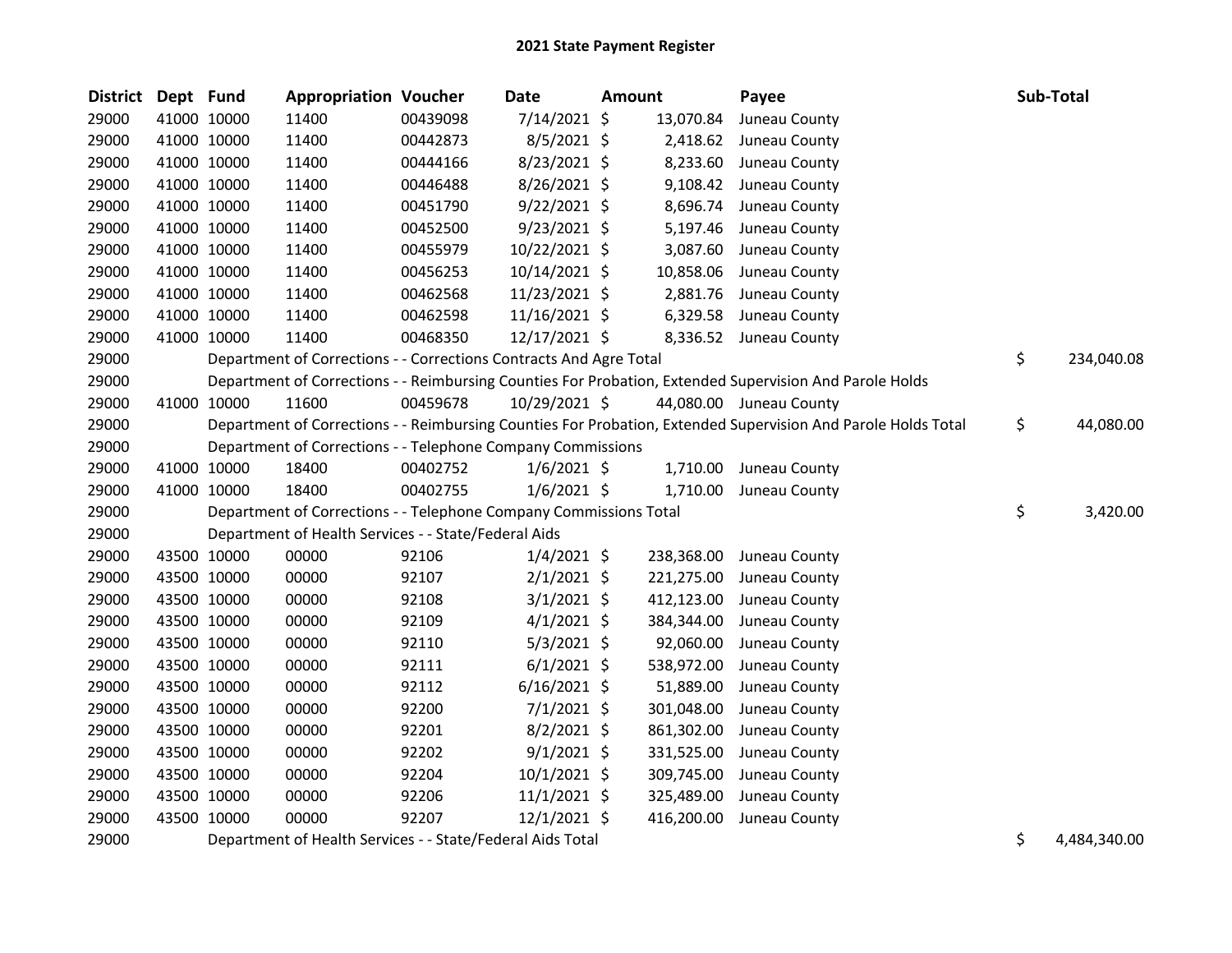| District Dept Fund |                                                                  | <b>Appropriation Voucher</b>                                           |          | <b>Date</b>    | <b>Amount</b> |          | Payee         | Sub-Total |          |
|--------------------|------------------------------------------------------------------|------------------------------------------------------------------------|----------|----------------|---------------|----------|---------------|-----------|----------|
| 29000              | Department of Health Services - - Emergency Dispatcher Cardiopul |                                                                        |          |                |               |          |               |           |          |
| 29000              | 43500 10000                                                      | 18500                                                                  | 00436574 | 7/14/2021 \$   |               | 630.00   | Juneau County |           |          |
| 29000              |                                                                  | Department of Health Services - - Emergency Dispatcher Cardiopul Total |          |                |               |          |               | \$        | 630.00   |
| 29000              |                                                                  | Department of Health Services - - Sand Ridge Secure Treatment Ce       |          |                |               |          |               |           |          |
| 29000              | 43500 10000                                                      | 20300                                                                  | 00410976 | $2/19/2021$ \$ |               | 2,420.00 | Juneau County |           |          |
| 29000              | 43500 10000                                                      | 20300                                                                  | 00410980 | $2/19/2021$ \$ |               | 2,420.00 | Juneau County |           |          |
| 29000              | 43500 10000                                                      | 20300                                                                  | 00414566 | $3/11/2021$ \$ |               | 1,468.36 | Juneau County |           |          |
| 29000              | 43500 10000                                                      | 20300                                                                  | 00416841 | $4/9/2021$ \$  |               | 251.90   | Juneau County |           |          |
| 29000              | 43500 10000                                                      | 20300                                                                  | 00426910 | $6/10/2021$ \$ |               | 2,420.00 | Juneau County |           |          |
| 29000              | 43500 10000                                                      | 20300                                                                  | 00447383 | $9/24/2021$ \$ |               | 320.40   | Juneau County |           |          |
| 29000              |                                                                  | Department of Health Services - - Sand Ridge Secure Treatment Ce Total |          |                |               |          |               | \$        | 9,300.66 |
| 29000              |                                                                  | Department of Health Services - - General Program Operations           |          |                |               |          |               |           |          |
| 29000              | 43500 10000                                                      | 40100                                                                  | 00411727 | $2/23/2021$ \$ |               | 1.50     | Juneau County |           |          |
| 29000              | 43500 10000                                                      | 40100                                                                  | 00417221 | 3/24/2021 \$   |               | 1.50     | Juneau County |           |          |
| 29000              | 43500 10000                                                      | 40100                                                                  | 00417223 | $3/24/2021$ \$ |               | 1.50     | Juneau County |           |          |
| 29000              | 43500 10000                                                      | 40100                                                                  | 00418577 | 3/30/2021 \$   |               | 1.50     | Juneau County |           |          |
| 29000              | 43500 10000                                                      | 40100                                                                  | 00421248 | $4/13/2021$ \$ |               | 15.00    | Juneau County |           |          |
| 29000              | 43500 10000                                                      | 40100                                                                  | 00432763 | $6/15/2021$ \$ |               | 1.50     | Juneau County |           |          |
| 29000              | 43500 10000                                                      | 40100                                                                  | 00442256 | $8/3/2021$ \$  |               | 1.50     | Juneau County |           |          |
| 29000              | 43500 10000                                                      | 40100                                                                  | 00451405 | $9/21/2021$ \$ |               | 1.50     | Juneau County |           |          |
| 29000              | 43500 10000                                                      | 40100                                                                  | 00466514 | $12/7/2021$ \$ |               | 1.50     | Juneau County |           |          |
| 29000              |                                                                  | Department of Health Services - - General Program Operations Total     |          |                |               |          |               | \$        | 27.00    |
| 29000              |                                                                  | Department of Health Services - - Medical Assistance State Admin       |          |                |               |          |               |           |          |
| 29000              | 43500 10000                                                      | 44000                                                                  | 00411727 | $2/23/2021$ \$ |               | 1.50     | Juneau County |           |          |
| 29000              | 43500 10000                                                      | 44000                                                                  | 00417221 | $3/24/2021$ \$ |               | 1.50     | Juneau County |           |          |
| 29000              | 43500 10000                                                      | 44000                                                                  | 00417223 | $3/24/2021$ \$ |               | 1.50     | Juneau County |           |          |
| 29000              | 43500 10000                                                      | 44000                                                                  | 00418577 | 3/30/2021 \$   |               | 1.50     | Juneau County |           |          |
| 29000              | 43500 10000                                                      | 44000                                                                  | 00421248 | $4/13/2021$ \$ |               | 15.00    | Juneau County |           |          |
| 29000              | 43500 10000                                                      | 44000                                                                  | 00432763 | $6/15/2021$ \$ |               | 1.50     | Juneau County |           |          |
| 29000              | 43500 10000                                                      | 44000                                                                  | 00442256 | $8/3/2021$ \$  |               | 1.50     | Juneau County |           |          |
| 29000              | 43500 10000                                                      | 44000                                                                  | 00451405 | $9/21/2021$ \$ |               | 1.50     | Juneau County |           |          |
| 29000              | 43500 10000                                                      | 44000                                                                  | 00466514 | 12/7/2021 \$   |               | 1.50     | Juneau County |           |          |
| 29000              |                                                                  | Department of Health Services - - Medical Assistance State Admin Total |          |                |               |          |               | \$        | 27.00    |
| 29000              |                                                                  | Department of Health Services - - Local Assistance Clearing            |          |                |               |          |               |           |          |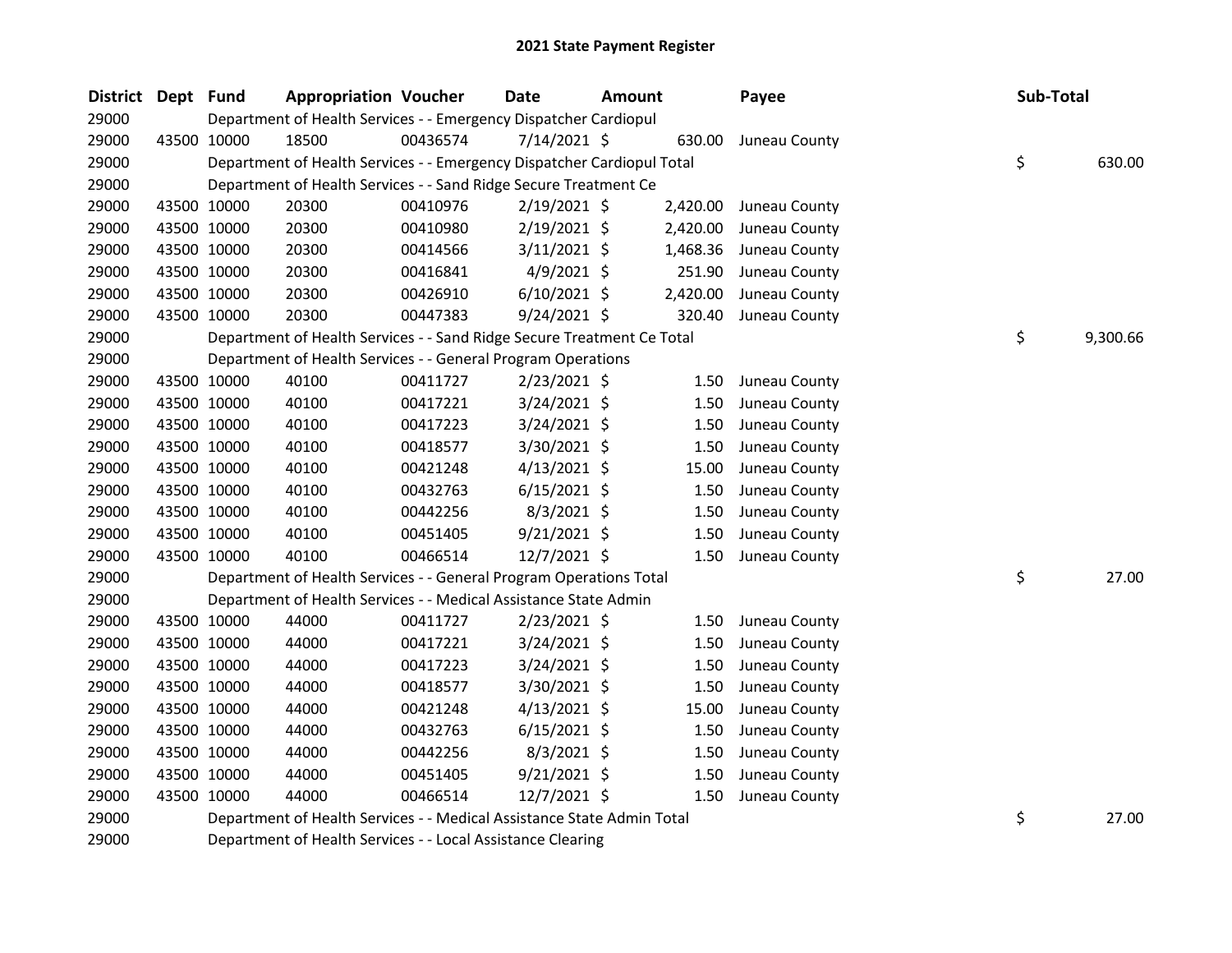| <b>District</b> | Dept Fund |             | <b>Appropriation Voucher</b>                                           |          | <b>Date</b>    | <b>Amount</b> |            | Payee                   | Sub-Total |           |
|-----------------|-----------|-------------|------------------------------------------------------------------------|----------|----------------|---------------|------------|-------------------------|-----------|-----------|
| 29000           |           | 43500 10000 | 90300                                                                  | 00397010 | $1/4/2021$ \$  |               | 17,835.00  | Juneau County           |           |           |
| 29000           |           |             | Department of Health Services - - Local Assistance Clearing Total      |          |                |               |            |                         | \$        | 17,835.00 |
| 29000           |           |             | Dept of Children and Families - - Milw Child Welfare Svc Collect       |          |                |               |            |                         |           |           |
| 29000           |           | 43700 10000 | 12200                                                                  | 00085930 | $6/15/2021$ \$ |               |            | 75.00 Juneau County     |           |           |
| 29000           |           |             | Dept of Children and Families - - Milw Child Welfare Svc Collect Total |          |                |               |            |                         | \$        | 75.00     |
| 29000           |           |             | Dept of Children and Families - - Fees For Administrative Servic       |          |                |               |            |                         |           |           |
| 29000           |           | 43700 10000 | 23100                                                                  | 00080568 | $2/16/2021$ \$ |               | 20.00      | Juneau County           |           |           |
| 29000           |           | 43700 10000 | 23100                                                                  | 00083424 | 4/20/2021 \$   |               | 20.00      | Juneau County           |           |           |
| 29000           |           | 43700 10000 | 23100                                                                  | 00087307 | 7/23/2021 \$   |               | 30.00      | Juneau County           |           |           |
| 29000           |           | 43700 10000 | 23100                                                                  | 00090923 | $11/2/2021$ \$ |               | 25.00      | Juneau County           |           |           |
| 29000           |           |             | Dept of Children and Families - - Fees For Administrative Servic Total |          |                |               |            |                         | \$        | 95.00     |
| 29000           |           |             | Dept of Children and Families - - General Aids                         |          |                |               |            |                         |           |           |
| 29000           |           | 43700 10000 | 99000                                                                  | 00079002 | $1/5/2021$ \$  |               | 64.95      | Juneau County           |           |           |
| 29000           |           | 43700 10000 | 99000                                                                  | 00079053 | $1/5/2021$ \$  |               | 25,933.18  | Juneau County           |           |           |
| 29000           |           | 43700 10000 | 99000                                                                  | 00079746 | 1/29/2021 \$   |               | 50,253.20  | Juneau County           |           |           |
| 29000           |           | 43700 10000 | 99000                                                                  | 00079747 | $1/29/2021$ \$ |               | 17,563.91  | Juneau County           |           |           |
| 29000           |           | 43700 10000 | 99000                                                                  | 00079862 | $1/29/2021$ \$ |               | 28,141.30  | Juneau County           |           |           |
| 29000           |           | 43700 10000 | 99000                                                                  | 00079940 | $2/1/2021$ \$  |               | 40.19      | Juneau County           |           |           |
| 29000           |           | 43700 10000 | 99000                                                                  | 00080158 | $2/5/2021$ \$  |               | 45,382.78  | Juneau County           |           |           |
| 29000           |           | 43700 10000 | 99000                                                                  | 00080264 | $2/5/2021$ \$  |               | 91.42      | Juneau County           |           |           |
| 29000           |           | 43700 10000 | 99000                                                                  | 00080265 | $2/5/2021$ \$  |               | 8,730.06   | Juneau County           |           |           |
| 29000           |           | 43700 10000 | 99000                                                                  | 00081234 | $3/5/2021$ \$  |               | 129,037.43 | Juneau County           |           |           |
| 29000           |           | 43700 10000 | 99000                                                                  | 00081313 | $3/5/2021$ \$  |               | 58.65      | Juneau County           |           |           |
| 29000           |           | 43700 10000 | 99000                                                                  | 00081397 | 3/8/2021 \$    |               | 8,060.00   | Juneau County           |           |           |
| 29000           |           | 43700 10000 | 99000                                                                  | 00081989 | $3/19/2021$ \$ |               | 643.70     | Juneau County           |           |           |
| 29000           |           | 43700 10000 | 99000                                                                  | 00082583 | $4/5/2021$ \$  |               | 19,252.02  | Juneau County           |           |           |
| 29000           |           | 43700 10000 | 99000                                                                  | 00082636 | $4/5/2021$ \$  |               | 78,031.23  | Juneau County           |           |           |
| 29000           |           | 43700 10000 | 99000                                                                  | 00083889 | $4/30/2021$ \$ |               | 74,667.48  | Juneau County           |           |           |
| 29000           |           | 43700 10000 | 99000                                                                  | 00084050 | $5/3/2021$ \$  |               | 18,475.28  | Juneau County           |           |           |
| 29000           |           | 43700 10000 | 99000                                                                  | 00084102 | 5/4/2021 \$    |               | 420.78     | Juneau County           |           |           |
| 29000           |           | 43700 10000 | 99000                                                                  | 00084103 | $5/5/2021$ \$  |               | 29,685.73  | Juneau County           |           |           |
| 29000           |           | 43700 10000 | 99000                                                                  | 00085438 | $6/1/2021$ \$  |               | 22,261.94  | Juneau County           |           |           |
| 29000           |           | 43700 10000 | 99000                                                                  | 00085551 | $6/4/2021$ \$  |               | 56,672.94  | Juneau County           |           |           |
| 29000           |           | 43700 10000 | 99000                                                                  | 00085617 | $6/7/2021$ \$  |               |            | 49,352.44 Juneau County |           |           |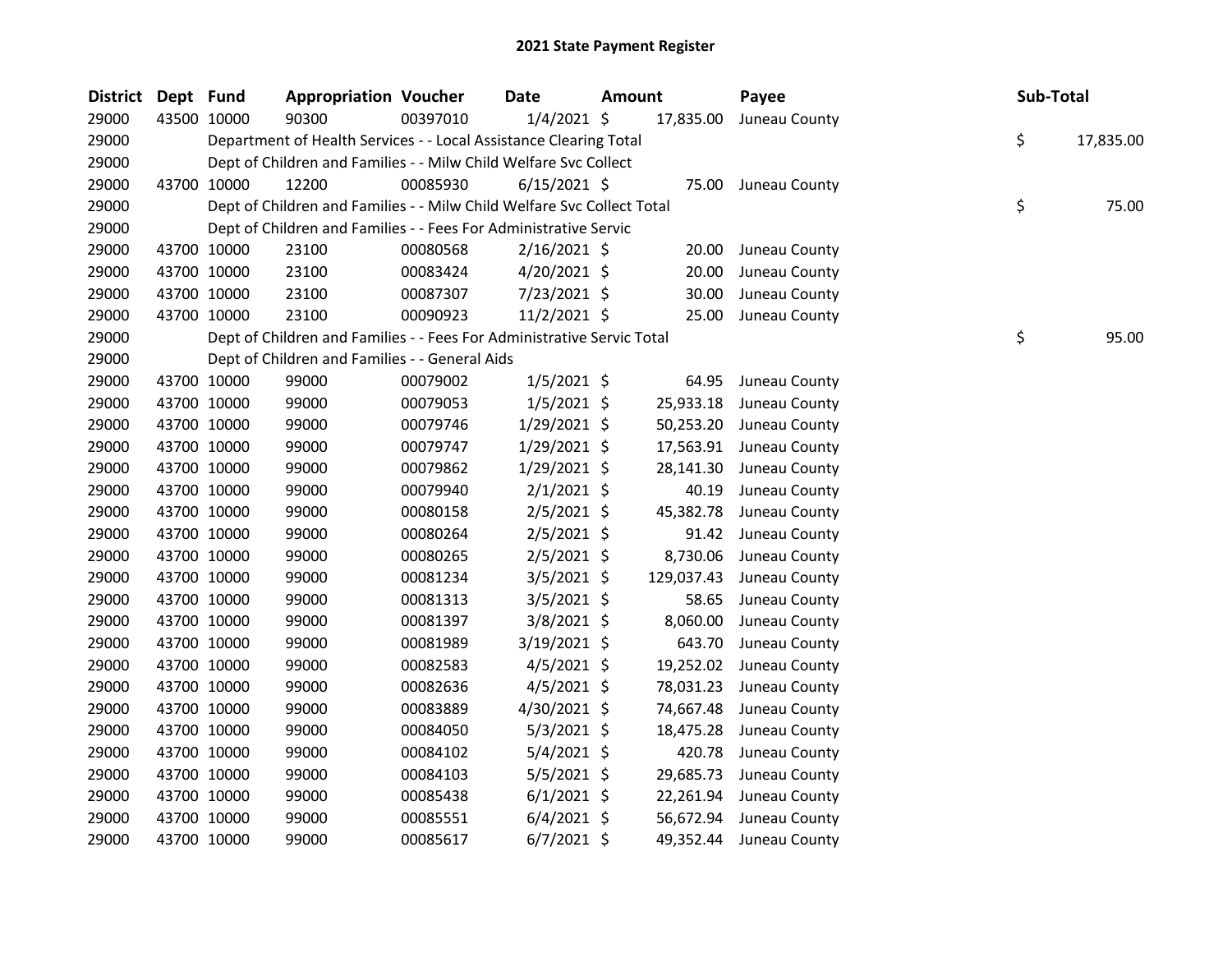| District Dept Fund |             | <b>Appropriation Voucher</b>                         |          | <b>Date</b>    | <b>Amount</b> | Payee         |    | Sub-Total    |
|--------------------|-------------|------------------------------------------------------|----------|----------------|---------------|---------------|----|--------------|
| 29000              | 43700 10000 | 99000                                                | 00086550 | $6/30/2021$ \$ | 1,983.00      | Juneau County |    |              |
| 29000              | 43700 10000 | 99000                                                | 00086678 | $7/7/2021$ \$  | 39,546.59     | Juneau County |    |              |
| 29000              | 43700 10000 | 99000                                                | 00086921 | 7/9/2021 \$    | 4,195.45      | Juneau County |    |              |
| 29000              | 43700 10000 | 99000                                                | 00087064 | 7/16/2021 \$   | 12,448.00     | Juneau County |    |              |
| 29000              | 43700 10000 | 99000                                                | 00087100 | 7/19/2021 \$   | 15,301.58     | Juneau County |    |              |
| 29000              | 43700 10000 | 99000                                                | 00087553 | 7/30/2021 \$   | 49,475.94     | Juneau County |    |              |
| 29000              | 43700 10000 | 99000                                                | 00087687 | 7/30/2021 \$   | 24,256.00     | Juneau County |    |              |
| 29000              | 43700 10000 | 99000                                                | 00087923 | 8/5/2021 \$    | 28,529.31     | Juneau County |    |              |
| 29000              | 43700 10000 | 99000                                                | 00087975 | 8/6/2021 \$    | 19,895.18     | Juneau County |    |              |
| 29000              | 43700 10000 | 99000                                                | 00087976 | 8/6/2021 \$    | 22,746.16     | Juneau County |    |              |
| 29000              | 43700 10000 | 99000                                                | 00088171 | 8/13/2021 \$   | 10,260.53     | Juneau County |    |              |
| 29000              | 43700 10000 | 99000                                                | 00088927 | $9/7/2021$ \$  | 503,100.23    | Juneau County |    |              |
| 29000              | 43700 10000 | 99000                                                | 00089105 | 9/10/2021 \$   | 25,557.12     | Juneau County |    |              |
| 29000              | 43700 10000 | 99000                                                | 00089855 | $10/1/2021$ \$ | 1,485.88      | Juneau County |    |              |
| 29000              | 43700 10000 | 99000                                                | 00089898 | 10/5/2021 \$   | 20,453.61     | Juneau County |    |              |
| 29000              | 43700 10000 | 99000                                                | 00090747 | 10/29/2021 \$  | 41,318.29     | Juneau County |    |              |
| 29000              | 43700 10000 | 99000                                                | 00091014 | 11/5/2021 \$   | 18,837.03     | Juneau County |    |              |
| 29000              | 43700 10000 | 99000                                                | 00091960 | 12/2/2021 \$   | 21,745.98     | Juneau County |    |              |
| 29000              | 43700 10000 | 99000                                                | 00091977 | 12/2/2021 \$   | 21,017.74     | Juneau County |    |              |
| 29000              | 43700 10000 | 99000                                                | 00092109 | 12/3/2021 \$   | 12,422.59     | Juneau County |    |              |
| 29000              | 43700 10000 | 99000                                                | 00092209 | 12/6/2021 \$   | 14,175.59     | Juneau County |    |              |
| 29000              |             | Dept of Children and Families - - General Aids Total |          |                |               |               | \$ | 1,571,572.41 |
| 29000              |             | Dept of Workforce Development - - Auxiliary Services |          |                |               |               |    |              |
| 29000              | 44500 10000 | 13000                                                | 00310357 | $1/4/2021$ \$  | 25.00         | Juneau County |    |              |
| 29000              | 44500 10000 | 13000                                                | 00313446 | $2/2/2021$ \$  | 25.00         | Juneau County |    |              |
| 29000              | 44500 10000 | 13000                                                | 00317076 | $3/2/2021$ \$  | 30.00         | Juneau County |    |              |
| 29000              | 44500 10000 | 13000                                                | 00320884 | $4/2/2021$ \$  | 40.00         | Juneau County |    |              |
| 29000              | 44500 10000 | 13000                                                | 00324429 | 5/4/2021 \$    | 20.00         | Juneau County |    |              |
| 29000              | 44500 10000 | 13000                                                | 00327622 | $6/2/2021$ \$  | 55.00         | Juneau County |    |              |
| 29000              | 44500 10000 | 13000                                                | 00331406 | $7/2/2021$ \$  | 55.00         | Juneau County |    |              |
| 29000              | 44500 10000 | 13000                                                | 00335305 | 8/3/2021 \$    | 25.00         | Juneau County |    |              |
| 29000              | 44500 10000 | 13000                                                | 00339098 | $9/2/2021$ \$  | 25.00         | Juneau County |    |              |
| 29000              | 44500 10000 | 13000                                                | 00343086 | 10/4/2021 \$   | 20.00         | Juneau County |    |              |
| 29000              | 44500 10000 | 13000                                                | 00347125 | $11/2/2021$ \$ | 35.00         | Juneau County |    |              |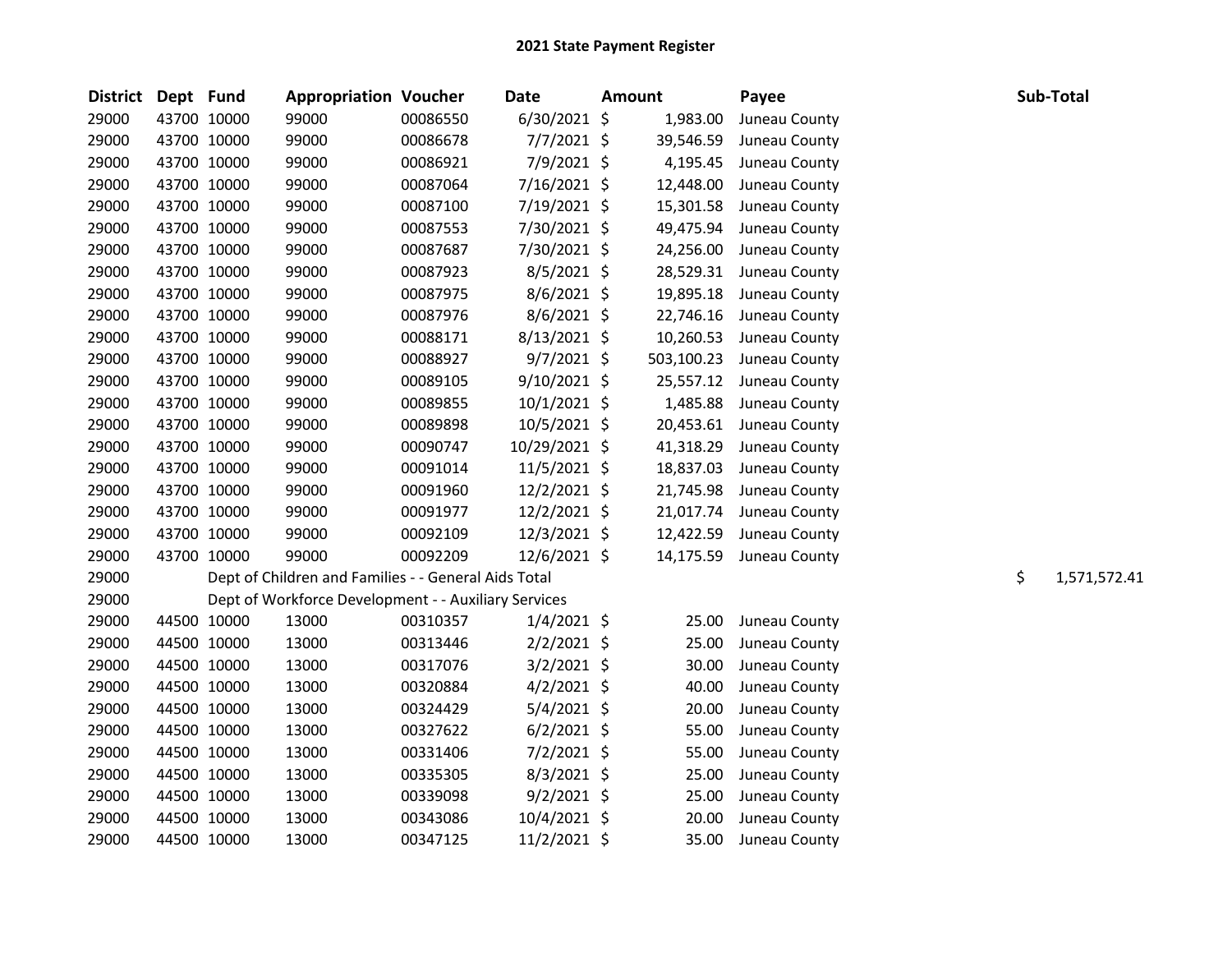| <b>District</b> | Dept Fund   |             | <b>Appropriation Voucher</b>                                          |          | <b>Date</b>    | <b>Amount</b> |            | Payee                  | Sub-Total |            |
|-----------------|-------------|-------------|-----------------------------------------------------------------------|----------|----------------|---------------|------------|------------------------|-----------|------------|
| 29000           | 44500 10000 |             | 13000                                                                 | 00350771 | 12/2/2021 \$   |               | 5.00       | Juneau County          |           |            |
| 29000           |             |             | Dept of Workforce Development - - Auxiliary Services Total            |          |                |               |            |                        | \$        | 360.00     |
| 29000           |             |             | Dept of Workforce Development - - Title Ib Aids State GPR             |          |                |               |            |                        |           |            |
| 29000           |             | 44500 10000 | 50900                                                                 | 00312049 | $1/29/2021$ \$ |               | 9.19       | Juneau County          |           |            |
| 29000           |             | 44500 10000 | 50900                                                                 | 00325153 | 5/24/2021 \$   |               | 16.18      | Juneau County          |           |            |
| 29000           |             |             | Dept of Workforce Development - - Title Ib Aids State GPR Total       |          |                |               |            |                        | \$        | 25.37      |
| 29000           |             |             | Dept of Workforce Development - - Title Ib Aids Federal Prf           |          |                |               |            |                        |           |            |
| 29000           |             | 44500 10000 | 54400                                                                 | 00312049 | $1/29/2021$ \$ |               | 33.94      | Juneau County          |           |            |
| 29000           |             | 44500 10000 | 54400                                                                 | 00325153 | 5/24/2021 \$   |               | 59.79      | Juneau County          |           |            |
| 29000           |             |             | Dept of Workforce Development - - Title Ib Aids Federal Prf Total     |          |                |               |            |                        | \$        | 93.73      |
| 29000           |             |             | Dept of Workforce Development - - Wc Ops Uninsured Emplyr Admin       |          |                |               |            |                        |           |            |
| 29000           |             | 44500 22700 | 17700                                                                 | 00315960 | $2/23/2021$ \$ |               | 10.00      | Juneau County          |           |            |
| 29000           |             | 44500 22700 | 17700                                                                 | 00336432 | 8/13/2021 \$   |               | 5.00       | Juneau County          |           |            |
| 29000           |             |             | Dept of Workforce Development - - Wc Ops Uninsured Emplyr Admin Total |          |                |               |            |                        | \$        | 15.00      |
| 29000           |             |             | Department of Justice - - Officer Training Reimbursement              |          |                |               |            |                        |           |            |
| 29000           | 45500 10000 |             | 20200                                                                 | 00093694 | $1/25/2021$ \$ |               | 864.39     | Juneau County          |           |            |
| 29000           |             |             | Department of Justice - - Officer Training Reimbursement Total        |          |                |               |            |                        | \$        | 864.39     |
| 29000           |             |             | Department of Justice - - Officer training reimbursement              |          |                |               |            |                        |           |            |
| 29000           | 45500       | 10000       | 21400                                                                 | 00105649 | 11/22/2021 \$  |               |            | 6,880.00 Juneau County |           |            |
| 29000           |             |             | Department of Justice - - Officer training reimbursement Total        |          |                |               |            |                        | \$        | 6,880.00   |
| 29000           |             |             | Department of Justice - - Crime Laboratories, Dna                     |          |                |               |            |                        |           |            |
| 29000           |             | 45500 10000 | 22100                                                                 | 00100339 | $7/14/2021$ \$ |               | 560.00     | Juneau County          |           |            |
| 29000           |             |             | Department of Justice - - Crime Laboratories, Dna Total               |          |                |               |            |                        | \$        | 560.00     |
| 29000           |             |             | Department of Justice - - Law Enforcement Train, Local                |          |                |               |            |                        |           |            |
| 29000           |             | 45500 10000 | 23100                                                                 | 00093711 | $1/25/2021$ \$ |               | 1,688.07   | Juneau County          |           |            |
| 29000           |             | 45500 10000 | 23100                                                                 | 00100987 | $8/4/2021$ \$  |               | 3,253.82   | Juneau County          |           |            |
| 29000           |             | 45500 10000 | 23100                                                                 | 00101094 | 8/9/2021 \$    |               |            | 1,791.76 Juneau County |           |            |
| 29000           |             |             | Department of Justice - - Law Enforcement Train, Local Total          |          |                |               |            |                        | \$        | 6,733.65   |
| 29000           |             |             | Department of Justice - - Federal Aid, Local Assistance               |          |                |               |            |                        |           |            |
| 29000           |             | 45500 10000 | 25100                                                                 | 00094658 | $2/19/2021$ \$ |               | 1,725.82   | Juneau County          |           |            |
| 29000           |             | 45500 10000 | 25100                                                                 | 00098538 | $5/27/2021$ \$ |               | 41,430.54  | Juneau County          |           |            |
| 29000           |             | 45500 10000 | 25100                                                                 | 00104839 | 11/26/2021 \$  |               | 5,243.41   | Juneau County          |           |            |
| 29000           |             | 45500 10000 | 25100                                                                 | 00105175 | 11/26/2021 \$  |               | 150,000.00 | Juneau County          |           |            |
| 29000           |             |             | Department of Justice - - Federal Aid, Local Assistance Total         |          |                |               |            |                        | \$        | 198,399.77 |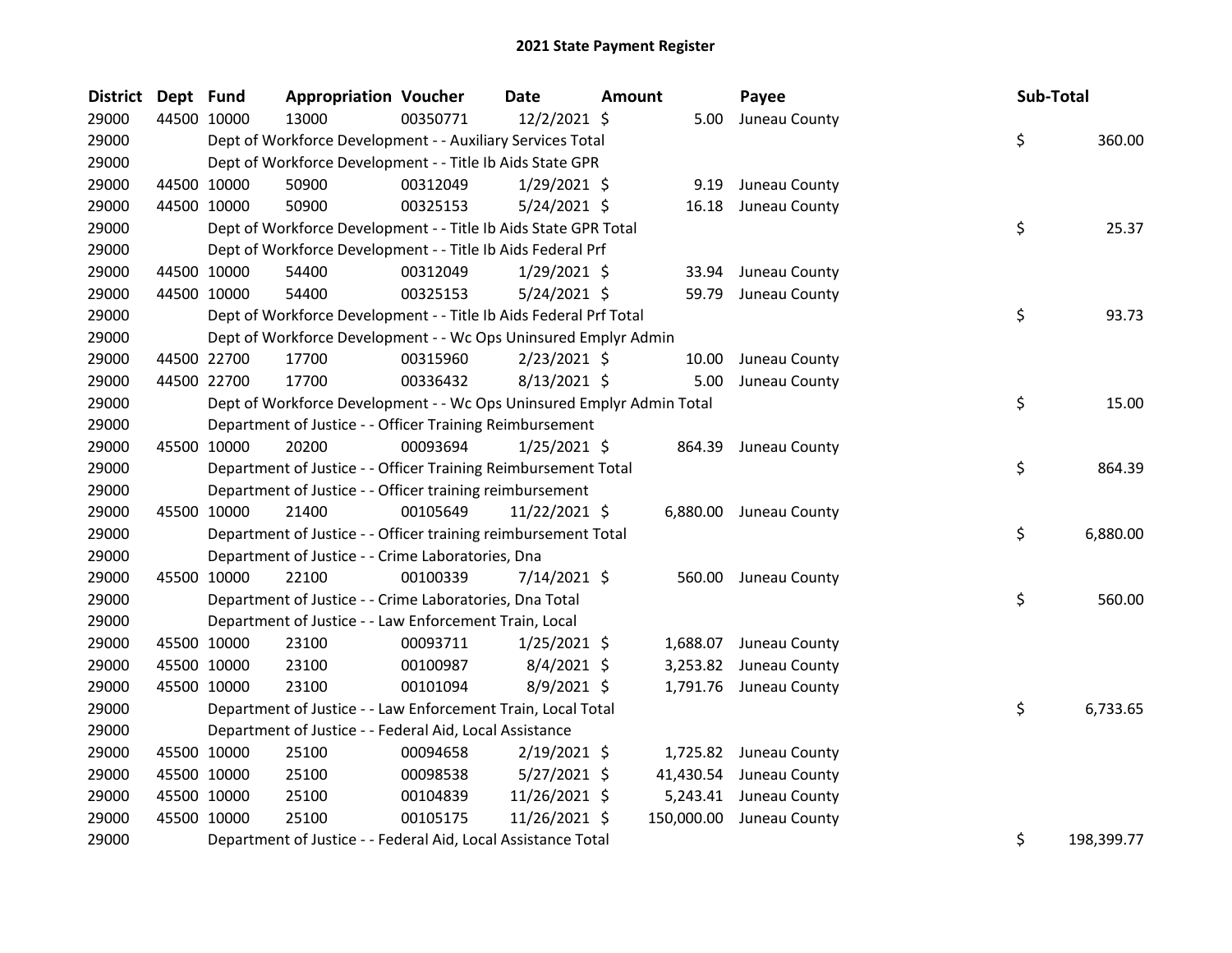| District Dept Fund |             | <b>Appropriation Voucher</b>                                            |          | <b>Date</b>    | <b>Amount</b> |            | Payee                   | Sub-Total |            |
|--------------------|-------------|-------------------------------------------------------------------------|----------|----------------|---------------|------------|-------------------------|-----------|------------|
| 29000              |             | Department of Justice - - County-Tribal Programs, Local                 |          |                |               |            |                         |           |            |
| 29000              | 45500 10000 | 26300                                                                   | 00093448 | $1/20/2021$ \$ |               |            | 31,636.00 Juneau County |           |            |
| 29000              |             | Department of Justice - - County-Tribal Programs, Local Total           |          |                |               |            |                         | \$        | 31,636.00  |
| 29000              |             | Department of Justice - - Crime Victim Witness Assist                   |          |                |               |            |                         |           |            |
| 29000              | 45500 10000 | 53200                                                                   | 00095443 | $3/5/2021$ \$  |               |            | 12,405.25 Juneau County |           |            |
| 29000              | 45500 10000 | 53200                                                                   | 00100537 | 7/15/2021 \$   |               |            | 15,287.65 Juneau County |           |            |
| 29000              |             | Department of Justice - - Crime Victim Witness Assist Total             |          |                |               |            |                         | \$        | 27,692.90  |
| 29000              |             | Department of Military Affairs - - Military Property Prog Income        |          |                |               |            |                         |           |            |
| 29000              | 46500 10000 | 13100                                                                   | 00091787 | 3/29/2021 \$   |               | 402.69     | Juneau County           |           |            |
| 29000              |             | Department of Military Affairs - - Military Property Prog Income Total  |          |                |               |            |                         | \$        | 402.69     |
| 29000              |             | Department of Military Affairs - - Federal Aid-Service Contracts        |          |                |               |            |                         |           |            |
| 29000              | 46500 10000 | 14100                                                                   | 00090750 | $3/2/2021$ \$  |               | 2,162.16   | Juneau County           |           |            |
| 29000              | 46500 10000 | 14100                                                                   | 00091787 | 3/29/2021 \$   |               |            | 1,208.10 Juneau County  |           |            |
| 29000              |             | Department of Military Affairs - - Federal Aid-Service Contracts Total  |          |                |               |            |                         | \$        | 3,370.26   |
| 29000              |             | Department of Military Affairs - - Disaster Recovery Aid                |          |                |               |            |                         |           |            |
| 29000              | 46500 10000 | 30500                                                                   | 00088283 | $1/21/2021$ \$ |               | 11,093.26  | Juneau County           |           |            |
| 29000              | 46500 10000 | 30500                                                                   | 00092098 | $4/1/2021$ \$  |               | 5,663.40   | Juneau County           |           |            |
| 29000              |             | Department of Military Affairs - - Disaster Recovery Aid Total          |          |                |               |            |                         | \$        | 16,756.66  |
| 29000              |             | Department of Military Affairs - - Emergency Response Equipment         |          |                |               |            |                         |           |            |
| 29000              | 46500 10000 | 30800                                                                   | 00088059 | $1/19/2021$ \$ |               | 7,335.79   | Juneau County           |           |            |
| 29000              |             | Department of Military Affairs - - Emergency Response Equipment Total   |          |                |               |            |                         | \$        | 7,335.79   |
| 29000              |             | Department of Military Affairs - - Federal Aid, Local Assistance        |          |                |               |            |                         |           |            |
| 29000              | 46500 10000 | 34200                                                                   | 00089205 | $2/4/2021$ \$  |               |            | 33,382.14 Juneau County |           |            |
| 29000              | 46500 10000 | 34200                                                                   | 00097190 | 7/14/2021 \$   |               | 107,574.49 | Juneau County           |           |            |
| 29000              |             | Department of Military Affairs - - Federal Aid, Local Assistance Total  |          |                |               |            |                         | \$        | 140,956.63 |
| 29000              |             | Department of Military Affairs - - Federal Aid, Homeland Security       |          |                |               |            |                         |           |            |
| 29000              | 46500 10000 | 35000                                                                   | 00097320 | 7/13/2021 \$   |               | 3,300.00   | Juneau County           |           |            |
| 29000              |             | Department of Military Affairs - - Federal Aid, Homeland Security Total |          |                |               |            |                         | \$        | 3,300.00   |
| 29000              |             | Department of Veterans Affairs - - County Grants                        |          |                |               |            |                         |           |            |
| 29000              | 48500 58200 | 26700                                                                   | 00091433 | $3/12/2021$ \$ |               |            | 10,000.00 Juneau County |           |            |
| 29000              |             | Department of Veterans Affairs - - County Grants Total                  |          |                |               |            |                         | \$        | 10,000.00  |
| 29000              |             | Department of Administration - - Federal Aid, Local Assistance          |          |                |               |            |                         |           |            |
| 29000              | 50500 10000 | 74300                                                                   | 00137918 | $1/11/2021$ \$ |               | 54,089.00  | Juneau County           |           |            |
| 29000              | 50500 10000 | 74300                                                                   | 00139227 | 1/20/2021 \$   |               | 22,221.00  | Juneau County           |           |            |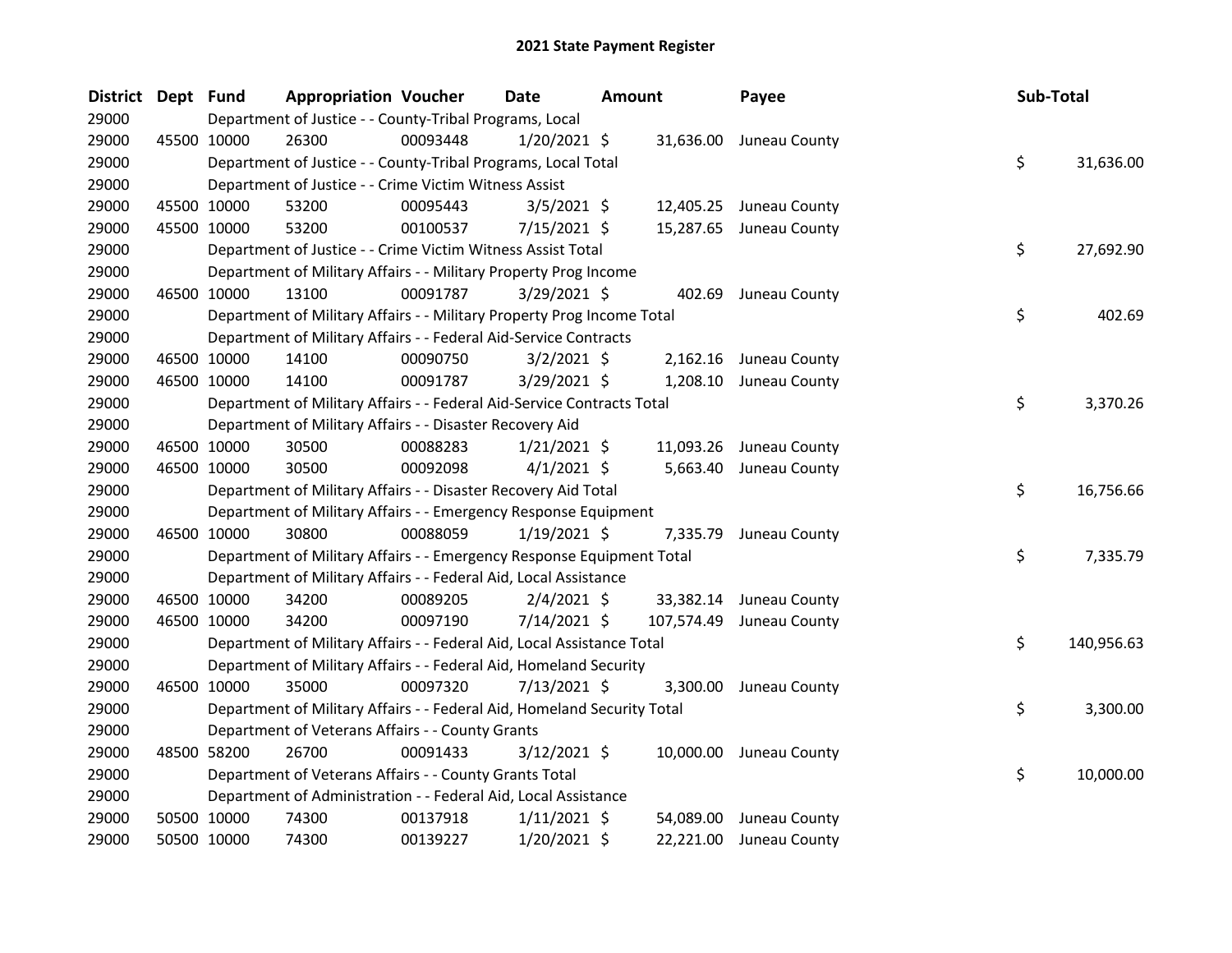| District Dept Fund |             | <b>Appropriation Voucher</b> |          | <b>Date</b>    | <b>Amount</b> | Payee         | Sub-Total |
|--------------------|-------------|------------------------------|----------|----------------|---------------|---------------|-----------|
| 29000              | 50500 10000 | 74300                        | 00139354 | $1/22/2021$ \$ | 30,354.64     | Juneau County |           |
| 29000              | 50500 10000 | 74300                        | 00139355 | $1/25/2021$ \$ | 81,280.16     | Juneau County |           |
| 29000              | 50500 10000 | 74300                        | 00139815 | $2/4/2021$ \$  | 49,606.00     | Juneau County |           |
| 29000              | 50500 10000 | 74300                        | 00140279 | $2/9/2021$ \$  | 32,792.69     | Juneau County |           |
| 29000              | 50500 10000 | 74300                        | 00140294 | $2/9/2021$ \$  | 36,333.00     | Juneau County |           |
| 29000              | 50500 10000 | 74300                        | 00140412 | $2/9/2021$ \$  | 212,977.00    | Juneau County |           |
| 29000              | 50500 10000 | 74300                        | 00141260 | 3/4/2021 \$    | 19,734.48     | Juneau County |           |
| 29000              | 50500 10000 | 74300                        | 00141265 | 3/3/2021 \$    | 52,010.00     | Juneau County |           |
| 29000              | 50500 10000 | 74300                        | 00141282 | $3/3/2021$ \$  | 19,456.50     | Juneau County |           |
| 29000              | 50500 10000 | 74300                        | 00142045 | 3/18/2021 \$   | 9,919.00      | Juneau County |           |
| 29000              | 50500 10000 | 74300                        | 00142057 | $3/18/2021$ \$ | 26,320.00     | Juneau County |           |
| 29000              | 50500 10000 | 74300                        | 00142765 | $3/25/2021$ \$ | 29,187.49     | Juneau County |           |
| 29000              | 50500 10000 | 74300                        | 00142801 | $4/5/2021$ \$  | 23,156.00     | Juneau County |           |
| 29000              | 50500 10000 | 74300                        | 00143209 | $4/5/2021$ \$  | 6,175.46      | Juneau County |           |
| 29000              | 50500 10000 | 74300                        | 00143223 | $4/14/2021$ \$ | 258,103.00    | Juneau County |           |
| 29000              | 50500 10000 | 74300                        | 00143614 | $4/15/2021$ \$ | 55,140.00     | Juneau County |           |
| 29000              | 50500 10000 | 74300                        | 00144221 | 4/28/2021 \$   | 70,258.00     | Juneau County |           |
| 29000              | 50500 10000 | 74300                        | 00144986 | $5/6/2021$ \$  | 17,454.00     | Juneau County |           |
| 29000              | 50500 10000 | 74300                        | 00145593 | 5/20/2021 \$   | 23,757.00     | Juneau County |           |
| 29000              | 50500 10000 | 74300                        | 00146161 | $6/1/2021$ \$  | 11,812.67     | Juneau County |           |
| 29000              | 50500 10000 | 74300                        | 00146578 | $6/11/2021$ \$ | 13,949.00     | Juneau County |           |
| 29000              | 50500 10000 | 74300                        | 00146615 | $6/11/2021$ \$ | 65,415.00     | Juneau County |           |
| 29000              | 50500 10000 | 74300                        | 00147155 | $6/28/2021$ \$ | 17,317.07     | Juneau County |           |
| 29000              | 50500 10000 | 74300                        | 00147157 | $6/28/2021$ \$ | 87,880.00     | Juneau County |           |
| 29000              | 50500 10000 | 74300                        | 00147178 | $6/28/2021$ \$ | 129,446.00    | Juneau County |           |
| 29000              | 50500 10000 | 74300                        | 00147628 | $6/30/2021$ \$ | 44,840.00     | Juneau County |           |
| 29000              | 50500 10000 | 74300                        | 00147886 | $7/2/2021$ \$  | 16,423.00     | Juneau County |           |
| 29000              | 50500 10000 | 74300                        | 00149214 | 7/27/2021 \$   | 172,210.00    | Juneau County |           |
| 29000              | 50500 10000 | 74300                        | 00151329 | $9/8/2021$ \$  | 96,034.00     | Juneau County |           |
| 29000              | 50500 10000 | 74300                        | 00151831 | $9/17/2021$ \$ | 40,836.69     | Juneau County |           |
| 29000              | 50500 10000 | 74300                        | 00151832 | $9/17/2021$ \$ | 59,795.00     | Juneau County |           |
| 29000              | 50500 10000 | 74300                        | 00152180 | 9/29/2021 \$   | 108,326.00    | Juneau County |           |
| 29000              | 50500 10000 | 74300                        | 00152227 | 9/29/2021 \$   | 34,430.00     | Juneau County |           |
| 29000              | 50500 10000 | 74300                        | 00152601 | 10/4/2021 \$   | 31,639.00     | Juneau County |           |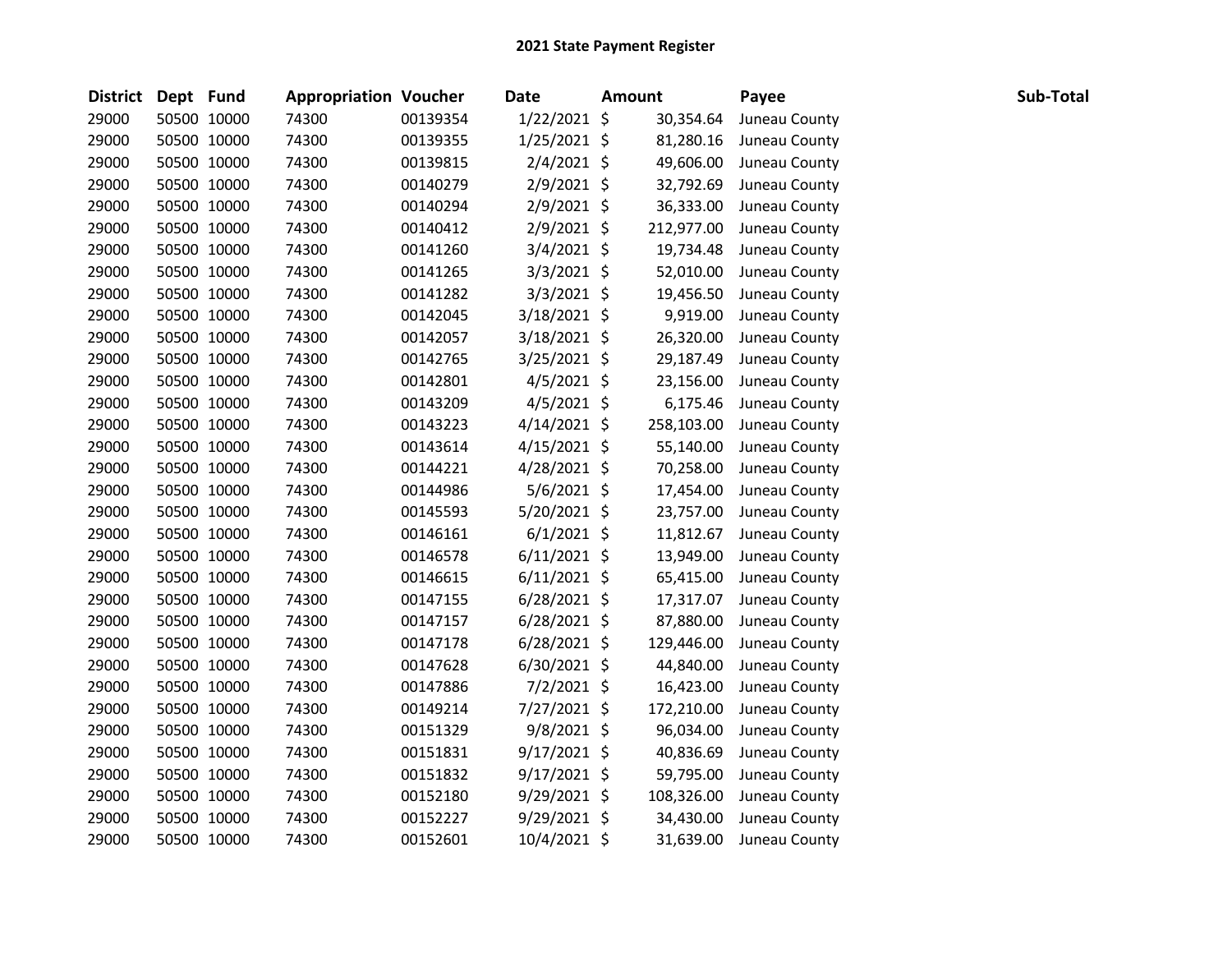| <b>District</b> | Dept Fund |             | <b>Appropriation Voucher</b>                                          |          | <b>Date</b>    | <b>Amount</b> |            | Payee                                                                                             | Sub-Total          |
|-----------------|-----------|-------------|-----------------------------------------------------------------------|----------|----------------|---------------|------------|---------------------------------------------------------------------------------------------------|--------------------|
| 29000           |           | 50500 10000 | 74300                                                                 | 00153358 | 10/22/2021 \$  |               | 35,513.00  | Juneau County                                                                                     |                    |
| 29000           |           | 50500 10000 | 74300                                                                 | 00153568 | 10/27/2021 \$  |               | 81,808.96  | Juneau County                                                                                     |                    |
| 29000           |           | 50500 10000 | 74300                                                                 | 00153796 | $11/2/2021$ \$ |               | 93,071.00  | Juneau County                                                                                     |                    |
| 29000           |           | 50500 10000 | 74300                                                                 | 00154114 | 11/5/2021 \$   |               | 42,620.00  | Juneau County                                                                                     |                    |
| 29000           |           | 50500 10000 | 74300                                                                 | 00154679 | 11/16/2021 \$  |               | 145,012.00 | Juneau County                                                                                     |                    |
| 29000           |           | 50500 10000 | 74300                                                                 | 00154994 | 11/24/2021 \$  |               | 106,720.00 | Juneau County                                                                                     |                    |
| 29000           |           | 50500 10000 | 74300                                                                 | 00155282 | $12/1/2021$ \$ |               | 17,181.26  | Juneau County                                                                                     |                    |
| 29000           |           | 50500 10000 | 74300                                                                 | 00155458 | 12/8/2021 \$   |               | 181,752.00 | Juneau County                                                                                     |                    |
| 29000           |           | 50500 10000 | 74300                                                                 | 00156284 | 12/14/2021 \$  |               | 21,996.80  | Juneau County                                                                                     |                    |
| 29000           |           | 50500 10000 | 74300                                                                 | 00156990 | 12/29/2021 \$  |               | 116,412.85 | Juneau County                                                                                     |                    |
| 29000           |           |             | Department of Administration - - Federal Aid, Local Assistance Total  |          |                |               |            |                                                                                                   | \$<br>2,902,765.72 |
| 29000           |           |             | Department of Administration - - Low-Income Assistance Grants         |          |                |               |            |                                                                                                   |                    |
| 29000           |           | 50500 23500 | 37100                                                                 | 00138407 | $1/15/2021$ \$ |               | 9,438.20   | Juneau County                                                                                     |                    |
| 29000           |           | 50500 23500 | 37100                                                                 | 00140941 | $2/17/2021$ \$ |               | 33,643.98  | Juneau County                                                                                     |                    |
| 29000           |           | 50500 23500 | 37100                                                                 | 00143914 | $4/15/2021$ \$ |               | 6,853.44   | Juneau County                                                                                     |                    |
| 29000           |           | 50500 23500 | 37100                                                                 | 00145763 | $5/17/2021$ \$ |               | 5,603.07   | Juneau County                                                                                     |                    |
| 29000           |           | 50500 23500 | 37100                                                                 | 00151220 | 8/31/2021 \$   |               | 3,408.73   | Juneau County                                                                                     |                    |
| 29000           |           | 50500 23500 | 37100                                                                 | 00151861 | $9/15/2021$ \$ |               | 6,386.01   | Juneau County                                                                                     |                    |
| 29000           |           | 50500 23500 | 37100                                                                 | 00152523 | 9/29/2021 \$   |               | 14,440.00  | Juneau County                                                                                     |                    |
| 29000           |           | 50500 23500 | 37100                                                                 | 00155338 | 11/30/2021 \$  |               | 16,310.53  | Juneau County                                                                                     |                    |
| 29000           |           |             | Department of Administration - - Low-Income Assistance Grants Total   |          |                |               |            |                                                                                                   | \$<br>96,083.96    |
| 29000           |           |             | Department of Administration - - Land Information Program; Loca       |          |                |               |            |                                                                                                   |                    |
| 29000           |           | 50500 26900 | 17300                                                                 | 00138466 | $1/29/2021$ \$ |               | 1,000.00   | Juneau County                                                                                     |                    |
| 29000           |           | 50500 26900 | 17300                                                                 | 00139569 | $4/6/2021$ \$  |               | 50,344.00  | Juneau County                                                                                     |                    |
| 29000           |           | 50500 26900 | 17300                                                                 | 00145536 | $5/12/2021$ \$ |               | 25,000.00  | Juneau County                                                                                     |                    |
| 29000           |           | 50500 26900 | 17300                                                                 | 00147074 | $6/16/2021$ \$ |               | 25,000.00  | Juneau County                                                                                     |                    |
| 29000           |           |             | Department of Administration - - Land Information Program; Loca Total |          |                |               |            |                                                                                                   | \$<br>101,344.00   |
| 29000           |           |             |                                                                       |          |                |               |            | Public Defender Board - - Transcript, Discovery and Records Provided to the Public Defender Board |                    |
| 29000           |           | 55000 10000 | 10600                                                                 | 00275565 | $1/26/2021$ \$ |               | 5.50       | Juneau County                                                                                     |                    |
| 29000           |           | 55000 10000 | 10600                                                                 | 00275573 | $1/26/2021$ \$ |               | 280.00     | Juneau County                                                                                     |                    |
| 29000           |           | 55000 10000 | 10600                                                                 | 00278521 | 2/22/2021 \$   |               | 640.80     | Juneau County                                                                                     |                    |
| 29000           |           | 55000 10000 | 10600                                                                 | 00278522 | $2/22/2021$ \$ |               | 104.20     | Juneau County                                                                                     |                    |
| 29000           |           | 55000 10000 | 10600                                                                 | 00278888 | 2/22/2021 \$   |               | 274.00     | Juneau County                                                                                     |                    |
| 29000           |           | 55000 10000 | 10600                                                                 | 00278891 | 2/22/2021 \$   |               | 5.00       | Juneau County                                                                                     |                    |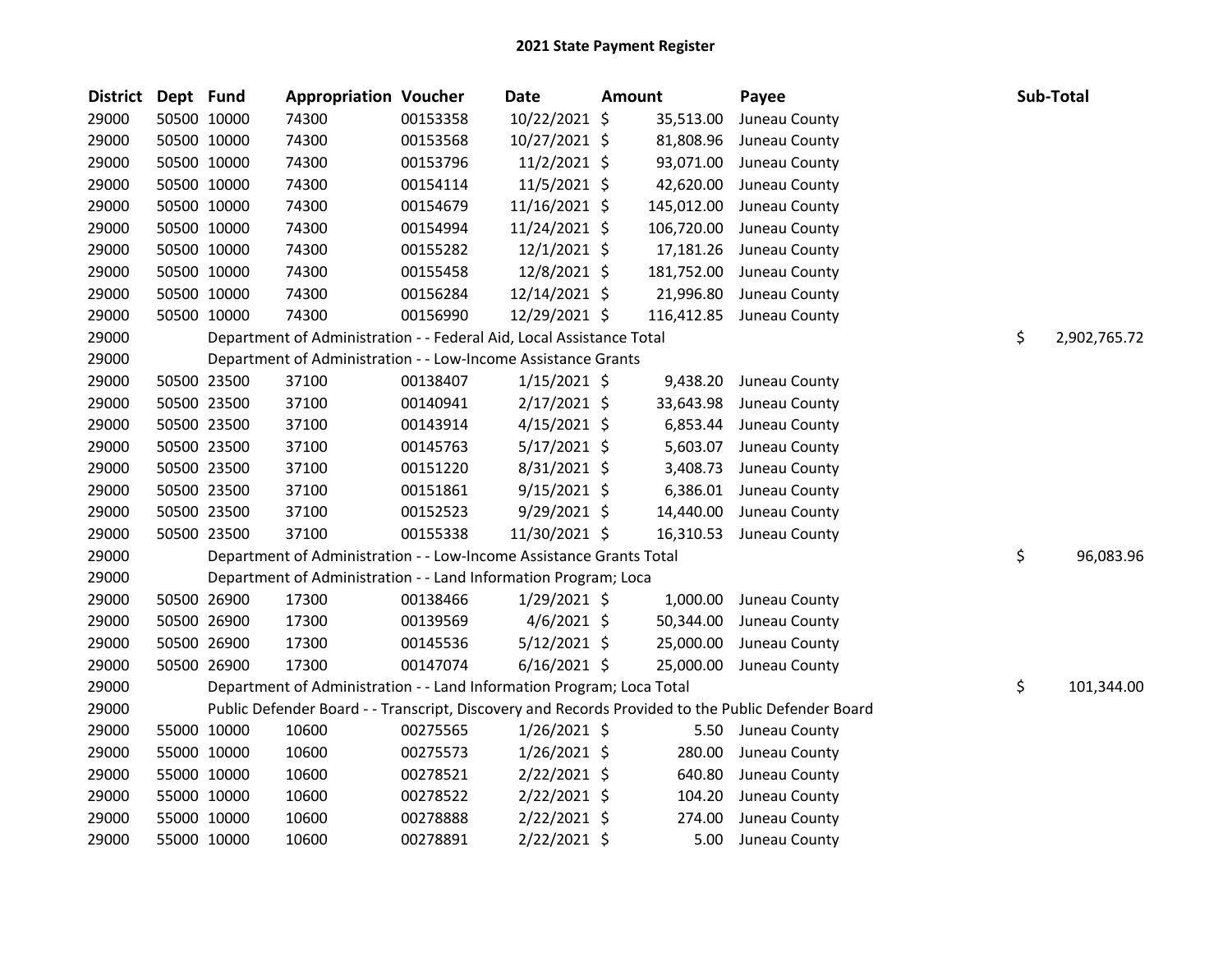| <b>District</b> | Dept Fund |             | <b>Appropriation Voucher</b>                               |          | Date           | Amount |          | Payee                                                                                                   | Sub-Total |          |
|-----------------|-----------|-------------|------------------------------------------------------------|----------|----------------|--------|----------|---------------------------------------------------------------------------------------------------------|-----------|----------|
| 29000           |           | 55000 10000 | 10600                                                      | 00278892 | 2/22/2021 \$   |        | 2.80     | Juneau County                                                                                           |           |          |
| 29000           |           | 55000 10000 | 10600                                                      | 00278893 | $2/22/2021$ \$ |        | 1.80     | Juneau County                                                                                           |           |          |
| 29000           |           | 55000 10000 | 10600                                                      | 00282085 | $3/22/2021$ \$ |        | 3.50     | Juneau County                                                                                           |           |          |
| 29000           |           | 55000 10000 | 10600                                                      | 00282086 | 3/22/2021 \$   |        | 5.60     | Juneau County                                                                                           |           |          |
| 29000           |           | 55000 10000 | 10600                                                      | 00282090 | $3/22/2021$ \$ |        | 535.00   | Juneau County                                                                                           |           |          |
| 29000           |           | 55000 10000 | 10600                                                      | 00287700 | 4/30/2021 \$   |        | 10.60    | Juneau County                                                                                           |           |          |
| 29000           |           | 55000 10000 | 10600                                                      | 00287701 | 4/30/2021 \$   |        | 0.75     | Juneau County                                                                                           |           |          |
| 29000           |           | 55000 10000 | 10600                                                      | 00287702 | 4/30/2021 \$   |        | 2.80     | Juneau County                                                                                           |           |          |
| 29000           |           | 55000 10000 | 10600                                                      | 00287708 | 4/30/2021 \$   |        | 295.00   | Juneau County                                                                                           |           |          |
| 29000           |           | 55000 10000 | 10600                                                      | 00291304 | $5/21/2021$ \$ |        | 460.00   | Juneau County                                                                                           |           |          |
| 29000           |           | 55000 10000 | 10600                                                      | 00291305 | $5/21/2021$ \$ |        | 3.40     | Juneau County                                                                                           |           |          |
| 29000           |           | 55000 10000 | 10600                                                      | 00298166 | $6/30/2021$ \$ |        | 3.20     | Juneau County                                                                                           |           |          |
| 29000           |           | 55000 10000 | 10600                                                      | 00298167 | $6/30/2021$ \$ |        | 10.20    | Juneau County                                                                                           |           |          |
| 29000           |           | 55000 10000 | 10600                                                      | 00298168 | 6/30/2021 \$   |        | 3.20     | Juneau County                                                                                           |           |          |
| 29000           |           | 55000 10000 | 10600                                                      | 00298169 | 6/30/2021 \$   |        | 1.40     | Juneau County                                                                                           |           |          |
| 29000           |           | 55000 10000 | 10600                                                      | 00299182 | 7/1/2021 \$    |        | 6.20     | Juneau County                                                                                           |           |          |
| 29000           |           | 55000 10000 | 10600                                                      | 00299183 | $7/1/2021$ \$  |        | 425.00   | Juneau County                                                                                           |           |          |
| 29000           |           | 55000 10000 | 10600                                                      | 00299516 | $7/1/2021$ \$  |        | 285.00   | Juneau County                                                                                           |           |          |
| 29000           |           | 55000 10000 | 10600                                                      | 00301149 | 7/30/2021 \$   |        | 400.00   | Juneau County                                                                                           |           |          |
| 29000           |           | 55000 10000 | 10600                                                      | 00304536 | 8/30/2021 \$   |        | 390.00   | Juneau County                                                                                           |           |          |
| 29000           |           | 55000 10000 | 10600                                                      | 00306417 | $9/30/2021$ \$ |        | 350.00   | Juneau County                                                                                           |           |          |
| 29000           |           | 55000 10000 | 10600                                                      | 00310628 | 10/29/2021 \$  |        | 385.00   | Juneau County                                                                                           |           |          |
| 29000           |           | 55000 10000 | 10600                                                      | 00312606 | 11/30/2021 \$  |        | 475.00   | Juneau County                                                                                           |           |          |
| 29000           |           | 55000 10000 | 10600                                                      | 00316845 | 12/30/2021 \$  |        |          | 275.00 Juneau County                                                                                    |           |          |
| 29000           |           |             |                                                            |          |                |        |          | Public Defender Board - - Transcript, Discovery and Records Provided to the Public Defender Board Total | \$        | 5,639.95 |
| 29000           |           |             | Department of Revenue - - GPR Earned                       |          |                |        |          |                                                                                                         |           |          |
| 29000           |           | 56600 10000 | 100GE                                                      | 00215804 | $9/27/2021$ \$ |        |          | 3.00 Juneau County                                                                                      |           |          |
| 29000           |           |             | Department of Revenue - - GPR Earned Total                 |          |                |        |          |                                                                                                         | \$        | 3.00     |
| 29000           |           |             | Department of Revenue - - Warrants and Satisfactions       |          |                |        |          |                                                                                                         |           |          |
| 29000           |           | 56600 10000 | 10100                                                      | 00189897 | $2/3/2021$ \$  |        |          | 260.00 Juneau County                                                                                    |           |          |
| 29000           |           |             | Department of Revenue - - Warrants and Satisfactions Total |          |                |        |          |                                                                                                         | \$        | 260.00   |
| 29000           |           |             | Department of Revenue - - Misc Revenue Holding Clearing    |          |                |        |          |                                                                                                         |           |          |
| 29000           |           | 56600 10000 | 99500                                                      | 00188838 | $1/8/2021$ \$  |        | 4,195.73 | Juneau County                                                                                           |           |          |
| 29000           |           | 56600 10000 | 99500                                                      | 00188839 | $1/8/2021$ \$  |        | 1,500.45 | Juneau County                                                                                           |           |          |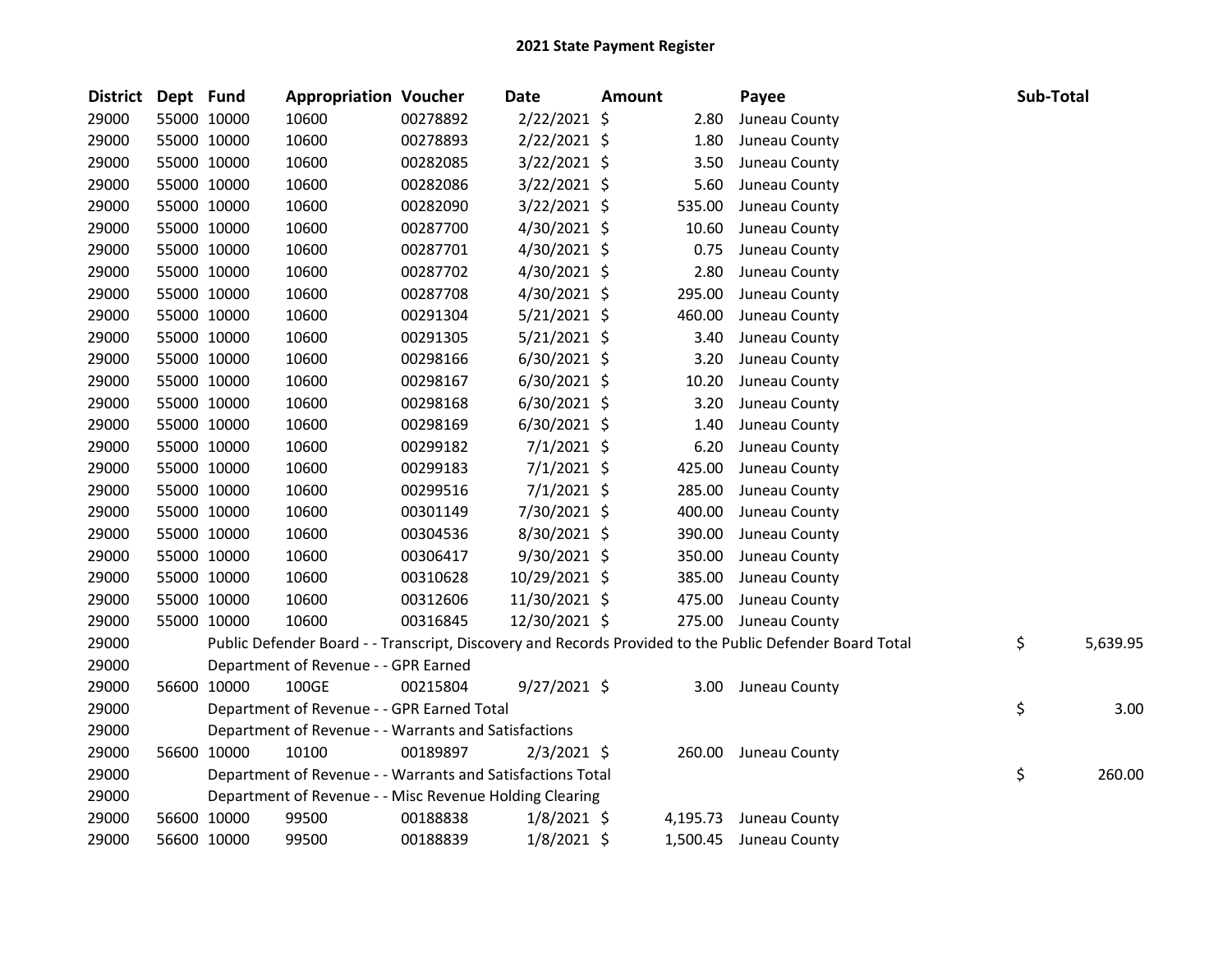| District Dept Fund |             | <b>Appropriation Voucher</b> |          | <b>Date</b>    | <b>Amount</b> | Payee         | Sub-Total |
|--------------------|-------------|------------------------------|----------|----------------|---------------|---------------|-----------|
| 29000              | 56600 10000 | 99500                        | 00188840 | 1/8/2021 \$    | 33,807.05     | Juneau County |           |
| 29000              | 56600 10000 | 99500                        | 00190905 | 2/5/2021 \$    | 1,069.22      | Juneau County |           |
| 29000              | 56600 10000 | 99500                        | 00190906 | 2/5/2021 \$    | 190.00        | Juneau County |           |
| 29000              | 56600 10000 | 99500                        | 00190907 | $2/5/2021$ \$  | 24,616.20     | Juneau County |           |
| 29000              | 56600 10000 | 99500                        | 00192626 | $3/1/2021$ \$  | 130.50        | Juneau County |           |
| 29000              | 56600 10000 | 99500                        | 00192627 | $3/1/2021$ \$  | 2,975.95      | Juneau County |           |
| 29000              | 56600 10000 | 99500                        | 00192628 | $3/1/2021$ \$  | 8,478.80      | Juneau County |           |
| 29000              | 56600 10000 | 99500                        | 00193505 | $3/5/2021$ \$  | 5,823.18      | Juneau County |           |
| 29000              | 56600 10000 | 99500                        | 00193506 | 3/5/2021 \$    | 4,442.24      | Juneau County |           |
| 29000              | 56600 10000 | 99500                        | 00193507 | 3/5/2021 \$    | 63,504.27     | Juneau County |           |
| 29000              | 56600 10000 | 99500                        | 00194087 | 3/8/2021 \$    | 1,328.29      | Juneau County |           |
| 29000              | 56600 10000 | 99500                        | 00194940 | 3/15/2021 \$   | 902.00        | Juneau County |           |
| 29000              | 56600 10000 | 99500                        | 00194941 | $3/15/2021$ \$ | 1,620.52      | Juneau County |           |
| 29000              | 56600 10000 | 99500                        | 00195780 | 3/22/2021 \$   | 1,232.15      | Juneau County |           |
| 29000              | 56600 10000 | 99500                        | 00195781 | 3/22/2021 \$   | 665.00        | Juneau County |           |
| 29000              | 56600 10000 | 99500                        | 00196462 | 3/29/2021 \$   | 1,039.34      | Juneau County |           |
| 29000              | 56600 10000 | 99500                        | 00196463 | 3/29/2021 \$   | 1,504.00      | Juneau County |           |
| 29000              | 56600 10000 | 99500                        | 00197200 | $4/5/2021$ \$  | 311.00        | Juneau County |           |
| 29000              | 56600 10000 | 99500                        | 00197201 | $4/5/2021$ \$  | 706.09        | Juneau County |           |
| 29000              | 56600 10000 | 99500                        | 00197778 | $4/7/2021$ \$  | 3,025.80      | Juneau County |           |
| 29000              | 56600 10000 | 99500                        | 00197779 | $4/7/2021$ \$  | 4,665.23      | Juneau County |           |
| 29000              | 56600 10000 | 99500                        | 00197780 | $4/7/2021$ \$  | 84,691.62     | Juneau County |           |
| 29000              | 56600 10000 | 99500                        | 00198414 | $4/12/2021$ \$ | 357.07        | Juneau County |           |
| 29000              | 56600 10000 | 99500                        | 00199788 | 4/26/2021 \$   | 98.50         | Juneau County |           |
| 29000              | 56600 10000 | 99500                        | 00200404 | $5/3/2021$ \$  | 140.30        | Juneau County |           |
| 29000              | 56600 10000 | 99500                        | 00201151 | $5/7/2021$ \$  | 4,678.90      | Juneau County |           |
| 29000              | 56600 10000 | 99500                        | 00201152 | 5/7/2021 \$    | 1,626.43      | Juneau County |           |
| 29000              | 56600 10000 | 99500                        | 00201153 | $5/7/2021$ \$  | 43,299.66     | Juneau County |           |
| 29000              | 56600 10000 | 99500                        | 00202228 | 5/17/2021 \$   | 228.00        | Juneau County |           |
| 29000              | 56600 10000 | 99500                        | 00203654 | $6/1/2021$ \$  | 727.00        | Juneau County |           |
| 29000              | 56600 10000 | 99500                        | 00204374 | $6/7/2021$ \$  | 2,090.79      | Juneau County |           |
| 29000              | 56600 10000 | 99500                        | 00204375 | $6/7/2021$ \$  | 1,155.06      | Juneau County |           |
| 29000              | 56600 10000 | 99500                        | 00204376 | $6/7/2021$ \$  | 48,907.58     | Juneau County |           |
| 29000              | 56600 10000 | 99500                        | 00208509 | 7/6/2021 \$    | 373.75        | Juneau County |           |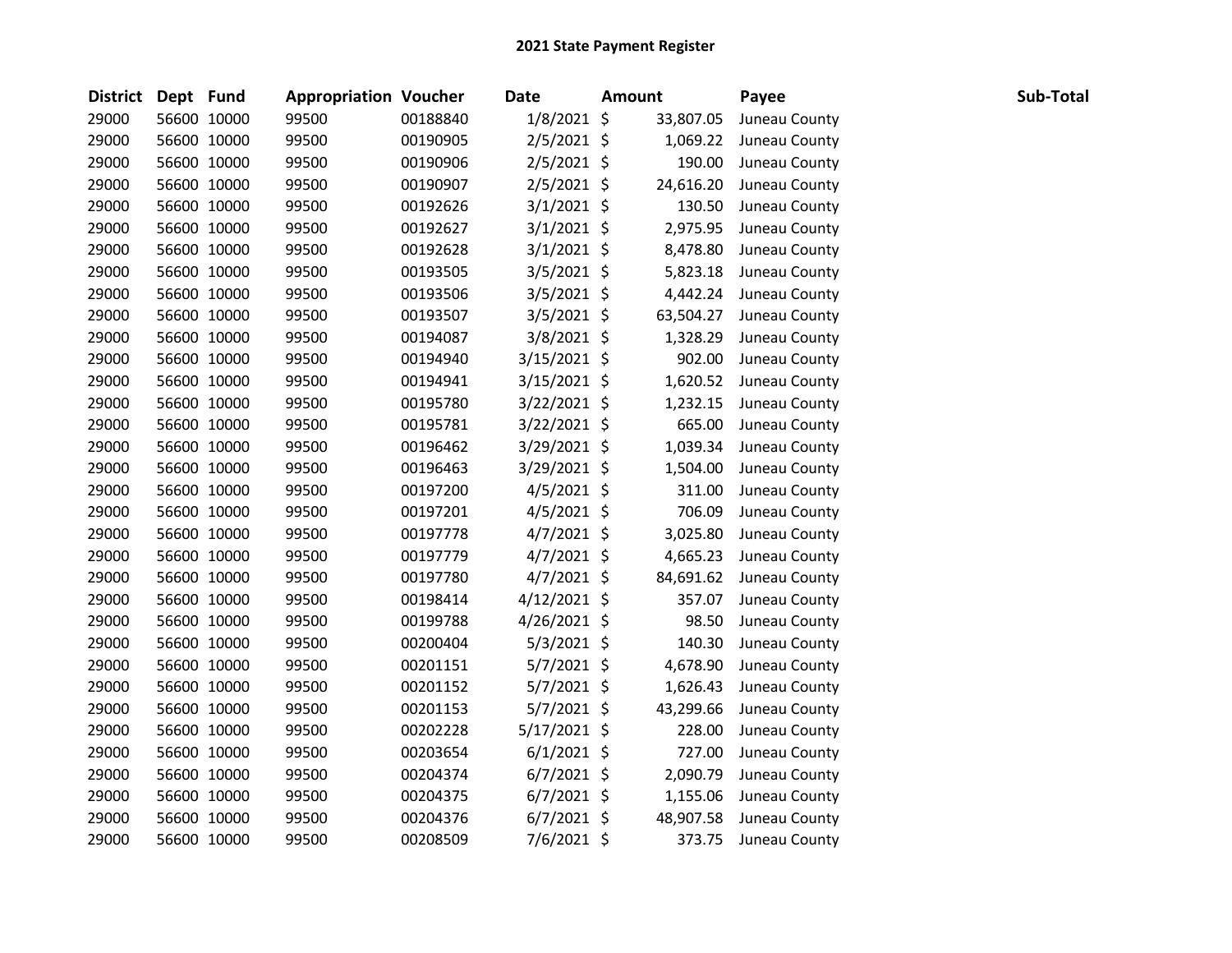| District | Dept Fund   |             | <b>Appropriation Voucher</b>                                     |          | Date           | Amount |            | Payee                    | Sub-Total |            |
|----------|-------------|-------------|------------------------------------------------------------------|----------|----------------|--------|------------|--------------------------|-----------|------------|
| 29000    |             | 56600 10000 | 99500                                                            | 00208951 | 7/8/2021 \$    |        | 4,800.27   | Juneau County            |           |            |
| 29000    |             | 56600 10000 | 99500                                                            | 00208952 | 7/8/2021 \$    |        | 1,869.89   | Juneau County            |           |            |
| 29000    |             | 56600 10000 | 99500                                                            | 00208953 | 7/8/2021 \$    |        | 48,189.92  | Juneau County            |           |            |
| 29000    |             | 56600 10000 | 99500                                                            | 00211704 | $8/6/2021$ \$  |        | 2,467.83   | Juneau County            |           |            |
| 29000    |             | 56600 10000 | 99500                                                            | 00211705 | 8/6/2021 \$    |        | 1,548.89   | Juneau County            |           |            |
| 29000    |             | 56600 10000 | 99500                                                            | 00211706 | 8/6/2021 \$    |        | 31,104.77  | Juneau County            |           |            |
| 29000    |             | 56600 10000 | 99500                                                            | 00213123 | 8/23/2021 \$   |        | 140.90     | Juneau County            |           |            |
| 29000    |             | 56600 10000 | 99500                                                            | 00214313 | $9/8/2021$ \$  |        | 8,722.80   | Juneau County            |           |            |
| 29000    |             | 56600 10000 | 99500                                                            | 00214314 | $9/8/2021$ \$  |        | 605.74     | Juneau County            |           |            |
| 29000    |             | 56600 10000 | 99500                                                            | 00214315 | $9/8/2021$ \$  |        | 29,578.58  | Juneau County            |           |            |
| 29000    |             | 56600 10000 | 99500                                                            | 00216564 | 10/7/2021 \$   |        | 3,677.97   | Juneau County            |           |            |
| 29000    |             | 56600 10000 | 99500                                                            | 00216565 | 10/7/2021 \$   |        | 741.61     | Juneau County            |           |            |
| 29000    |             | 56600 10000 | 99500                                                            | 00216566 | 10/7/2021 \$   |        | 39,623.04  | Juneau County            |           |            |
| 29000    |             | 56600 10000 | 99500                                                            | 00219161 | 11/5/2021 \$   |        | 2,378.87   | Juneau County            |           |            |
| 29000    |             | 56600 10000 | 99500                                                            | 00219162 | 11/5/2021 \$   |        | 3,428.65   | Juneau County            |           |            |
| 29000    |             | 56600 10000 | 99500                                                            | 00219163 | 11/5/2021 \$   |        | 43,123.10  | Juneau County            |           |            |
| 29000    |             | 56600 10000 | 99500                                                            | 00221307 | 12/7/2021 \$   |        | 2,561.63   | Juneau County            |           |            |
| 29000    |             | 56600 10000 | 99500                                                            | 00221308 | 12/7/2021 \$   |        | 2,753.25   | Juneau County            |           |            |
| 29000    |             | 56600 10000 | 99500                                                            | 00221309 | 12/7/2021 \$   |        |            | 27,852.10 Juneau County  |           |            |
| 29000    |             |             | Department of Revenue - - Misc Revenue Holding Clearing Total    |          |                |        |            |                          | \$        | 611,277.48 |
| 29000    |             |             | Circuit Courts - - Circuit Court Costs                           |          |                |        |            |                          |           |            |
| 29000    | 62500 10000 |             | 10500                                                            | 00002105 | 1/29/2021 \$   |        | 66,141.00  | Juneau County            |           |            |
| 29000    |             | 62500 10000 | 10500                                                            | 00002238 | 7/26/2021 \$   |        |            | 120,254.00 Juneau County |           |            |
| 29000    |             |             | Circuit Courts - - Circuit Court Costs Total                     |          |                |        |            |                          | \$        | 186,395.00 |
| 29000    |             |             | Supreme Court - - Federal Aid                                    |          |                |        |            |                          |           |            |
| 29000    |             | 68000 10000 | 24100                                                            | 00013660 | $9/17/2021$ \$ |        |            | 351.06 Juneau County     |           |            |
| 29000    |             |             | Supreme Court - - Federal Aid Total                              |          |                |        |            |                          | \$        | 351.06     |
| 29000    |             |             | Shared Revenue and Tax Relief - - County And Municipal Aid       |          |                |        |            |                          |           |            |
| 29000    |             | 83500 10000 | 10500                                                            | 00081502 | 7/26/2021 \$   |        | 140,923.36 | Juneau County            |           |            |
| 29000    | 83500 10000 |             | 10500                                                            | 00088603 | 11/15/2021 \$  |        |            | 798,565.69 Juneau County |           |            |
| 29000    |             |             | Shared Revenue and Tax Relief - - County And Municipal Aid Total |          |                |        |            |                          | \$        | 939,489.05 |
| 29000    |             |             | Shared Revenue and Tax Relief - - Exempt Computer Aid            |          |                |        |            |                          |           |            |
| 29000    | 83500 10000 |             | 10900                                                            | 00083343 | 7/26/2021 \$   |        |            | 10,527.66 Juneau County  |           |            |
| 29000    |             |             | Shared Revenue and Tax Relief - - Exempt Computer Aid Total      |          |                |        |            |                          | \$        | 10,527.66  |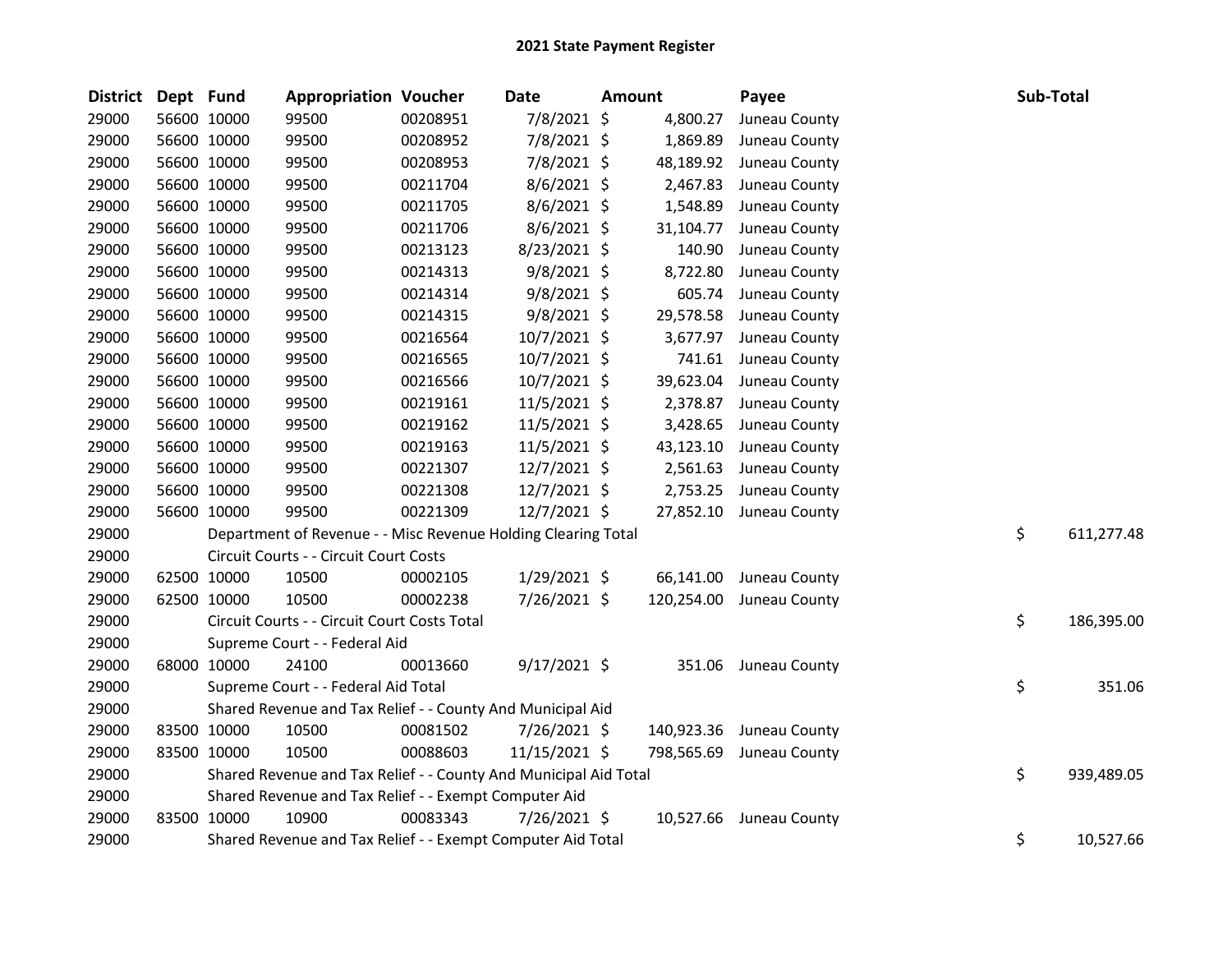| <b>District</b> | Dept Fund |             | <b>Appropriation Voucher</b>                                          |          | <b>Date</b>    | <b>Amount</b> | Payee         |    | Sub-Total     |
|-----------------|-----------|-------------|-----------------------------------------------------------------------|----------|----------------|---------------|---------------|----|---------------|
| 29000           |           |             | Shared Revenue and Tax Relief - - Utility Aid                         |          |                |               |               |    |               |
| 29000           |           | 83500 10000 | 11000                                                                 | 00081502 | 7/26/2021 \$   | 20,011.09     | Juneau County |    |               |
| 29000           |           | 83500 10000 | 11000                                                                 | 00088603 | 11/15/2021 \$  | 132,972.20    | Juneau County |    |               |
| 29000           |           |             | Shared Revenue and Tax Relief - - Utility Aid Total                   |          |                |               |               | \$ | 152,983.29    |
| 29000           |           |             | Shared Revenue and Tax Relief - - Personal Property Aid               |          |                |               |               |    |               |
| 29000           | 83500     | 10000       | 11100                                                                 | 00076529 | $5/3/2021$ \$  | 25,802.43     | Juneau County |    |               |
| 29000           |           |             | Shared Revenue and Tax Relief - - Personal Property Aid Total         |          |                |               |               | \$ | 25,802.43     |
| 29000           |           |             | Shared Revenue and Tax Relief - - School Lvy Tx/First Dollar Cr       |          |                |               |               |    |               |
| 29000           |           | 83500 10000 | 30200                                                                 | 00082669 | 7/26/2021 \$   | 3,710,785.84  | Juneau County |    |               |
| 29000           |           | 83500 10000 | 30200                                                                 | 00086065 | 7/26/2021 \$   | 973,533.97    | Juneau County |    |               |
| 29000           |           |             | Shared Revenue and Tax Relief - - School Lvy Tx/First Dollar Cr Total |          |                |               |               | \$ | 4,684,319.81  |
| 29000           |           |             | Shared Revenue and Tax Relief - - County Sales Tax Reptd/Distd        |          |                |               |               |    |               |
| 29000           |           | 83500 10000 | 43100                                                                 | 00073887 | $1/29/2021$ \$ | 168,022.95    | Juneau County |    |               |
| 29000           |           | 83500 10000 | 43100                                                                 | 00073975 | 2/26/2021 \$   | 157,889.31    | Juneau County |    |               |
| 29000           |           | 83500 10000 | 43100                                                                 | 00074688 | 3/31/2021 \$   | 136,949.02    | Juneau County |    |               |
| 29000           |           | 83500 10000 | 43100                                                                 | 00079131 | $4/30/2021$ \$ | 174,749.42    | Juneau County |    |               |
| 29000           |           | 83500 10000 | 43100                                                                 | 00079935 | 5/28/2021 \$   | 193,115.87    | Juneau County |    |               |
| 29000           |           | 83500 10000 | 43100                                                                 | 00080666 | $6/30/2021$ \$ | 249,743.79    | Juneau County |    |               |
| 29000           |           | 83500 10000 | 43100                                                                 | 00086208 | 7/30/2021 \$   | 232,423.10    | Juneau County |    |               |
| 29000           |           | 83500 10000 | 43100                                                                 | 00086771 | $8/31/2021$ \$ | 224,150.67    | Juneau County |    |               |
| 29000           |           | 83500 10000 | 43100                                                                 | 00087073 | 9/30/2021 \$   | 235,755.51    | Juneau County |    |               |
| 29000           |           | 83500 10000 | 43100                                                                 | 00087762 | 10/29/2021 \$  | 231,017.64    | Juneau County |    |               |
| 29000           |           | 83500 10000 | 43100                                                                 | 00089772 | 11/30/2021 \$  | 199,698.15    | Juneau County |    |               |
| 29000           |           | 83500 10000 | 43100                                                                 | 00089856 | 12/30/2021 \$  | 206,979.65    | Juneau County |    |               |
| 29000           |           |             | Shared Revenue and Tax Relief - - County Sales Tax Reptd/Distd Total  |          |                |               |               | \$ | 2,410,495.08  |
| 29000           |           |             | Shared Revenue and Tax Relief - - Lottery & Gaming Credit             |          |                |               |               |    |               |
| 29000           |           | 83500 52100 | 36300                                                                 | 00074548 | $3/22/2021$ \$ | 1,200,893.67  | Juneau County |    |               |
| 29000           |           |             | Shared Revenue and Tax Relief - - Lottery & Gaming Credit Total       |          |                |               |               | \$ | 1,200,893.67  |
| 29000 Total     |           |             |                                                                       |          |                |               |               | \$ | 25,011,997.64 |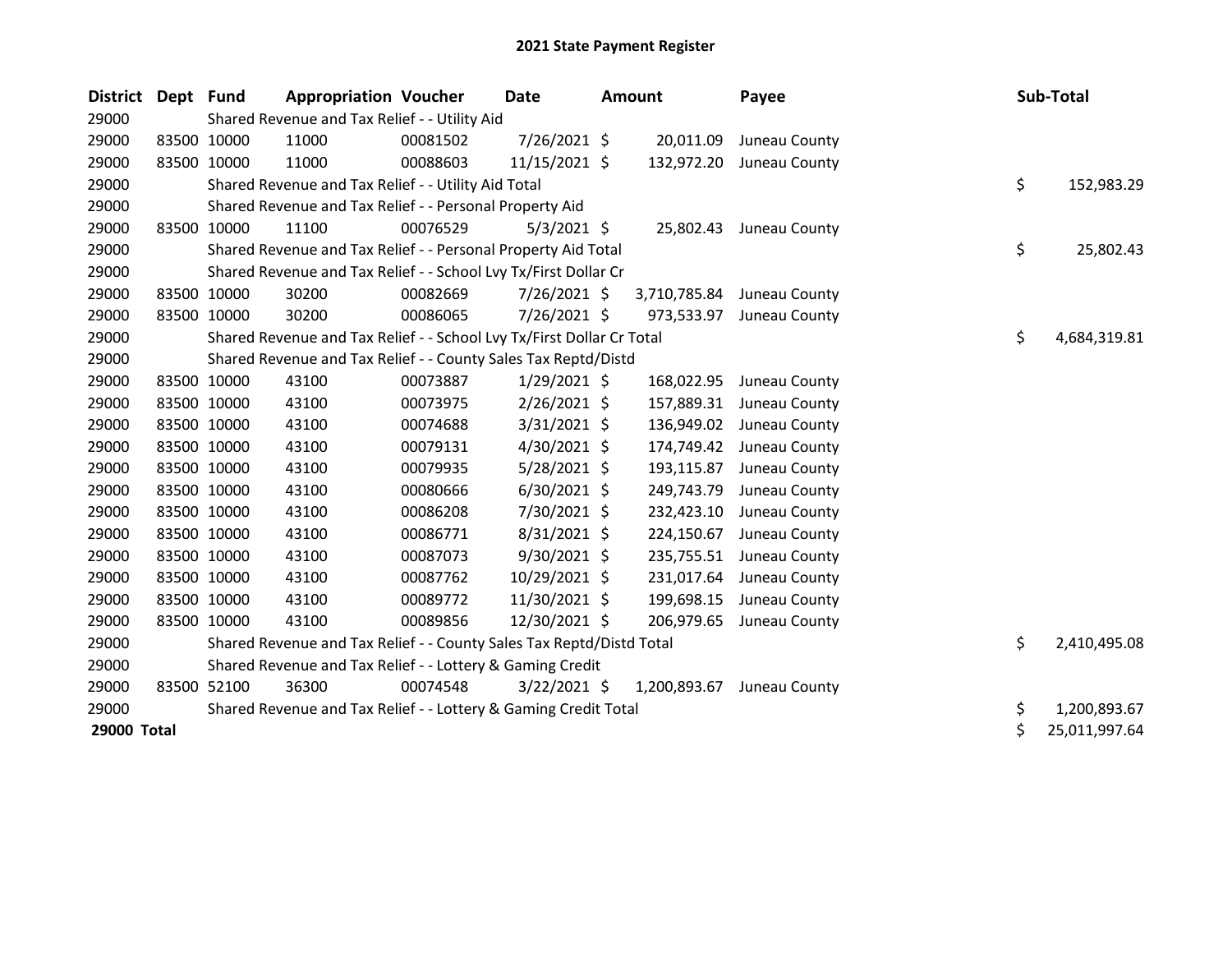| District Dept Fund |             | <b>Appropriation Voucher</b>                                       |          | <b>Date</b>    | <b>Amount</b> |           | Payee                     | Sub-Total |            |
|--------------------|-------------|--------------------------------------------------------------------|----------|----------------|---------------|-----------|---------------------------|-----------|------------|
| 29002              |             | Dept of Safety & Prof Services - - Fire Dues Distribution          |          |                |               |           |                           |           |            |
| 29002              | 16500 10000 | 22500                                                              | 00040961 | $7/16/2021$ \$ |               |           | 4,851.70 Town of Armenia  |           |            |
| 29002              |             | Dept of Safety & Prof Services - - Fire Dues Distribution Total    |          |                |               |           |                           | \$        | 4,851.70   |
| 29002              |             | Dept of Natural Resources - - Aids In Lieu Of Taxes - Gener        |          |                |               |           |                           |           |            |
| 29002              | 37000 10000 | 50300                                                              | 00458981 | $1/26/2021$ \$ |               |           | 18,554.78 Town of Armenia |           |            |
| 29002              | 37000 10000 | 50300                                                              | 00458982 | $1/26/2021$ \$ |               | 11,451.42 | Town of Armenia           |           |            |
| 29002              | 37000 10000 | 50300                                                              | 00476639 | $4/21/2021$ \$ |               | 305.08    | Town of Armenia           |           |            |
| 29002              |             | Dept of Natural Resources - - Aids In Lieu Of Taxes - Gener Total  |          |                |               |           |                           | \$        | 30,311.28  |
| 29002              |             | Dept of Natural Resources - - General Program Operations --        |          |                |               |           |                           |           |            |
| 29002              | 37000 21200 | 25400                                                              | 00473629 | $4/16/2021$ \$ |               | 869.50    | Town of Armenia           |           |            |
| 29002              | 37000 21200 | 25400                                                              | 00473647 | $4/19/2021$ \$ |               | 830.75    | Town of Armenia           |           |            |
| 29002              | 37000 21200 | 25400                                                              | 00490049 | $6/15/2021$ \$ |               |           | 560.25 Town of Armenia    |           |            |
| 29002              |             | Dept of Natural Resources - - General Program Operations -- Total  |          |                |               |           |                           | \$        | 2,260.50   |
| 29002              |             | Dept of Natural Resources - - Resaids - Cnty Forst, Cl & Mfl       |          |                |               |           |                           |           |            |
| 29002              | 37000 21200 | 57100                                                              | 00487856 | $6/14/2021$ \$ |               |           | 2,769.01 Town of Armenia  |           |            |
| 29002              |             | Dept of Natural Resources - - Resaids - Cnty Forst, Cl & Mfl Total |          |                |               |           |                           | \$        | 2,769.01   |
| 29002              |             | Dept of Natural Resources - - Fin Asst For Responsible Units       |          |                |               |           |                           |           |            |
| 29002              | 37000 27400 | 67000                                                              | 00483832 | $5/21/2021$ \$ |               |           | 1,665.05 Town of Armenia  |           |            |
| 29002              |             | Dept of Natural Resources - - Fin Asst For Responsible Units Total |          |                |               |           |                           | \$        | 1,665.05   |
| 29002              |             | WI Dept of Transportation - - Trns Aids To Mnc.-Sf                 |          |                |               |           |                           |           |            |
| 29002              | 39500 21100 | 19100                                                              | 00632408 | $1/4/2021$ \$  |               | 70,299.00 | Town of Armenia           |           |            |
| 29002              | 39500 21100 | 19100                                                              | 00668015 | $4/5/2021$ \$  |               | 70,299.00 | Town of Armenia           |           |            |
| 29002              | 39500 21100 | 19100                                                              | 00711503 | 7/6/2021 \$    |               | 70,299.00 | Town of Armenia           |           |            |
| 29002              | 39500 21100 | 19100                                                              | 00752062 | 10/4/2021 \$   |               | 70,299.00 | Town of Armenia           |           |            |
| 29002              |             | WI Dept of Transportation - - Trns Aids To Mnc.-Sf Total           |          |                |               |           |                           | \$        | 281,196.00 |
| 29002              |             | Department of Revenue - - Gifts And Grants                         |          |                |               |           |                           |           |            |
| 29002              | 56600 10000 | 12100                                                              | 00206845 | $6/25/2021$ \$ |               |           | 38,936.70 Town of Armenia |           |            |
| 29002              |             | Department of Revenue - - Gifts And Grants Total                   |          |                |               |           |                           | \$        | 38,936.70  |
| 29002              |             | Shared Revenue and Tax Relief - - County And Municipal Aid         |          |                |               |           |                           |           |            |
| 29002              | 83500 10000 | 10500                                                              | 00081474 | 7/26/2021 \$   |               | 2,179.53  | Town of Armenia           |           |            |
| 29002              | 83500 10000 | 10500                                                              | 00088575 | 11/15/2021 \$  |               |           | 12,350.68 Town of Armenia |           |            |
| 29002              |             | Shared Revenue and Tax Relief - - County And Municipal Aid Total   |          |                |               |           |                           | \$        | 14,530.21  |
| 29002              |             | Shared Revenue and Tax Relief - - Exempt Computer Aid              |          |                |               |           |                           |           |            |
| 29002              | 83500 10000 | 10900                                                              | 00084087 | 7/26/2021 \$   |               |           | 4.16 Town of Armenia      |           |            |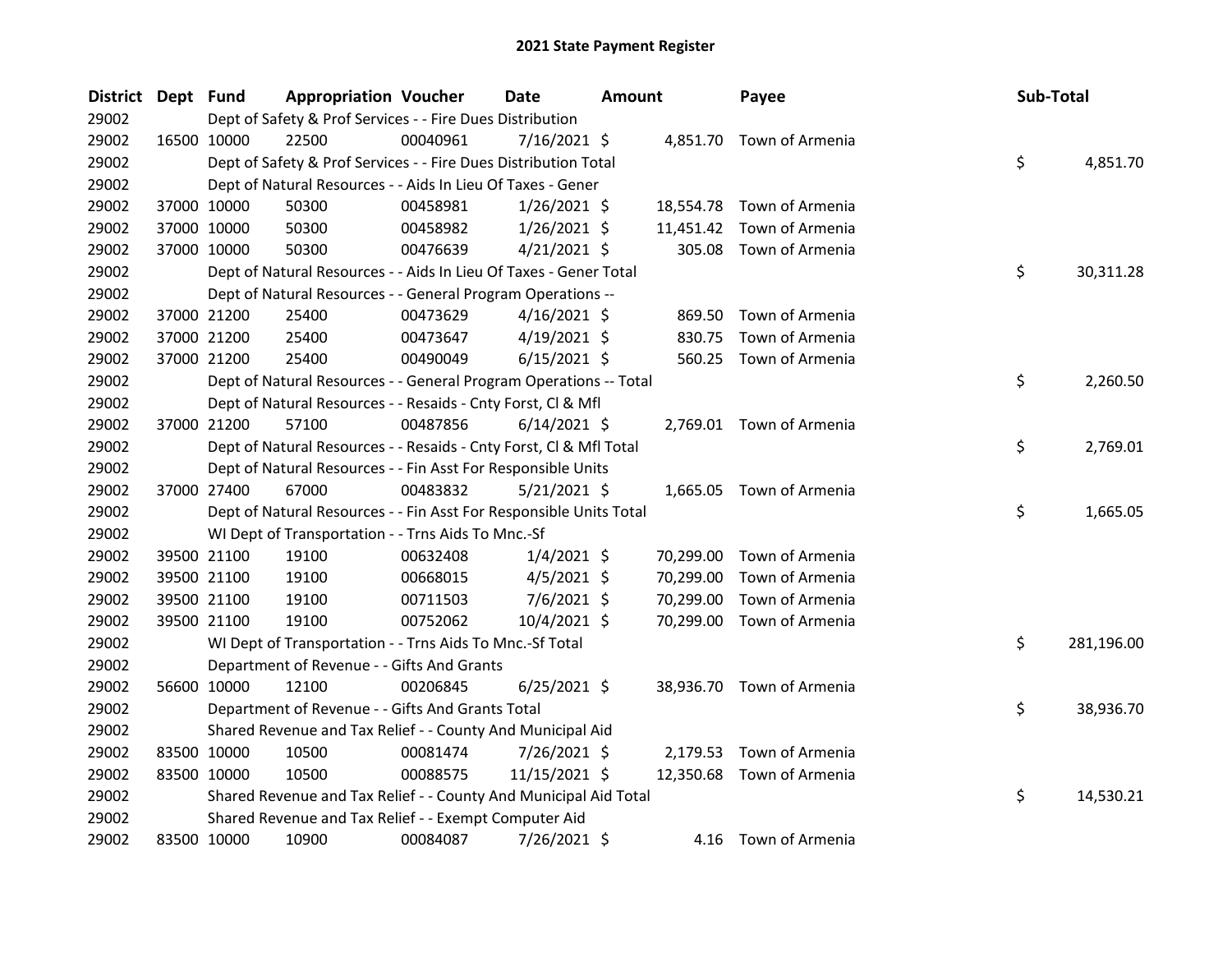| <b>District</b> | Dept        | <b>Fund</b> | <b>Appropriation Voucher</b>                                  |          | Date          | <b>Amount</b> |        | Payee           | <b>Sub-Total</b> |
|-----------------|-------------|-------------|---------------------------------------------------------------|----------|---------------|---------------|--------|-----------------|------------------|
| 29002           |             |             | Shared Revenue and Tax Relief - - Exempt Computer Aid Total   |          |               |               |        |                 | 4.16             |
| 29002           |             |             | Shared Revenue and Tax Relief - - Utility Aid                 |          |               |               |        |                 |                  |
| 29002           | 83500 10000 |             | 11000                                                         | 00081474 | 7/26/2021 \$  |               | 107.61 | Town of Armenia |                  |
| 29002           | 83500 10000 |             | 11000                                                         | 00088575 | 11/15/2021 \$ |               | 644.03 | Town of Armenia |                  |
| 29002           |             |             | Shared Revenue and Tax Relief - - Utility Aid Total           |          |               |               |        |                 | 751.64           |
| 29002           |             |             | Shared Revenue and Tax Relief - - Personal Property Aid       |          |               |               |        |                 |                  |
| 29002           | 83500       | 10000       | 11100                                                         | 00077265 | $5/3/2021$ \$ |               | 0.40   | Town of Armenia |                  |
| 29002           |             |             | Shared Revenue and Tax Relief - - Personal Property Aid Total |          |               |               |        |                 | 0.40             |
| 29002 Total     |             |             |                                                               |          |               |               |        |                 | 377.276.65       |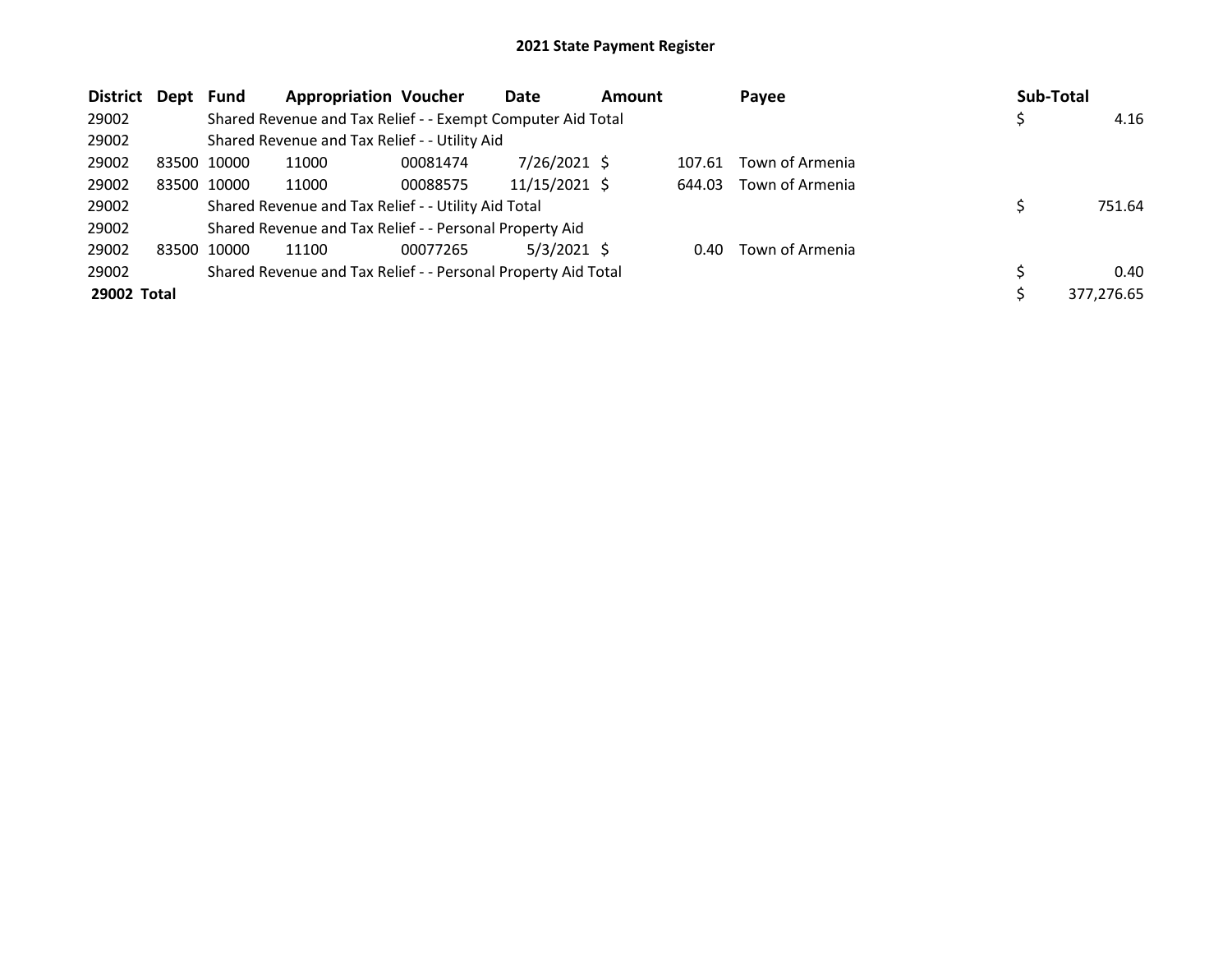| <b>District</b> | Dept Fund   |             | <b>Appropriation Voucher</b>                                         |          | <b>Date</b>    | <b>Amount</b> |           | Payee                        | Sub-Total |            |
|-----------------|-------------|-------------|----------------------------------------------------------------------|----------|----------------|---------------|-----------|------------------------------|-----------|------------|
| 29004           |             |             | Dept of Safety & Prof Services - - Fire Dues Distribution            |          |                |               |           |                              |           |            |
| 29004           |             | 16500 10000 | 22500                                                                | 00040963 | $7/16/2021$ \$ |               |           | 2,940.83 Town Of Clearfield  |           |            |
| 29004           |             |             | Dept of Safety & Prof Services - - Fire Dues Distribution Total      |          |                |               |           |                              | \$        | 2,940.83   |
| 29004           |             |             | Dept of Natural Resources - - Seg Earned                             |          |                |               |           |                              |           |            |
| 29004           |             | 37000 21200 | 100SE                                                                | 00473978 | $4/15/2021$ \$ |               |           | 33,093.37 Town Of Clearfield |           |            |
| 29004           |             |             | Dept of Natural Resources - - Seg Earned Total                       |          |                |               |           |                              | \$        | 33,093.37  |
| 29004           |             |             | Dept of Natural Resources - - Resaids - Cnty Forst, Cl & Mfl         |          |                |               |           |                              |           |            |
| 29004           |             | 37000 21200 | 57100                                                                | 00487857 | $6/14/2021$ \$ |               |           | 1,882.41 Town Of Clearfield  |           |            |
| 29004           |             |             | Dept of Natural Resources - - Resaids - Cnty Forst, CI & Mfl Total   |          |                |               |           |                              | \$        | 1,882.41   |
| 29004           |             |             | WI Dept of Transportation - - Trns Aids To Mnc.-Sf                   |          |                |               |           |                              |           |            |
| 29004           |             | 39500 21100 | 19100                                                                | 00632409 | $1/4/2021$ \$  |               | 29,545.29 | Town Of Clearfield           |           |            |
| 29004           |             | 39500 21100 | 19100                                                                | 00668016 | $4/5/2021$ \$  |               | 29,545.29 | Town Of Clearfield           |           |            |
| 29004           |             | 39500 21100 | 19100                                                                | 00711504 | 7/6/2021 \$    |               | 29,545.29 | Town Of Clearfield           |           |            |
| 29004           |             | 39500 21100 | 19100                                                                | 00752063 | 10/4/2021 \$   |               | 29,545.29 | Town Of Clearfield           |           |            |
| 29004           |             |             | WI Dept of Transportation - - Trns Aids To Mnc.-Sf Total             |          |                |               |           |                              | \$        | 118,181.16 |
| 29004           |             |             | Department of Administration - - Hv Trans Ln Annual Impact Fee       |          |                |               |           |                              |           |            |
| 29004           |             | 50500 10000 | 17400                                                                | 00144502 | $5/3/2021$ \$  |               |           | 6,521.00 Town Of Clearfield  |           |            |
| 29004           |             |             | Department of Administration - - Hv Trans Ln Annual Impact Fee Total |          |                |               |           |                              | \$        | 6,521.00   |
| 29004           |             |             | Department of Revenue - - Gifts And Grants                           |          |                |               |           |                              |           |            |
| 29004           |             | 56600 10000 | 12100                                                                | 00206846 | $6/25/2021$ \$ |               |           | 39,041.37 Town Of Clearfield |           |            |
| 29004           |             |             | Department of Revenue - - Gifts And Grants Total                     |          |                |               |           |                              | \$        | 39,041.37  |
| 29004           |             |             | Shared Revenue and Tax Relief - - County And Municipal Aid           |          |                |               |           |                              |           |            |
| 29004           | 83500 10000 |             | 10500                                                                | 00081475 | 7/26/2021 \$   |               |           | 1,697.17 Town Of Clearfield  |           |            |
| 29004           |             | 83500 10000 | 10500                                                                | 00088576 | 11/15/2021 \$  |               | 9,617.30  | Town Of Clearfield           |           |            |
| 29004           |             |             | Shared Revenue and Tax Relief - - County And Municipal Aid Total     |          |                |               |           |                              | \$        | 11,314.47  |
| 29004           |             |             | Shared Revenue and Tax Relief - - Exempt Computer Aid                |          |                |               |           |                              |           |            |
| 29004           | 83500 10000 |             | 10900                                                                | 00084088 | 7/26/2021 \$   |               |           | 16.63 Town Of Clearfield     |           |            |
| 29004           |             |             | Shared Revenue and Tax Relief - - Exempt Computer Aid Total          |          |                |               |           |                              | \$        | 16.63      |
| 29004           |             |             | Shared Revenue and Tax Relief - - Personal Property Aid              |          |                |               |           |                              |           |            |
| 29004           | 83500 10000 |             | 11100                                                                | 00077266 | $5/3/2021$ \$  |               |           | 126.60 Town Of Clearfield    |           |            |
| 29004           |             |             | Shared Revenue and Tax Relief - - Personal Property Aid Total        |          |                |               |           |                              | \$        | 126.60     |
| 29004 Total     |             |             |                                                                      |          |                |               |           |                              | \$        | 213,117.84 |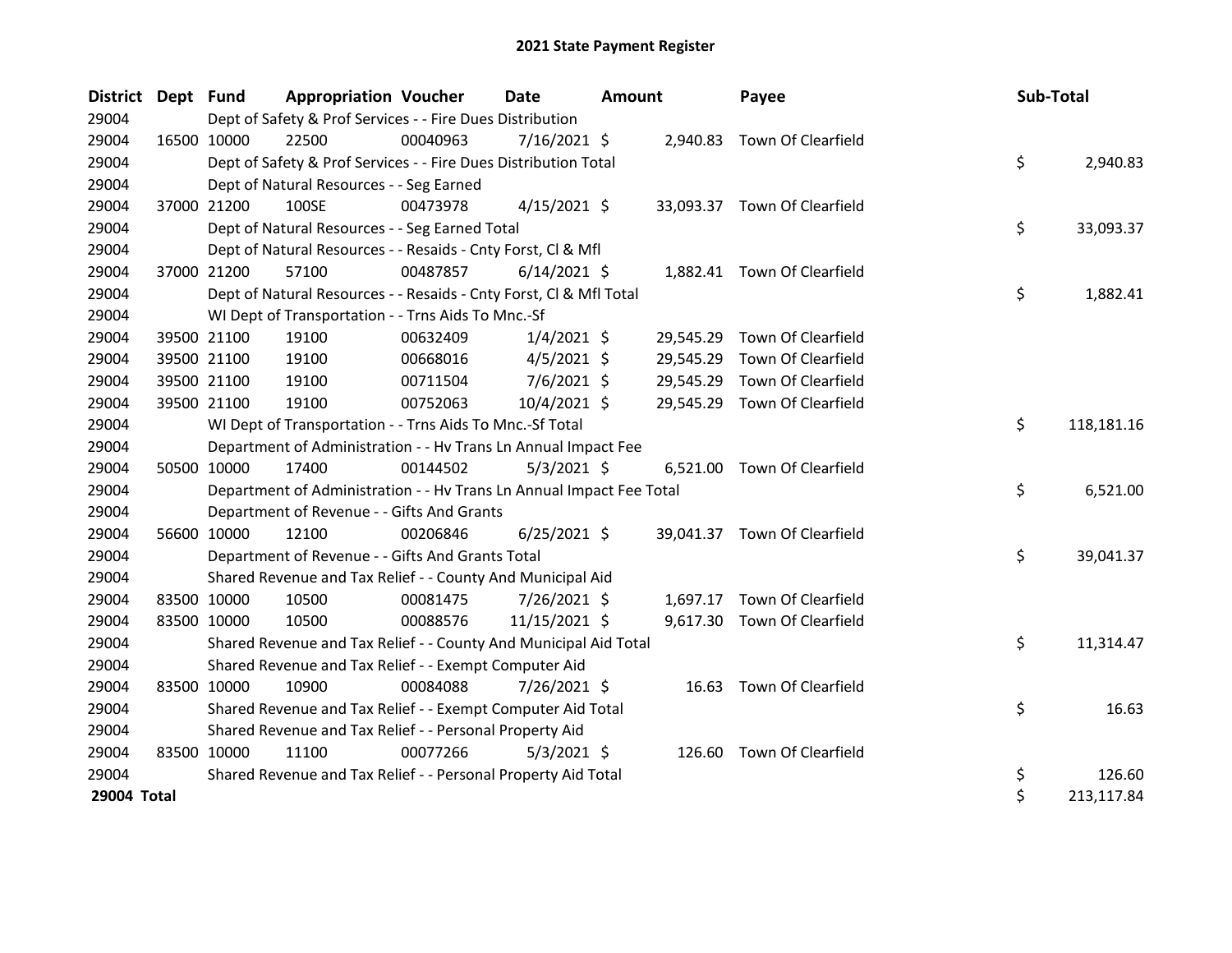| District Dept Fund |             |             | <b>Appropriation Voucher</b>                                       |          | <b>Date</b>    | <b>Amount</b> |           | Payee                    | Sub-Total |            |
|--------------------|-------------|-------------|--------------------------------------------------------------------|----------|----------------|---------------|-----------|--------------------------|-----------|------------|
| 29006              |             |             | Dept of Safety & Prof Services - - Fire Dues Distribution          |          |                |               |           |                          |           |            |
| 29006              |             | 16500 10000 | 22500                                                              | 00040964 | $7/16/2021$ \$ |               |           | 865.88 Town Of Cutler    |           |            |
| 29006              |             |             | Dept of Safety & Prof Services - - Fire Dues Distribution Total    |          |                |               |           |                          | \$        | 865.88     |
| 29006              |             |             | Dept of Natural Resources - - Aids In Lieu Of Taxes - Gener        |          |                |               |           |                          |           |            |
| 29006              |             | 37000 10000 | 50300                                                              | 00475520 | $4/21/2021$ \$ |               |           | 374.91 Town Of Cutler    |           |            |
| 29006              |             |             | Dept of Natural Resources - - Aids In Lieu Of Taxes - Gener Total  |          |                |               |           |                          | \$        | 374.91     |
| 29006              |             |             | Dept of Natural Resources - - Resaids - Cnty Forst, Cl & Mfl       |          |                |               |           |                          |           |            |
| 29006              |             | 37000 21200 | 57100                                                              | 00487858 | $6/14/2021$ \$ |               |           | 1,039.27 Town Of Cutler  |           |            |
| 29006              |             |             | Dept of Natural Resources - - Resaids - Cnty Forst, Cl & Mfl Total |          |                |               |           |                          | \$        | 1,039.27   |
| 29006              |             |             | Dept of Natural Resources - - Aids In Lieu Of Taxes - Sum S        |          |                |               |           |                          |           |            |
| 29006              |             | 37000 21200 | 57900                                                              | 00475519 | $4/21/2021$ \$ |               |           | 8,880.41 Town Of Cutler  |           |            |
| 29006              |             |             | Dept of Natural Resources - - Aids In Lieu Of Taxes - Sum S Total  |          |                |               |           |                          | \$        | 8,880.41   |
| 29006              |             |             | WI Dept of Transportation - - Trns Aids To Mnc.-Sf                 |          |                |               |           |                          |           |            |
| 29006              |             | 39500 21100 | 19100                                                              | 00632410 | $1/4/2021$ \$  |               |           | 34,617.33 Town Of Cutler |           |            |
| 29006              |             | 39500 21100 | 19100                                                              | 00668017 | $4/5/2021$ \$  |               | 34,617.33 | Town Of Cutler           |           |            |
| 29006              |             | 39500 21100 | 19100                                                              | 00711505 | 7/6/2021 \$    |               | 34,617.33 | Town Of Cutler           |           |            |
| 29006              |             | 39500 21100 | 19100                                                              | 00752064 | 10/4/2021 \$   |               |           | 34,617.33 Town Of Cutler |           |            |
| 29006              |             |             | WI Dept of Transportation - - Trns Aids To Mnc.-Sf Total           |          |                |               |           |                          | \$        | 138,469.32 |
| 29006              |             |             | WI Dept of Transportation - - Loc Rd Imp Prg St Fd                 |          |                |               |           |                          |           |            |
| 29006              | 39500 21100 |             | 27800                                                              | 00761242 | 10/12/2021 \$  |               |           | 25,429.55 Town Of Cutler |           |            |
| 29006              |             |             | WI Dept of Transportation - - Loc Rd Imp Prg St Fd Total           |          |                |               |           |                          | \$        | 25,429.55  |
| 29006              |             |             | Department of Revenue - - Gifts And Grants                         |          |                |               |           |                          |           |            |
| 29006              |             | 56600 10000 | 12100                                                              | 00206847 | $6/25/2021$ \$ |               |           | 17,374.98 Town Of Cutler |           |            |
| 29006              |             |             | Department of Revenue - - Gifts And Grants Total                   |          |                |               |           |                          | \$        | 17,374.98  |
| 29006              |             |             | Shared Revenue and Tax Relief - - County And Municipal Aid         |          |                |               |           |                          |           |            |
| 29006              |             | 83500 10000 | 10500                                                              | 00081476 | 7/26/2021 \$   |               |           | 2,120.75 Town Of Cutler  |           |            |
| 29006              |             | 83500 10000 | 10500                                                              | 00088577 | 11/15/2021 \$  |               |           | 12,017.55 Town Of Cutler |           |            |
| 29006              |             |             | Shared Revenue and Tax Relief - - County And Municipal Aid Total   |          |                |               |           |                          | \$        | 14,138.30  |
| 29006              |             |             | Shared Revenue and Tax Relief - - Personal Property Aid            |          |                |               |           |                          |           |            |
| 29006              |             | 83500 10000 | 11100                                                              | 00077267 | $5/3/2021$ \$  |               |           | 26.84 Town Of Cutler     |           |            |
| 29006              |             |             | Shared Revenue and Tax Relief - - Personal Property Aid Total      |          |                |               |           |                          | \$        | 26.84      |
| 29006 Total        |             |             |                                                                    |          |                |               |           |                          | \$        | 206,599.46 |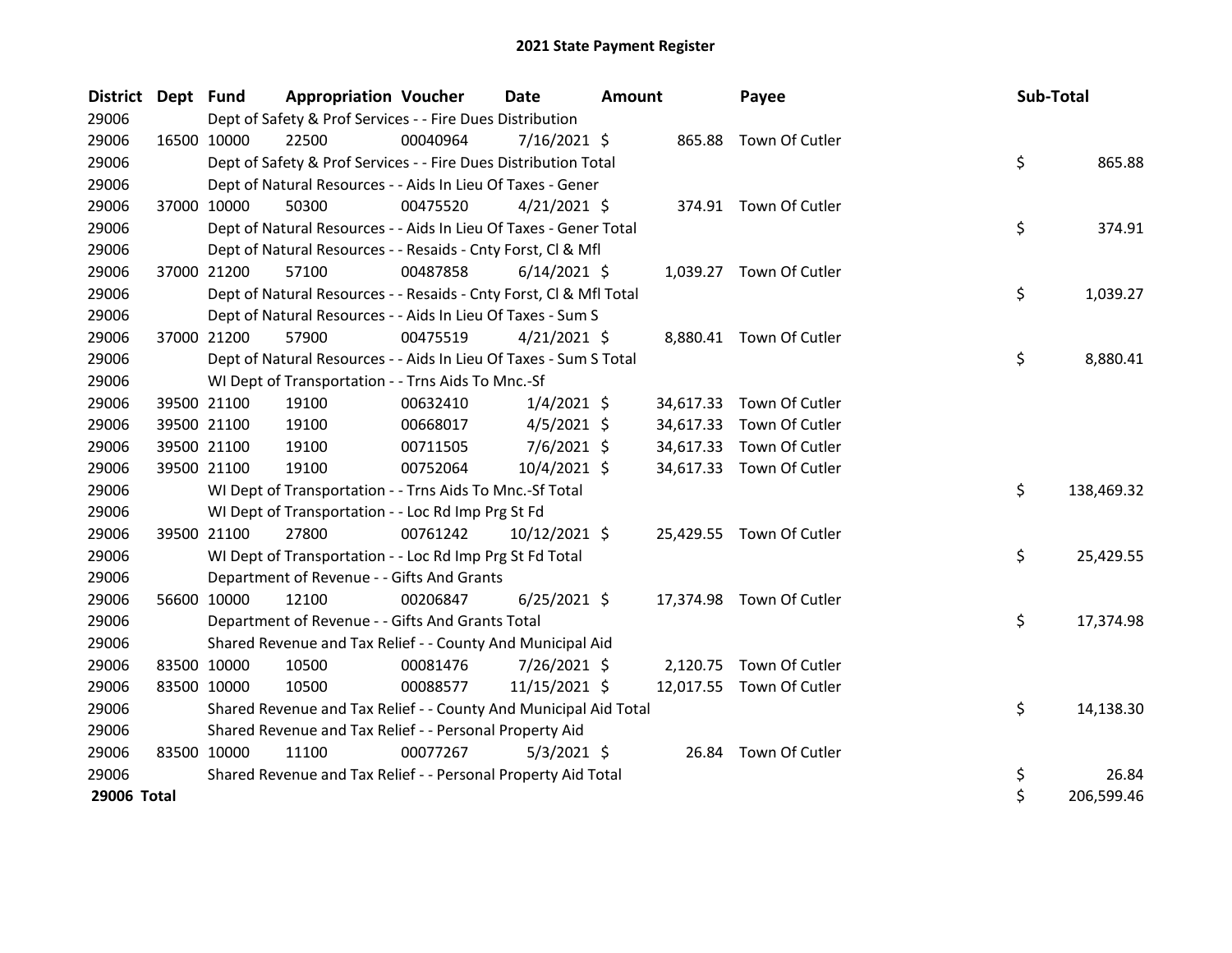| District Dept Fund |             | <b>Appropriation Voucher</b>                                       |          | <b>Date</b>    | <b>Amount</b> |           | Payee                   | Sub-Total |            |
|--------------------|-------------|--------------------------------------------------------------------|----------|----------------|---------------|-----------|-------------------------|-----------|------------|
| 29008              |             | Dept of Safety & Prof Services - - Fire Dues Distribution          |          |                |               |           |                         |           |            |
| 29008              | 16500 10000 | 22500                                                              | 00040966 | $7/16/2021$ \$ |               |           | 474.74 Town Of Finley   |           |            |
| 29008              |             | Dept of Safety & Prof Services - - Fire Dues Distribution Total    |          |                |               |           |                         | \$        | 474.74     |
| 29008              |             | Dept of Natural Resources - - Aids In Lieu Of Taxes - Gener        |          |                |               |           |                         |           |            |
| 29008              | 37000 10000 | 50300                                                              | 00475429 | $4/21/2021$ \$ |               |           | 2,062.08 Town Of Finley |           |            |
| 29008              |             | Dept of Natural Resources - - Aids In Lieu Of Taxes - Gener Total  |          |                |               |           |                         | \$        | 2,062.08   |
| 29008              |             | Dept of Natural Resources - - Resaids - Cnty Forst, Cl & Mfl       |          |                |               |           |                         |           |            |
| 29008              | 37000 21200 | 57100                                                              | 00487859 | $6/14/2021$ \$ |               |           | 1,417.65 Town Of Finley |           |            |
| 29008              |             | Dept of Natural Resources - - Resaids - Cnty Forst, Cl & Mfl Total |          |                |               |           |                         | \$        | 1,417.65   |
| 29008              |             | Dept of Natural Resources - - Aids In Lieu Of Taxes - Sum S        |          |                |               |           |                         |           |            |
| 29008              | 37000 21200 | 57900                                                              | 00475428 | $4/21/2021$ \$ |               |           | 206.21 Town Of Finley   |           |            |
| 29008              |             | Dept of Natural Resources - - Aids In Lieu Of Taxes - Sum S Total  |          |                |               |           |                         | \$        | 206.21     |
| 29008              |             | WI Dept of Transportation - - Trns Aids To Mnc.-Sf                 |          |                |               |           |                         |           |            |
| 29008              | 39500 21100 | 19100                                                              | 00632411 | $1/4/2021$ \$  |               | 20,399.85 | Town Of Finley          |           |            |
| 29008              | 39500 21100 | 19100                                                              | 00668018 | $4/5/2021$ \$  |               | 20,399.85 | Town Of Finley          |           |            |
| 29008              | 39500 21100 | 19100                                                              | 00711506 | $7/6/2021$ \$  |               | 20,399.85 | Town Of Finley          |           |            |
| 29008              | 39500 21100 | 19100                                                              | 00752065 | 10/4/2021 \$   |               | 20,399.85 | Town Of Finley          |           |            |
| 29008              |             | WI Dept of Transportation - - Trns Aids To Mnc.-Sf Total           |          |                |               |           |                         | \$        | 81,599.40  |
| 29008              |             | Elections Commission - - General Program Ops, GPR                  |          |                |               |           |                         |           |            |
| 29008              | 51000 10000 | 10100                                                              | 00005104 | $1/8/2021$ \$  |               |           | 69.95 Town Of Finley    |           |            |
| 29008              |             | Elections Commission - - General Program Ops, GPR Total            |          |                |               |           |                         | \$        | 69.95      |
| 29008              |             | Department of Revenue - - Gifts And Grants                         |          |                |               |           |                         |           |            |
| 29008              | 56600 10000 | 12100                                                              | 00206848 | $6/25/2021$ \$ |               |           | 4,971.76 Town Of Finley |           |            |
| 29008              |             | Department of Revenue - - Gifts And Grants Total                   |          |                |               |           |                         | \$        | 4,971.76   |
| 29008              |             | Shared Revenue and Tax Relief - - County And Municipal Aid         |          |                |               |           |                         |           |            |
| 29008              | 83500 10000 | 10500                                                              | 00081477 | 7/26/2021 \$   |               |           | 1,517.05 Town Of Finley |           |            |
| 29008              | 83500 10000 | 10500                                                              | 00088578 | 11/15/2021 \$  |               | 8,596.63  | Town Of Finley          |           |            |
| 29008              |             | Shared Revenue and Tax Relief - - County And Municipal Aid Total   |          |                |               |           |                         | \$        | 10,113.68  |
| 29008              |             | Shared Revenue and Tax Relief - - Utility Aid                      |          |                |               |           |                         |           |            |
| 29008              | 83500 10000 | 11000                                                              | 00081477 | 7/26/2021 \$   |               |           | 2.27 Town Of Finley     |           |            |
| 29008              |             | Shared Revenue and Tax Relief - - Utility Aid Total                |          |                |               |           |                         | \$        | 2.27       |
| <b>29008 Total</b> |             |                                                                    |          |                |               |           |                         | \$        | 100,917.74 |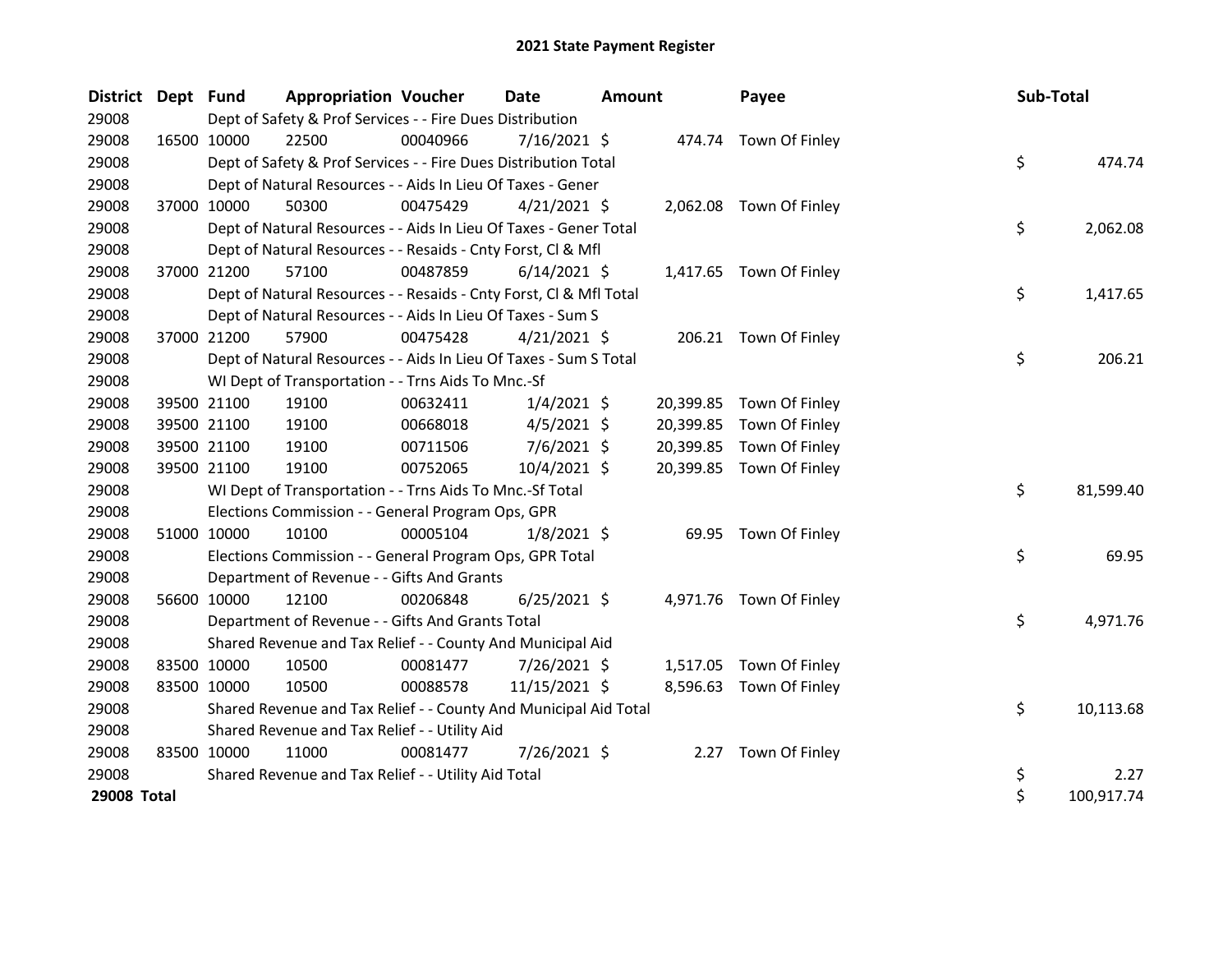| <b>District</b> | Dept Fund |             | <b>Appropriation Voucher</b>                                       |          | <b>Date</b>    | <b>Amount</b> |           | Payee                      | Sub-Total |            |
|-----------------|-----------|-------------|--------------------------------------------------------------------|----------|----------------|---------------|-----------|----------------------------|-----------|------------|
| 29010           |           |             | Dept of Safety & Prof Services - - Fire Dues Distribution          |          |                |               |           |                            |           |            |
| 29010           |           | 16500 10000 | 22500                                                              | 00040967 | $7/16/2021$ \$ |               |           | 1,822.04 Town Of Fountain  |           |            |
| 29010           |           |             | Dept of Safety & Prof Services - - Fire Dues Distribution Total    |          |                |               |           |                            | \$        | 1,822.04   |
| 29010           |           |             | Dept of Natural Resources - - Aids In Lieu Of Taxes - Gener        |          |                |               |           |                            |           |            |
| 29010           |           | 37000 10000 | 50300                                                              | 00458984 | $1/26/2021$ \$ |               |           | 73.13 Town Of Fountain     |           |            |
| 29010           |           |             | Dept of Natural Resources - - Aids In Lieu Of Taxes - Gener Total  |          |                |               |           |                            | \$        | 73.13      |
| 29010           |           |             | Dept of Natural Resources - - Resaids - Cnty Forst, Cl & Mfl       |          |                |               |           |                            |           |            |
| 29010           |           | 37000 21200 | 57100                                                              | 00487860 | $6/14/2021$ \$ |               |           | 613.61 Town Of Fountain    |           |            |
| 29010           |           |             | Dept of Natural Resources - - Resaids - Cnty Forst, Cl & Mfl Total |          |                |               |           |                            | \$        | 613.61     |
| 29010           |           |             | WI Dept of Transportation - - Trns Aids To Mnc.-Sf                 |          |                |               |           |                            |           |            |
| 29010           |           | 39500 21100 | 19100                                                              | 00632412 | $1/4/2021$ \$  |               |           | 25,813.53 Town Of Fountain |           |            |
| 29010           |           | 39500 21100 | 19100                                                              | 00668019 | $4/5/2021$ \$  |               | 25,813.53 | Town Of Fountain           |           |            |
| 29010           |           | 39500 21100 | 19100                                                              | 00711507 | $7/6/2021$ \$  |               | 25,813.53 | Town Of Fountain           |           |            |
| 29010           |           | 39500 21100 | 19100                                                              | 00752066 | 10/4/2021 \$   |               |           | 25,813.53 Town Of Fountain |           |            |
| 29010           |           |             | WI Dept of Transportation - - Trns Aids To Mnc.-Sf Total           |          |                |               |           |                            | \$        | 103,254.12 |
| 29010           |           |             | WI Dept of Transportation - - Loc Rd Imp Prg St Fd                 |          |                |               |           |                            |           |            |
| 29010           |           | 39500 21100 | 27800                                                              | 00739515 | $8/27/2021$ \$ |               | 19,944.14 | Town Of Fountain           |           |            |
| 29010           |           |             | WI Dept of Transportation - - Loc Rd Imp Prg St Fd Total           |          |                |               |           |                            | \$        | 19,944.14  |
| 29010           |           |             | Department of Revenue - - Gifts And Grants                         |          |                |               |           |                            |           |            |
| 29010           |           | 56600 10000 | 12100                                                              | 00206849 | $6/25/2021$ \$ |               |           | 30,615.55 Town Of Fountain |           |            |
| 29010           |           |             | Department of Revenue - - Gifts And Grants Total                   |          |                |               |           |                            | \$        | 30,615.55  |
| 29010           |           |             | Shared Revenue and Tax Relief - - County And Municipal Aid         |          |                |               |           |                            |           |            |
| 29010           |           | 83500 10000 | 10500                                                              | 00081478 | 7/26/2021 \$   |               |           | 8,518.13 Town Of Fountain  |           |            |
| 29010           |           | 83500 10000 | 10500                                                              | 00088579 | 11/15/2021 \$  |               |           | 48,269.42 Town Of Fountain |           |            |
| 29010           |           |             | Shared Revenue and Tax Relief - - County And Municipal Aid Total   |          |                |               |           |                            | \$        | 56,787.55  |
| 29010           |           |             | Shared Revenue and Tax Relief - - Utility Aid                      |          |                |               |           |                            |           |            |
| 29010           |           | 83500 10000 | 11000                                                              | 00081478 | 7/26/2021 \$   |               | 3.48      | Town Of Fountain           |           |            |
| 29010           |           | 83500 10000 | 11000                                                              | 00088579 | 11/15/2021 \$  |               |           | 13.71 Town Of Fountain     |           |            |
| 29010           |           |             | Shared Revenue and Tax Relief - - Utility Aid Total                |          |                |               |           |                            | \$        | 17.19      |
| 29010           |           |             | Shared Revenue and Tax Relief - - Personal Property Aid            |          |                |               |           |                            |           |            |
| 29010           |           | 83500 10000 | 11100                                                              | 00077268 | $5/3/2021$ \$  |               |           | 11.13 Town Of Fountain     |           |            |
| 29010           |           |             | Shared Revenue and Tax Relief - - Personal Property Aid Total      |          |                |               |           |                            | \$        | 11.13      |
| 29010 Total     |           |             |                                                                    |          |                |               |           |                            | \$        | 213,138.46 |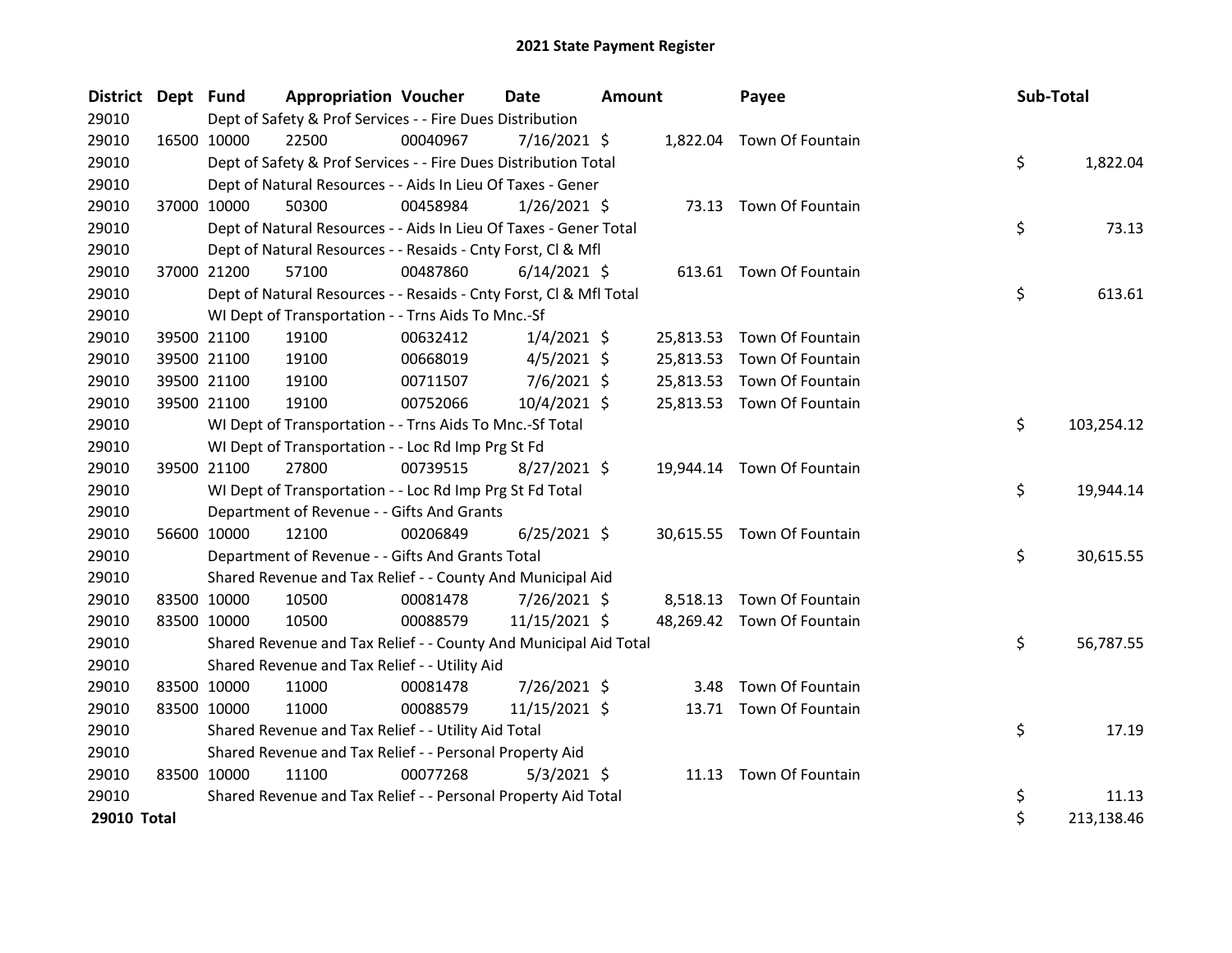| District Dept Fund |             |             | <b>Appropriation Voucher</b>                                       |          | Date           | <b>Amount</b> |            | Payee                         | Sub-Total |            |
|--------------------|-------------|-------------|--------------------------------------------------------------------|----------|----------------|---------------|------------|-------------------------------|-----------|------------|
| 29012              |             |             | Dept of Safety & Prof Services - - Fire Dues Distribution          |          |                |               |            |                               |           |            |
| 29012              |             | 16500 10000 | 22500                                                              | 00040968 | $7/16/2021$ \$ |               |            | 15,267.38 Town Of Germantown  |           |            |
| 29012              |             |             | Dept of Safety & Prof Services - - Fire Dues Distribution Total    |          |                |               |            |                               | \$        | 15,267.38  |
| 29012              |             |             | Dept of Natural Resources - - Aids In Lieu Of Taxes - Gener        |          |                |               |            |                               |           |            |
| 29012              |             | 37000 10000 | 50300                                                              | 00458909 | $1/26/2021$ \$ |               |            | 64,603.51 Town Of Germantown  |           |            |
| 29012              |             | 37000 10000 | 50300                                                              | 00458910 | $1/26/2021$ \$ |               | 153,932.15 | Town Of Germantown            |           |            |
| 29012              |             | 37000 10000 | 50300                                                              | 00476017 | $4/21/2021$ \$ |               | 1,197.49   | Town Of Germantown            |           |            |
| 29012              |             | 37000 10000 | 50300                                                              | 00476018 | $4/21/2021$ \$ |               |            | 872.12 Town Of Germantown     |           |            |
| 29012              |             |             | Dept of Natural Resources - - Aids In Lieu Of Taxes - Gener Total  |          |                |               |            |                               | \$        | 220,605.27 |
| 29012              |             |             | Dept of Natural Resources - - Seg Earned                           |          |                |               |            |                               |           |            |
| 29012              |             | 37000 21200 | 100SE                                                              | 00473979 | $4/15/2021$ \$ |               |            | 13,742.87 Town Of Germantown  |           |            |
| 29012              |             |             | Dept of Natural Resources - - Seg Earned Total                     |          |                |               |            |                               | \$        | 13,742.87  |
| 29012              |             |             | Dept of Natural Resources - - Resaids - Cnty Forst, Cl & Mfl       |          |                |               |            |                               |           |            |
| 29012              | 37000 21200 |             | 57100                                                              | 00487861 | $6/14/2021$ \$ |               |            | 521.78 Town Of Germantown     |           |            |
| 29012              |             |             | Dept of Natural Resources - - Resaids - Cnty Forst, CI & Mfl Total |          |                |               |            |                               | \$        | 521.78     |
| 29012              |             |             | Dept of Natural Resources - - Land Acquisition                     |          |                |               |            |                               |           |            |
| 29012              |             | 37000 36300 | TA100                                                              | 00477951 | $4/27/2021$ \$ |               |            | 216,392.50 Town Of Germantown |           |            |
| 29012              |             |             | Dept of Natural Resources - - Land Acquisition Total               |          |                |               |            |                               | \$        | 216,392.50 |
| 29012              |             |             | WI Dept of Transportation - - Trns Aids To Mnc.-Sf                 |          |                |               |            |                               |           |            |
| 29012              |             | 39500 21100 | 19100                                                              | 00632413 | $1/4/2021$ \$  |               | 48,926.79  | Town Of Germantown            |           |            |
| 29012              |             | 39500 21100 | 19100                                                              | 00668020 | $4/5/2021$ \$  |               | 48,926.79  | Town Of Germantown            |           |            |
| 29012              |             | 39500 21100 | 19100                                                              | 00711508 | $7/6/2021$ \$  |               | 48,926.79  | Town Of Germantown            |           |            |
| 29012              |             | 39500 21100 | 19100                                                              | 00752067 | 10/4/2021 \$   |               | 48,926.79  | Town Of Germantown            |           |            |
| 29012              |             |             | WI Dept of Transportation - - Trns Aids To Mnc.-Sf Total           |          |                |               |            |                               | \$        | 195,707.16 |
| 29012              |             |             | Department of Revenue - - Gifts And Grants                         |          |                |               |            |                               |           |            |
| 29012              |             | 56600 10000 | 12100                                                              | 00206850 | $6/25/2021$ \$ |               |            | 88,287.93 Town Of Germantown  |           |            |
| 29012              |             |             | Department of Revenue - - Gifts And Grants Total                   |          |                |               |            |                               | \$        | 88,287.93  |
| 29012              |             |             | Shared Revenue and Tax Relief - - County And Municipal Aid         |          |                |               |            |                               |           |            |
| 29012              |             | 83500 10000 | 10500                                                              | 00081479 | 7/26/2021 \$   |               |            | 1,333.26 Town Of Germantown   |           |            |
| 29012              |             | 83500 10000 | 10500                                                              | 00088580 | 11/15/2021 \$  |               |            | 7,555.17 Town Of Germantown   |           |            |
| 29012              |             |             | Shared Revenue and Tax Relief - - County And Municipal Aid Total   |          |                |               |            |                               | \$        | 8,888.43   |
| 29012              |             |             | Shared Revenue and Tax Relief - - Exempt Computer Aid              |          |                |               |            |                               |           |            |
| 29012              |             | 83500 10000 | 10900                                                              | 00084089 | 7/26/2021 \$   |               | 12.47      | Town Of Germantown            |           |            |
| 29012              |             |             | Shared Revenue and Tax Relief - - Exempt Computer Aid Total        |          |                |               |            |                               | \$        | 12.47      |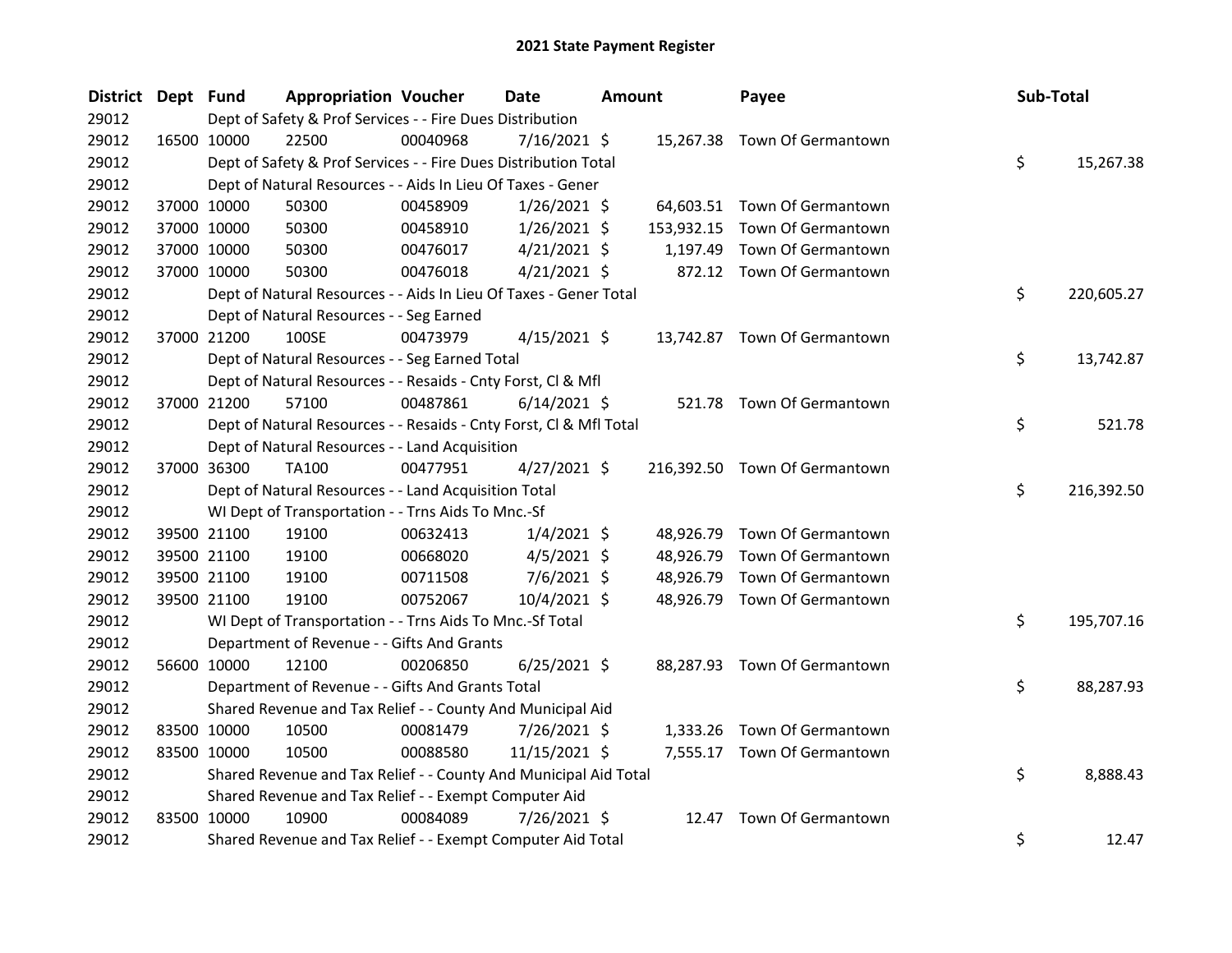| <b>District</b> | Dept        | Fund        | <b>Appropriation Voucher</b>                                        |          | Date          | <b>Amount</b> |          | Payee              | Sub-Total  |
|-----------------|-------------|-------------|---------------------------------------------------------------------|----------|---------------|---------------|----------|--------------------|------------|
| 29012           |             |             | Shared Revenue and Tax Relief - - Utility Aid                       |          |               |               |          |                    |            |
| 29012           | 83500 10000 |             | 11000                                                               | 00081479 | 7/26/2021 \$  |               | 265.83   | Town Of Germantown |            |
| 29012           | 83500 10000 |             | 11000                                                               | 00088580 | 11/15/2021 \$ |               | 1.643.82 | Town Of Germantown |            |
| 29012           |             |             | Shared Revenue and Tax Relief - - Utility Aid Total                 |          |               |               |          |                    | 1,909.65   |
| 29012           |             |             | Shared Revenue and Tax Relief - - Personal Property Aid             |          |               |               |          |                    |            |
| 29012           | 83500 10000 |             | 11100                                                               | 00077269 | $5/3/2021$ \$ |               | 207.60   | Town Of Germantown |            |
| 29012           |             |             | Shared Revenue and Tax Relief - - Personal Property Aid Total       |          |               |               |          |                    | 207.60     |
| 29012           |             |             | Shared Revenue and Tax Relief - - Payments For Municipal Svcs       |          |               |               |          |                    |            |
| 29012           |             | 83500 10000 | 50100                                                               | 00073645 | $2/1/2021$ \$ |               | 462.11   | Town Of Germantown |            |
| 29012           |             |             | Shared Revenue and Tax Relief - - Payments For Municipal Svcs Total |          |               |               |          |                    | 462.11     |
| 29012 Total     |             |             |                                                                     |          |               |               |          |                    | 762.005.15 |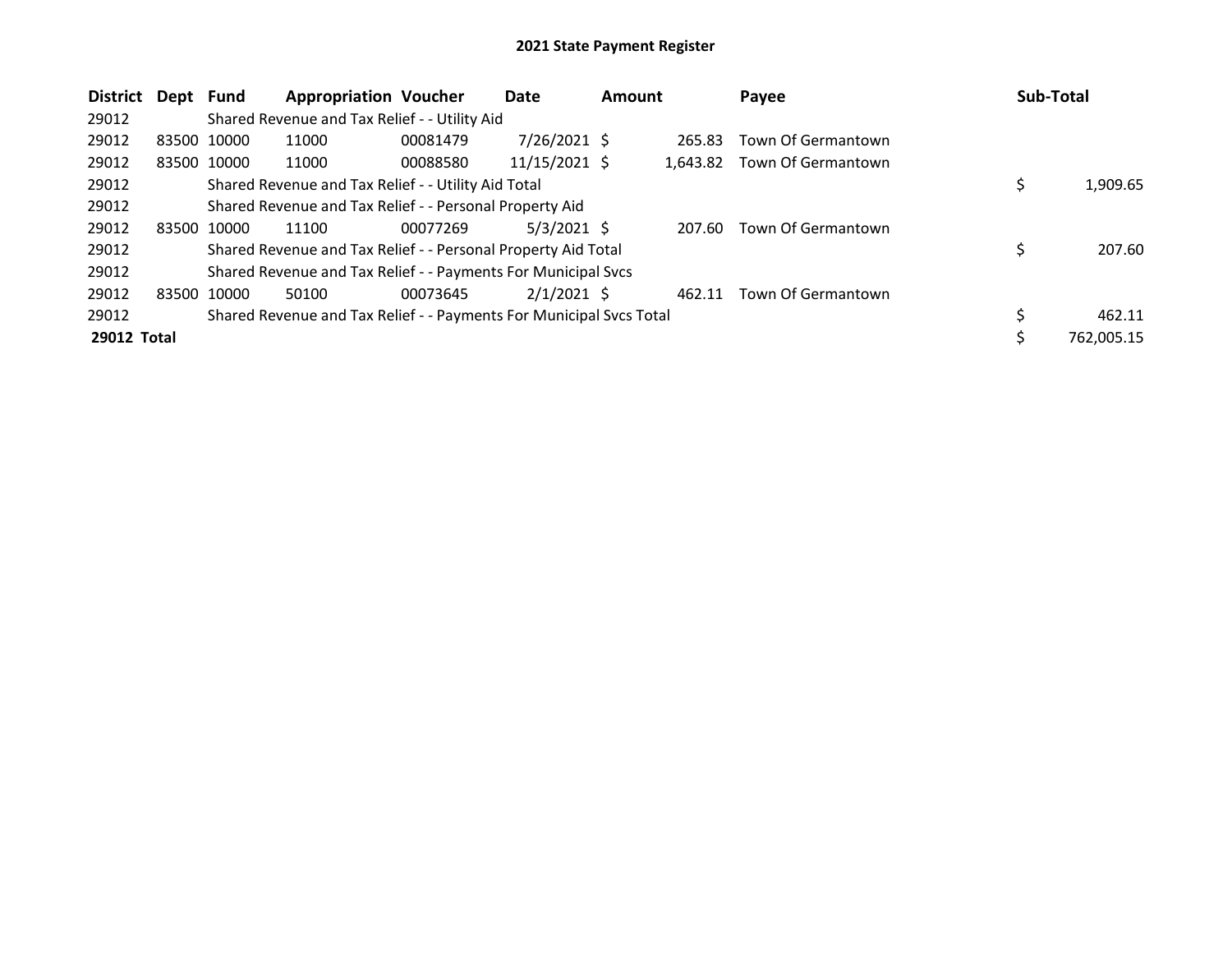| <b>District</b> | Dept Fund |             | <b>Appropriation Voucher</b>                                         |          | <b>Date</b>    | <b>Amount</b> |        | Payee                     | Sub-Total |            |
|-----------------|-----------|-------------|----------------------------------------------------------------------|----------|----------------|---------------|--------|---------------------------|-----------|------------|
| 29014           |           |             | Dept of Safety & Prof Services - - Fire Dues Distribution            |          |                |               |        |                           |           |            |
| 29014           |           | 16500 10000 | 22500                                                                | 00040970 | $7/16/2021$ \$ |               |        | 2,496.53 Town Of Kildare  |           |            |
| 29014           |           |             | Dept of Safety & Prof Services - - Fire Dues Distribution Total      |          |                |               |        |                           | \$        | 2,496.53   |
| 29014           |           |             | Dept of Natural Resources - - Aids In Lieu Of Taxes - Gener          |          |                |               |        |                           |           |            |
| 29014           |           | 37000 10000 | 50300                                                                | 00458854 | $1/26/2021$ \$ |               | 957.03 | Town Of Kildare           |           |            |
| 29014           |           | 37000 10000 | 50300                                                                | 00458855 | $1/26/2021$ \$ |               | 909.18 | Town Of Kildare           |           |            |
| 29014           |           |             | Dept of Natural Resources - - Aids In Lieu Of Taxes - Gener Total    |          |                |               |        |                           | \$        | 1,866.21   |
| 29014           |           |             | Dept of Natural Resources - - Resaids - Cnty Forst, Cl & Mfl         |          |                |               |        |                           |           |            |
| 29014           |           | 37000 21200 | 57100                                                                | 00487862 | $6/14/2021$ \$ |               | 589.89 | Town Of Kildare           |           |            |
| 29014           |           |             | Dept of Natural Resources - - Resaids - Cnty Forst, Cl & Mfl Total   |          |                |               |        |                           | \$        | 589.89     |
| 29014           |           |             | Dept of Natural Resources - - Fin Asst For Responsible Units         |          |                |               |        |                           |           |            |
| 29014           |           | 37000 27400 | 67000                                                                | 00483902 | $5/21/2021$ \$ |               |        | 845.60 Town Of Kildare    |           |            |
| 29014           |           |             | Dept of Natural Resources - - Fin Asst For Responsible Units Total   |          |                |               |        |                           | \$        | 845.60     |
| 29014           |           |             | WI Dept of Transportation - - Trns Aids To Mnc.-Sf                   |          |                |               |        |                           |           |            |
| 29014           |           | 39500 21100 | 19100                                                                | 00632414 | $1/4/2021$ \$  |               |        | 30,241.71 Town Of Kildare |           |            |
| 29014           |           | 39500 21100 | 19100                                                                | 00668021 | $4/5/2021$ \$  |               |        | 30,241.71 Town Of Kildare |           |            |
| 29014           |           | 39500 21100 | 19100                                                                | 00711509 | $7/6/2021$ \$  |               |        | 30,241.71 Town Of Kildare |           |            |
| 29014           |           | 39500 21100 | 19100                                                                | 00752068 | 10/4/2021 \$   |               |        | 30,241.71 Town Of Kildare |           |            |
| 29014           |           |             | WI Dept of Transportation - - Trns Aids To Mnc.-Sf Total             |          |                |               |        |                           | \$        | 120,966.84 |
| 29014           |           |             | Department of Administration - - Hv Trans Ln Annual Impact Fee       |          |                |               |        |                           |           |            |
| 29014           |           | 50500 10000 | 17400                                                                | 00144511 | $5/3/2021$ \$  |               |        | 23,000.00 Town Of Kildare |           |            |
| 29014           |           |             | Department of Administration - - Hv Trans Ln Annual Impact Fee Total |          |                |               |        |                           | \$        | 23,000.00  |
| 29014           |           |             | Department of Revenue - - Gifts And Grants                           |          |                |               |        |                           |           |            |
| 29014           |           | 56600 10000 | 12100                                                                | 00206851 | $6/25/2021$ \$ |               |        | 36,529.33 Town Of Kildare |           |            |
| 29014           |           |             | Department of Revenue - - Gifts And Grants Total                     |          |                |               |        |                           | \$        | 36,529.33  |
| 29014           |           |             | Shared Revenue and Tax Relief - - County And Municipal Aid           |          |                |               |        |                           |           |            |
| 29014           |           | 83500 10000 | 10500                                                                | 00081480 | 7/26/2021 \$   |               |        | 1,329.42 Town Of Kildare  |           |            |
| 29014           |           | 83500 10000 | 10500                                                                | 00088581 | 11/15/2021 \$  |               |        | 7,533.35 Town Of Kildare  |           |            |
| 29014           |           |             | Shared Revenue and Tax Relief - - County And Municipal Aid Total     |          |                |               |        |                           | \$        | 8,862.77   |
| 29014           |           |             | Shared Revenue and Tax Relief - - Exempt Computer Aid                |          |                |               |        |                           |           |            |
| 29014           |           | 83500 10000 | 10900                                                                | 00084090 | 7/26/2021 \$   |               |        | 9.35 Town Of Kildare      |           |            |
| 29014           |           |             | Shared Revenue and Tax Relief - - Exempt Computer Aid Total          |          |                |               |        |                           | \$        | 9.35       |
| 29014           |           |             | Shared Revenue and Tax Relief - - Utility Aid                        |          |                |               |        |                           |           |            |
| 29014           |           | 83500 10000 | 11000                                                                | 00081480 | 7/26/2021 \$   |               |        | 8.70 Town Of Kildare      |           |            |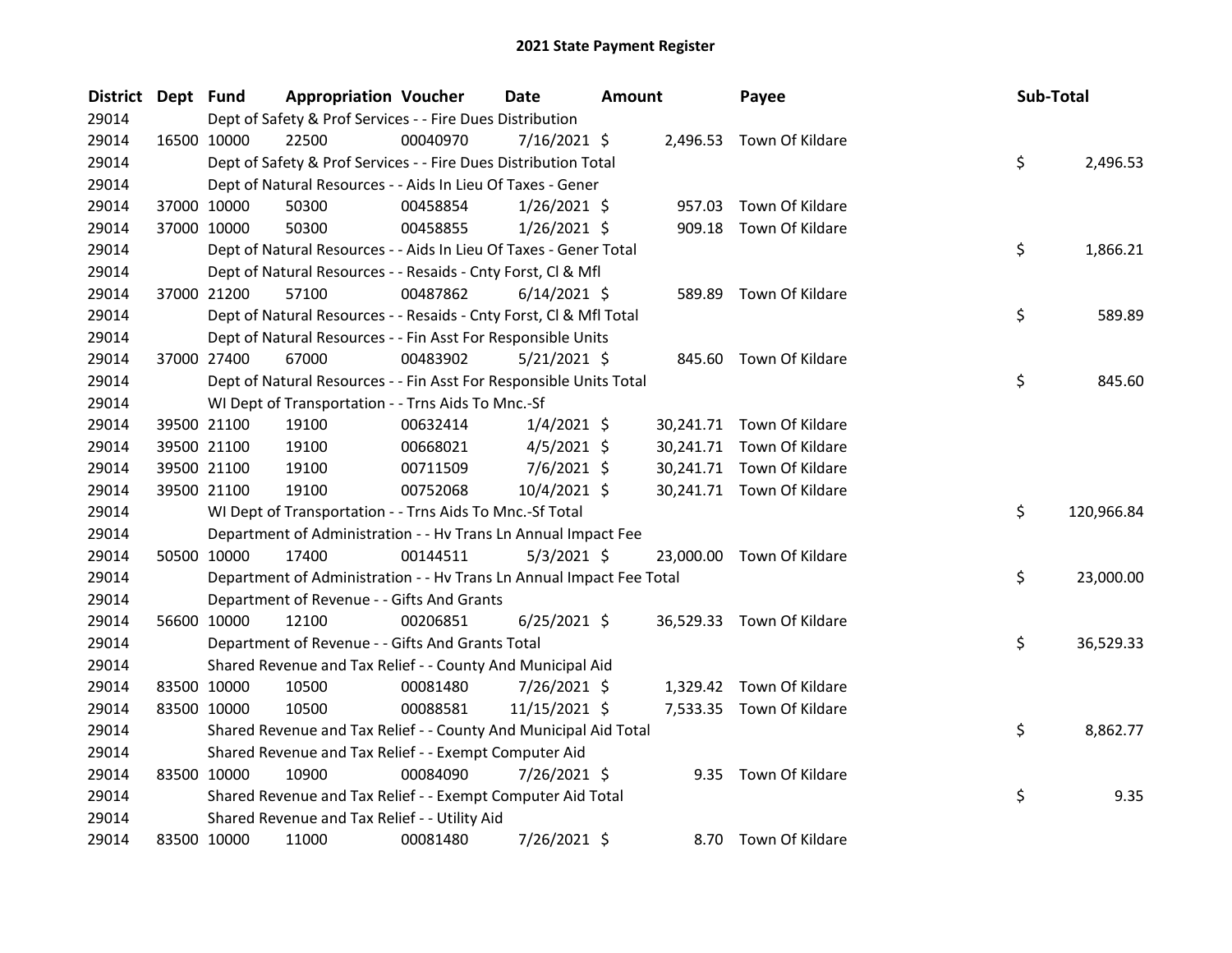| <b>District</b> | Dept Fund   |             | <b>Appropriation Voucher</b>                                        |          | Date            | <b>Amount</b> |        | Pavee           | Sub-Total  |
|-----------------|-------------|-------------|---------------------------------------------------------------------|----------|-----------------|---------------|--------|-----------------|------------|
| 29014           |             | 83500 10000 | 11000                                                               | 00088581 | $11/15/2021$ \$ |               | 30.97  | Town Of Kildare |            |
| 29014           |             |             | Shared Revenue and Tax Relief - - Utility Aid Total                 |          |                 |               |        |                 | 39.67      |
| 29014           |             |             | Shared Revenue and Tax Relief - - Personal Property Aid             |          |                 |               |        |                 |            |
| 29014           |             | 83500 10000 | 11100                                                               | 00077270 | $5/3/2021$ \$   |               | 247.49 | Town Of Kildare |            |
| 29014           |             |             | Shared Revenue and Tax Relief - - Personal Property Aid Total       |          |                 |               |        |                 | 247.49     |
| 29014           |             |             | Shared Revenue and Tax Relief - - Payments For Municipal Svcs       |          |                 |               |        |                 |            |
| 29014           | 83500 10000 |             | 50100                                                               | 00073646 | $2/1/2021$ \$   |               | 231.15 | Town Of Kildare |            |
| 29014           |             |             | Shared Revenue and Tax Relief - - Payments For Municipal Svcs Total |          |                 |               |        |                 | 231.15     |
| 29014 Total     |             |             |                                                                     |          |                 |               |        |                 | 195,684.83 |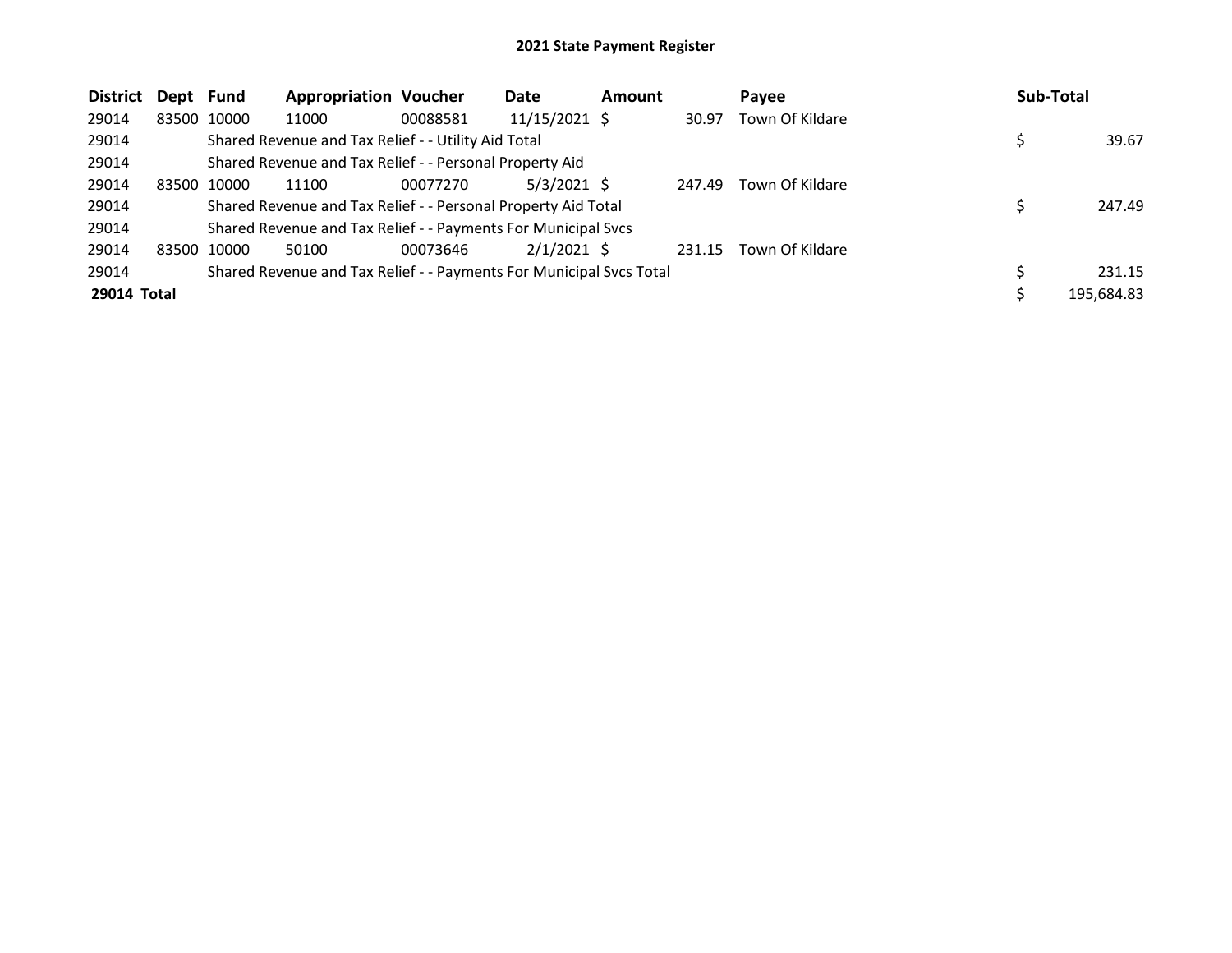| District Dept Fund |             |             | <b>Appropriation Voucher</b>                                         |          | Date           | <b>Amount</b> |           | Payee                      | <b>Sub-Total</b> |            |
|--------------------|-------------|-------------|----------------------------------------------------------------------|----------|----------------|---------------|-----------|----------------------------|------------------|------------|
| 29016              |             |             | Dept of Safety & Prof Services - - Fire Dues Distribution            |          |                |               |           |                            |                  |            |
| 29016              |             | 16500 10000 | 22500                                                                | 00040971 | 7/16/2021 \$   |               | 126.49    | Town Of Kingston           |                  |            |
| 29016              |             |             | Dept of Safety & Prof Services - - Fire Dues Distribution Total      |          |                |               |           |                            | \$               | 126.49     |
| 29016              |             |             | Dept of Natural Resources - - Aids In Lieu Of Taxes - Gener          |          |                |               |           |                            |                  |            |
| 29016              |             | 37000 10000 | 50300                                                                | 00475322 | $4/21/2021$ \$ |               |           | 1,116.48 Town Of Kingston  |                  |            |
| 29016              |             |             | Dept of Natural Resources - - Aids In Lieu Of Taxes - Gener Total    |          |                |               |           |                            | \$               | 1,116.48   |
| 29016              |             |             | Dept of Natural Resources - - Aids In Lieu Of Taxes - Sum S          |          |                |               |           |                            |                  |            |
| 29016              |             | 37000 21200 | 57900                                                                | 00475321 | $4/21/2021$ \$ |               |           | 21,019.94 Town Of Kingston |                  |            |
| 29016              |             |             | Dept of Natural Resources - - Aids In Lieu Of Taxes - Sum S Total    |          |                |               |           |                            | \$               | 21,019.94  |
| 29016              |             |             | Dept of Natural Resources - - Resource Maint Develop Sp Frst         |          |                |               |           |                            |                  |            |
| 29016              |             | 37000 21200 | 77900                                                                | 00485999 | $6/18/2021$ \$ |               |           | 20,000.00 Town Of Kingston |                  |            |
| 29016              |             |             | Dept of Natural Resources - - Resource Maint Develop Sp Frst Total   |          |                |               |           |                            | \$               | 20,000.00  |
| 29016              |             |             | WI Dept of Transportation - - Trns Aids To Mnc.-Sf                   |          |                |               |           |                            |                  |            |
| 29016              |             | 39500 21100 | 19100                                                                | 00632415 | $1/4/2021$ \$  |               | 24,813.62 | Town Of Kingston           |                  |            |
| 29016              |             | 39500 21100 | 19100                                                                | 00668022 | $4/5/2021$ \$  |               | 24,813.62 | Town Of Kingston           |                  |            |
| 29016              |             | 39500 21100 | 19100                                                                | 00711510 | $7/6/2021$ \$  |               | 24,813.62 | Town Of Kingston           |                  |            |
| 29016              |             | 39500 21100 | 19100                                                                | 00752069 | 10/4/2021 \$   |               | 24,813.64 | Town Of Kingston           |                  |            |
| 29016              |             |             | WI Dept of Transportation - - Trns Aids To Mnc.-Sf Total             |          |                |               |           |                            | \$               | 99,254.50  |
| 29016              |             |             | WI Dept of Transportation - - Supplemental Transportation Aids       |          |                |               |           |                            |                  |            |
| 29016              |             | 39500 21100 | 19600                                                                | 00633676 | $1/4/2021$ \$  |               | 17,515.50 | Town Of Kingston           |                  |            |
| 29016              |             |             | WI Dept of Transportation - - Supplemental Transportation Aids Total |          |                |               |           |                            | \$               | 17,515.50  |
| 29016              |             |             | Department of Revenue - - Gifts And Grants                           |          |                |               |           |                            |                  |            |
| 29016              |             | 56600 10000 | 12100                                                                | 00206852 | $6/25/2021$ \$ |               |           | 4,657.75 Town Of Kingston  |                  |            |
| 29016              |             |             | Department of Revenue - - Gifts And Grants Total                     |          |                |               |           |                            | \$               | 4,657.75   |
| 29016              |             |             | Shared Revenue and Tax Relief - - County And Municipal Aid           |          |                |               |           |                            |                  |            |
| 29016              |             | 83500 10000 | 10500                                                                | 00081481 | 7/26/2021 \$   |               | 159.44    | Town Of Kingston           |                  |            |
| 29016              | 83500 10000 |             | 10500                                                                | 00088582 | 11/15/2021 \$  |               | 903.50    | Town Of Kingston           |                  |            |
| 29016              |             |             | Shared Revenue and Tax Relief - - County And Municipal Aid Total     |          |                |               |           |                            | \$               | 1,062.94   |
| 29016 Total        |             |             |                                                                      |          |                |               |           |                            | $\zeta$          | 164,753.60 |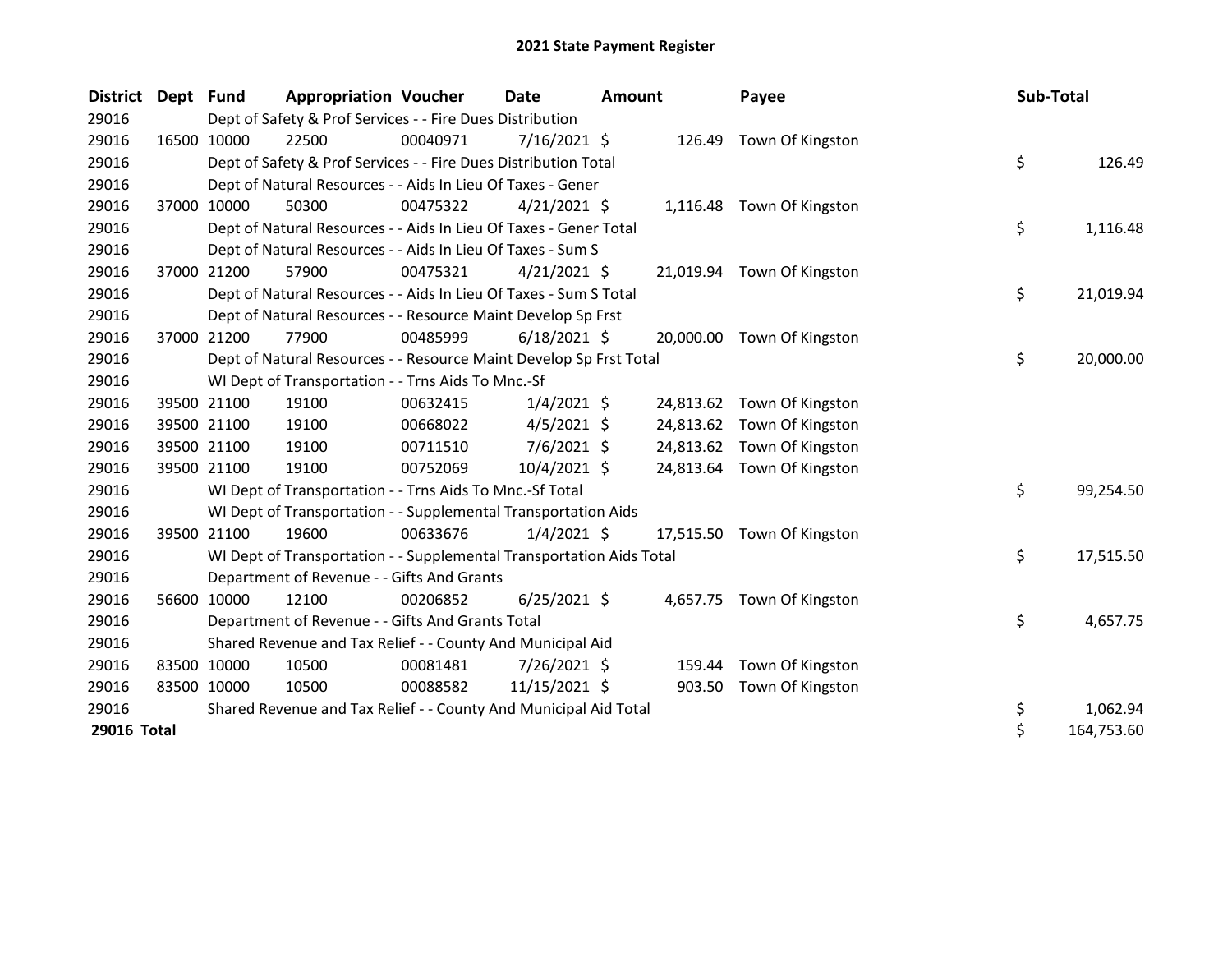| District Dept Fund |             | <b>Appropriation Voucher</b>                                         |          | <b>Date</b>    | <b>Amount</b> |           | Payee                       | Sub-Total |            |
|--------------------|-------------|----------------------------------------------------------------------|----------|----------------|---------------|-----------|-----------------------------|-----------|------------|
| 29018              |             | Dept of Safety & Prof Services - - Fire Dues Distribution            |          |                |               |           |                             |           |            |
| 29018              | 16500 10000 | 22500                                                                | 00040972 | $7/16/2021$ \$ |               |           | 5,917.94 Town Of Lemonweir  |           |            |
| 29018              |             | Dept of Safety & Prof Services - - Fire Dues Distribution Total      |          |                |               |           |                             | \$        | 5,917.94   |
| 29018              |             | Dept of Natural Resources - - Seg Earned                             |          |                |               |           |                             |           |            |
| 29018              | 37000 21200 | 100SE                                                                | 00473980 | $4/15/2021$ \$ |               |           | 1,906.60 Town Of Lemonweir  |           |            |
| 29018              |             | Dept of Natural Resources - - Seg Earned Total                       |          |                |               |           |                             | \$        | 1,906.60   |
| 29018              |             | Dept of Natural Resources - - Resaids - Cnty Forst, Cl & Mfl         |          |                |               |           |                             |           |            |
| 29018              | 37000 21200 | 57100                                                                | 00487863 | $6/14/2021$ \$ |               | 678.53    | Town Of Lemonweir           |           |            |
| 29018              |             | Dept of Natural Resources - - Resaids - Cnty Forst, Cl & Mfl Total   |          |                |               |           |                             | \$        | 678.53     |
| 29018              |             | WI Dept of Transportation - - Trns Aids To Mnc.-Sf                   |          |                |               |           |                             |           |            |
| 29018              | 39500 21100 | 19100                                                                | 00632416 | $1/4/2021$ \$  |               | 36,647.46 | Town Of Lemonweir           |           |            |
| 29018              | 39500 21100 | 19100                                                                | 00668023 | $4/5/2021$ \$  |               | 36,647.46 | Town Of Lemonweir           |           |            |
| 29018              | 39500 21100 | 19100                                                                | 00711511 | 7/6/2021 \$    |               | 36,647.46 | Town Of Lemonweir           |           |            |
| 29018              | 39500 21100 | 19100                                                                | 00752070 | 10/4/2021 \$   |               |           | 36,647.46 Town Of Lemonweir |           |            |
| 29018              |             | WI Dept of Transportation - - Trns Aids To Mnc.-Sf Total             |          |                |               |           |                             | \$        | 146,589.84 |
| 29018              |             | WI Dept of Transportation - - Hwy Mgmt & Opers Sf                    |          |                |               |           |                             |           |            |
| 29018              | 39500 21100 | 36500                                                                | 00630601 | $1/15/2021$ \$ |               | 500.00    | Town Of Lemonweir           |           |            |
| 29018              | 39500 21100 | 36500                                                                | 00704057 | $7/7/2021$ \$  |               | 492.00    | Town Of Lemonweir           |           |            |
| 29018              |             | WI Dept of Transportation - - Hwy Mgmt & Opers Sf Total              |          |                |               |           |                             | \$        | 992.00     |
| 29018              |             | Department of Military Affairs - - Disaster Recovery Aid             |          |                |               |           |                             |           |            |
| 29018              | 46500 10000 | 30500                                                                | 00101030 | 10/6/2021 \$   |               | 3,128.60  | Town Of Lemonweir           |           |            |
| 29018              |             | Department of Military Affairs - - Disaster Recovery Aid Total       |          |                |               |           |                             | \$        | 3,128.60   |
| 29018              |             | Department of Administration - - Hv Trans Ln Annual Impact Fee       |          |                |               |           |                             |           |            |
| 29018              | 50500 10000 | 17400                                                                | 00144513 | $5/3/2021$ \$  |               | 38,826.00 | Town Of Lemonweir           |           |            |
| 29018              |             | Department of Administration - - Hv Trans Ln Annual Impact Fee Total |          |                |               |           |                             | \$        | 38,826.00  |
| 29018              |             | Department of Revenue - - Gifts And Grants                           |          |                |               |           |                             |           |            |
| 29018              | 56600 10000 | 12100                                                                | 00206853 | $6/25/2021$ \$ |               |           | 89,648.62 Town Of Lemonweir |           |            |
| 29018              |             | Department of Revenue - - Gifts And Grants Total                     |          |                |               |           |                             | \$        | 89,648.62  |
| 29018              |             | Shared Revenue and Tax Relief - - County And Municipal Aid           |          |                |               |           |                             |           |            |
| 29018              | 83500 10000 | 10500                                                                | 00081482 | 7/26/2021 \$   |               | 13,134.05 | Town Of Lemonweir           |           |            |
| 29018              | 83500 10000 | 10500                                                                | 00088583 | 11/15/2021 \$  |               | 74,426.29 | Town Of Lemonweir           |           |            |
| 29018              |             | Shared Revenue and Tax Relief - - County And Municipal Aid Total     |          |                |               |           |                             | \$        | 87,560.34  |
| 29018              |             | Shared Revenue and Tax Relief - - Exempt Computer Aid                |          |                |               |           |                             |           |            |
| 29018              | 83500 10000 | 10900                                                                | 00084091 | 7/26/2021 \$   |               |           | 27.02 Town Of Lemonweir     |           |            |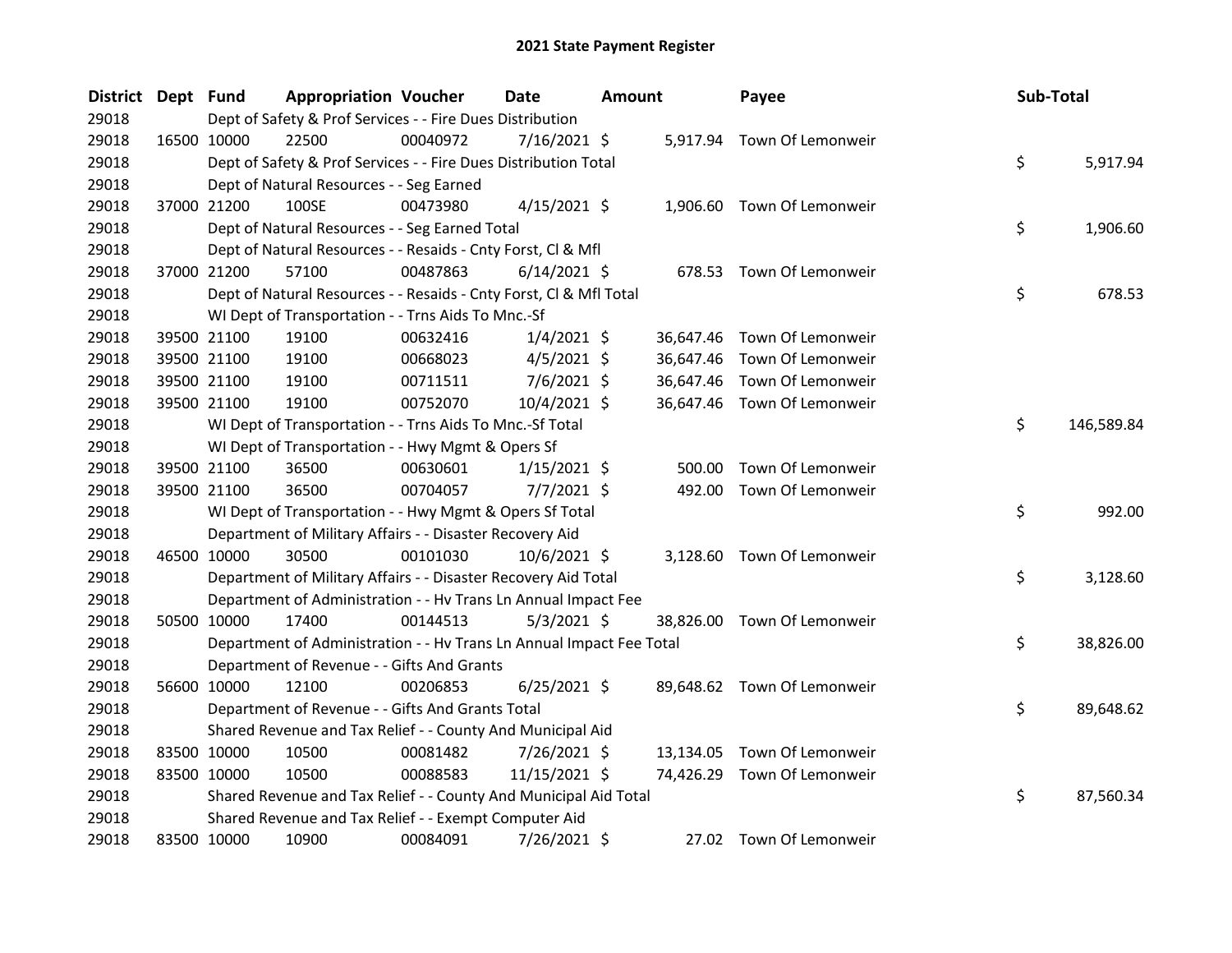| <b>District</b> | Dept Fund |             | <b>Appropriation Voucher</b>                                        |          | Date            | <b>Amount</b> |           | Payee             | Sub-Total |            |
|-----------------|-----------|-------------|---------------------------------------------------------------------|----------|-----------------|---------------|-----------|-------------------|-----------|------------|
| 29018           |           |             | Shared Revenue and Tax Relief - - Exempt Computer Aid Total         |          |                 |               |           |                   | \$        | 27.02      |
| 29018           |           |             | Shared Revenue and Tax Relief - - Utility Aid                       |          |                 |               |           |                   |           |            |
| 29018           | 83500     | 10000       | 11000                                                               | 00081482 | $7/26/2021$ \$  |               | 219.22    | Town Of Lemonweir |           |            |
| 29018           |           | 83500 10000 | 11000                                                               | 00088583 | $11/15/2021$ \$ |               | 10,407.43 | Town Of Lemonweir |           |            |
| 29018           |           |             | Shared Revenue and Tax Relief - - Utility Aid Total                 |          |                 |               |           |                   | \$        | 10,626.65  |
| 29018           |           |             | Shared Revenue and Tax Relief - - Personal Property Aid             |          |                 |               |           |                   |           |            |
| 29018           | 83500     | 10000       | 11100                                                               | 00077271 | $5/3/2021$ \$   |               | 2.090.17  | Town Of Lemonweir |           |            |
| 29018           |           |             | Shared Revenue and Tax Relief - - Personal Property Aid Total       |          |                 |               |           |                   | \$        | 2,090.17   |
| 29018           |           |             | Shared Revenue and Tax Relief - - Payments For Municipal Svcs       |          |                 |               |           |                   |           |            |
| 29018           | 83500     | 10000       | 50100                                                               | 00073647 | $2/1/2021$ \$   |               | 147.33    | Town Of Lemonweir |           |            |
| 29018           |           |             | Shared Revenue and Tax Relief - - Payments For Municipal Svcs Total |          |                 |               |           |                   | \$        | 147.33     |
| 29018           |           |             | Shared Revenue and Tax Relief - - Lottery & Gaming Credit           |          |                 |               |           |                   |           |            |
| 29018           |           | 83500 52100 | 36300                                                               | 00074226 | $3/22/2021$ \$  |               | 11,005.08 | Town Of Lemonweir |           |            |
| 29018           |           |             | Shared Revenue and Tax Relief - - Lottery & Gaming Credit Total     |          |                 |               |           |                   |           | 11,005.08  |
| 29018 Total     |           |             |                                                                     |          |                 |               |           |                   |           | 399.144.72 |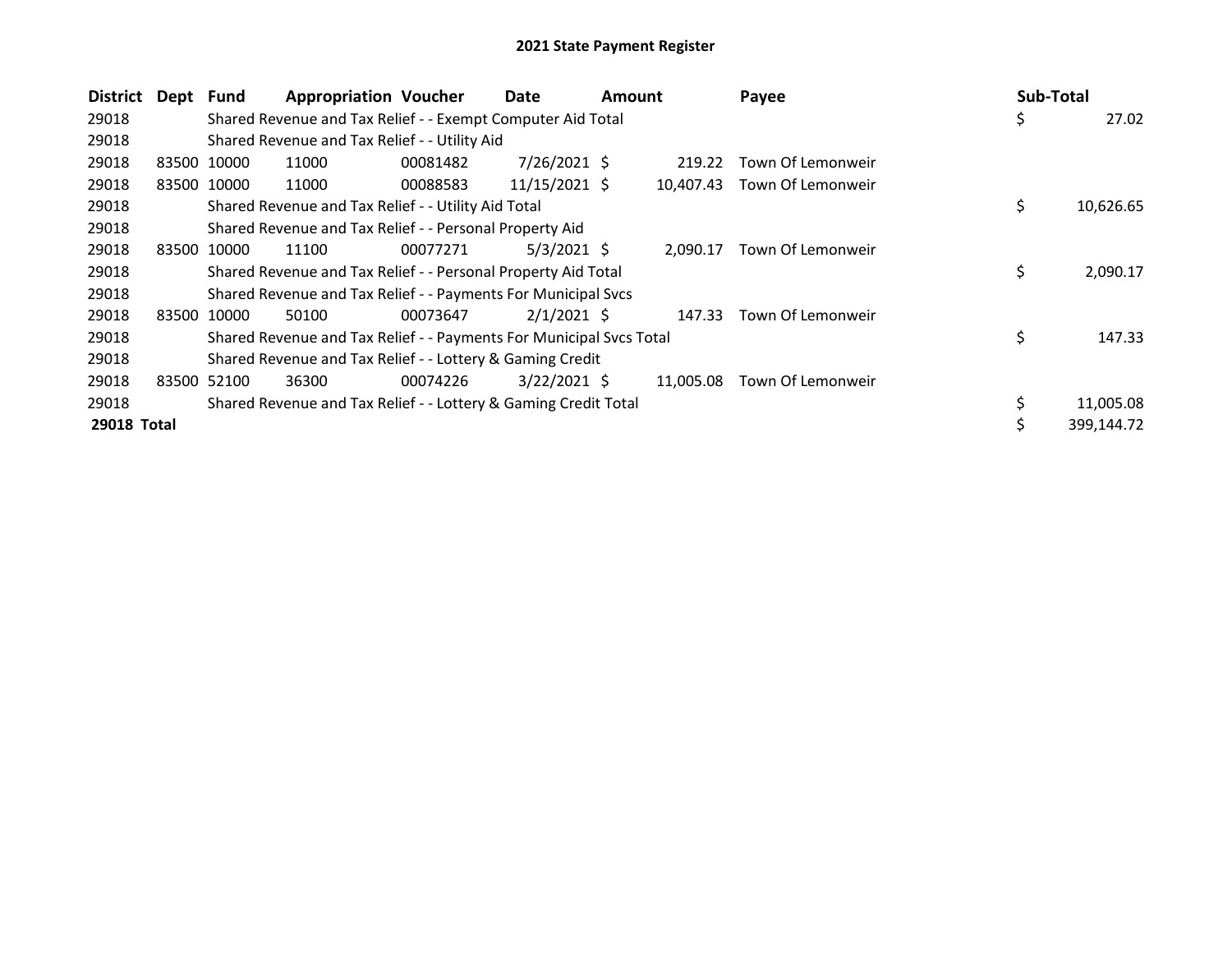| <b>District</b> | Dept Fund |                                                                      | <b>Appropriation Voucher</b> | Date           | <b>Amount</b> |           | Payee                     | Sub-Total |            |
|-----------------|-----------|----------------------------------------------------------------------|------------------------------|----------------|---------------|-----------|---------------------------|-----------|------------|
| 29020           |           | Dept of Safety & Prof Services - - Fire Dues Distribution            |                              |                |               |           |                           |           |            |
| 29020           |           | 22500<br>16500 10000                                                 | 00040973                     | 7/16/2021 \$   |               |           | 2,547.24 Town Of Lindina  |           |            |
| 29020           |           | Dept of Safety & Prof Services - - Fire Dues Distribution Total      |                              |                |               |           |                           | \$        | 2,547.24   |
| 29020           |           | Dept of Natural Resources - - Aids In Lieu Of Taxes - Gener          |                              |                |               |           |                           |           |            |
| 29020           |           | 50300<br>37000 10000                                                 | 00476309                     | $4/21/2021$ \$ |               |           | 43.54 Town Of Lindina     |           |            |
| 29020           |           | Dept of Natural Resources - - Aids In Lieu Of Taxes - Gener Total    |                              |                |               |           |                           | \$        | 43.54      |
| 29020           |           | Dept of Natural Resources - - Seg Earned                             |                              |                |               |           |                           |           |            |
| 29020           |           | 37000 21200<br>100SE                                                 | 00456015                     | $1/12/2021$ \$ |               |           | 377.14 Town Of Lindina    |           |            |
| 29020           |           | 37000 21200<br>100SE                                                 | 00473981                     | $4/15/2021$ \$ |               |           | 754.29 Town Of Lindina    |           |            |
| 29020           |           | Dept of Natural Resources - - Seg Earned Total                       |                              |                |               |           |                           | \$        | 1,131.43   |
| 29020           |           | Dept of Natural Resources - - Resaids - Cnty Forst, Cl & Mfl         |                              |                |               |           |                           |           |            |
| 29020           |           | 37000 21200<br>57100                                                 | 00487864                     | $6/14/2021$ \$ |               |           | 357.52 Town Of Lindina    |           |            |
| 29020           |           | Dept of Natural Resources - - Resaids - Cnty Forst, Cl & Mfl Total   |                              |                |               |           |                           | \$        | 357.52     |
| 29020           |           | WI Dept of Transportation - - Trns Aids To Mnc.-Sf                   |                              |                |               |           |                           |           |            |
| 29020           |           | 39500 21100<br>19100                                                 | 00632417                     | $1/4/2021$ \$  |               | 29,420.46 | Town Of Lindina           |           |            |
| 29020           |           | 39500 21100<br>19100                                                 | 00668024                     | $4/5/2021$ \$  |               | 29,420.46 | Town Of Lindina           |           |            |
| 29020           |           | 39500 21100<br>19100                                                 | 00711512                     | $7/6/2021$ \$  |               | 29,420.46 | Town Of Lindina           |           |            |
| 29020           |           | 39500 21100<br>19100                                                 | 00752071                     | 10/4/2021 \$   |               |           | 29,420.46 Town Of Lindina |           |            |
| 29020           |           | WI Dept of Transportation - - Trns Aids To Mnc.-Sf Total             |                              |                |               |           |                           | \$        | 117,681.84 |
| 29020           |           | Department of Administration - - Hv Trans Ln Annual Impact Fee       |                              |                |               |           |                           |           |            |
| 29020           |           | 50500 10000<br>17400                                                 | 00144515                     | $5/3/2021$ \$  |               |           | 1,574.00 Town Of Lindina  |           |            |
| 29020           |           | Department of Administration - - Hv Trans Ln Annual Impact Fee Total |                              |                |               |           |                           | \$        | 1,574.00   |
| 29020           |           | Department of Revenue - - Gifts And Grants                           |                              |                |               |           |                           |           |            |
| 29020           |           | 56600 10000<br>12100                                                 | 00206854                     | $6/25/2021$ \$ |               |           | 37,157.34 Town Of Lindina |           |            |
| 29020           |           | Department of Revenue - - Gifts And Grants Total                     |                              |                |               |           |                           | \$        | 37,157.34  |
| 29020           |           | Shared Revenue and Tax Relief - - County And Municipal Aid           |                              |                |               |           |                           |           |            |
| 29020           |           | 83500 10000<br>10500                                                 | 00081483                     | 7/26/2021 \$   |               |           | 6,410.82 Town Of Lindina  |           |            |
| 29020           |           | 83500 10000<br>10500                                                 | 00088584                     | 11/15/2021 \$  |               |           | 36,327.98 Town Of Lindina |           |            |
| 29020           |           | Shared Revenue and Tax Relief - - County And Municipal Aid Total     |                              |                |               |           |                           | \$        | 42,738.80  |
| 29020           |           | Shared Revenue and Tax Relief - - Exempt Computer Aid                |                              |                |               |           |                           |           |            |
| 29020           |           | 83500 10000<br>10900                                                 | 00084092                     | 7/26/2021 \$   |               |           | 16.63 Town Of Lindina     |           |            |
| 29020           |           | Shared Revenue and Tax Relief - - Exempt Computer Aid Total          |                              |                |               |           |                           | \$        | 16.63      |
| 29020           |           | Shared Revenue and Tax Relief - - Utility Aid                        |                              |                |               |           |                           |           |            |
| 29020           |           | 11000<br>83500 10000                                                 | 00081483                     | 7/26/2021 \$   |               |           | 17.59 Town Of Lindina     |           |            |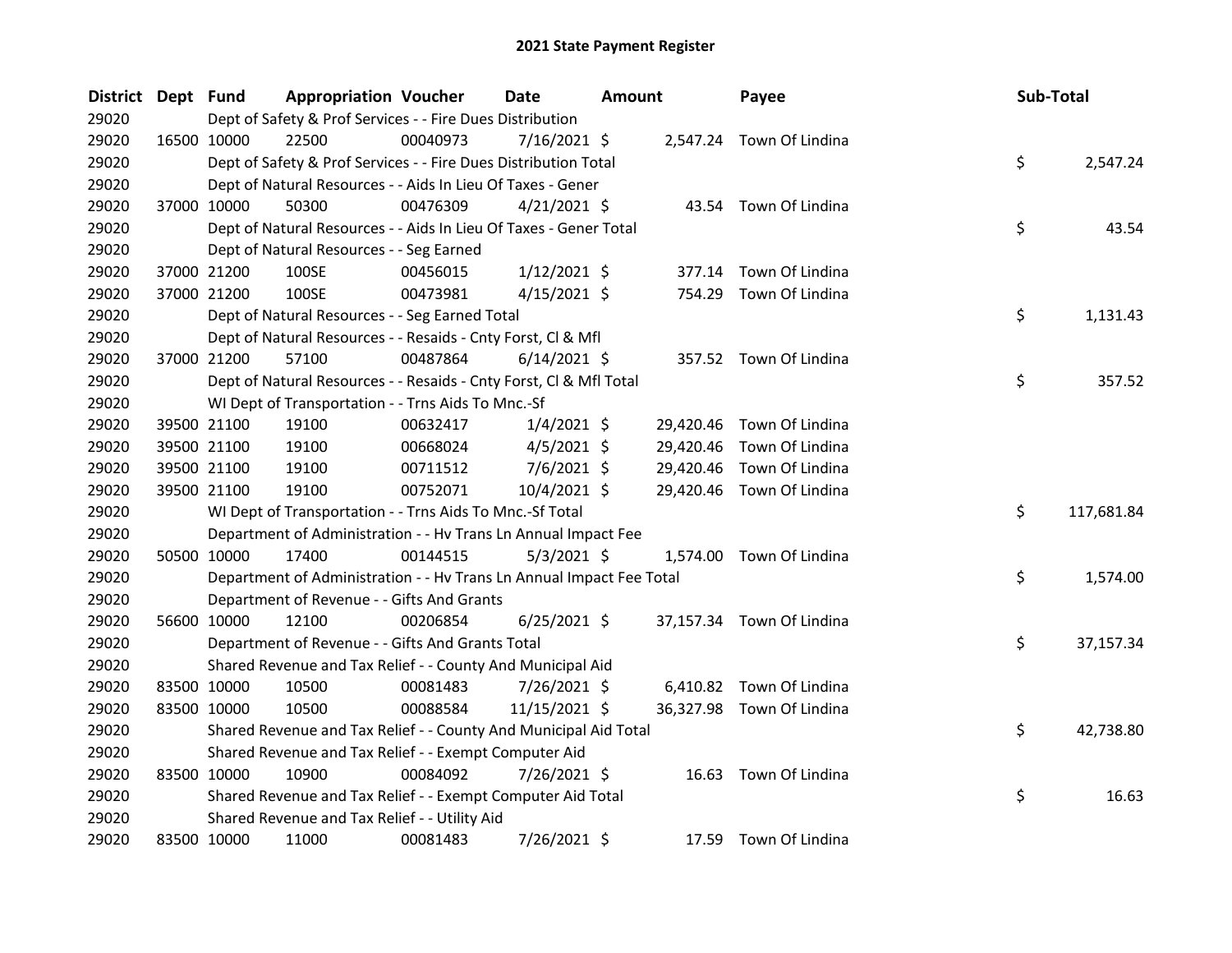| District Dept Fund |             |             | <b>Appropriation Voucher</b>                                  |          | Date          | <b>Amount</b> |        | <b>Pavee</b>    | Sub-Total  |
|--------------------|-------------|-------------|---------------------------------------------------------------|----------|---------------|---------------|--------|-----------------|------------|
| 29020              |             | 83500 10000 | 11000                                                         | 00088584 | 11/15/2021 \$ |               | 96.09  | Town Of Lindina |            |
| 29020              |             |             | Shared Revenue and Tax Relief - - Utility Aid Total           |          |               |               |        |                 | 113.68     |
| 29020              |             |             | Shared Revenue and Tax Relief - - Personal Property Aid       |          |               |               |        |                 |            |
| 29020              | 83500 10000 |             | 11100                                                         | 00077272 | $5/3/2021$ \$ |               | 283.18 | Town Of Lindina |            |
| 29020              |             |             | Shared Revenue and Tax Relief - - Personal Property Aid Total |          |               |               |        |                 | 283.18     |
| 29020 Total        |             |             |                                                               |          |               |               |        |                 | 203,645.20 |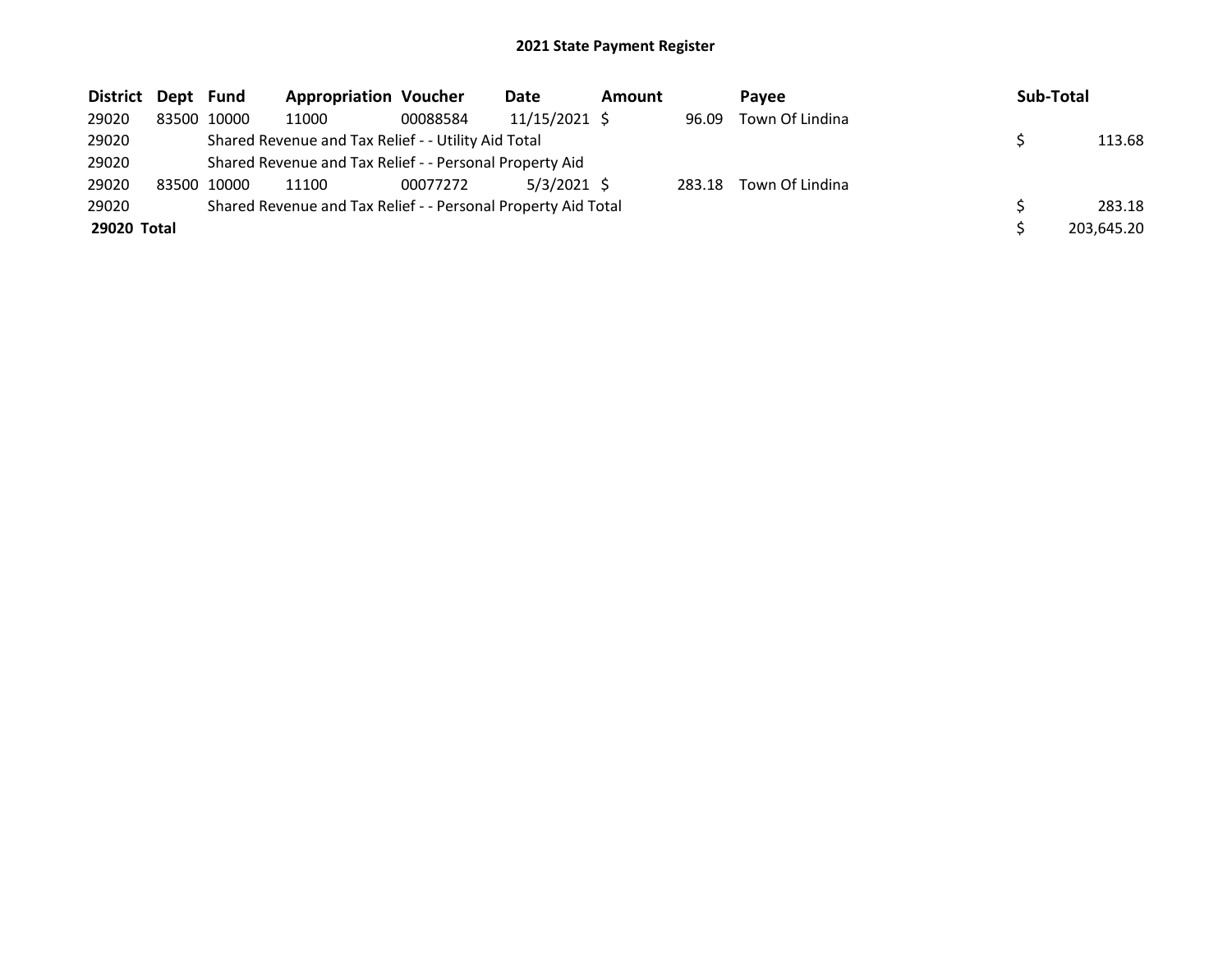| District Dept Fund |             |                                                                        | <b>Appropriation Voucher</b> | Date           | <b>Amount</b> |           | Payee                    | Sub-Total |           |
|--------------------|-------------|------------------------------------------------------------------------|------------------------------|----------------|---------------|-----------|--------------------------|-----------|-----------|
| 29022              |             | Dept of Safety & Prof Services - - Fire Dues Distribution              |                              |                |               |           |                          |           |           |
| 29022              |             | 22500<br>16500 10000                                                   | 00040974                     | 7/16/2021 \$   |               |           | 2,834.55 Town Of Lisbon  |           |           |
| 29022              |             | Dept of Safety & Prof Services - - Fire Dues Distribution Total        |                              |                |               |           |                          | \$        | 2,834.55  |
| 29022              |             | Dept of Natural Resources - - Resaids - Cnty Forst, Cl & Mfl           |                              |                |               |           |                          |           |           |
| 29022              |             | 37000 21200<br>57100                                                   | 00487865                     | $6/14/2021$ \$ |               |           | 616.70 Town Of Lisbon    |           |           |
| 29022              |             | Dept of Natural Resources - - Resaids - Cnty Forst, Cl & Mfl Total     |                              |                |               |           |                          | \$        | 616.70    |
| 29022              |             | WI Dept of Transportation - - Trns Aids To Mnc.-Sf                     |                              |                |               |           |                          |           |           |
| 29022              |             | 39500 21100<br>19100                                                   | 00632418                     | $1/4/2021$ \$  |               |           | 24,479.82 Town Of Lisbon |           |           |
| 29022              |             | 39500 21100<br>19100                                                   | 00668025                     | $4/5/2021$ \$  |               |           | 24,479.82 Town Of Lisbon |           |           |
| 29022              |             | 39500 21100<br>19100                                                   | 00711513                     | $7/6/2021$ \$  |               |           | 24,479.82 Town Of Lisbon |           |           |
| 29022              |             | 39500 21100<br>19100                                                   | 00752072                     | 10/4/2021 \$   |               |           | 24,479.82 Town Of Lisbon |           |           |
| 29022              |             | WI Dept of Transportation - - Trns Aids To Mnc.-Sf Total               |                              |                |               |           |                          | \$        | 97,919.28 |
| 29022              |             | WI Dept of Transportation - - Hwy Mgmt & Opers Sf                      |                              |                |               |           |                          |           |           |
| 29022              | 39500 21100 | 36500                                                                  | 00772746                     | 12/9/2021 \$   |               |           | 500.00 Town Of Lisbon    |           |           |
| 29022              |             | WI Dept of Transportation - - Hwy Mgmt & Opers Sf Total                |                              |                |               |           |                          | \$        | 500.00    |
| 29022              |             | Department of Military Affairs - - Federal Aid, Local Assistance       |                              |                |               |           |                          |           |           |
| 29022              | 46500 10000 | 34200                                                                  | 00093272                     | $4/28/2021$ \$ |               |           | 722.44 Town Of Lisbon    |           |           |
| 29022              |             | Department of Military Affairs - - Federal Aid, Local Assistance Total |                              |                |               |           |                          | \$        | 722.44    |
| 29022              |             | Department of Administration - - Hv Trans Ln Annual Impact Fee         |                              |                |               |           |                          |           |           |
| 29022              |             | 50500 10000<br>17400                                                   | 00144516                     | $5/3/2021$ \$  |               |           | 43,382.00 Town Of Lisbon |           |           |
| 29022              |             | Department of Administration - - Hv Trans Ln Annual Impact Fee Total   |                              |                |               |           |                          | \$        | 43,382.00 |
| 29022              |             | Elections Commission - - General Program Ops, GPR                      |                              |                |               |           |                          |           |           |
| 29022              | 51000 10000 | 10100                                                                  | 00005122                     | $1/8/2021$ \$  |               |           | 230.25 Town Of Lisbon    |           |           |
| 29022              |             | Elections Commission - - General Program Ops, GPR Total                |                              |                |               |           |                          | \$        | 230.25    |
| 29022              |             | Department of Revenue - - Gifts And Grants                             |                              |                |               |           |                          |           |           |
| 29022              |             | 56600 10000<br>12100                                                   | 00206855                     | $6/25/2021$ \$ |               |           | 46,943.85 Town Of Lisbon |           |           |
| 29022              |             | Department of Revenue - - Gifts And Grants Total                       |                              |                |               |           |                          | \$        | 46,943.85 |
| 29022              |             | Department of Revenue - - Misc Revenue Holding Clearing                |                              |                |               |           |                          |           |           |
| 29022              | 56600 10000 | 99500                                                                  | 00193504                     | $3/5/2021$ \$  |               |           | 469.33 Town Of Lisbon    |           |           |
| 29022              |             | Department of Revenue - - Misc Revenue Holding Clearing Total          |                              |                |               |           |                          | \$        | 469.33    |
| 29022              |             | Shared Revenue and Tax Relief - - County And Municipal Aid             |                              |                |               |           |                          |           |           |
| 29022              | 83500 10000 | 10500                                                                  | 00081484                     | 7/26/2021 \$   |               | 4,638.87  | Town Of Lisbon           |           |           |
| 29022              | 83500 10000 | 10500                                                                  | 00088585                     | 11/15/2021 \$  |               | 26,286.96 | Town Of Lisbon           |           |           |
| 29022              |             | Shared Revenue and Tax Relief - - County And Municipal Aid Total       |                              |                |               |           |                          | \$        | 30,925.83 |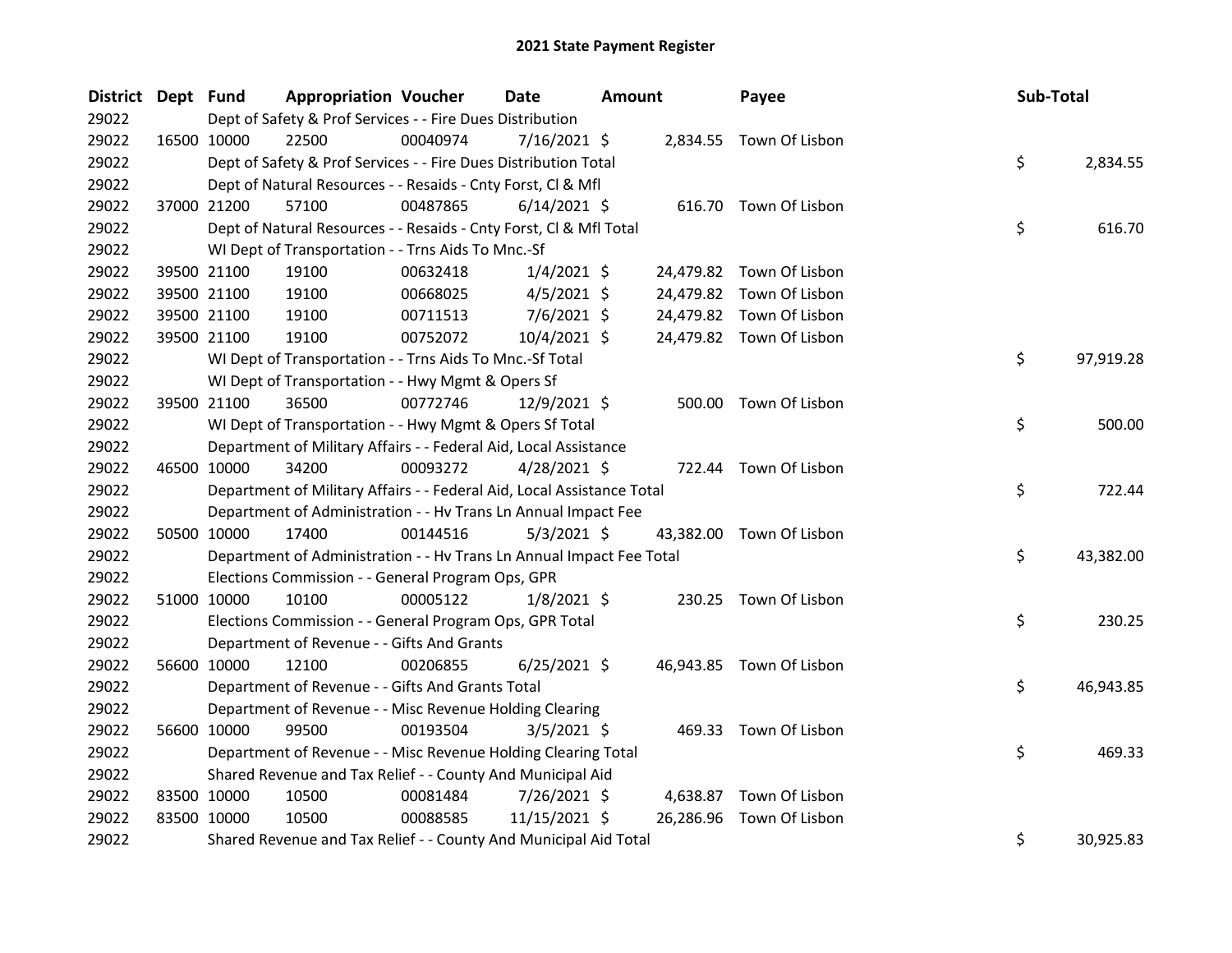| <b>District</b> | Dept Fund |             | <b>Appropriation Voucher</b>                                    |          | Date            | <b>Amount</b> |          | Payee          | Sub-Total |            |
|-----------------|-----------|-------------|-----------------------------------------------------------------|----------|-----------------|---------------|----------|----------------|-----------|------------|
| 29022           |           |             | Shared Revenue and Tax Relief - - Exempt Computer Aid           |          |                 |               |          |                |           |            |
| 29022           |           | 83500 10000 | 10900                                                           | 00084093 | $7/26/2021$ \$  |               | 47.81    | Town Of Lisbon |           |            |
| 29022           |           |             | Shared Revenue and Tax Relief - - Exempt Computer Aid Total     |          |                 |               |          |                | \$        | 47.81      |
| 29022           |           |             | Shared Revenue and Tax Relief - - Utility Aid                   |          |                 |               |          |                |           |            |
| 29022           |           | 83500 10000 | 11000                                                           | 00081484 | 7/26/2021 \$    |               | 20.40    | Town Of Lisbon |           |            |
| 29022           |           | 83500 10000 | 11000                                                           | 00088585 | $11/15/2021$ \$ |               | 87.85    | Town Of Lisbon |           |            |
| 29022           |           |             | Shared Revenue and Tax Relief - - Utility Aid Total             |          |                 |               |          |                | \$        | 108.25     |
| 29022           |           |             | Shared Revenue and Tax Relief - - Personal Property Aid         |          |                 |               |          |                |           |            |
| 29022           |           | 83500 10000 | 11100                                                           | 00077273 | $5/3/2021$ \$   |               | 385.08   | Town Of Lisbon |           |            |
| 29022           |           |             | Shared Revenue and Tax Relief - - Personal Property Aid Total   |          |                 |               |          |                | \$        | 385.08     |
| 29022           |           |             | Shared Revenue and Tax Relief - - Lottery & Gaming Credit       |          |                 |               |          |                |           |            |
| 29022           | 83500     | 52100       | 36300                                                           | 00074227 | $3/22/2021$ \$  |               | 2.197.98 | Town Of Lisbon |           |            |
| 29022           |           |             | Shared Revenue and Tax Relief - - Lottery & Gaming Credit Total |          |                 |               |          |                | \$        | 2,197.98   |
| 29022 Total     |           |             |                                                                 |          |                 |               |          |                | \$        | 227,283.35 |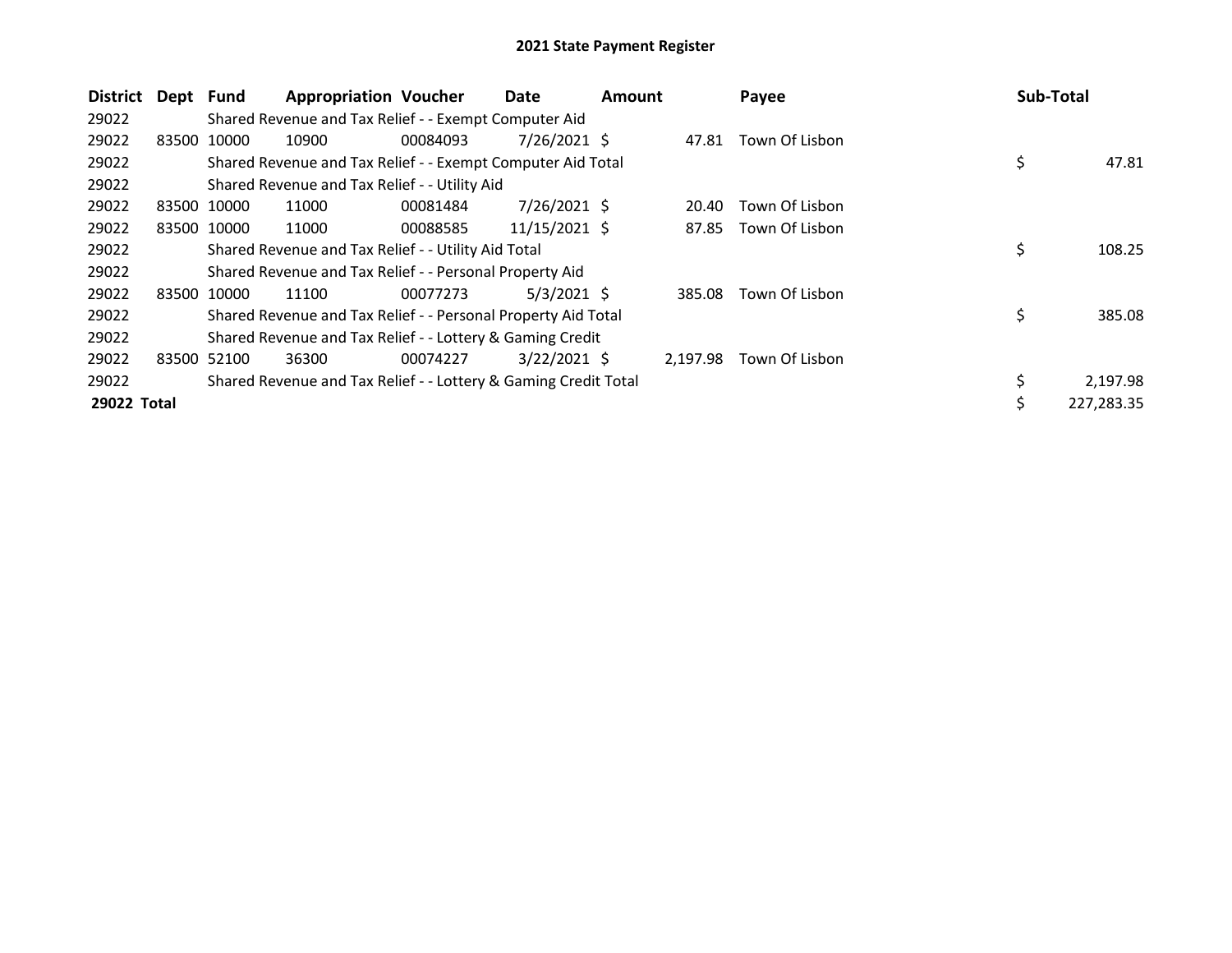| District Dept Fund |             | <b>Appropriation Voucher</b>                                         |          | <b>Date</b>    | <b>Amount</b> |           | Payee                    | Sub-Total |            |
|--------------------|-------------|----------------------------------------------------------------------|----------|----------------|---------------|-----------|--------------------------|-----------|------------|
| 29024              |             | Dept of Safety & Prof Services - - Fire Dues Distribution            |          |                |               |           |                          |           |            |
| 29024              | 16500 10000 | 22500                                                                | 00040976 | $7/16/2021$ \$ |               |           | 5,179.02 Town Of Lyndon  |           |            |
| 29024              |             | Dept of Safety & Prof Services - - Fire Dues Distribution Total      |          |                |               |           |                          | \$        | 5,179.02   |
| 29024              |             | Dept of Natural Resources - - Aids In Lieu Of Taxes - Gener          |          |                |               |           |                          |           |            |
| 29024              | 37000 10000 | 50300                                                                | 00458843 | $1/26/2021$ \$ |               | 33,664.17 | Town Of Lyndon           |           |            |
| 29024              | 37000 10000 | 50300                                                                | 00475389 | $4/21/2021$ \$ |               | 0.56      | Town Of Lyndon           |           |            |
| 29024              | 37000 10000 | 50300                                                                | 00475390 | $4/21/2021$ \$ |               | 66.26     | Town Of Lyndon           |           |            |
| 29024              | 37000 10000 | 50300                                                                | 00475393 | $4/21/2021$ \$ |               |           | 43.41 Town Of Lyndon     |           |            |
| 29024              |             | Dept of Natural Resources - - Aids In Lieu Of Taxes - Gener Total    |          |                |               |           |                          | \$        | 33,774.40  |
| 29024              |             | Dept of Natural Resources - - Resaids - Cnty Forst, Cl & Mfl         |          |                |               |           |                          |           |            |
| 29024              | 37000 21200 | 57100                                                                | 00487866 | $6/14/2021$ \$ |               |           | 273.53 Town Of Lyndon    |           |            |
| 29024              |             | Dept of Natural Resources - - Resaids - Cnty Forst, CI & Mfl Total   |          |                |               |           |                          | \$        | 273.53     |
| 29024              |             | Dept of Natural Resources - - Aids In Lieu Of Taxes - Sum S          |          |                |               |           |                          |           |            |
| 29024              | 37000 21200 | 57900                                                                | 00475391 | $4/21/2021$ \$ |               | 35.20     | Town Of Lyndon           |           |            |
| 29024              | 37000 21200 | 57900                                                                | 00475392 | $4/21/2021$ \$ |               | 130.38    | Town Of Lyndon           |           |            |
| 29024              |             | Dept of Natural Resources - - Aids In Lieu Of Taxes - Sum S Total    |          |                |               |           |                          | \$        | 165.58     |
| 29024              |             | Dept of Natural Resources - - Fin Asst For Responsible Units         |          |                |               |           |                          |           |            |
| 29024              | 37000 27400 | 67000                                                                | 00483680 | $5/21/2021$ \$ |               |           | 916.14 Town Of Lyndon    |           |            |
| 29024              |             | Dept of Natural Resources - - Fin Asst For Responsible Units Total   |          |                |               |           |                          | \$        | 916.14     |
| 29024              |             | WI Dept of Transportation - - Trns Aids To Mnc.-Sf                   |          |                |               |           |                          |           |            |
| 29024              | 39500 21100 | 19100                                                                | 00632419 | $1/4/2021$ \$  |               | 25,655.85 | Town Of Lyndon           |           |            |
| 29024              | 39500 21100 | 19100                                                                | 00668026 | $4/5/2021$ \$  |               | 25,655.85 | Town Of Lyndon           |           |            |
| 29024              | 39500 21100 | 19100                                                                | 00711514 | $7/6/2021$ \$  |               | 25,655.85 | Town Of Lyndon           |           |            |
| 29024              | 39500 21100 | 19100                                                                | 00752073 | 10/4/2021 \$   |               |           | 25,655.85 Town Of Lyndon |           |            |
| 29024              |             | WI Dept of Transportation - - Trns Aids To Mnc.-Sf Total             |          |                |               |           |                          | \$        | 102,623.40 |
| 29024              |             | Department of Military Affairs - - Disaster Recovery Aid             |          |                |               |           |                          |           |            |
| 29024              | 46500 10000 | 30500                                                                | 00094277 | $5/21/2021$ \$ |               |           | 2,172.75 Town Of Lyndon  |           |            |
| 29024              |             | Department of Military Affairs - - Disaster Recovery Aid Total       |          |                |               |           |                          | \$        | 2,172.75   |
| 29024              |             | Department of Administration - - Hv Trans Ln Annual Impact Fee       |          |                |               |           |                          |           |            |
| 29024              | 50500 10000 | 17400                                                                | 00144517 | $5/3/2021$ \$  |               |           | 34,463.00 Town Of Lyndon |           |            |
| 29024              |             | Department of Administration - - Hv Trans Ln Annual Impact Fee Total |          |                |               |           |                          | \$        | 34,463.00  |
| 29024              |             | Department of Revenue - - Gifts And Grants                           |          |                |               |           |                          |           |            |
| 29024              | 56600 10000 | 12100                                                                | 00206856 | $6/25/2021$ \$ |               | 72,901.65 | Town Of Lyndon           |           |            |
| 29024              |             | Department of Revenue - - Gifts And Grants Total                     |          |                |               |           |                          | \$        | 72,901.65  |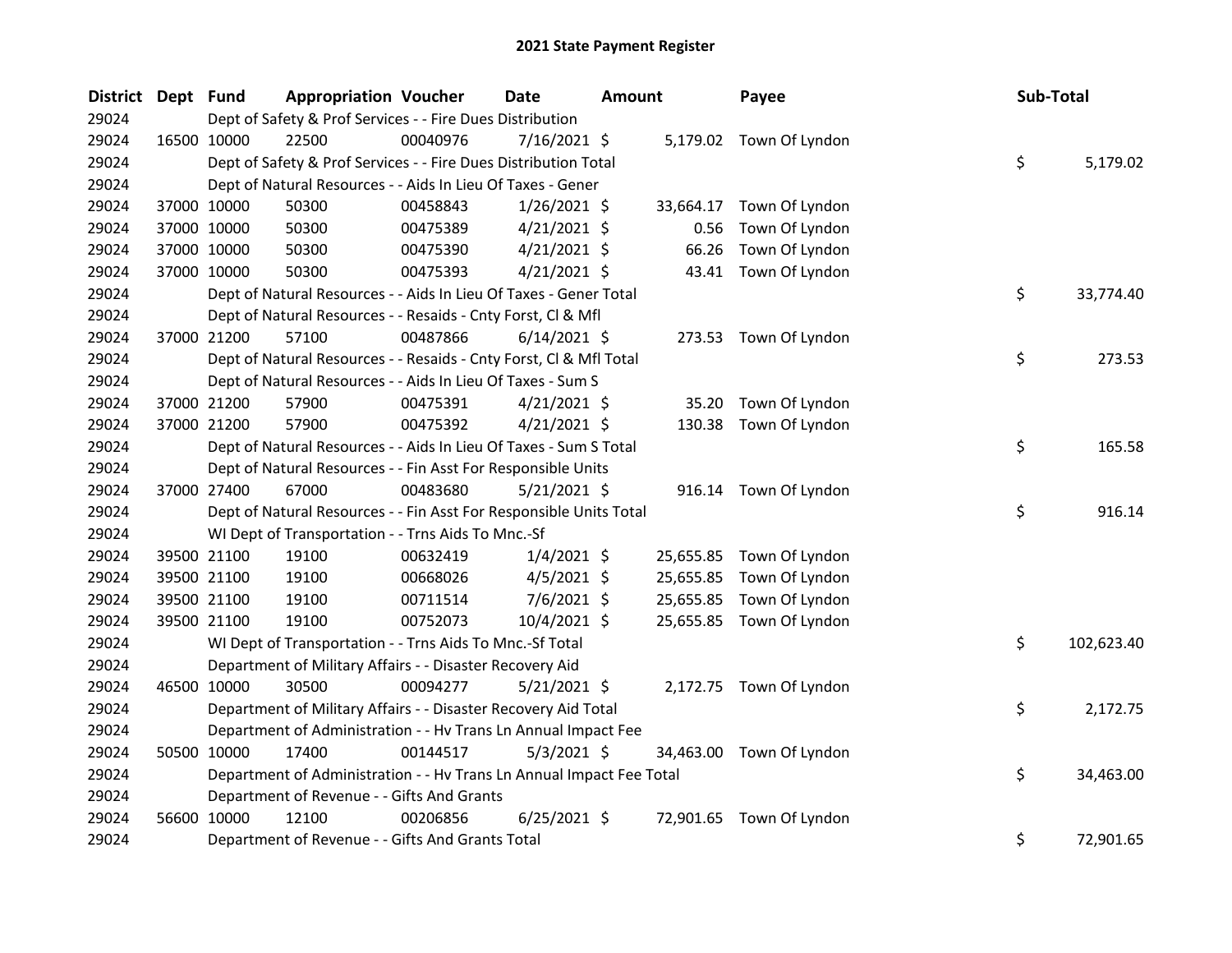| District    | Dept Fund |             | <b>Appropriation Voucher</b>                                        |          | Date            | <b>Amount</b> |           | Payee          | Sub-Total |            |
|-------------|-----------|-------------|---------------------------------------------------------------------|----------|-----------------|---------------|-----------|----------------|-----------|------------|
| 29024       |           |             | Shared Revenue and Tax Relief - - County And Municipal Aid          |          |                 |               |           |                |           |            |
| 29024       |           | 83500 10000 | 10500                                                               | 00081485 | $7/26/2021$ \$  |               | 1,924.15  | Town Of Lyndon |           |            |
| 29024       | 83500     | 10000       | 10500                                                               | 00088586 | $11/15/2021$ \$ |               | 10,903.53 | Town Of Lyndon |           |            |
| 29024       |           |             | Shared Revenue and Tax Relief - - County And Municipal Aid Total    |          |                 |               |           |                | \$        | 12,827.68  |
| 29024       |           |             | Shared Revenue and Tax Relief - - Exempt Computer Aid               |          |                 |               |           |                |           |            |
| 29024       | 83500     | 10000       | 10900                                                               | 00084094 | 7/26/2021 \$    |               | 92.50     | Town Of Lyndon |           |            |
| 29024       |           |             | Shared Revenue and Tax Relief - - Exempt Computer Aid Total         |          |                 |               |           |                | \$        | 92.50      |
| 29024       |           |             | Shared Revenue and Tax Relief - - Utility Aid                       |          |                 |               |           |                |           |            |
| 29024       | 83500     | 10000       | 11000                                                               | 00081485 | $7/26/2021$ \$  |               | 917.46    | Town Of Lyndon |           |            |
| 29024       | 83500     | 10000       | 11000                                                               | 00088586 | $11/15/2021$ \$ |               | 5,196.99  | Town Of Lyndon |           |            |
| 29024       |           |             | Shared Revenue and Tax Relief - - Utility Aid Total                 |          |                 |               |           |                | \$        | 6,114.45   |
| 29024       |           |             | Shared Revenue and Tax Relief - - Personal Property Aid             |          |                 |               |           |                |           |            |
| 29024       | 83500     | 10000       | 11100                                                               | 00077274 | $5/3/2021$ \$   |               | 1,092.11  | Town Of Lyndon |           |            |
| 29024       |           |             | Shared Revenue and Tax Relief - - Personal Property Aid Total       |          |                 |               |           |                | \$        | 1,092.11   |
| 29024       |           |             | Shared Revenue and Tax Relief - - Payments For Municipal Svcs       |          |                 |               |           |                |           |            |
| 29024       | 83500     | 10000       | 50100                                                               | 00073648 | $2/1/2021$ \$   |               | 768.89    | Town Of Lyndon |           |            |
| 29024       |           |             | Shared Revenue and Tax Relief - - Payments For Municipal Svcs Total |          |                 |               |           |                | \$        | 768.89     |
| 29024 Total |           |             |                                                                     |          |                 |               |           |                | \$        | 273,365.10 |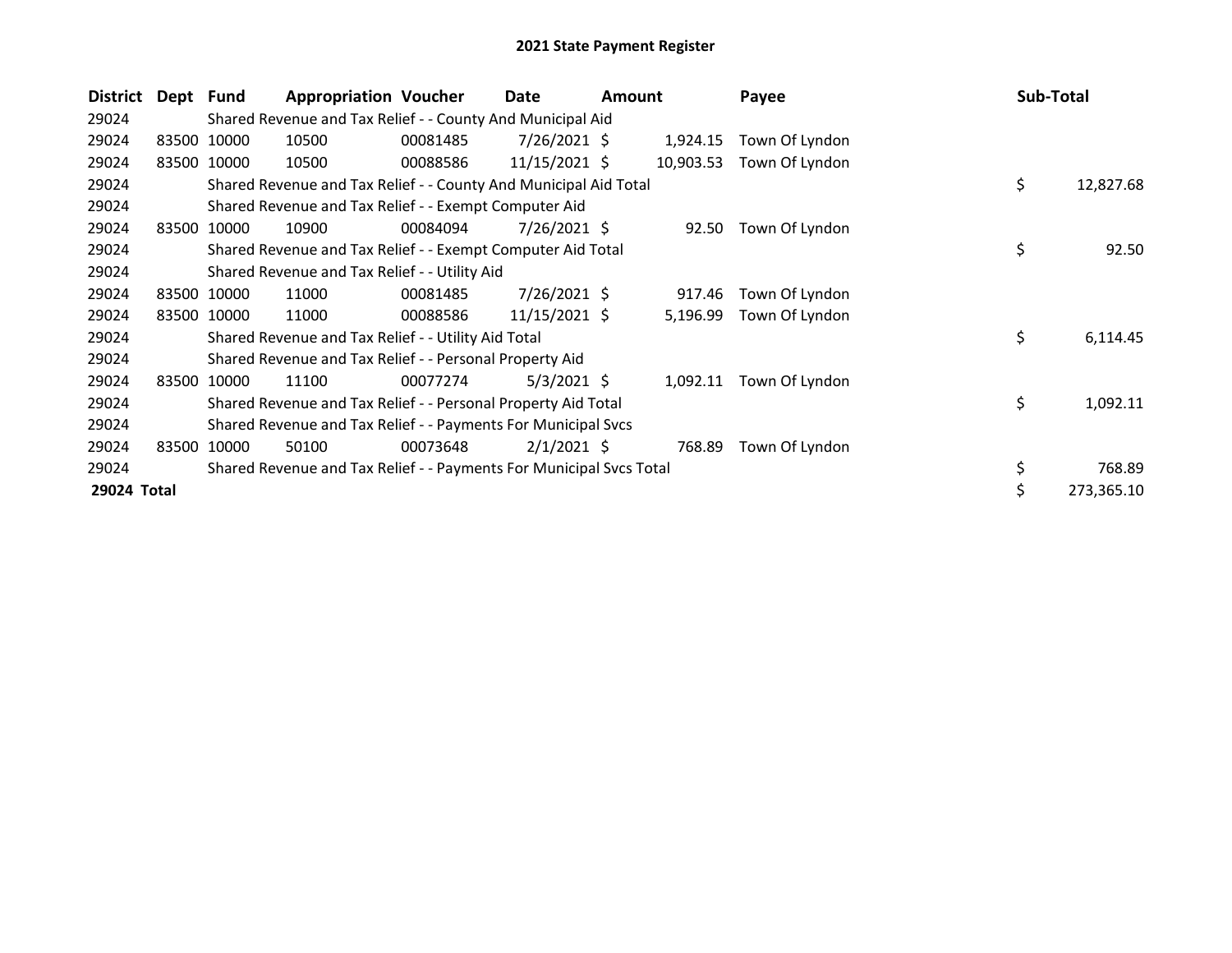| District Dept Fund |             | <b>Appropriation Voucher</b>                                       |          | <b>Date</b>    | <b>Amount</b> |           | Payee                    |  | Sub-Total |           |
|--------------------|-------------|--------------------------------------------------------------------|----------|----------------|---------------|-----------|--------------------------|--|-----------|-----------|
| 29026              |             | Dept of Safety & Prof Services - - Fire Dues Distribution          |          |                |               |           |                          |  |           |           |
| 29026              | 16500 10000 | 22500                                                              | 00040977 | $7/16/2021$ \$ |               |           | 2,386.23 Town Of Marion  |  |           |           |
| 29026              |             | Dept of Safety & Prof Services - - Fire Dues Distribution Total    |          |                |               |           |                          |  | \$        | 2,386.23  |
| 29026              |             | Dept of Natural Resources - - Aids In Lieu Of Taxes - Gener        |          |                |               |           |                          |  |           |           |
| 29026              | 37000 10000 | 50300                                                              | 00458903 | $1/26/2021$ \$ |               |           | 8,986.21 Town Of Marion  |  |           |           |
| 29026              |             | Dept of Natural Resources - - Aids In Lieu Of Taxes - Gener Total  |          |                |               |           |                          |  | \$        | 8,986.21  |
| 29026              |             | Dept of Natural Resources - - Seg Earned                           |          |                |               |           |                          |  |           |           |
| 29026              | 37000 21200 | 100SE                                                              | 00473982 | $4/15/2021$ \$ |               |           | 1,690.15 Town Of Marion  |  |           |           |
| 29026              |             | Dept of Natural Resources - - Seg Earned Total                     |          |                |               |           |                          |  | \$        | 1,690.15  |
| 29026              |             | Dept of Natural Resources - - Resaids - Cnty Forst, Cl & Mfl       |          |                |               |           |                          |  |           |           |
| 29026              | 37000 21200 | 57100                                                              | 00487867 | $6/14/2021$ \$ |               |           | 657.51 Town Of Marion    |  |           |           |
| 29026              |             | Dept of Natural Resources - - Resaids - Cnty Forst, Cl & Mfl Total |          |                |               |           |                          |  | \$        | 657.51    |
| 29026              |             | Dept of Natural Resources - - Aids In Lieu Of Taxes - Sum S        |          |                |               |           |                          |  |           |           |
| 29026              | 37000 21200 | 57900                                                              | 00475974 | $4/21/2021$ \$ |               |           | 32.03 Town Of Marion     |  |           |           |
| 29026              |             | Dept of Natural Resources - - Aids In Lieu Of Taxes - Sum S Total  |          |                |               |           |                          |  | \$        | 32.03     |
| 29026              |             | WI Dept of Transportation - - Trns Aids To Mnc.-Sf                 |          |                |               |           |                          |  |           |           |
| 29026              | 39500 21100 | 19100                                                              | 00632420 | $1/4/2021$ \$  |               |           | 14,454.00 Town Of Marion |  |           |           |
| 29026              | 39500 21100 | 19100                                                              | 00668027 | $4/5/2021$ \$  |               | 14,454.00 | Town Of Marion           |  |           |           |
| 29026              | 39500 21100 | 19100                                                              | 00711515 | $7/6/2021$ \$  |               | 14,454.00 | <b>Town Of Marion</b>    |  |           |           |
| 29026              | 39500 21100 | 19100                                                              | 00752074 | 10/4/2021 \$   |               |           | 14,454.00 Town Of Marion |  |           |           |
| 29026              |             | WI Dept of Transportation - - Trns Aids To Mnc.-Sf Total           |          |                |               |           |                          |  | \$        | 57,816.00 |
| 29026              |             | Department of Revenue - - Gifts And Grants                         |          |                |               |           |                          |  |           |           |
| 29026              | 56600 10000 | 12100                                                              | 00209537 | 7/13/2021 \$   |               |           | 21,928.06 Town Of Marion |  |           |           |
| 29026              |             | Department of Revenue - - Gifts And Grants Total                   |          |                |               |           |                          |  | \$        | 21,928.06 |
| 29026              |             | Shared Revenue and Tax Relief - - County And Municipal Aid         |          |                |               |           |                          |  |           |           |
| 29026              | 83500 10000 | 10500                                                              | 00081486 | 7/26/2021 \$   |               |           | 1,848.29 Town Of Marion  |  |           |           |
| 29026              | 83500 10000 | 10500                                                              | 00088587 | 11/15/2021 \$  |               |           | 10,473.63 Town Of Marion |  |           |           |
| 29026              |             | Shared Revenue and Tax Relief - - County And Municipal Aid Total   |          |                |               |           |                          |  | \$        | 12,321.92 |
| 29026              |             | Shared Revenue and Tax Relief - - Exempt Computer Aid              |          |                |               |           |                          |  |           |           |
| 29026              | 83500 10000 | 10900                                                              | 00084095 | 7/26/2021 \$   |               |           | 1.03 Town Of Marion      |  |           |           |
| 29026              |             | Shared Revenue and Tax Relief - - Exempt Computer Aid Total        |          |                |               |           |                          |  | \$        | 1.03      |
| 29026              |             | Shared Revenue and Tax Relief - - Personal Property Aid            |          |                |               |           |                          |  |           |           |
| 29026              | 83500 10000 | 11100                                                              | 00077275 | $5/3/2021$ \$  |               |           | 34.91 Town Of Marion     |  |           |           |
| 29026              |             | Shared Revenue and Tax Relief - - Personal Property Aid Total      |          |                |               |           |                          |  | \$        | 34.91     |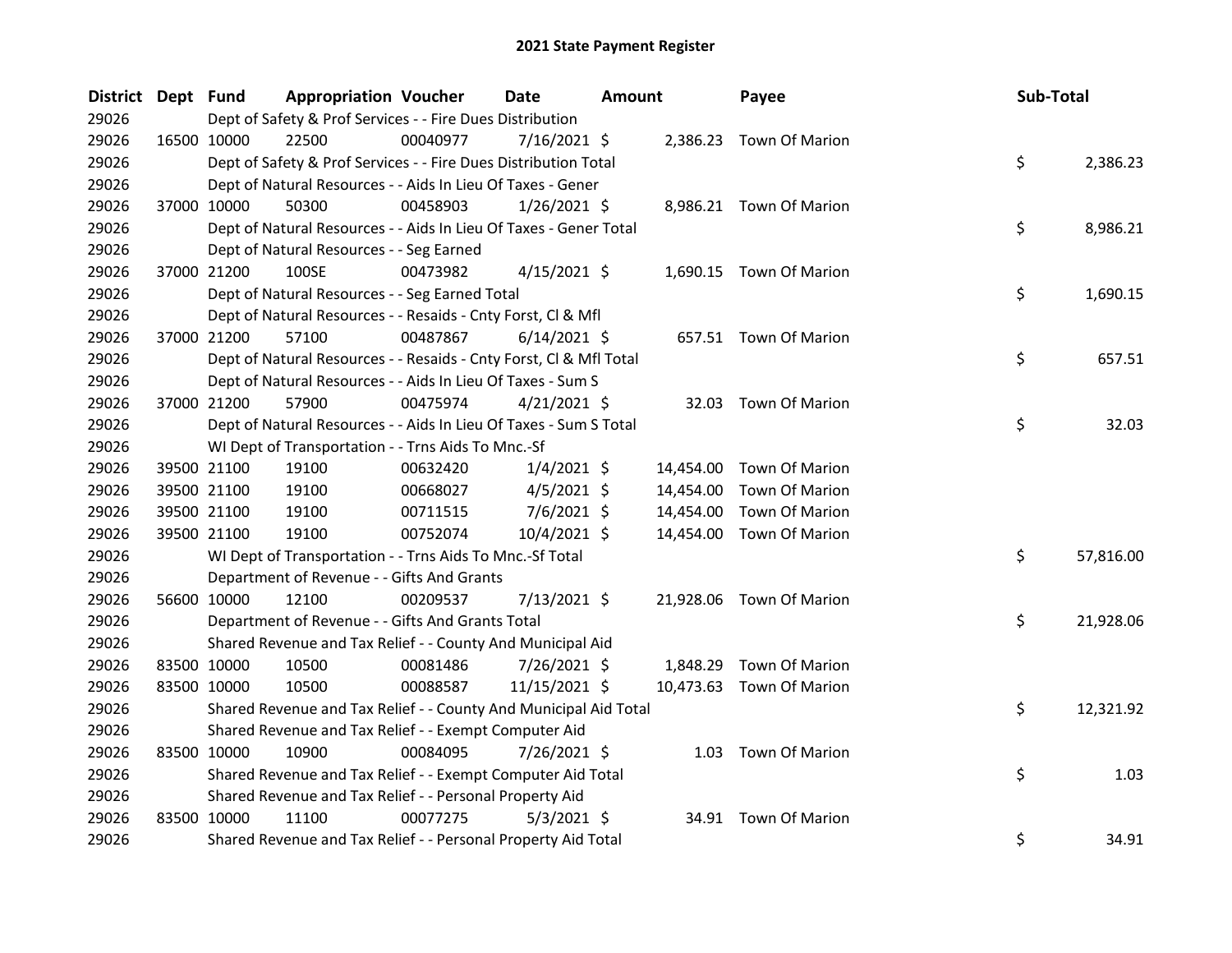| District Dept Fund | <b>Appropriation Voucher</b> | <b>Date</b> | Amount | Payee | Sub-Total  |
|--------------------|------------------------------|-------------|--------|-------|------------|
| 29026 Total        |                              |             |        |       | 105,854.05 |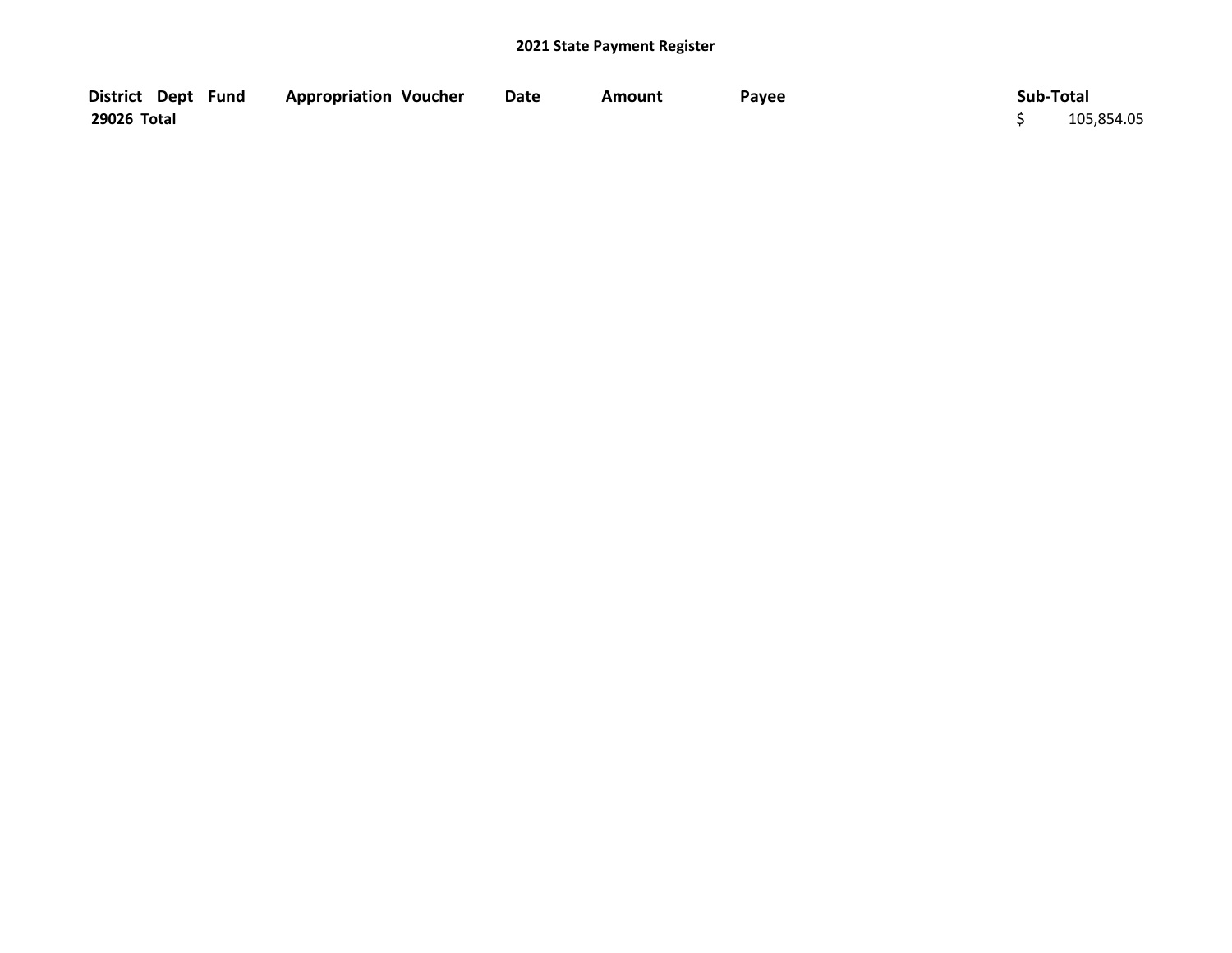| District Dept Fund |             | <b>Appropriation Voucher</b>                                       |          | <b>Date</b>    | <b>Amount</b> |           | Payee                      | Sub-Total |            |
|--------------------|-------------|--------------------------------------------------------------------|----------|----------------|---------------|-----------|----------------------------|-----------|------------|
| 29028              |             | Dept of Safety & Prof Services - - Fire Dues Distribution          |          |                |               |           |                            |           |            |
| 29028              | 16500 10000 | 22500                                                              | 00040979 | 7/16/2021 \$   |               |           | 8,245.71 Town Of Necedah   |           |            |
| 29028              |             | Dept of Safety & Prof Services - - Fire Dues Distribution Total    |          |                |               |           |                            | \$        | 8,245.71   |
| 29028              |             | Dept of Natural Resources - - Aids In Lieu Of Taxes - Gener        |          |                |               |           |                            |           |            |
| 29028              | 37000 10000 | 50300                                                              | 00458819 | $1/26/2021$ \$ |               | 230.23    | Town Of Necedah            |           |            |
| 29028              | 37000 10000 | 50300                                                              | 00458820 | $1/26/2021$ \$ |               |           | 8,912.68 Town Of Necedah   |           |            |
| 29028              |             | Dept of Natural Resources - - Aids In Lieu Of Taxes - Gener Total  |          |                |               |           |                            | \$        | 9,142.91   |
| 29028              |             | Dept of Natural Resources - - Resaids - Cnty Forst, Cl & Mfl       |          |                |               |           |                            |           |            |
| 29028              | 37000 21200 | 57100                                                              | 00487868 | $6/14/2021$ \$ |               |           | 1,444.14 Town Of Necedah   |           |            |
| 29028              |             | Dept of Natural Resources - - Resaids - Cnty Forst, Cl & Mfl Total |          |                |               |           |                            | \$        | 1,444.14   |
| 29028              |             | Dept of Natural Resources - - Aids In Lieu Of Taxes - Sum S        |          |                |               |           |                            |           |            |
| 29028              | 37000 21200 | 57900                                                              | 00475169 | $4/21/2021$ \$ |               |           | 333.41 Town Of Necedah     |           |            |
| 29028              |             | Dept of Natural Resources - - Aids In Lieu Of Taxes - Sum S Total  |          |                |               |           |                            | \$        | 333.41     |
| 29028              |             | Dept of Natural Resources - - Fin Asst For Responsible Units       |          |                |               |           |                            |           |            |
| 29028              | 37000 27400 | 67000                                                              | 00483924 | $5/21/2021$ \$ |               |           | 847.98 Town Of Necedah     |           |            |
| 29028              |             | Dept of Natural Resources - - Fin Asst For Responsible Units Total |          |                |               |           |                            | \$        | 847.98     |
| 29028              |             | WI Dept of Transportation - - Trns Aids To Mnc.-Sf                 |          |                |               |           |                            |           |            |
| 29028              | 39500 21100 | 19100                                                              | 00632421 | $1/4/2021$ \$  |               |           | 76,678.47 Town Of Necedah  |           |            |
| 29028              | 39500 21100 | 19100                                                              | 00668028 | $4/5/2021$ \$  |               | 76,678.47 | Town Of Necedah            |           |            |
| 29028              | 39500 21100 | 19100                                                              | 00711516 | $7/6/2021$ \$  |               |           | 76,678.47 Town Of Necedah  |           |            |
| 29028              | 39500 21100 | 19100                                                              | 00752075 | 10/4/2021 \$   |               |           | 76,678.47 Town Of Necedah  |           |            |
| 29028              |             | WI Dept of Transportation - - Trns Aids To Mnc.-Sf Total           |          |                |               |           |                            | \$        | 306,713.88 |
| 29028              |             | WI Dept of Transportation - - Loc Rd Imp Prg St Fd                 |          |                |               |           |                            |           |            |
| 29028              | 39500 21100 | 27800                                                              | 00730858 | 8/5/2021 \$    |               |           | 19,944.14 Town Of Necedah  |           |            |
| 29028              |             | WI Dept of Transportation - - Loc Rd Imp Prg St Fd Total           |          |                |               |           |                            | \$        | 19,944.14  |
| 29028              |             | Department of Revenue - - Gifts And Grants                         |          |                |               |           |                            |           |            |
| 29028              | 56600 10000 | 12100                                                              | 00206857 | $6/25/2021$ \$ |               |           | 123,351.89 Town Of Necedah |           |            |
| 29028              |             | Department of Revenue - - Gifts And Grants Total                   |          |                |               |           |                            | \$        | 123,351.89 |
| 29028              |             | Shared Revenue and Tax Relief - - County And Municipal Aid         |          |                |               |           |                            |           |            |
| 29028              | 83500 10000 | 10500                                                              | 00081487 | 7/26/2021 \$   |               | 6,649.08  | Town Of Necedah            |           |            |
| 29028              | 83500 10000 | 10500                                                              | 00088588 | 11/15/2021 \$  |               | 37,678.09 | Town Of Necedah            |           |            |
| 29028              |             | Shared Revenue and Tax Relief - - County And Municipal Aid Total   |          |                |               |           |                            | \$        | 44,327.17  |
| 29028              |             | Shared Revenue and Tax Relief - - Exempt Computer Aid              |          |                |               |           |                            |           |            |
| 29028              | 83500 10000 | 10900                                                              | 00084096 | 7/26/2021 \$   |               |           | 58.20 Town Of Necedah      |           |            |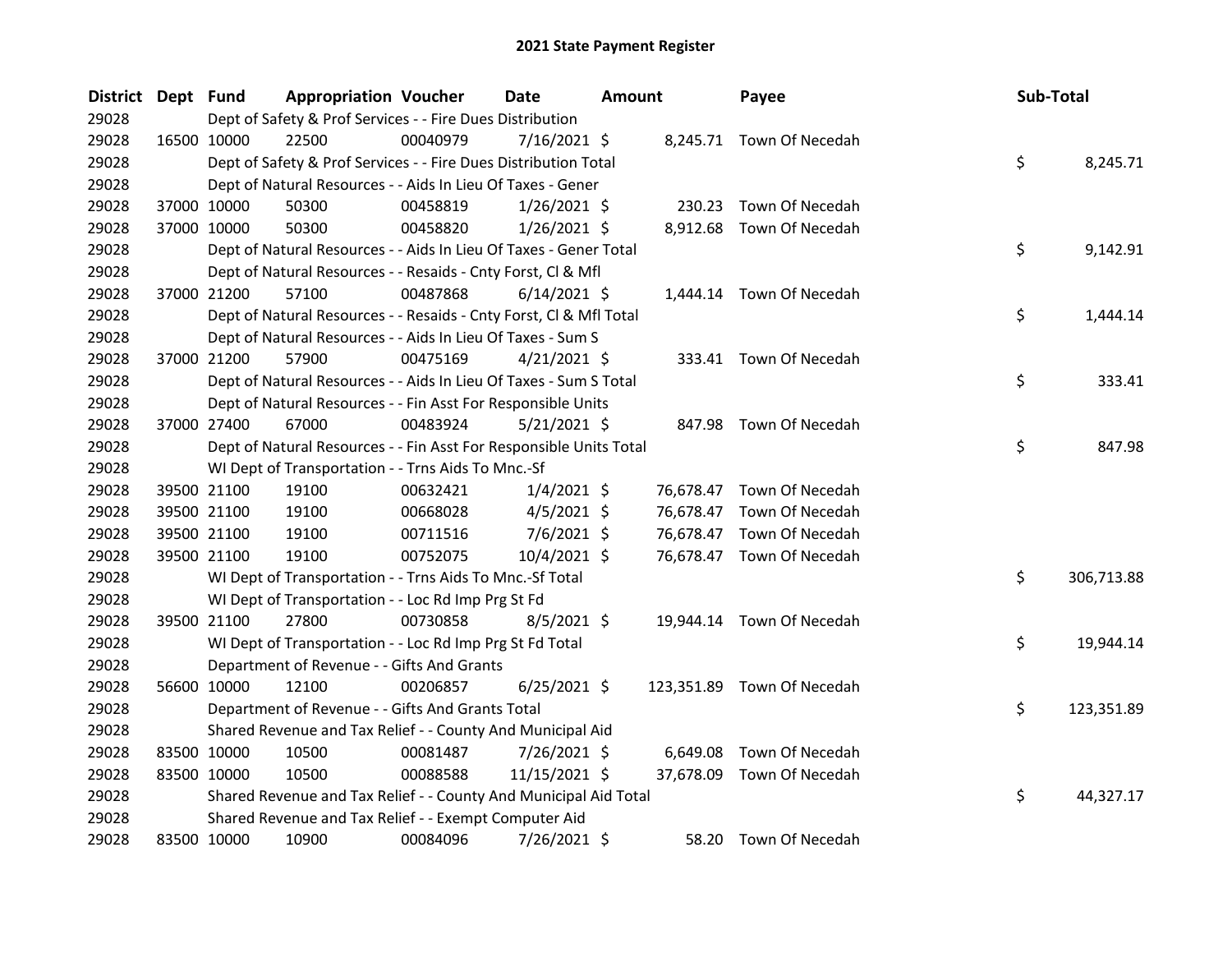| <b>District</b> | Dept        | Fund        | <b>Appropriation Voucher</b>                                  |          | Date            | <b>Amount</b> |           | Payee           | <b>Sub-Total</b> |            |
|-----------------|-------------|-------------|---------------------------------------------------------------|----------|-----------------|---------------|-----------|-----------------|------------------|------------|
| 29028           |             |             | Shared Revenue and Tax Relief - - Exempt Computer Aid Total   |          |                 |               |           |                 |                  | 58.20      |
| 29028           |             |             | Shared Revenue and Tax Relief - - Utility Aid                 |          |                 |               |           |                 |                  |            |
| 29028           | 83500 10000 |             | 11000                                                         | 00081487 | 7/26/2021 \$    |               | 8.622.14  | Town Of Necedah |                  |            |
| 29028           |             | 83500 10000 | 11000                                                         | 00088588 | $11/15/2021$ \$ |               | 48.954.37 | Town Of Necedah |                  |            |
| 29028           |             |             | Shared Revenue and Tax Relief - - Utility Aid Total           |          |                 |               |           |                 |                  | 57,576.51  |
| 29028           |             |             | Shared Revenue and Tax Relief - - Personal Property Aid       |          |                 |               |           |                 |                  |            |
| 29028           | 83500 10000 |             | 11100                                                         | 00077276 | $5/3/2021$ \$   |               | 219.00    | Town Of Necedah |                  |            |
| 29028           |             |             | Shared Revenue and Tax Relief - - Personal Property Aid Total |          |                 |               |           |                 |                  | 219.00     |
| 29028 Total     |             |             |                                                               |          |                 |               |           |                 |                  | 572.204.94 |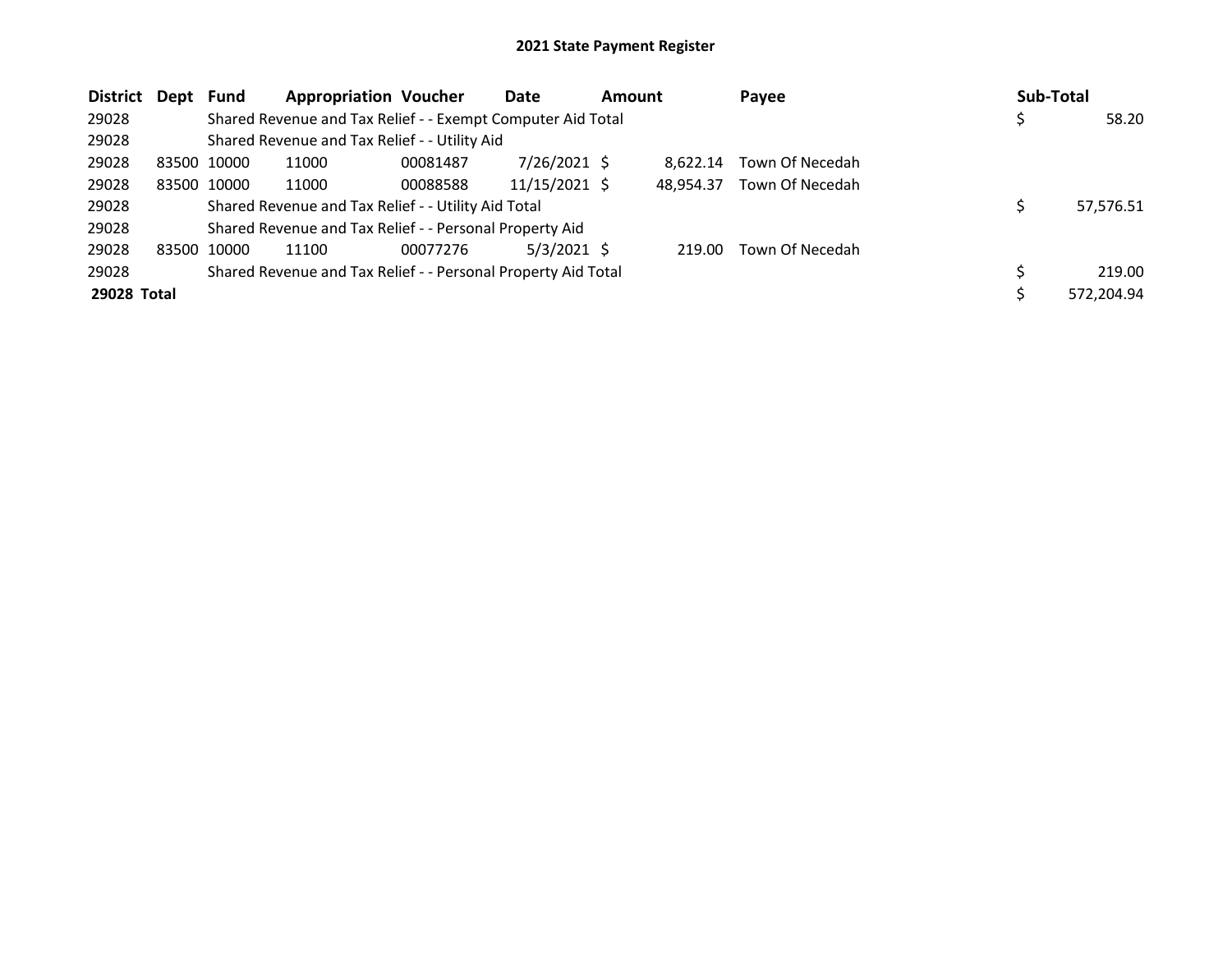| District Dept Fund |             | <b>Appropriation Voucher</b>                                         |          | <b>Date</b><br><b>Amount</b> |  |           | Payee                    | Sub-Total |           |
|--------------------|-------------|----------------------------------------------------------------------|----------|------------------------------|--|-----------|--------------------------|-----------|-----------|
| 29030              |             | Dept of Safety & Prof Services - - Fire Dues Distribution            |          |                              |  |           |                          |           |           |
| 29030              | 16500 10000 | 22500                                                                | 00040982 | 7/16/2021 \$                 |  |           | 1,324.66 Town Of Orange  |           |           |
| 29030              |             | Dept of Safety & Prof Services - - Fire Dues Distribution Total      |          |                              |  |           |                          | \$        | 1,324.66  |
| 29030              |             | Dept of Natural Resources - - Aids In Lieu Of Taxes - Gener          |          |                              |  |           |                          |           |           |
| 29030              | 37000 10000 | 50300                                                                | 00458991 | $1/26/2021$ \$               |  |           | 4,755.44 Town Of Orange  |           |           |
| 29030              | 37000 10000 | 50300                                                                | 00476693 | $4/21/2021$ \$               |  |           | 250.21 Town Of Orange    |           |           |
| 29030              |             | Dept of Natural Resources - - Aids In Lieu Of Taxes - Gener Total    |          |                              |  |           |                          | \$        | 5,005.65  |
| 29030              |             | Dept of Natural Resources - - Resaids - Cnty Forst, Cl & Mfl         |          |                              |  |           |                          |           |           |
| 29030              | 37000 21200 | 57100                                                                | 00487869 | $6/14/2021$ \$               |  |           | 526.96 Town Of Orange    |           |           |
| 29030              |             | Dept of Natural Resources - - Resaids - Cnty Forst, CI & Mfl Total   |          |                              |  |           |                          | \$        | 526.96    |
| 29030              |             | WI Dept of Transportation - - Trns Aids To Mnc.-Sf                   |          |                              |  |           |                          |           |           |
| 29030              | 39500 21100 | 19100                                                                | 00632422 | $1/4/2021$ \$                |  | 22,469.40 | Town Of Orange           |           |           |
| 29030              | 39500 21100 | 19100                                                                | 00668029 | $4/5/2021$ \$                |  | 22,469.40 | Town Of Orange           |           |           |
| 29030              | 39500 21100 | 19100                                                                | 00711517 | $7/6/2021$ \$                |  | 22,469.40 | Town Of Orange           |           |           |
| 29030              | 39500 21100 | 19100                                                                | 00752076 | 10/4/2021 \$                 |  |           | 22,469.40 Town Of Orange |           |           |
| 29030              |             | WI Dept of Transportation - - Trns Aids To Mnc.-Sf Total             |          |                              |  |           |                          | \$        | 89,877.60 |
| 29030              |             | Department of Administration - - Hv Trans Ln Annual Impact Fee       |          |                              |  |           |                          |           |           |
| 29030              | 50500 10000 | 17400                                                                | 00144523 | $5/3/2021$ \$                |  |           | 43,732.00 Town Of Orange |           |           |
| 29030              |             | Department of Administration - - Hv Trans Ln Annual Impact Fee Total |          |                              |  |           |                          | \$        | 43,732.00 |
| 29030              |             | Department of Revenue - - Gifts And Grants                           |          |                              |  |           |                          |           |           |
| 29030              | 56600 10000 | 12100                                                                | 00209538 | $7/13/2021$ \$               |  |           | 28,731.52 Town Of Orange |           |           |
| 29030              |             | Department of Revenue - - Gifts And Grants Total                     |          |                              |  |           |                          | \$        | 28,731.52 |
| 29030              |             | Shared Revenue and Tax Relief - - County And Municipal Aid           |          |                              |  |           |                          |           |           |
| 29030              | 83500 10000 | 10500                                                                | 00081488 | 7/26/2021 \$                 |  |           | 6,374.44 Town Of Orange  |           |           |
| 29030              | 83500 10000 | 10500                                                                | 00088589 | 11/15/2021 \$                |  |           | 36,121.83 Town Of Orange |           |           |
| 29030              |             | Shared Revenue and Tax Relief - - County And Municipal Aid Total     |          |                              |  |           |                          | \$        | 42,496.27 |
| 29030              |             | Shared Revenue and Tax Relief - - Exempt Computer Aid                |          |                              |  |           |                          |           |           |
| 29030              | 83500 10000 | 10900                                                                | 00084097 | 7/26/2021 \$                 |  |           | 1.03 Town Of Orange      |           |           |
| 29030              |             | Shared Revenue and Tax Relief - - Exempt Computer Aid Total          |          |                              |  |           |                          | \$        | 1.03      |
| 29030              |             | Shared Revenue and Tax Relief - - Utility Aid                        |          |                              |  |           |                          |           |           |
| 29030              | 83500 10000 | 11000                                                                | 00081488 | 7/26/2021 \$                 |  |           | 13.92 Town Of Orange     |           |           |
| 29030              | 83500 10000 | 11000                                                                | 00088589 | 11/15/2021 \$                |  |           | 50.05 Town Of Orange     |           |           |
| 29030              |             | Shared Revenue and Tax Relief - - Utility Aid Total                  |          |                              |  |           |                          | \$        | 63.97     |
| 29030              |             | Shared Revenue and Tax Relief - - Personal Property Aid              |          |                              |  |           |                          |           |           |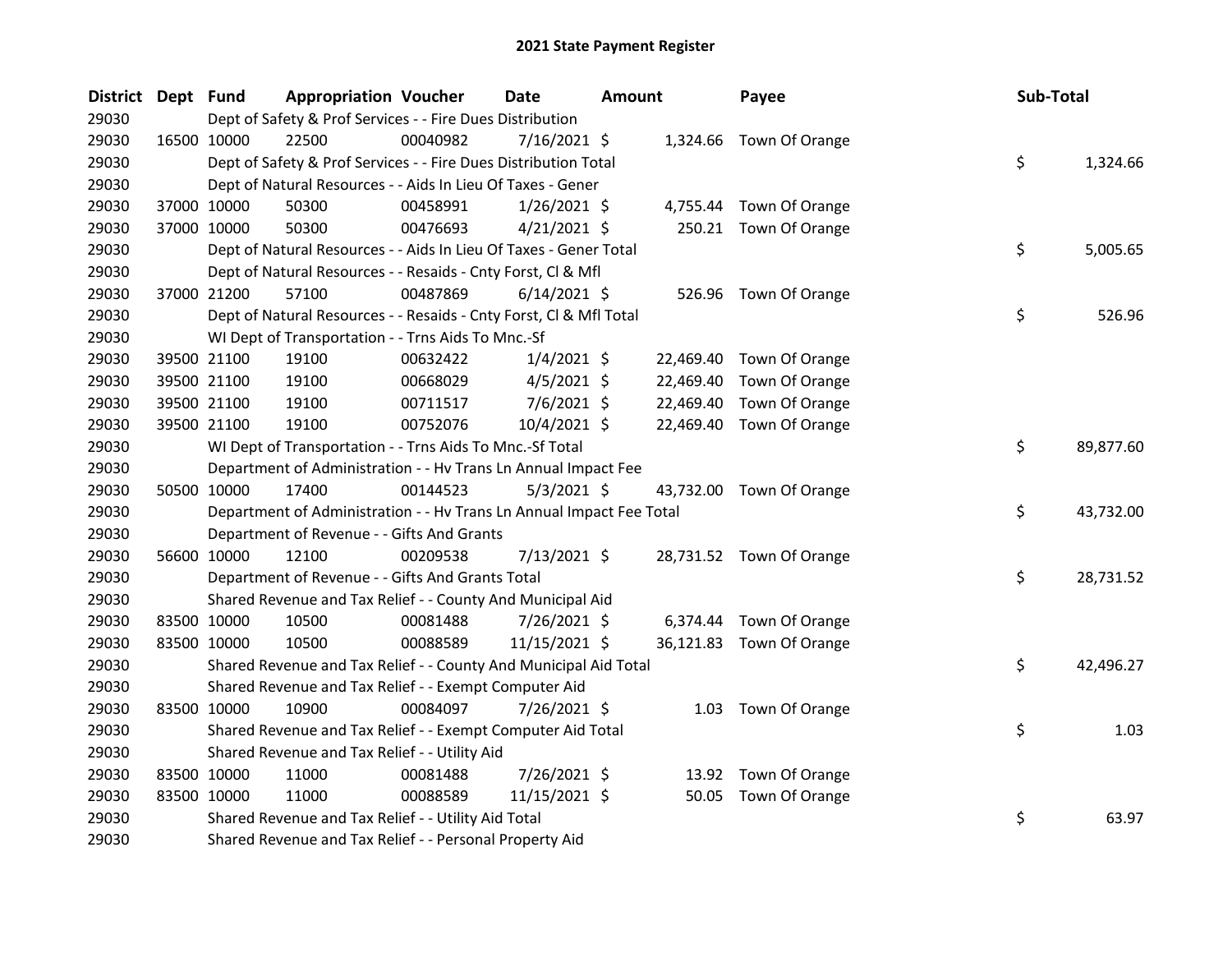| District Dept Fund                                                     |  |             | <b>Appropriation Voucher</b> |          | Date       | <b>Amount</b> |  | <b>Pavee</b>         | Sub-Total  |
|------------------------------------------------------------------------|--|-------------|------------------------------|----------|------------|---------------|--|----------------------|------------|
| 29030                                                                  |  | 83500 10000 | 11100                        | 00077277 | 5/3/2021 S |               |  | 55.10 Town Of Orange |            |
| Shared Revenue and Tax Relief - - Personal Property Aid Total<br>29030 |  |             |                              |          |            |               |  |                      | 55.10      |
| 29030 Total                                                            |  |             |                              |          |            |               |  |                      | 211.814.76 |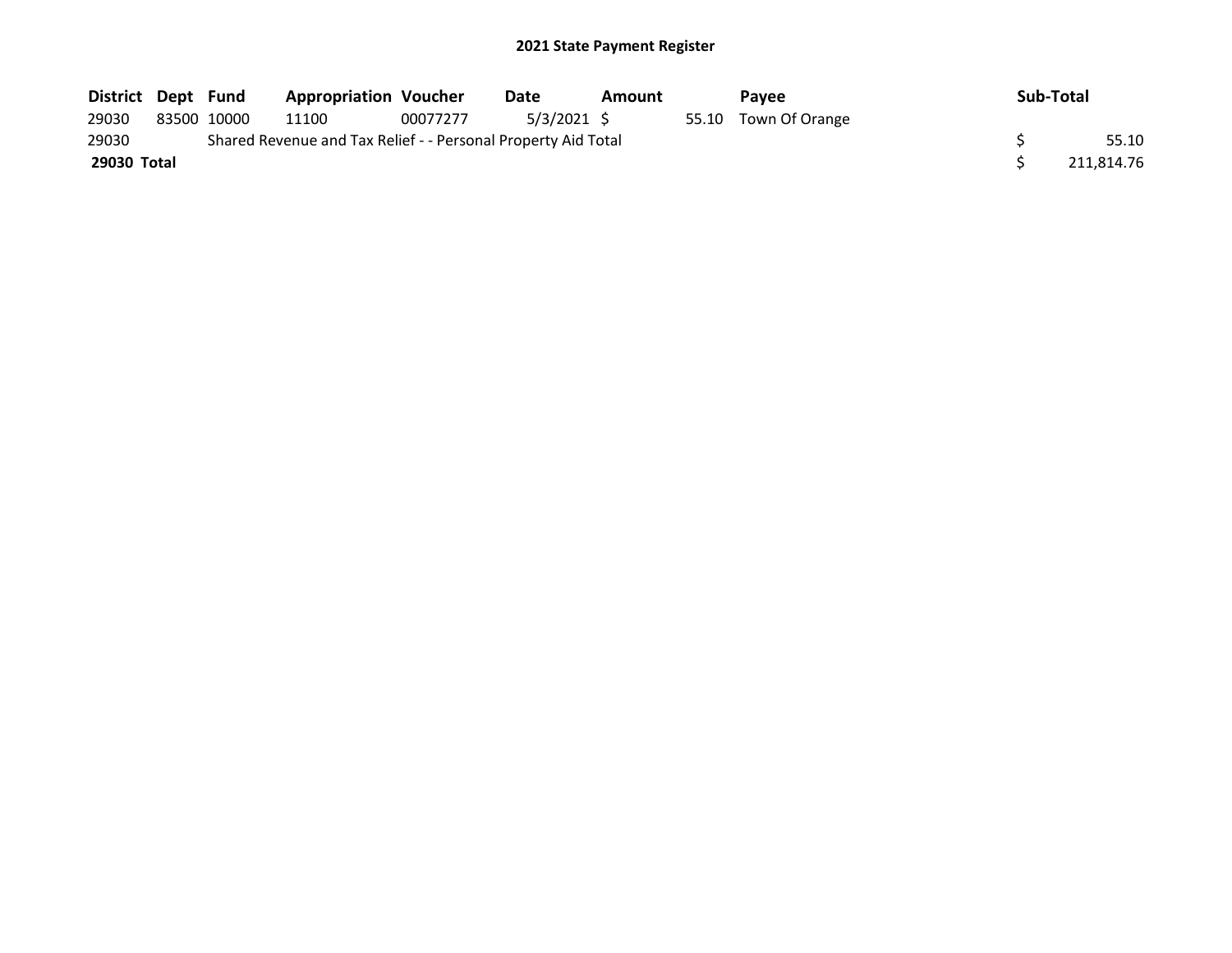| <b>District</b> | Dept Fund |             | <b>Appropriation Voucher</b>                                       |          | Date           | <b>Amount</b> |          | Payee                      | Sub-Total |            |
|-----------------|-----------|-------------|--------------------------------------------------------------------|----------|----------------|---------------|----------|----------------------------|-----------|------------|
| 29032           |           |             | Dept of Safety & Prof Services - - Fire Dues Distribution          |          |                |               |          |                            |           |            |
| 29032           |           | 16500 10000 | 22500                                                              | 00040983 | 7/15/2021 \$   |               |          | 2,443.26 Town Of Plymouth  |           |            |
| 29032           |           |             | Dept of Safety & Prof Services - - Fire Dues Distribution Total    |          |                |               |          |                            | \$        | 2,443.26   |
| 29032           |           |             | Dept of Natural Resources - - Aids In Lieu Of Taxes - Gener        |          |                |               |          |                            |           |            |
| 29032           |           | 37000 10000 | 50300                                                              | 00476403 | $4/21/2021$ \$ |               |          | 18.67 Town Of Plymouth     |           |            |
| 29032           |           |             | Dept of Natural Resources - - Aids In Lieu Of Taxes - Gener Total  |          |                |               |          |                            | \$        | 18.67      |
| 29032           |           |             | Dept of Natural Resources - - Resaids - Cnty Forst, Cl & Mfl       |          |                |               |          |                            |           |            |
| 29032           |           | 37000 21200 | 57100                                                              | 00487870 | $6/14/2021$ \$ |               |          | 695.26 Town Of Plymouth    |           |            |
| 29032           |           |             | Dept of Natural Resources - - Resaids - Cnty Forst, Cl & Mfl Total |          |                |               |          |                            | \$        | 695.26     |
| 29032           |           |             | Dept of Natural Resources - - Aids In Lieu Of Taxes - Sum S        |          |                |               |          |                            |           |            |
| 29032           |           | 37000 21200 | 57900                                                              | 00476404 | $4/21/2021$ \$ |               | 1.73     | Town Of Plymouth           |           |            |
| 29032           |           |             | Dept of Natural Resources - - Aids In Lieu Of Taxes - Sum S Total  |          |                |               |          |                            | \$        | 1.73       |
| 29032           |           |             | WI Dept of Transportation - - Trns Aids To Mnc.-Sf                 |          |                |               |          |                            |           |            |
| 29032           |           | 39500 21100 | 19100                                                              | 00632423 | $1/4/2021$ \$  |               |          | 29,670.12 Town Of Plymouth |           |            |
| 29032           |           | 39500 21100 | 19100                                                              | 00668030 | $4/5/2021$ \$  |               |          | 29,670.12 Town Of Plymouth |           |            |
| 29032           |           | 39500 21100 | 19100                                                              | 00711518 | $7/6/2021$ \$  |               |          | 29,670.12 Town Of Plymouth |           |            |
| 29032           |           | 39500 21100 | 19100                                                              | 00752077 | 10/4/2021 \$   |               |          | 29,670.12 Town Of Plymouth |           |            |
| 29032           |           |             | WI Dept of Transportation - - Trns Aids To Mnc.-Sf Total           |          |                |               |          |                            | \$.       | 118,680.48 |
| 29032           |           |             | Department of Revenue - - Gifts And Grants                         |          |                |               |          |                            |           |            |
| 29032           |           | 56600 10000 | 12100                                                              | 00206858 | $6/25/2021$ \$ |               |          | 31,243.56 Town Of Plymouth |           |            |
| 29032           |           |             | Department of Revenue - - Gifts And Grants Total                   |          |                |               |          |                            | \$        | 31,243.56  |
| 29032           |           |             | Shared Revenue and Tax Relief - - County And Municipal Aid         |          |                |               |          |                            |           |            |
| 29032           |           | 83500 10000 | 10500                                                              | 00081489 | 7/26/2021 \$   |               |          | 8,015.41 Town Of Plymouth  |           |            |
| 29032           |           | 83500 10000 | 10500                                                              | 00088590 | 11/15/2021 \$  |               |          | 45,420.65 Town Of Plymouth |           |            |
| 29032           |           |             | Shared Revenue and Tax Relief - - County And Municipal Aid Total   |          |                |               |          |                            | \$        | 53,436.06  |
| 29032           |           |             | Shared Revenue and Tax Relief - - Exempt Computer Aid              |          |                |               |          |                            |           |            |
| 29032           |           | 83500 10000 | 10900                                                              | 00084098 | $7/26/2021$ \$ |               |          | 9.35 Town Of Plymouth      |           |            |
| 29032           |           |             | Shared Revenue and Tax Relief - - Exempt Computer Aid Total        |          |                |               |          |                            | \$        | 9.35       |
| 29032           |           |             | Shared Revenue and Tax Relief - - Utility Aid                      |          |                |               |          |                            |           |            |
| 29032           |           | 83500 10000 | 11000                                                              | 00081489 | 7/26/2021 \$   |               | 241.95   | Town Of Plymouth           |           |            |
| 29032           |           | 83500 10000 | 11000                                                              | 00088590 | 11/15/2021 \$  |               | 1,448.03 | Town Of Plymouth           |           |            |
| 29032           |           |             | Shared Revenue and Tax Relief - - Utility Aid Total                |          |                |               |          |                            | \$        | 1,689.98   |
| 29032           |           |             | Shared Revenue and Tax Relief - - Personal Property Aid            |          |                |               |          |                            |           |            |
| 29032           |           | 83500 10000 | 11100                                                              | 00077278 | $5/3/2021$ \$  |               |          | 99.57 Town Of Plymouth     |           |            |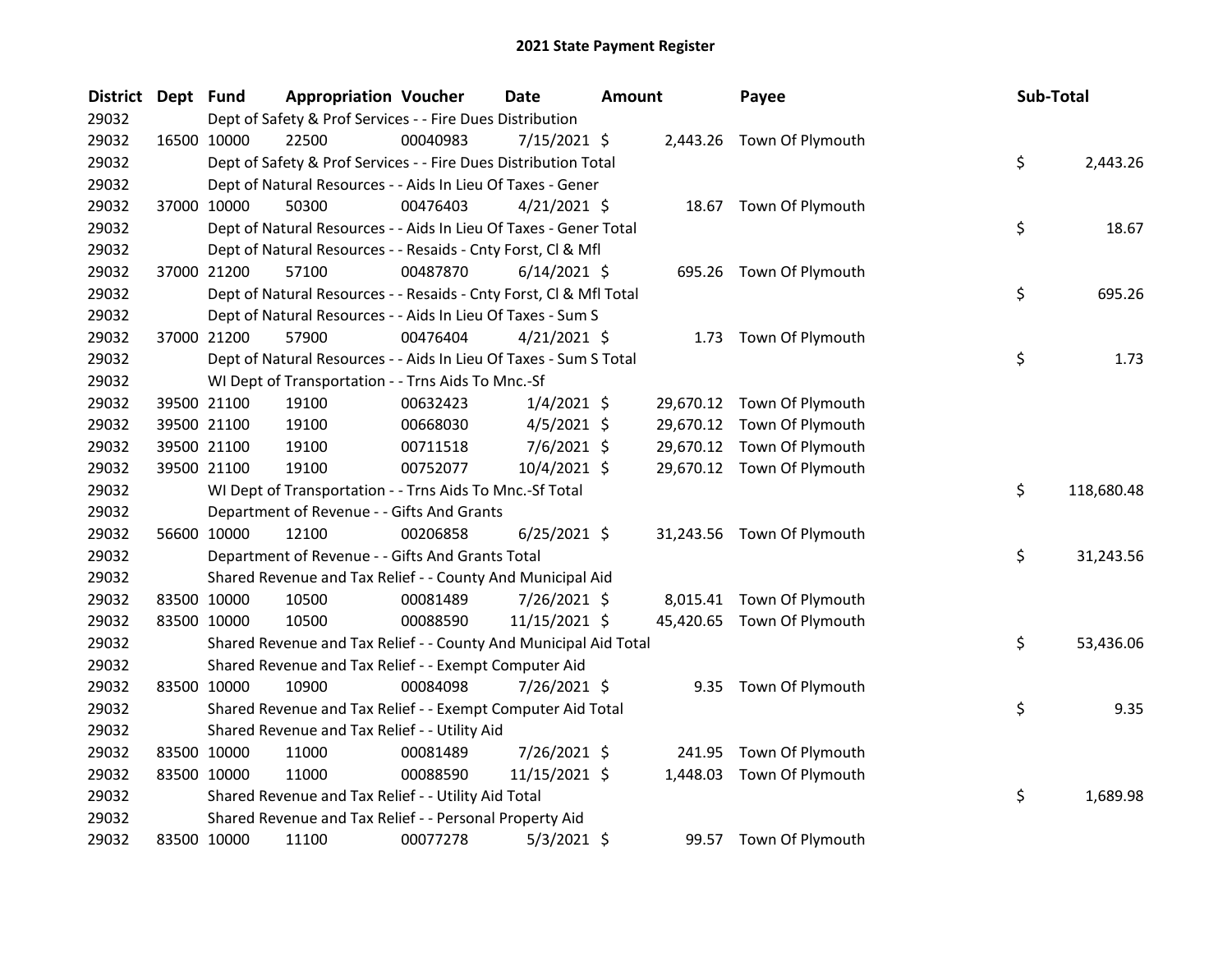| <b>District Dept Fund</b> |                                                               | <b>Appropriation Voucher</b> | Date | Amount | Pavee | Sub-Total  |
|---------------------------|---------------------------------------------------------------|------------------------------|------|--------|-------|------------|
| 29032                     | Shared Revenue and Tax Relief - - Personal Property Aid Total | 99.57                        |      |        |       |            |
| 29032 Total               |                                                               |                              |      |        |       | 208.317.92 |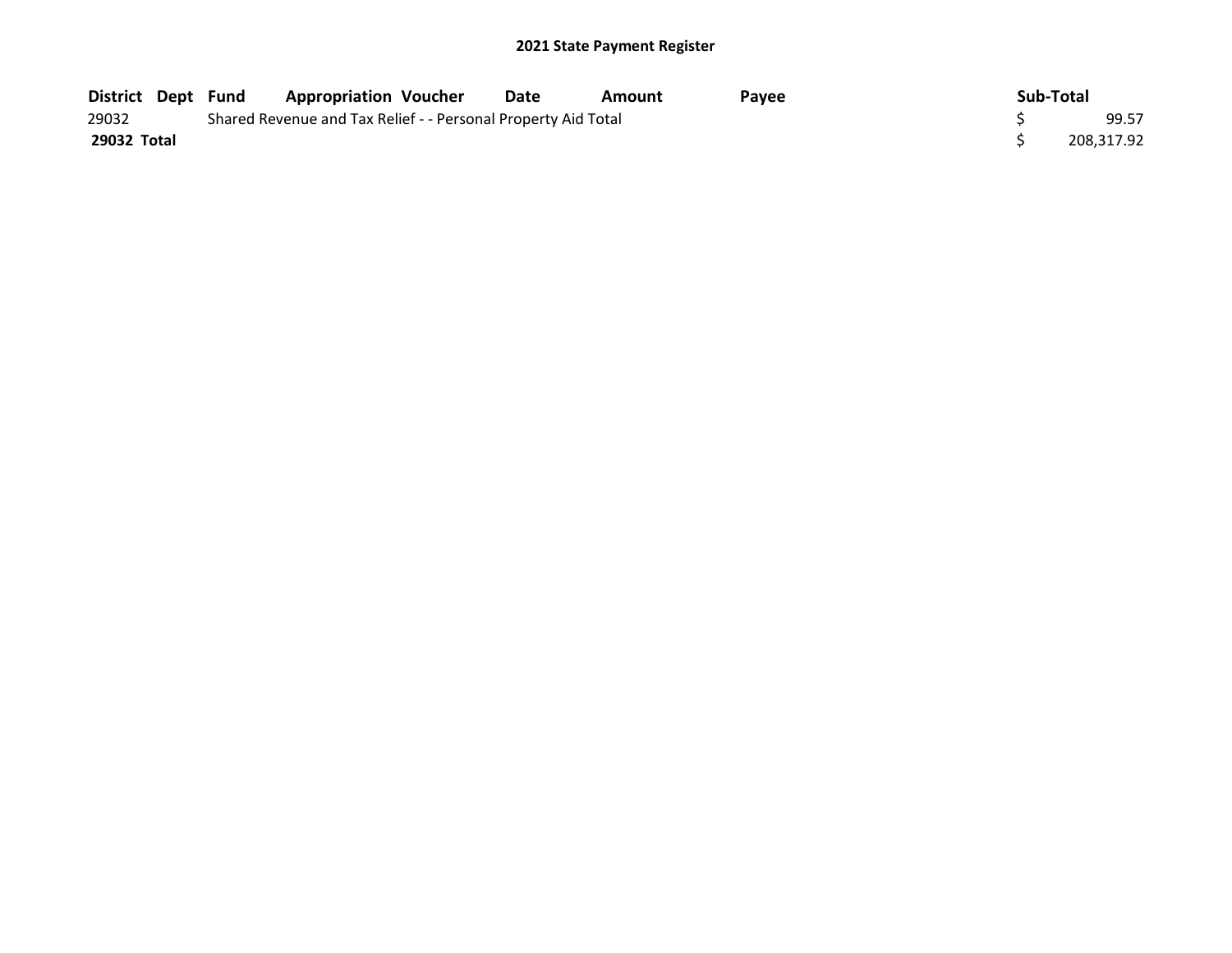| District Dept Fund |             | <b>Appropriation Voucher</b>                                        |          | <b>Date</b>    | <b>Amount</b> |        | Payee                              | Sub-Total        |
|--------------------|-------------|---------------------------------------------------------------------|----------|----------------|---------------|--------|------------------------------------|------------------|
| 29034              |             | Dept of Safety & Prof Services - - Fire Dues Distribution           |          |                |               |        |                                    |                  |
| 29034              | 16500 10000 | 22500                                                               | 00040984 | $7/16/2021$ \$ |               |        | 1,068.53 Town Of Seven Mile Creek  |                  |
| 29034              |             | Dept of Safety & Prof Services - - Fire Dues Distribution Total     |          |                |               |        |                                    | \$<br>1,068.53   |
| 29034              |             | Dept of Natural Resources - - Aids In Lieu Of Taxes - Gener         |          |                |               |        |                                    |                  |
| 29034              | 37000 10000 | 50300                                                               | 00458825 | $1/26/2021$ \$ |               |        | 7,438.41 Town Of Seven Mile Creek  |                  |
| 29034              |             | Dept of Natural Resources - - Aids In Lieu Of Taxes - Gener Total   |          |                |               |        |                                    | \$<br>7,438.41   |
| 29034              |             | Dept of Natural Resources - - Resaids - Cnty Forst, Cl & Mfl        |          |                |               |        |                                    |                  |
| 29034              | 37000 21200 | 57100                                                               | 00487871 | $6/14/2021$ \$ |               |        | 812.68 Town Of Seven Mile Creek    |                  |
| 29034              |             | Dept of Natural Resources - - Resaids - Cnty Forst, CI & Mfl Total  |          |                |               |        |                                    | \$<br>812.68     |
| 29034              |             | Dept of Natural Resources - - Aids In Lieu Of Taxes - Sum S         |          |                |               |        |                                    |                  |
| 29034              | 37000 21200 | 57900                                                               | 00475182 | $4/21/2021$ \$ |               |        | 8.80 Town Of Seven Mile Creek      |                  |
| 29034              |             | Dept of Natural Resources - - Aids In Lieu Of Taxes - Sum S Total   |          |                |               |        |                                    | \$<br>8.80       |
| 29034              |             | Dept of Natural Resources - - Fin Asst For Responsible Units        |          |                |               |        |                                    |                  |
| 29034              | 37000 27400 | 67000                                                               | 00483739 | $5/21/2021$ \$ |               |        | 168.80 Town Of Seven Mile Creek    |                  |
| 29034              |             | Dept of Natural Resources - - Fin Asst For Responsible Units Total  |          |                |               |        |                                    | \$<br>168.80     |
| 29034              |             | WI Dept of Transportation - - Trns Aids To Mnc.-Sf                  |          |                |               |        |                                    |                  |
| 29034              | 39500 21100 | 19100                                                               | 00632424 | $1/4/2021$ \$  |               |        | 38,585.61 Town Of Seven Mile Creek |                  |
| 29034              | 39500 21100 | 19100                                                               | 00668031 | $4/5/2021$ \$  |               |        | 38,585.61 Town Of Seven Mile Creek |                  |
| 29034              | 39500 21100 | 19100                                                               | 00711519 | $7/6/2021$ \$  |               |        | 38,585.61 Town Of Seven Mile Creek |                  |
| 29034              | 39500 21100 | 19100                                                               | 00752078 | 10/4/2021 \$   |               |        | 38,585.61 Town Of Seven Mile Creek |                  |
| 29034              |             | WI Dept of Transportation - - Trns Aids To Mnc.-Sf Total            |          |                |               |        |                                    | \$<br>154,342.44 |
| 29034              |             | Department of Revenue - - Gifts And Grants                          |          |                |               |        |                                    |                  |
| 29034              | 56600 10000 | 12100                                                               | 00206859 | $6/25/2021$ \$ |               |        | 19,259.01 Town Of Seven Mile Creek |                  |
| 29034              |             | Department of Revenue - - Gifts And Grants Total                    |          |                |               |        |                                    | \$<br>19,259.01  |
| 29034              |             | Shared Revenue and Tax Relief - - County And Municipal Aid          |          |                |               |        |                                    |                  |
| 29034              | 83500 10000 | 10500                                                               | 00081490 | 7/26/2021 \$   |               |        | 489.57 Town Of Seven Mile Creek    |                  |
| 29034              | 83500 10000 | 10500                                                               | 00088591 | 11/15/2021 \$  |               |        | 17,314.87 Town Of Seven Mile Creek |                  |
| 29034              |             | Shared Revenue and Tax Relief - - County And Municipal Aid Total    |          |                |               |        |                                    | \$<br>17,804.44  |
| 29034              |             | Shared Revenue and Tax Relief - - Exempt Computer Aid               |          |                |               |        |                                    |                  |
| 29034              | 83500 10000 | 10900                                                               | 00084099 | 7/26/2021 \$   |               |        | 4.16 Town Of Seven Mile Creek      |                  |
| 29034              |             | Shared Revenue and Tax Relief - - Exempt Computer Aid Total         |          |                |               |        |                                    | \$<br>4.16       |
| 29034              |             | Shared Revenue and Tax Relief - - Payments For Municipal Svcs       |          |                |               |        |                                    |                  |
| 29034              | 83500 10000 | 50100                                                               | 00073649 | $2/1/2021$ \$  |               | 105.87 | Town Of Seven Mile Creek           |                  |
| 29034              |             | Shared Revenue and Tax Relief - - Payments For Municipal Svcs Total |          |                |               |        |                                    | \$<br>105.87     |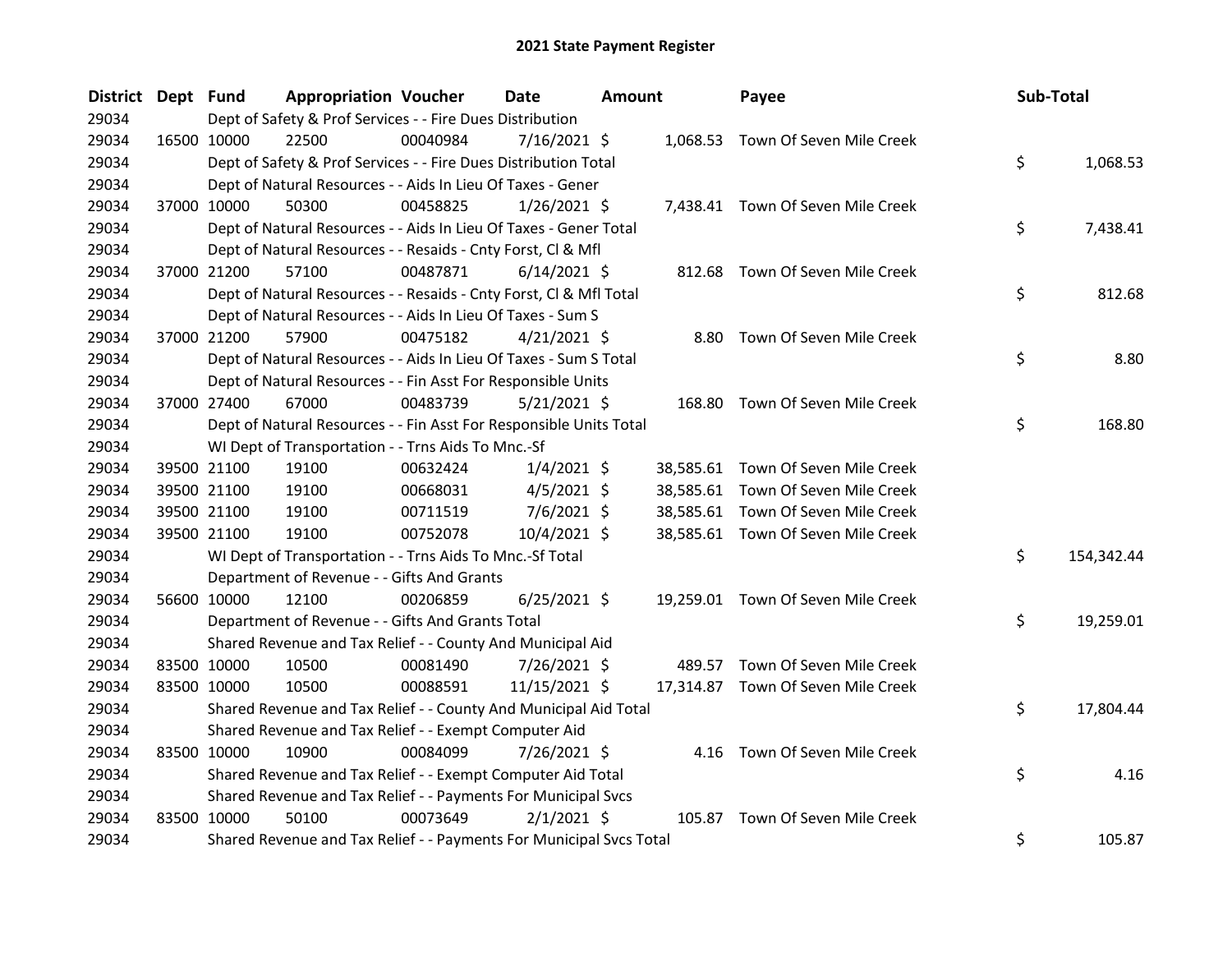| District Dept Fund | <b>Appropriation Voucher</b> | <b>Date</b> | Amount | Payee | Sub-Total  |
|--------------------|------------------------------|-------------|--------|-------|------------|
| 29034 Total        |                              |             |        |       | 201,013.14 |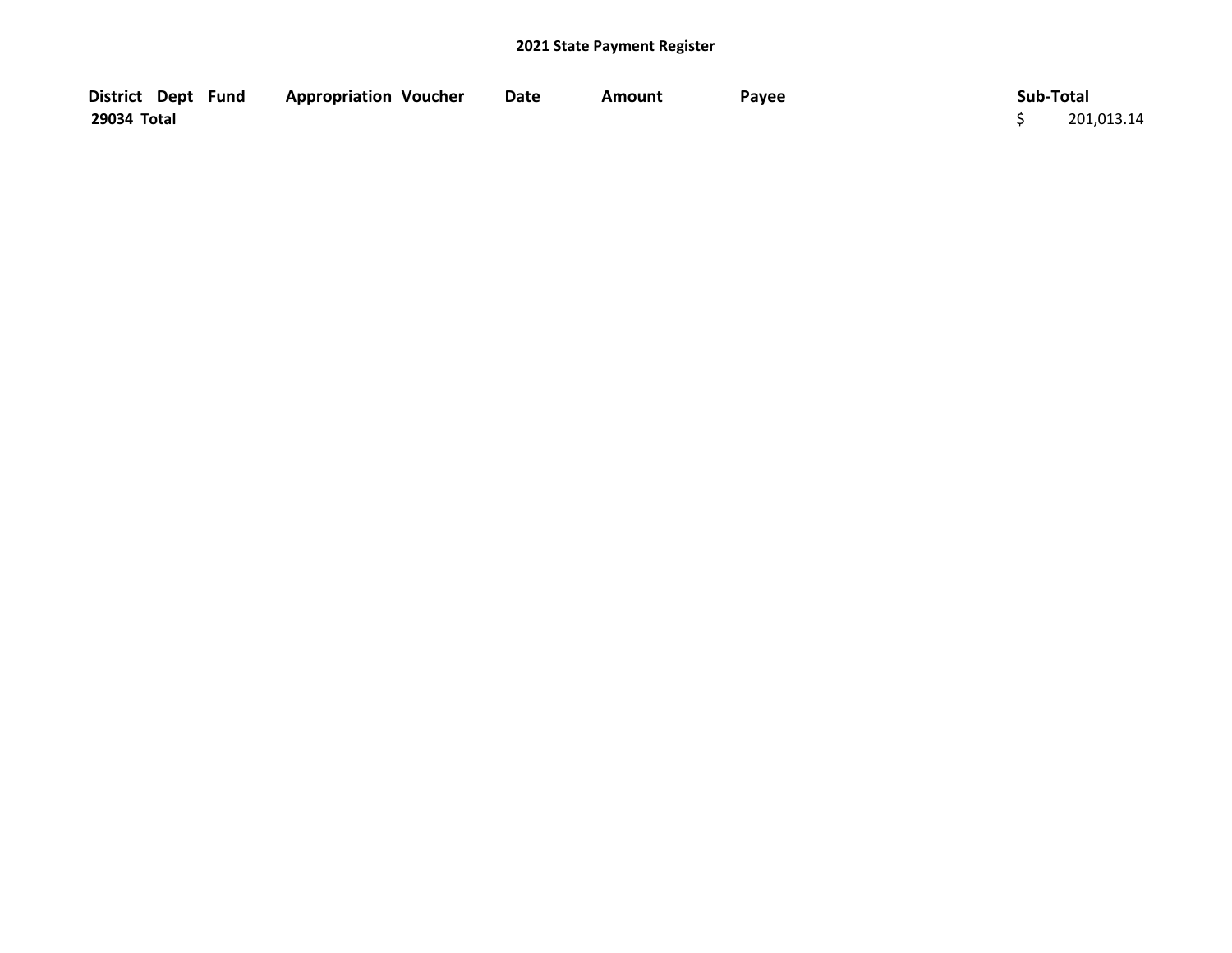| District Dept Fund |                                                           | <b>Appropriation Voucher</b>                                       |          | Date           | <b>Amount</b> |           | Payee                    | Sub-Total |            |
|--------------------|-----------------------------------------------------------|--------------------------------------------------------------------|----------|----------------|---------------|-----------|--------------------------|-----------|------------|
| 29036              | Dept of Safety & Prof Services - - Fire Dues Distribution |                                                                    |          |                |               |           |                          |           |            |
| 29036              | 16500 10000                                               | 22500                                                              | 00040985 | 7/16/2021 \$   |               |           | 2,261.82 Town Of Summit  |           |            |
| 29036              |                                                           | Dept of Safety & Prof Services - - Fire Dues Distribution Total    |          |                |               |           |                          | \$        | 2,261.82   |
| 29036              |                                                           | Dept of Natural Resources - - Resaids - Cnty Forst, CI & Mfl       |          |                |               |           |                          |           |            |
| 29036              | 37000 21200                                               | 57100                                                              | 00487872 | $6/14/2021$ \$ |               |           | 452.73 Town Of Summit    |           |            |
| 29036              |                                                           | Dept of Natural Resources - - Resaids - Cnty Forst, CI & Mfl Total |          |                |               |           |                          | \$        | 452.73     |
| 29036              |                                                           | Dept of Natural Resources - - Fin Asst For Responsible Units       |          |                |               |           |                          |           |            |
| 29036              | 37000 27400                                               | 67000                                                              | 00483320 | $5/21/2021$ \$ |               |           | 2,146.11 Town Of Summit  |           |            |
| 29036              |                                                           | Dept of Natural Resources - - Fin Asst For Responsible Units Total |          |                |               |           |                          | \$        | 2,146.11   |
| 29036              |                                                           | WI Dept of Transportation - - Trns Aids To Mnc.-Sf                 |          |                |               |           |                          |           |            |
| 29036              | 39500 21100                                               | 19100                                                              | 00632425 | $1/4/2021$ \$  |               | 36,719.73 | Town Of Summit           |           |            |
| 29036              | 39500 21100                                               | 19100                                                              | 00668032 | $4/5/2021$ \$  |               | 36,719.73 | Town Of Summit           |           |            |
| 29036              | 39500 21100                                               | 19100                                                              | 00711520 | $7/6/2021$ \$  |               | 36,719.73 | Town Of Summit           |           |            |
| 29036              | 39500 21100                                               | 19100                                                              | 00752079 | $10/4/2021$ \$ |               | 36,719.73 | Town Of Summit           |           |            |
| 29036              |                                                           | WI Dept of Transportation - - Trns Aids To Mnc.-Sf Total           |          |                |               |           |                          | \$        | 146,878.92 |
| 29036              |                                                           | Department of Revenue - - Gifts And Grants                         |          |                |               |           |                          |           |            |
| 29036              | 56600 10000                                               | 12100                                                              | 00206860 | $6/25/2021$ \$ |               |           | 34,383.62 Town Of Summit |           |            |
| 29036              |                                                           | Department of Revenue - - Gifts And Grants Total                   |          |                |               |           |                          | \$        | 34,383.62  |
| 29036              |                                                           | Shared Revenue and Tax Relief - - County And Municipal Aid         |          |                |               |           |                          |           |            |
| 29036              | 83500 10000                                               | 10500                                                              | 00081491 | $7/26/2021$ \$ |               | 9,343.45  | Town Of Summit           |           |            |
| 29036              | 83500 10000                                               | 10500                                                              | 00088592 | 11/15/2021 \$  |               | 52,946.20 | Town Of Summit           |           |            |
| 29036              |                                                           | Shared Revenue and Tax Relief - - County And Municipal Aid Total   |          |                |               |           |                          | \$        | 62,289.65  |
| 29036              |                                                           | Shared Revenue and Tax Relief - - Exempt Computer Aid              |          |                |               |           |                          |           |            |
| 29036              | 83500 10000                                               | 10900                                                              | 00084100 | 7/26/2021 \$   |               |           | 13.51 Town Of Summit     |           |            |
| 29036              |                                                           | Shared Revenue and Tax Relief - - Exempt Computer Aid Total        |          |                |               |           |                          | \$        | 13.51      |
| 29036              |                                                           | Shared Revenue and Tax Relief - - Personal Property Aid            |          |                |               |           |                          |           |            |
| 29036              | 83500 10000                                               | 11100                                                              | 00077279 | $5/3/2021$ \$  |               | 33.98     | Town Of Summit           |           |            |
| 29036              |                                                           | Shared Revenue and Tax Relief - - Personal Property Aid Total      |          |                |               |           |                          | \$        | 33.98      |
| 29036 Total        |                                                           |                                                                    |          |                |               |           |                          | \$        | 248,460.34 |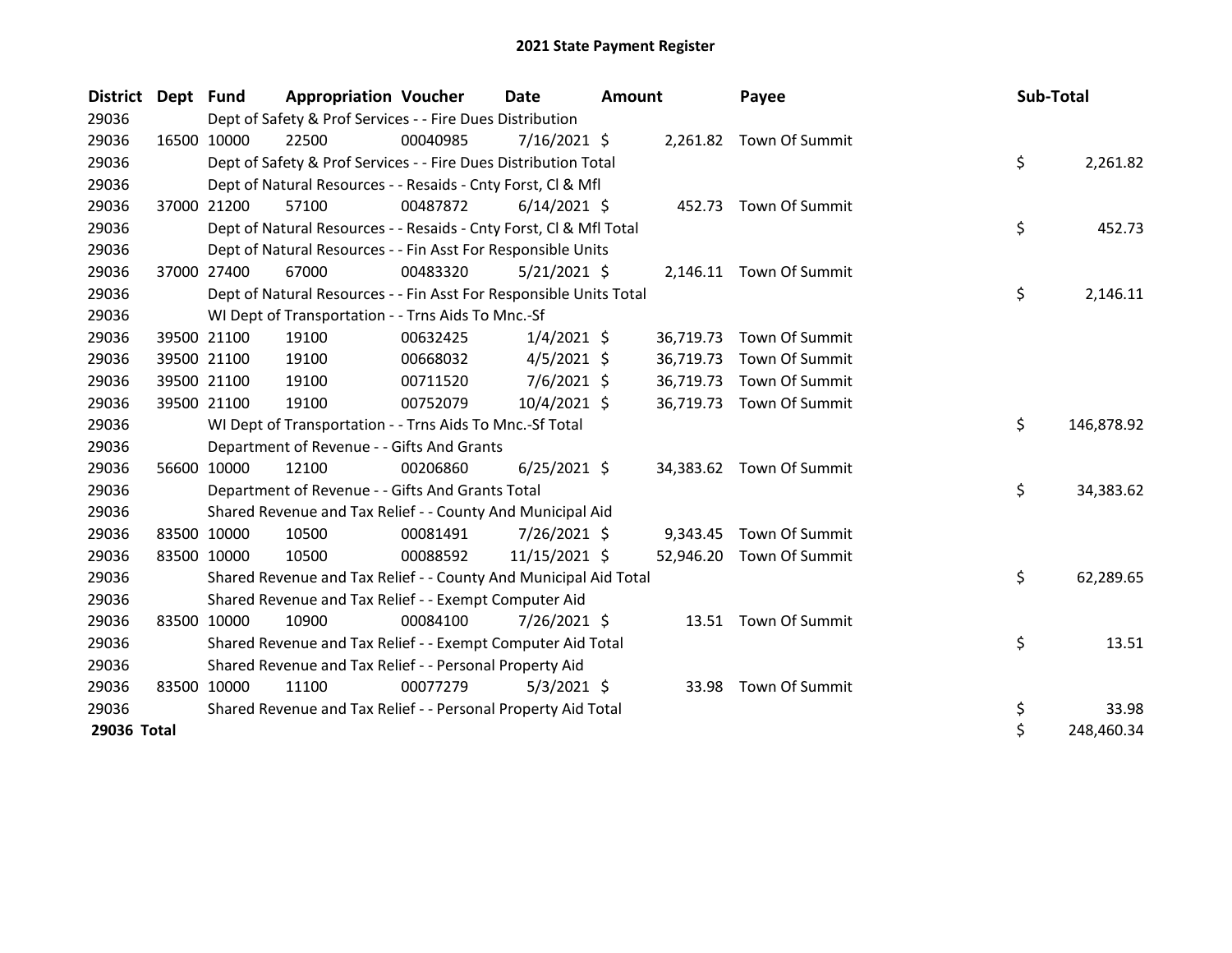| District Dept Fund |             | <b>Appropriation Voucher</b>                                       |          | <b>Date</b>    | <b>Amount</b> |           | Payee                     | Sub-Total |            |
|--------------------|-------------|--------------------------------------------------------------------|----------|----------------|---------------|-----------|---------------------------|-----------|------------|
| 29038              |             | Dept of Safety & Prof Services - - Fire Dues Distribution          |          |                |               |           |                           |           |            |
| 29038              | 16500 10000 | 22500                                                              | 00040987 | $7/16/2021$ \$ |               |           | 1,872.26 Town Of Wonewoc  |           |            |
| 29038              |             | Dept of Safety & Prof Services - - Fire Dues Distribution Total    |          |                |               |           |                           | \$        | 1,872.26   |
| 29038              |             | Dept of Natural Resources - - Aids In Lieu Of Taxes - Gener        |          |                |               |           |                           |           |            |
| 29038              | 37000 10000 | 50300                                                              | 00476556 | $4/21/2021$ \$ |               | 97.60     | Town Of Wonewoc           |           |            |
| 29038              | 37000 10000 | 50300                                                              | 00476557 | $4/21/2021$ \$ |               |           | 77.15 Town Of Wonewoc     |           |            |
| 29038              |             | Dept of Natural Resources - - Aids In Lieu Of Taxes - Gener Total  |          |                |               |           |                           | \$        | 174.75     |
| 29038              |             | Dept of Natural Resources - - Resaids - Cnty Forst, Cl & Mfl       |          |                |               |           |                           |           |            |
| 29038              | 37000 21200 | 57100                                                              | 00487873 | $6/14/2021$ \$ |               | 267.93    | Town Of Wonewoc           |           |            |
| 29038              |             | Dept of Natural Resources - - Resaids - Cnty Forst, Cl & Mfl Total |          |                |               |           |                           | \$        | 267.93     |
| 29038              |             | Dept of Natural Resources - - Aids In Lieu Of Taxes - Sum S        |          |                |               |           |                           |           |            |
| 29038              | 37000 21200 | 57900                                                              | 00476558 | $4/21/2021$ \$ |               |           | 9.76 Town Of Wonewoc      |           |            |
| 29038              |             | Dept of Natural Resources - - Aids In Lieu Of Taxes - Sum S Total  |          |                |               |           |                           | \$        | 9.76       |
| 29038              |             | Dept of Natural Resources - - Fin Asst For Responsible Units       |          |                |               |           |                           |           |            |
| 29038              | 37000 27400 | 67000                                                              | 00483720 | $5/21/2021$ \$ |               |           | 2,799.13 Town Of Wonewoc  |           |            |
| 29038              |             | Dept of Natural Resources - - Fin Asst For Responsible Units Total |          |                |               |           |                           | \$        | 2,799.13   |
| 29038              |             | WI Dept of Transportation - - Trns Aids To Mnc.-Sf                 |          |                |               |           |                           |           |            |
| 29038              | 39500 21100 | 19100                                                              | 00632426 | $1/4/2021$ \$  |               | 35,464.86 | Town Of Wonewoc           |           |            |
| 29038              | 39500 21100 | 19100                                                              | 00668033 | $4/5/2021$ \$  |               | 35,464.86 | Town Of Wonewoc           |           |            |
| 29038              | 39500 21100 | 19100                                                              | 00711521 | $7/6/2021$ \$  |               | 35,464.86 | Town Of Wonewoc           |           |            |
| 29038              | 39500 21100 | 19100                                                              | 00752080 | 10/4/2021 \$   |               |           | 35,464.86 Town Of Wonewoc |           |            |
| 29038              |             | WI Dept of Transportation - - Trns Aids To Mnc.-Sf Total           |          |                |               |           |                           | \$        | 141,859.44 |
| 29038              |             | Department of Military Affairs - - Disaster Recovery Aid           |          |                |               |           |                           |           |            |
| 29038              | 46500 10000 | 30500                                                              | 00102161 | $11/1/2021$ \$ |               | 2,444.63  | Town Of Wonewoc           |           |            |
| 29038              |             | Department of Military Affairs - - Disaster Recovery Aid Total     |          |                |               |           |                           | \$        | 2,444.63   |
| 29038              |             | Department of Revenue - - Gifts And Grants                         |          |                |               |           |                           |           |            |
| 29038              | 56600 10000 | 12100                                                              | 00206861 | $6/25/2021$ \$ |               |           | 34,226.62 Town Of Wonewoc |           |            |
| 29038              |             | Department of Revenue - - Gifts And Grants Total                   |          |                |               |           |                           | \$        | 34,226.62  |
| 29038              |             | Shared Revenue and Tax Relief - - County And Municipal Aid         |          |                |               |           |                           |           |            |
| 29038              | 83500 10000 | 10500                                                              | 00081492 | 7/26/2021 \$   |               |           | 12,709.25 Town Of Wonewoc |           |            |
| 29038              | 83500 10000 | 10500                                                              | 00088593 | 11/15/2021 \$  |               | 72,019.06 | Town Of Wonewoc           |           |            |
| 29038              |             | Shared Revenue and Tax Relief - - County And Municipal Aid Total   |          |                |               |           |                           | \$        | 84,728.31  |
| 29038              |             | Shared Revenue and Tax Relief - - Exempt Computer Aid              |          |                |               |           |                           |           |            |
| 29038              | 83500 10000 | 10900                                                              | 00084101 | 7/26/2021 \$   |               |           | 8.32 Town Of Wonewoc      |           |            |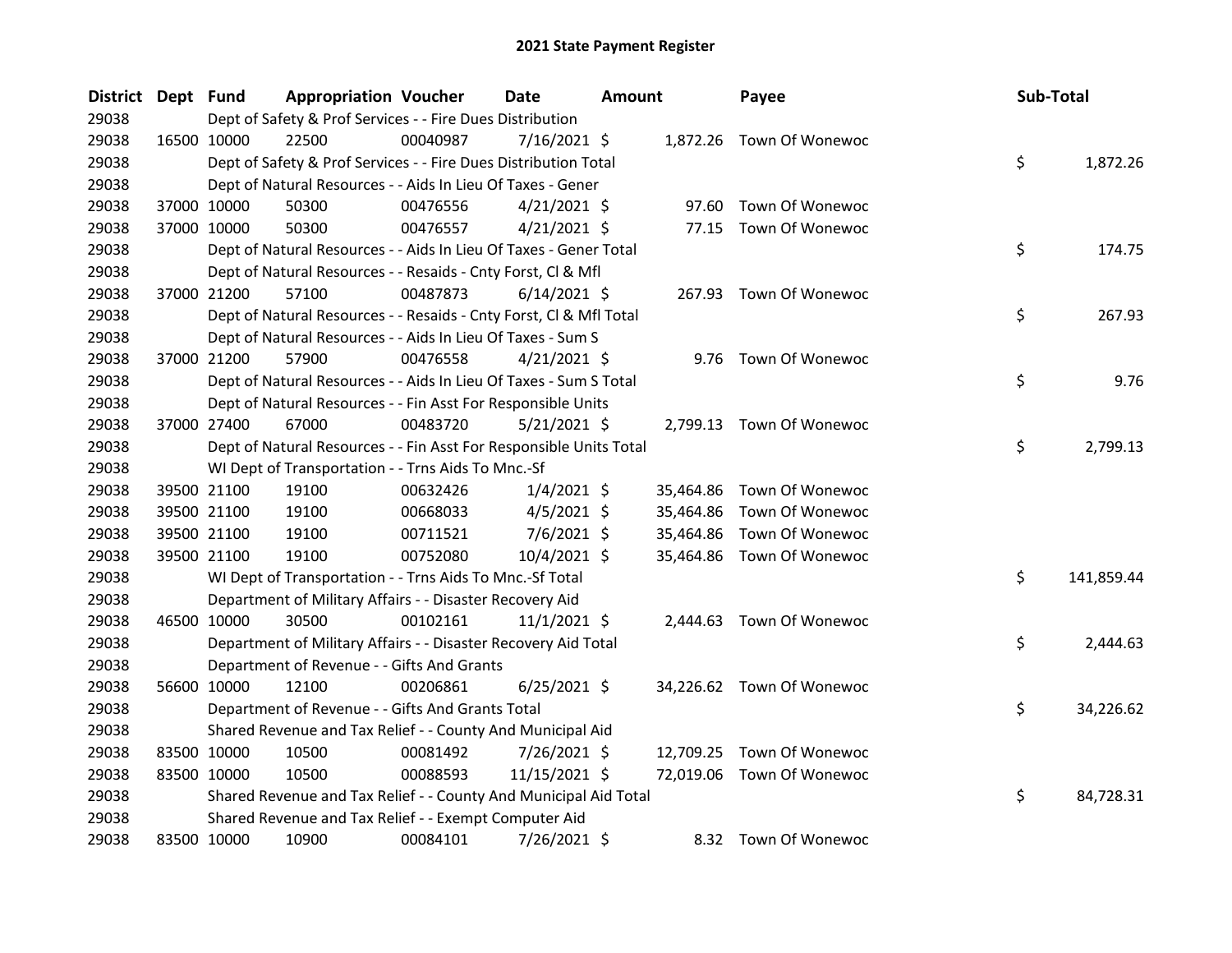| <b>District</b> | Dept        | Fund  | <b>Appropriation Voucher</b>                                  |          | Date          | <b>Amount</b> |        | Payee           | <b>Sub-Total</b> |
|-----------------|-------------|-------|---------------------------------------------------------------|----------|---------------|---------------|--------|-----------------|------------------|
| 29038           |             |       | Shared Revenue and Tax Relief - - Exempt Computer Aid Total   |          |               |               |        |                 | 8.32             |
| 29038           |             |       | Shared Revenue and Tax Relief - - Utility Aid                 |          |               |               |        |                 |                  |
| 29038           | 83500 10000 |       | 11000                                                         | 00081492 | 7/26/2021 \$  |               | 15.99  | Town Of Wonewoc |                  |
| 29038           | 83500 10000 |       | 11000                                                         | 00088593 | 11/15/2021 \$ |               | 94.01  | Town Of Wonewoc |                  |
| 29038           |             |       | Shared Revenue and Tax Relief - - Utility Aid Total           |          |               |               |        |                 | 110.00           |
| 29038           |             |       | Shared Revenue and Tax Relief - - Personal Property Aid       |          |               |               |        |                 |                  |
| 29038           | 83500       | 10000 | 11100                                                         | 00077280 | $5/3/2021$ \$ |               | 105.46 | Town Of Wonewoc |                  |
| 29038           |             |       | Shared Revenue and Tax Relief - - Personal Property Aid Total |          |               |               |        |                 | 105.46           |
| 29038 Total     |             |       |                                                               |          |               |               |        |                 | 268.606.61       |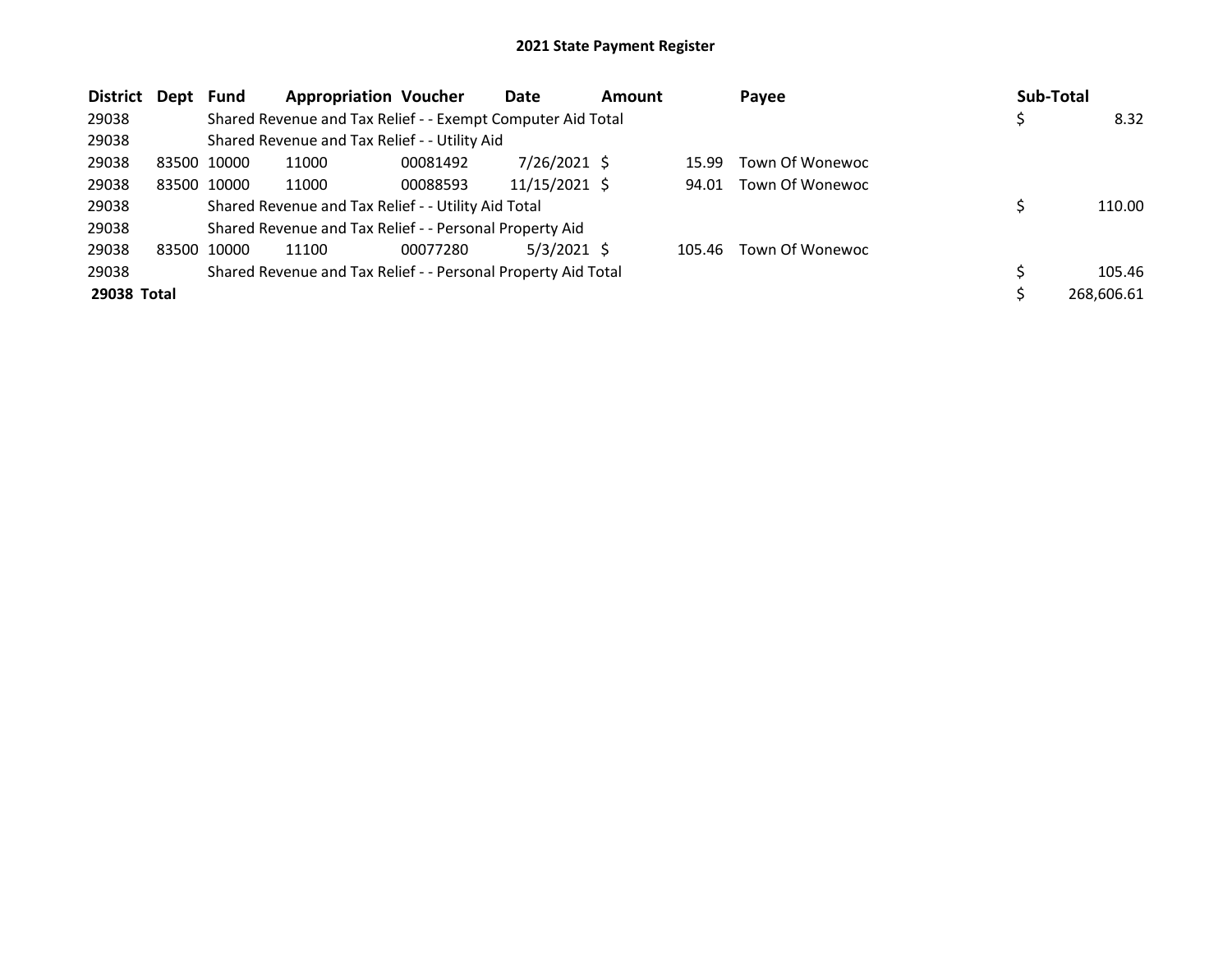| District Dept Fund |             | <b>Appropriation Voucher</b>                                       |          | Date           | <b>Amount</b> |            | Payee                              | Sub-Total |            |
|--------------------|-------------|--------------------------------------------------------------------|----------|----------------|---------------|------------|------------------------------------|-----------|------------|
| 29111              |             | Dept of Safety & Prof Services - - Fire Dues Distribution          |          |                |               |            |                                    |           |            |
| 29111              | 16500 10000 | 22500                                                              | 00040962 | 7/16/2021 \$   |               | 1,206.79   | Camp Douglas, Village of           |           |            |
| 29111              |             | Dept of Safety & Prof Services - - Fire Dues Distribution Total    |          |                |               |            |                                    | \$        | 1,206.79   |
| 29111              |             | Dept of Natural Resources - - Resaids - Fire Suppress Grant        |          |                |               |            |                                    |           |            |
| 29111              | 37000 21200 | 54500                                                              | 00485821 | $6/9/2021$ \$  |               |            | 6,966.79 Camp Douglas, Village of  |           |            |
| 29111              |             | Dept of Natural Resources - - Resaids - Fire Suppress Grant Total  |          |                |               |            |                                    | \$        | 6,966.79   |
| 29111              |             | Dept of Natural Resources - - Resaids - Cnty Forst, Cl & Mfl       |          |                |               |            |                                    |           |            |
| 29111              | 37000 21200 | 57100                                                              | 00487874 | $6/14/2021$ \$ |               | 7.40       | Camp Douglas, Village of           |           |            |
| 29111              |             | Dept of Natural Resources - - Resaids - Cnty Forst, CI & Mfl Total |          |                |               |            |                                    | \$        | 7.40       |
| 29111              |             | Dept of Natural Resources - - Fin Asst For Responsible Units       |          |                |               |            |                                    |           |            |
| 29111              | 37000 27400 | 67000                                                              | 00483851 | $5/21/2021$ \$ |               | 6,946.08   | Camp Douglas, Village of           |           |            |
| 29111              |             | Dept of Natural Resources - - Fin Asst For Responsible Units Total |          |                |               |            |                                    | \$        | 6,946.08   |
| 29111              |             | WI Dept of Transportation - - Trns Aids To Mnc.-Sf                 |          |                |               |            |                                    |           |            |
| 29111              | 39500 21100 | 19100                                                              | 00632427 | $1/4/2021$ \$  |               |            | 7,681.21 Camp Douglas, Village of  |           |            |
| 29111              | 39500 21100 | 19100                                                              | 00668034 | $4/5/2021$ \$  |               | 7,681.21   | Camp Douglas, Village of           |           |            |
| 29111              | 39500 21100 | 19100                                                              | 00711522 | 7/6/2021 \$    |               |            | 7,681.21 Camp Douglas, Village of  |           |            |
| 29111              | 39500 21100 | 19100                                                              | 00752081 | 10/4/2021 \$   |               |            | 7,681.23 Camp Douglas, Village of  |           |            |
| 29111              |             | WI Dept of Transportation - - Trns Aids To Mnc.-Sf Total           |          |                |               |            |                                    | \$        | 30,724.86  |
| 29111              |             | Department of Revenue - - Gifts And Grants                         |          |                |               |            |                                    |           |            |
| 29111              | 56600 10000 | 12100                                                              | 00206862 | $6/25/2021$ \$ |               |            | 32,604.25 Camp Douglas, Village of |           |            |
| 29111              |             | Department of Revenue - - Gifts And Grants Total                   |          |                |               |            |                                    | \$        | 32,604.25  |
| 29111              |             | Department of Revenue - - Misc Revenue Holding Clearing            |          |                |               |            |                                    |           |            |
| 29111              | 56600 10000 | 99500                                                              | 00197775 | $4/7/2021$ \$  |               | 252.38     | Camp Douglas, Village of           |           |            |
| 29111              |             | Department of Revenue - - Misc Revenue Holding Clearing Total      |          |                |               |            |                                    | \$        | 252.38     |
| 29111              |             | Shared Revenue and Tax Relief - - County And Municipal Aid         |          |                |               |            |                                    |           |            |
| 29111              | 83500 10000 | 10500                                                              | 00081493 | 7/26/2021 \$   |               | 25,395.58  | Camp Douglas, Village of           |           |            |
| 29111              | 83500 10000 | 10500                                                              | 00088594 | 11/15/2021 \$  |               | 143,908.30 | Camp Douglas, Village of           |           |            |
| 29111              |             | Shared Revenue and Tax Relief - - County And Municipal Aid Total   |          |                |               |            |                                    | \$        | 169,303.88 |
| 29111              |             | Shared Revenue and Tax Relief - - Exempt Computer Aid              |          |                |               |            |                                    |           |            |
| 29111              | 83500 10000 | 10900                                                              | 00084102 | 7/26/2021 \$   |               | 513.39     | Camp Douglas, Village of           |           |            |
| 29111              | 83500 10000 | 10900                                                              | 00085790 | 7/26/2021 \$   |               | 5.53       | Camp Douglas, Village of           |           |            |
| 29111              |             | Shared Revenue and Tax Relief - - Exempt Computer Aid Total        |          |                |               |            |                                    | \$        | 518.92     |
| 29111              |             | Shared Revenue and Tax Relief - - Utility Aid                      |          |                |               |            |                                    |           |            |
| 29111              | 83500 10000 | 11000                                                              | 00081493 | 7/26/2021 \$   |               | 38.05      | Camp Douglas, Village of           |           |            |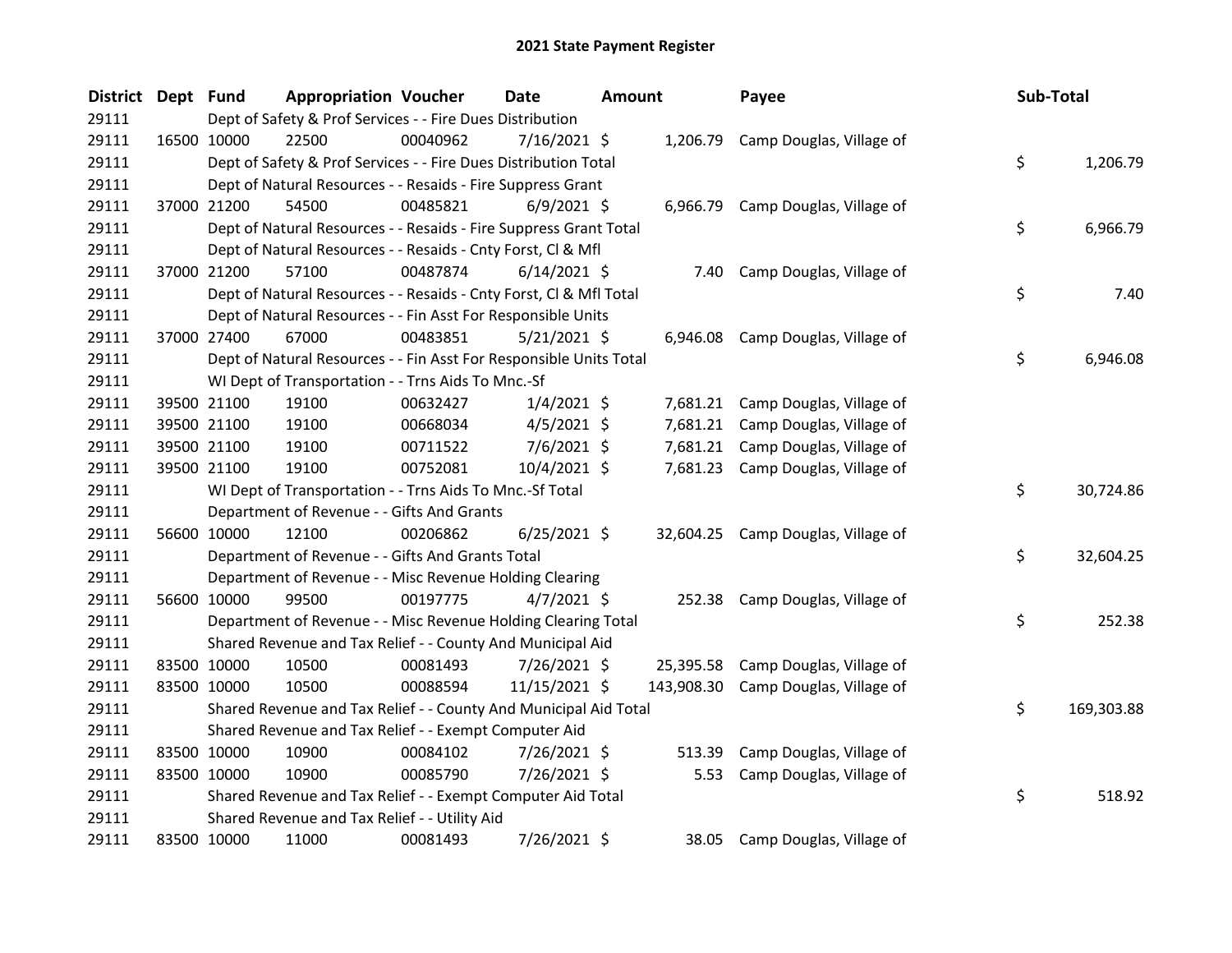| <b>District</b>    | Dept Fund |             | <b>Appropriation Voucher</b>                                                  |          | Date            | <b>Amount</b> |          | Payee                              | Sub-Total       |
|--------------------|-----------|-------------|-------------------------------------------------------------------------------|----------|-----------------|---------------|----------|------------------------------------|-----------------|
| 29111              |           | 83500 10000 | 11000                                                                         | 00088594 | $11/15/2021$ \$ |               | 377.75   | Camp Douglas, Village of           |                 |
| 29111              |           |             | Shared Revenue and Tax Relief - - Utility Aid Total                           |          |                 |               |          |                                    | \$<br>415.80    |
| 29111              |           |             | Shared Revenue and Tax Relief - - Personal Property Aid                       |          |                 |               |          |                                    |                 |
| 29111              |           | 83500 10000 | 11100                                                                         | 00077281 | $5/3/2021$ \$   |               | 1,740.27 | Camp Douglas, Village of           |                 |
| 29111              | 83500     | 10000       | 11100                                                                         | 00078880 | $5/3/2021$ \$   |               | 689.26   | Camp Douglas, Village of           |                 |
| 29111              |           |             | Shared Revenue and Tax Relief - - Personal Property Aid Total                 |          |                 |               |          |                                    | \$<br>2,429.53  |
| 29111              |           |             | Shared Revenue and Tax Relief - - State Aid; Video Service Provider Fee       |          |                 |               |          |                                    |                 |
| 29111              | 83500     | 10000       | 11200                                                                         | 00082976 | 7/26/2021 \$    |               | 1,221.88 | Camp Douglas, Village of           |                 |
| 29111              |           |             | Shared Revenue and Tax Relief - - State Aid; Video Service Provider Fee Total |          |                 |               |          |                                    | \$<br>1,221.88  |
| 29111              |           |             | Shared Revenue and Tax Relief - - Payments For Municipal Svcs                 |          |                 |               |          |                                    |                 |
| 29111              |           | 83500 10000 | 50100                                                                         | 00073650 | $2/1/2021$ \$   |               |          | 18,492.55 Camp Douglas, Village of |                 |
| 29111              |           |             | Shared Revenue and Tax Relief - - Payments For Municipal Svcs Total           |          |                 |               |          |                                    | \$<br>18,492.55 |
| 29111              |           |             | Shared Revenue and Tax Relief - - Lottery & Gaming Credit                     |          |                 |               |          |                                    |                 |
| 29111              | 83500     | 52100       | 36300                                                                         | 00074228 | $3/22/2021$ \$  |               | 1,179.84 | Camp Douglas, Village of           |                 |
| 29111              |           |             | Shared Revenue and Tax Relief - - Lottery & Gaming Credit Total               |          |                 |               |          |                                    | 1,179.84        |
| <b>29111 Total</b> |           |             |                                                                               |          |                 |               |          |                                    | 272,270.95      |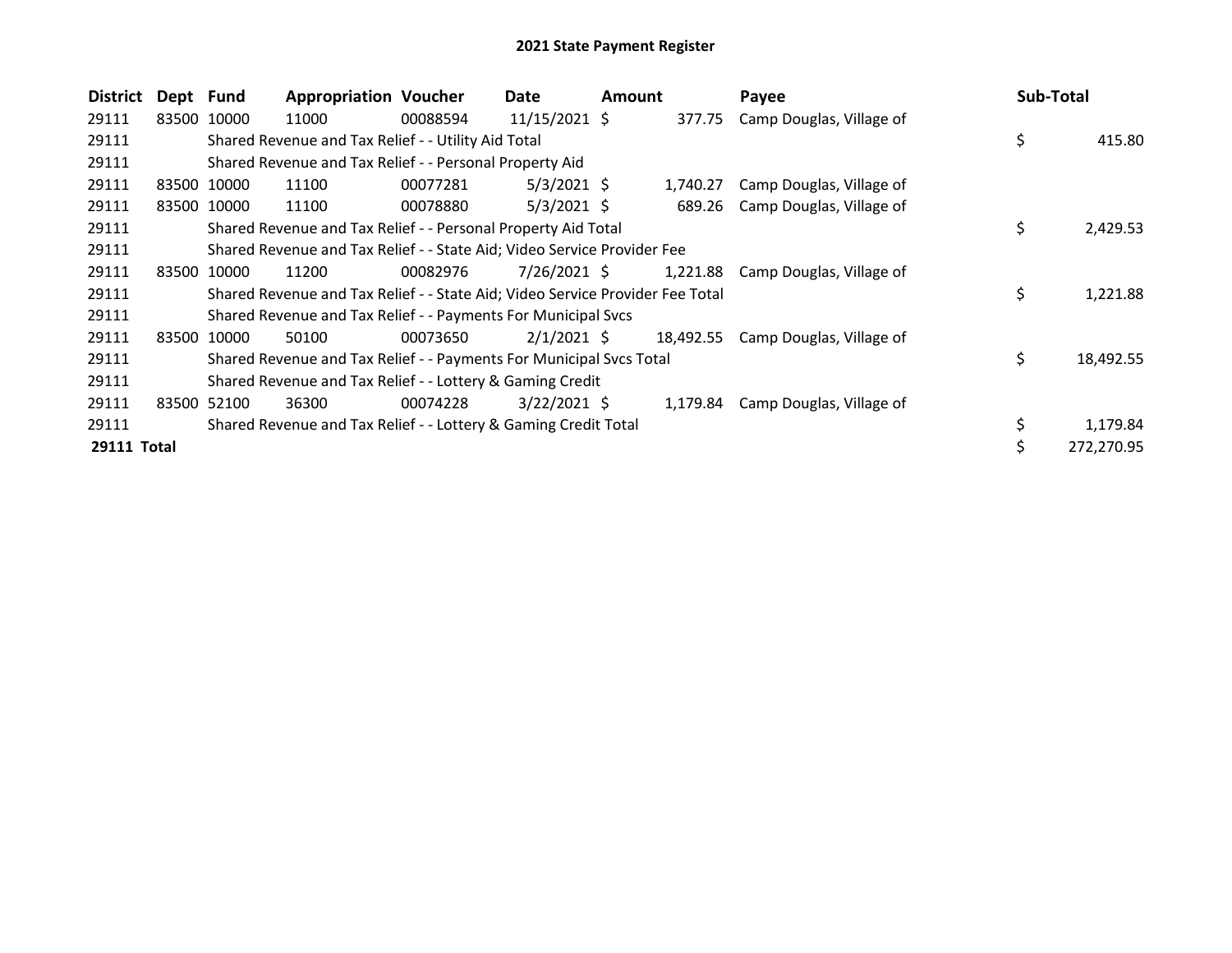| <b>District</b> | Dept  | Fund                                                    | <b>Appropriation Voucher</b>                                       |          | <b>Date</b>    | <b>Amount</b> |          | Payee                        | Sub-Total |           |
|-----------------|-------|---------------------------------------------------------|--------------------------------------------------------------------|----------|----------------|---------------|----------|------------------------------|-----------|-----------|
| 29136           |       |                                                         | Dept of Safety & Prof Services - - Fire Dues Distribution          |          |                |               |          |                              |           |           |
| 29136           |       | 16500 10000                                             | 22500                                                              | 00040969 | $7/16/2021$ \$ |               |          | 541.24 Village Of Hustler    |           |           |
| 29136           |       |                                                         | Dept of Safety & Prof Services - - Fire Dues Distribution Total    |          |                |               |          |                              | \$        | 541.24    |
| 29136           |       |                                                         | Dept of Natural Resources - - Fin Asst For Responsible Units       |          |                |               |          |                              |           |           |
| 29136           |       | 37000 27400                                             | 67000                                                              | 00483873 | $5/21/2021$ \$ |               |          | 565.06 Village Of Hustler    |           |           |
| 29136           |       |                                                         | Dept of Natural Resources - - Fin Asst For Responsible Units Total |          |                |               |          |                              | \$        | 565.06    |
| 29136           |       |                                                         | WI Dept of Transportation - - Trns Aids To Mnc.-Sf                 |          |                |               |          |                              |           |           |
| 29136           |       | 39500 21100                                             | 19100                                                              | 00632428 | $1/4/2021$ \$  |               | 2,043.27 | Village Of Hustler           |           |           |
| 29136           |       | 39500 21100                                             | 19100                                                              | 00668035 | $4/5/2021$ \$  |               | 2,043.27 | Village Of Hustler           |           |           |
| 29136           |       | 39500 21100                                             | 19100                                                              | 00711523 | $7/6/2021$ \$  |               | 2,043.27 | Village Of Hustler           |           |           |
| 29136           |       | 39500 21100                                             | 19100                                                              | 00752082 | 10/4/2021 \$   |               | 2,043.27 | Village Of Hustler           |           |           |
| 29136           |       |                                                         | WI Dept of Transportation - - Trns Aids To Mnc.-Sf Total           |          |                |               |          |                              | \$        | 8,173.08  |
| 29136           |       |                                                         | Department of Revenue - - Gifts And Grants                         |          |                |               |          |                              |           |           |
| 29136           |       | 56600 10000                                             | 12100                                                              | 00206863 | $6/25/2021$ \$ |               | 9,838.84 | Village Of Hustler           |           |           |
| 29136           |       |                                                         | Department of Revenue - - Gifts And Grants Total                   |          |                |               |          |                              | \$        | 9,838.84  |
| 29136           |       |                                                         | Shared Revenue and Tax Relief - - County And Municipal Aid         |          |                |               |          |                              |           |           |
| 29136           |       | 83500 10000                                             | 10500                                                              | 00081494 | $7/26/2021$ \$ |               | 7,393.08 | Village Of Hustler           |           |           |
| 29136           |       | 83500 10000                                             | 10500                                                              | 00088595 | 11/15/2021 \$  |               |          | 41,894.10 Village Of Hustler |           |           |
| 29136           |       |                                                         | Shared Revenue and Tax Relief - - County And Municipal Aid Total   |          |                |               |          |                              | \$        | 49,287.18 |
| 29136           |       |                                                         | Shared Revenue and Tax Relief - - Exempt Computer Aid              |          |                |               |          |                              |           |           |
| 29136           |       | 83500 10000                                             | 10900                                                              | 00084103 | $7/26/2021$ \$ |               | 2.08     | Village Of Hustler           |           |           |
| 29136           |       |                                                         | Shared Revenue and Tax Relief - - Exempt Computer Aid Total        |          |                |               |          |                              | \$        | 2.08      |
| 29136           |       | Shared Revenue and Tax Relief - - Personal Property Aid |                                                                    |          |                |               |          |                              |           |           |
| 29136           | 83500 | 10000                                                   | 11100                                                              | 00077282 | $5/3/2021$ \$  |               |          | 35.32 Village Of Hustler     |           |           |
| 29136           |       |                                                         | Shared Revenue and Tax Relief - - Personal Property Aid Total      |          |                |               |          |                              | \$        | 35.32     |
| 29136 Total     |       |                                                         |                                                                    |          |                |               |          |                              | \$        | 68,442.80 |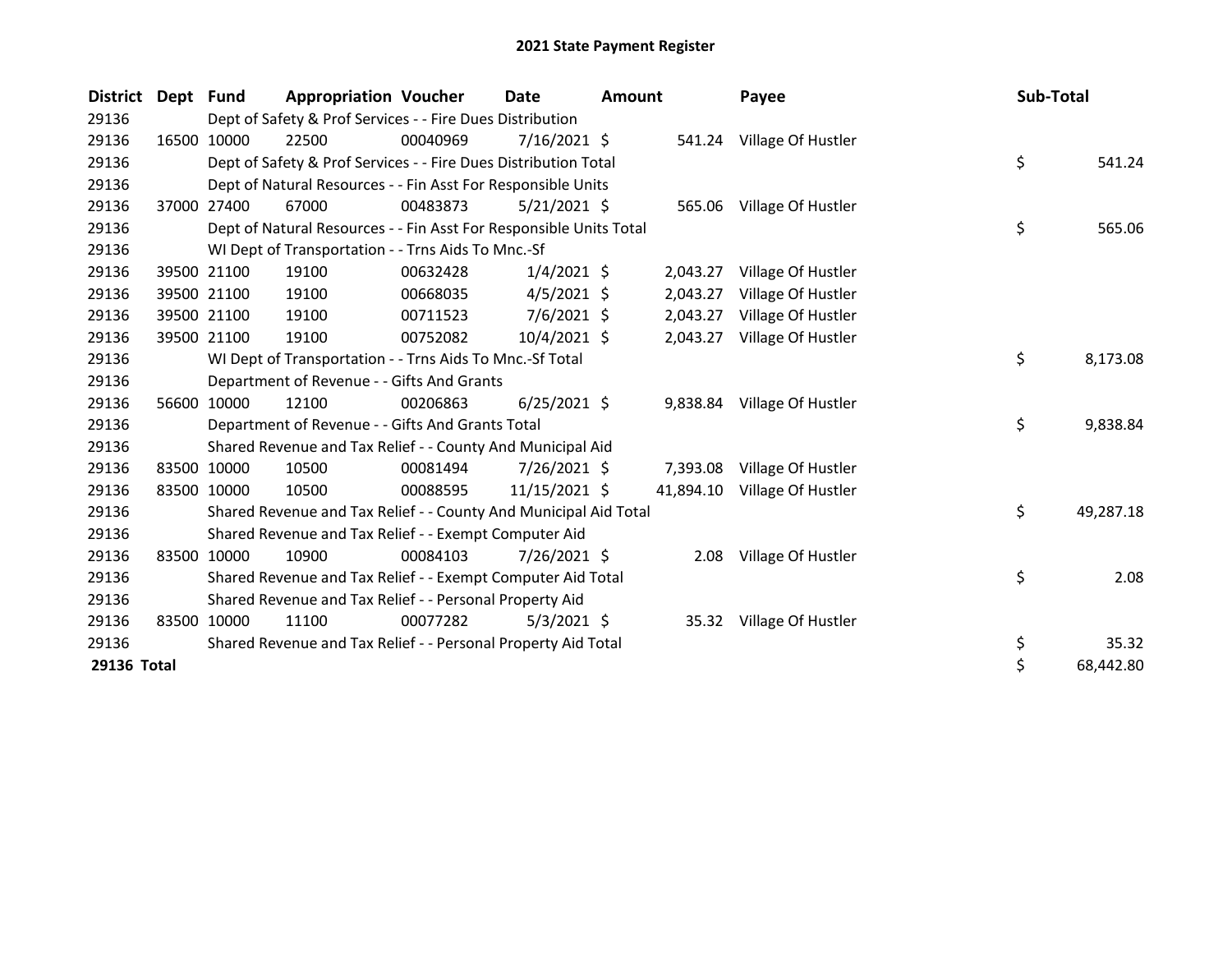| District Dept Fund |             | <b>Appropriation Voucher</b>                                         |          | <b>Date</b>    | <b>Amount</b> |           | Payee                                | Sub-Total |            |
|--------------------|-------------|----------------------------------------------------------------------|----------|----------------|---------------|-----------|--------------------------------------|-----------|------------|
| 29146              |             | Dept of Safety & Prof Services - - Fire Dues Distribution            |          |                |               |           |                                      |           |            |
| 29146              | 16500 10000 | 22500                                                                | 00040975 | 7/16/2021 \$   |               |           | 1,260.34 Village Of Lyndon Station   |           |            |
| 29146              |             | Dept of Safety & Prof Services - - Fire Dues Distribution Total      |          |                |               |           |                                      | \$        | 1,260.34   |
| 29146              |             | Dept of Natural Resources - - Resaids - Fire Suppress Grant          |          |                |               |           |                                      |           |            |
| 29146              | 37000 21200 | 54500                                                                | 00478300 | 4/30/2021 \$   |               |           | 3,626.30 Village Of Lyndon Station   |           |            |
| 29146              |             | Dept of Natural Resources - - Resaids - Fire Suppress Grant Total    |          |                |               |           |                                      | \$        | 3,626.30   |
| 29146              |             | Dept of Natural Resources - - Resaids - Cnty Forst, Cl & Mfl         |          |                |               |           |                                      |           |            |
| 29146              | 37000 21200 | 57100                                                                | 00487875 | $6/14/2021$ \$ |               |           | 18.20 Village Of Lyndon Station      |           |            |
| 29146              |             | Dept of Natural Resources - - Resaids - Cnty Forst, CI & Mfl Total   |          |                |               |           |                                      | \$        | 18.20      |
| 29146              |             | Dept of Natural Resources - - Fin Asst For Responsible Units         |          |                |               |           |                                      |           |            |
| 29146              | 37000 27400 | 67000                                                                | 00483675 | $5/21/2021$ \$ |               |           | 2,357.86 Village Of Lyndon Station   |           |            |
| 29146              |             | Dept of Natural Resources - - Fin Asst For Responsible Units Total   |          |                |               |           |                                      | \$        | 2,357.86   |
| 29146              |             | WI Dept of Transportation - - Trns Aids To Mnc.-Sf                   |          |                |               |           |                                      |           |            |
| 29146              | 39500 21100 | 19100                                                                | 00632429 | $1/4/2021$ \$  |               | 4,283.64  | Village Of Lyndon Station            |           |            |
| 29146              | 39500 21100 | 19100                                                                | 00668036 | $4/5/2021$ \$  |               | 4,283.64  | Village Of Lyndon Station            |           |            |
| 29146              | 39500 21100 | 19100                                                                | 00711524 | 7/6/2021 \$    |               | 4,283.64  | Village Of Lyndon Station            |           |            |
| 29146              | 39500 21100 | 19100                                                                | 00752083 | 10/4/2021 \$   |               |           | 4,283.64 Village Of Lyndon Station   |           |            |
| 29146              |             | WI Dept of Transportation - - Trns Aids To Mnc.-Sf Total             |          |                |               |           |                                      | \$        | 17,134.56  |
| 29146              |             | Department of Justice - - Officer training reimbursement             |          |                |               |           |                                      |           |            |
| 29146              | 45500 10000 | 21400                                                                | 00105580 | 11/18/2021 \$  |               |           | 160.00 Village Of Lyndon Station     |           |            |
| 29146              |             | Department of Justice - - Officer training reimbursement Total       |          |                |               |           |                                      | \$        | 160.00     |
| 29146              |             | Department of Administration - - Hv Trans Ln Annual Impact Fee       |          |                |               |           |                                      |           |            |
| 29146              | 50500 10000 | 17400                                                                | 00144297 | $5/3/2021$ \$  |               |           | 14,476.00 Village Of Lyndon Station  |           |            |
| 29146              |             | Department of Administration - - Hv Trans Ln Annual Impact Fee Total |          |                |               |           |                                      | \$        | 14,476.00  |
| 29146              |             | Department of Revenue - - Gifts And Grants                           |          |                |               |           |                                      |           |            |
| 29146              | 56600 10000 | 12100                                                                | 00209539 | 7/13/2021 \$   |               |           | 25,329.79 Village Of Lyndon Station  |           |            |
| 29146              |             | Department of Revenue - - Gifts And Grants Total                     |          |                |               |           |                                      | \$        | 25,329.79  |
| 29146              |             | Shared Revenue and Tax Relief - - County And Municipal Aid           |          |                |               |           |                                      |           |            |
| 29146              | 83500 10000 | 10500                                                                | 00081495 | 7/26/2021 \$   |               | 19,870.89 | Village Of Lyndon Station            |           |            |
| 29146              | 83500 10000 | 10500                                                                | 00088596 | 11/15/2021 \$  |               |           | 113,547.33 Village Of Lyndon Station |           |            |
| 29146              |             | Shared Revenue and Tax Relief - - County And Municipal Aid Total     |          |                |               |           |                                      | \$        | 133,418.22 |
| 29146              |             | Shared Revenue and Tax Relief - - Exempt Computer Aid                |          |                |               |           |                                      |           |            |
| 29146              | 83500 10000 | 10900                                                                | 00084104 | 7/26/2021 \$   |               | 108.08    | Village Of Lyndon Station            |           |            |
| 29146              |             | Shared Revenue and Tax Relief - - Exempt Computer Aid Total          |          |                |               |           |                                      | \$        | 108.08     |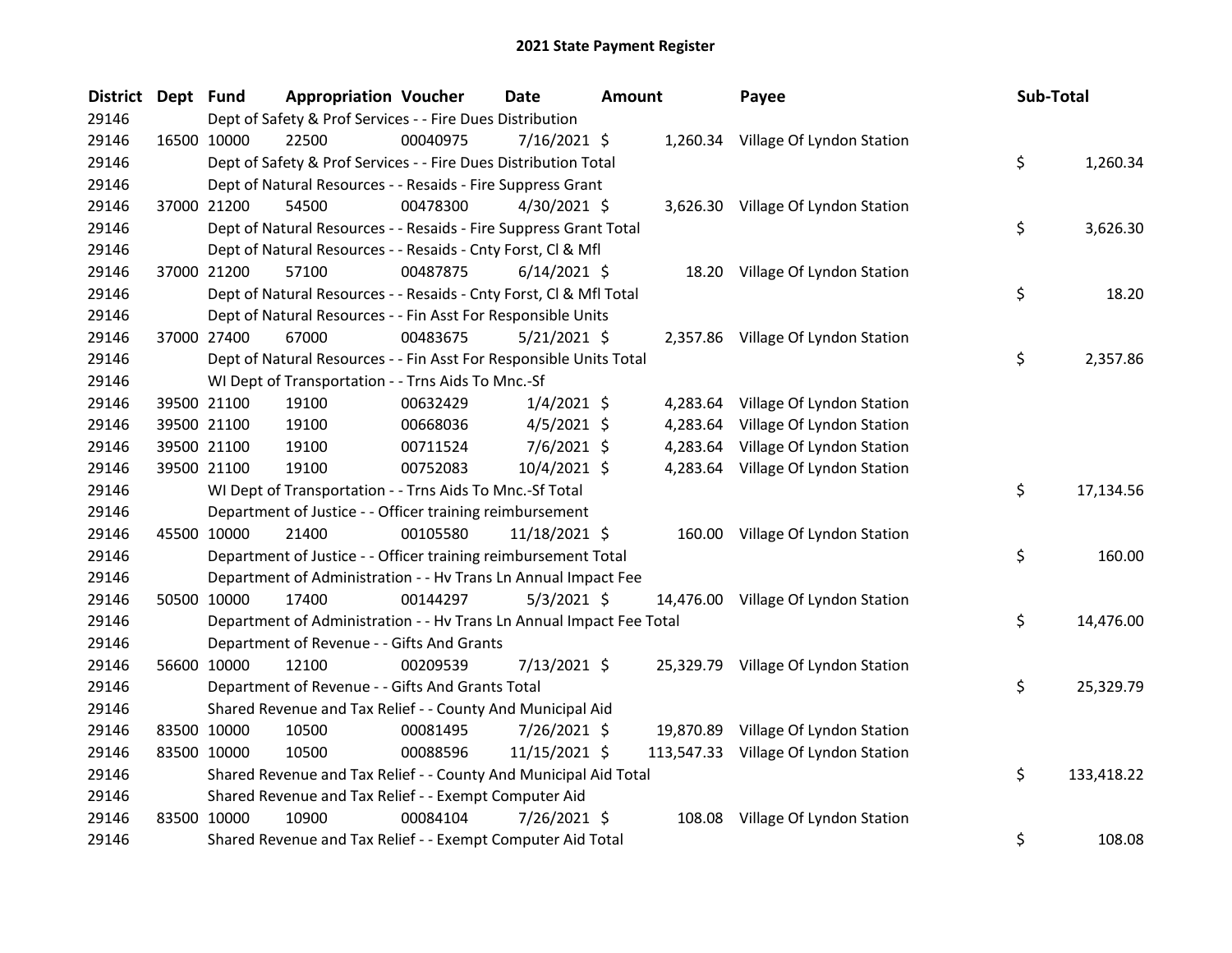| <b>District</b> | Dept Fund |             | <b>Appropriation Voucher</b>                                    |          | Date           | <b>Amount</b> |          | Payee                     | <b>Sub-Total</b> |
|-----------------|-----------|-------------|-----------------------------------------------------------------|----------|----------------|---------------|----------|---------------------------|------------------|
| 29146           |           |             | Shared Revenue and Tax Relief - - Utility Aid                   |          |                |               |          |                           |                  |
| 29146           |           | 83500 10000 | 11000                                                           | 00088596 | 11/15/2021 \$  |               | 1.911.41 | Village Of Lyndon Station |                  |
| 29146           |           |             | Shared Revenue and Tax Relief - - Utility Aid Total             |          |                |               |          |                           | 1,911.41         |
| 29146           |           |             | Shared Revenue and Tax Relief - - Personal Property Aid         |          |                |               |          |                           |                  |
| 29146           |           | 83500 10000 | 11100                                                           | 00077283 | $5/3/2021$ \$  |               | 188.47   | Village Of Lyndon Station |                  |
| 29146           |           |             | Shared Revenue and Tax Relief - - Personal Property Aid Total   |          |                |               |          |                           | 188.47           |
| 29146           |           |             | Shared Revenue and Tax Relief - - Lottery & Gaming Credit       |          |                |               |          |                           |                  |
| 29146           |           | 83500 52100 | 36300                                                           | 00074229 | $3/22/2021$ \$ |               | 2.056.80 | Village Of Lyndon Station |                  |
| 29146           |           |             | Shared Revenue and Tax Relief - - Lottery & Gaming Credit Total |          |                |               |          |                           | 2,056.80         |
| 29146 Total     |           |             |                                                                 |          |                |               |          |                           | 202,046.03       |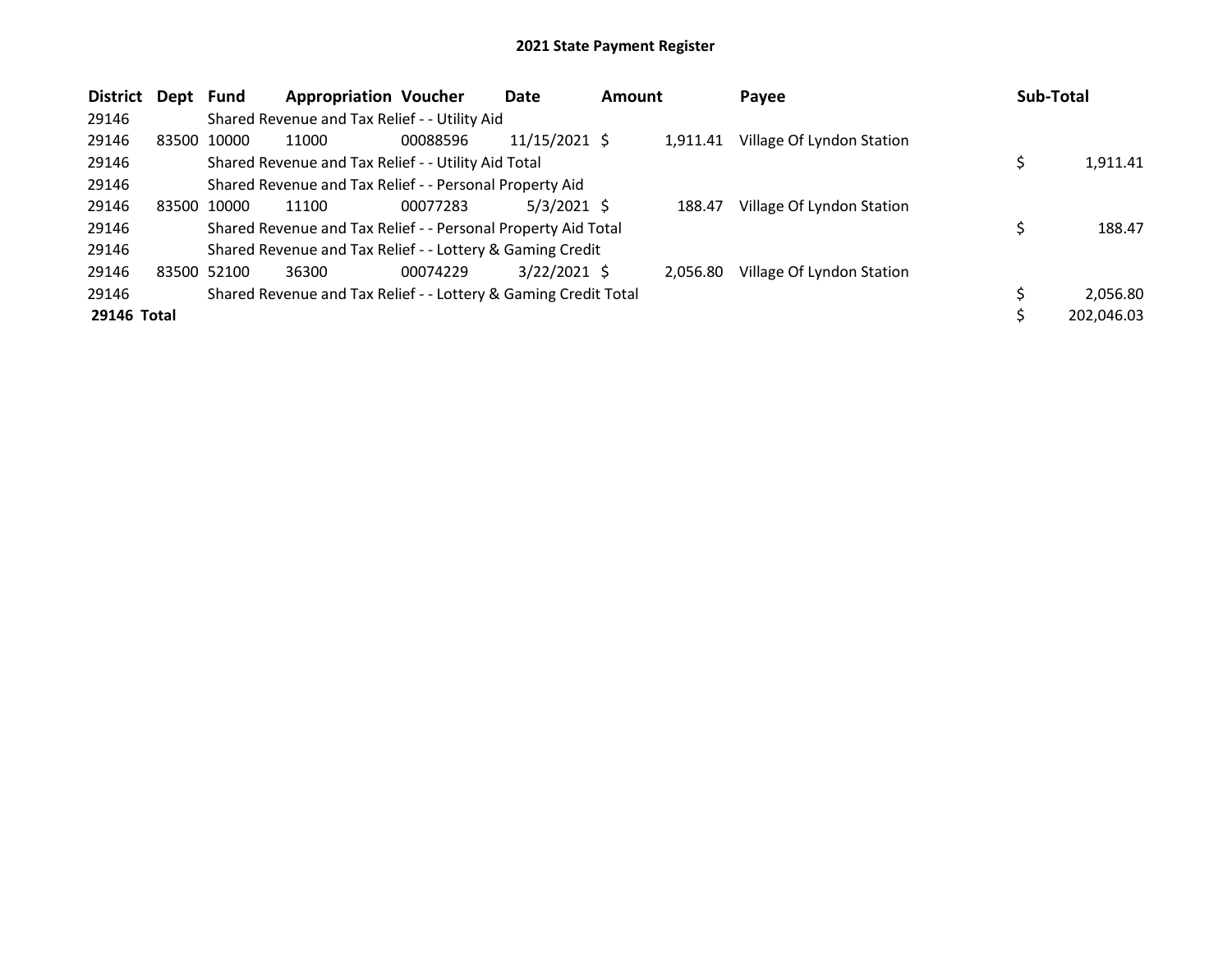| <b>District</b> | Dept Fund |             | <b>Appropriation Voucher</b>                                          |          | Date           | <b>Amount</b> |           | Payee                         | Sub-Total |           |
|-----------------|-----------|-------------|-----------------------------------------------------------------------|----------|----------------|---------------|-----------|-------------------------------|-----------|-----------|
| 29161           |           |             | Dept of Safety & Prof Services - - Fire Dues Distribution             |          |                |               |           |                               |           |           |
| 29161           |           | 16500 10000 | 22500                                                                 | 00040980 | 7/16/2021 \$   |               |           | 2,057.39 Village Of Necedah   |           |           |
| 29161           |           |             | Dept of Safety & Prof Services - - Fire Dues Distribution Total       |          |                |               |           |                               | \$        | 2,057.39  |
| 29161           |           |             | Dept of Natural Resources - - General Program Operations --           |          |                |               |           |                               |           |           |
| 29161           |           | 37000 21200 | 25400                                                                 | 00455986 | $1/13/2021$ \$ |               | 551.68    | Village Of Necedah            |           |           |
| 29161           |           | 37000 21200 | 25400                                                                 | 00455987 | $1/13/2021$ \$ |               | 550.38    | Village Of Necedah            |           |           |
| 29161           |           | 37000 21200 | 25400                                                                 | 00473256 | $4/13/2021$ \$ |               | 556.79    | Village Of Necedah            |           |           |
| 29161           |           | 37000 21200 | 25400                                                                 | 00473257 | $4/13/2021$ \$ |               | 563.29    | Village Of Necedah            |           |           |
| 29161           |           | 37000 21200 | 25400                                                                 | 00496635 | 7/12/2021 \$   |               | 563.29    | Village Of Necedah            |           |           |
| 29161           |           | 37000 21200 | 25400                                                                 | 00496636 | 7/12/2021 \$   |               | 554.18    | Village Of Necedah            |           |           |
| 29161           |           | 37000 21200 | 25400                                                                 | 00514856 | 10/14/2021 \$  |               | 552.88    | Village Of Necedah            |           |           |
| 29161           |           | 37000 21200 | 25400                                                                 | 00514857 | 10/14/2021 \$  |               | 551.58    | Village Of Necedah            |           |           |
| 29161           |           |             | Dept of Natural Resources - - General Program Operations -- Total     |          |                |               |           |                               | \$        | 4,444.07  |
| 29161           |           |             | Dept of Natural Resources - - Aids In Lieu Of Taxes - Sum S           |          |                |               |           |                               |           |           |
| 29161           |           | 37000 21200 | 57900                                                                 | 00475170 | $4/21/2021$ \$ |               |           | 3.41 Village Of Necedah       |           |           |
| 29161           |           |             | Dept of Natural Resources - - Aids In Lieu Of Taxes - Sum S Total     |          |                |               |           |                               | \$        | 3.41      |
| 29161           |           |             | Dept of Natural Resources - - Fin Asst For Responsible Units          |          |                |               |           |                               |           |           |
| 29161           |           | 37000 27400 | 67000                                                                 | 00483532 | $5/21/2021$ \$ |               |           | 1,833.07 Village Of Necedah   |           |           |
| 29161           |           |             | Dept of Natural Resources - - Fin Asst For Responsible Units Total    |          |                |               |           |                               | \$        | 1,833.07  |
| 29161           |           |             | WI Dept of Transportation - - Trns Aids To Mnc.-Sf                    |          |                |               |           |                               |           |           |
| 29161           |           | 39500 21100 | 19100                                                                 | 00632430 | $1/4/2021$ \$  |               | 14,452.53 | Village Of Necedah            |           |           |
| 29161           |           | 39500 21100 | 19100                                                                 | 00668037 | $4/5/2021$ \$  |               | 14,452.53 | Village Of Necedah            |           |           |
| 29161           |           | 39500 21100 | 19100                                                                 | 00711525 | $7/6/2021$ \$  |               | 14,452.53 | Village Of Necedah            |           |           |
| 29161           |           | 39500 21100 | 19100                                                                 | 00752084 | 10/4/2021 \$   |               |           | 14,452.55 Village Of Necedah  |           |           |
| 29161           |           |             | WI Dept of Transportation - - Trns Aids To Mnc.-Sf Total              |          |                |               |           |                               | \$        | 57,810.14 |
| 29161           |           |             | Department of Revenue - - Gifts And Grants                            |          |                |               |           |                               |           |           |
| 29161           |           | 56600 10000 | 12100                                                                 | 00206864 | $6/25/2021$ \$ |               |           | 48,042.87 Village Of Necedah  |           |           |
| 29161           |           |             | Department of Revenue - - Gifts And Grants Total                      |          |                |               |           |                               | \$        | 48,042.87 |
| 29161           |           |             | Shared Revenue and Tax Relief - - Expenditure Restraint Program       |          |                |               |           |                               |           |           |
| 29161           |           | 83500 10000 | 10100                                                                 | 00081496 | 7/26/2021 \$   |               |           | 23,326.22 Village Of Necedah  |           |           |
| 29161           |           |             | Shared Revenue and Tax Relief - - Expenditure Restraint Program Total |          |                |               |           |                               | \$        | 23,326.22 |
| 29161           |           |             | Shared Revenue and Tax Relief - - County And Municipal Aid            |          |                |               |           |                               |           |           |
| 29161           |           | 83500 10000 | 10500                                                                 | 00081496 | 7/26/2021 \$   |               |           | 31,177.97 Village Of Necedah  |           |           |
| 29161           |           | 83500 10000 | 10500                                                                 | 00088597 | 11/15/2021 \$  |               |           | 176,675.16 Village Of Necedah |           |           |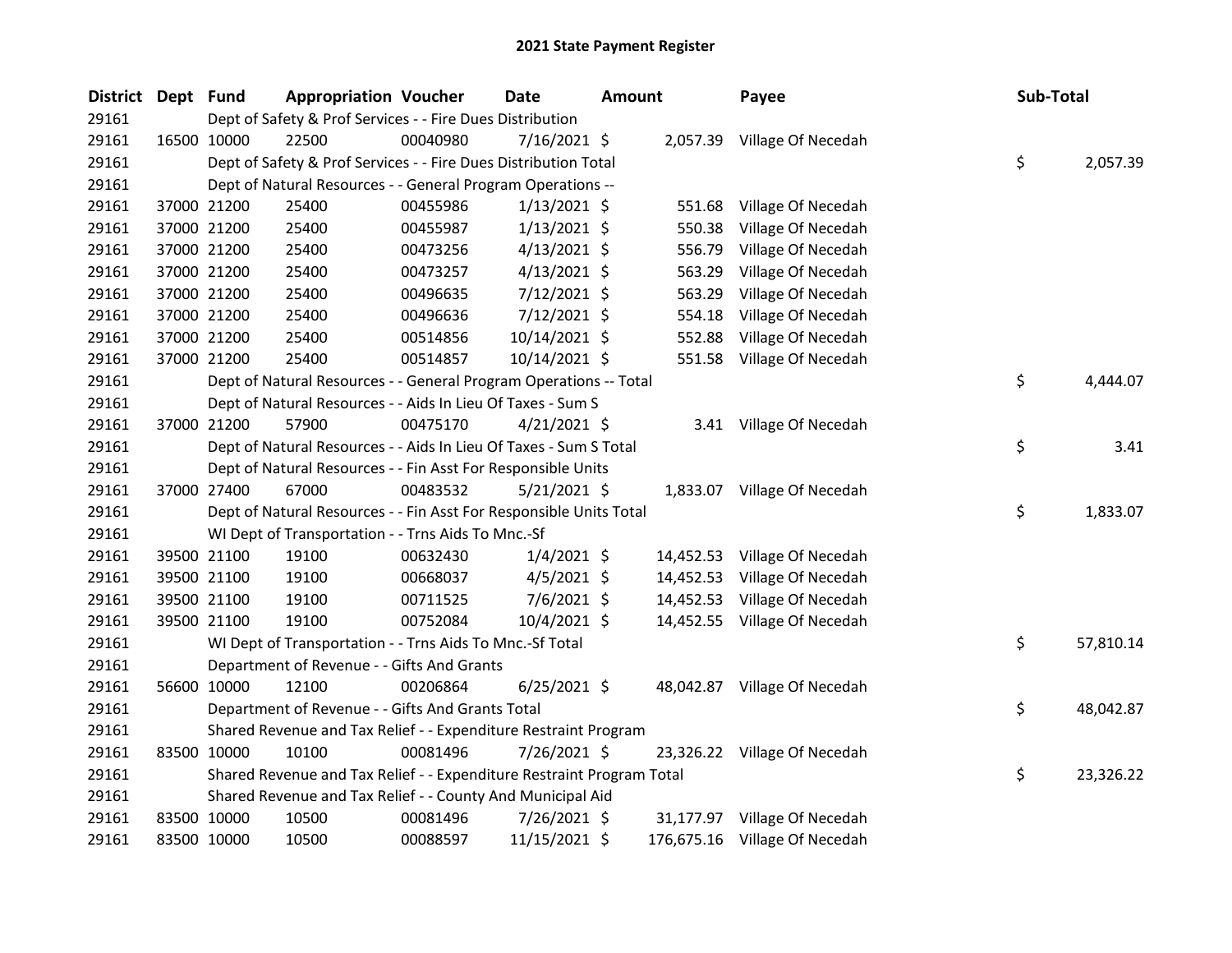| <b>District</b> | Dept Fund |             | <b>Appropriation Voucher</b>                                        |          | Date            | Amount |          | Payee              | <b>Sub-Total</b> |            |
|-----------------|-----------|-------------|---------------------------------------------------------------------|----------|-----------------|--------|----------|--------------------|------------------|------------|
| 29161           |           |             | Shared Revenue and Tax Relief - - County And Municipal Aid Total    |          |                 |        |          |                    | \$               | 207,853.13 |
| 29161           |           |             | Shared Revenue and Tax Relief - - Exempt Computer Aid               |          |                 |        |          |                    |                  |            |
| 29161           |           | 83500 10000 | 10900                                                               | 00084105 | $7/26/2021$ \$  |        | 251.50   | Village Of Necedah |                  |            |
| 29161           |           | 83500 10000 | 10900                                                               | 00085791 | $7/26/2021$ \$  |        | 1,200.10 | Village Of Necedah |                  |            |
| 29161           |           |             | Shared Revenue and Tax Relief - - Exempt Computer Aid Total         |          |                 |        |          |                    | \$               | 1,451.60   |
| 29161           |           |             | Shared Revenue and Tax Relief - - Utility Aid                       |          |                 |        |          |                    |                  |            |
| 29161           |           | 83500 10000 | 11000                                                               | 00081496 | $7/26/2021$ \$  |        | 242.09   | Village Of Necedah |                  |            |
| 29161           |           | 83500 10000 | 11000                                                               | 00088597 | $11/15/2021$ \$ |        | 1,362.41 | Village Of Necedah |                  |            |
| 29161           |           |             | Shared Revenue and Tax Relief - - Utility Aid Total                 |          |                 |        |          |                    | \$               | 1,604.50   |
| 29161           |           |             | Shared Revenue and Tax Relief - - Personal Property Aid             |          |                 |        |          |                    |                  |            |
| 29161           |           | 83500 10000 | 11100                                                               | 00077284 | $5/3/2021$ \$   |        | 3,785.38 | Village Of Necedah |                  |            |
| 29161           |           |             | Shared Revenue and Tax Relief - - Personal Property Aid Total       |          |                 |        |          |                    | \$               | 3,785.38   |
| 29161           |           |             | Shared Revenue and Tax Relief - - Payments For Municipal Svcs       |          |                 |        |          |                    |                  |            |
| 29161           | 83500     | 10000       | 50100                                                               | 00073651 | $2/1/2021$ \$   |        | 566.26   | Village Of Necedah |                  |            |
| 29161           |           |             | Shared Revenue and Tax Relief - - Payments For Municipal Svcs Total |          |                 |        |          |                    | \$               | 566.26     |
| 29161           |           |             | Shared Revenue and Tax Relief - - Lottery & Gaming Credit           |          |                 |        |          |                    |                  |            |
| 29161           | 83500     | 52100       | 36300                                                               | 00074230 | $3/22/2021$ \$  |        | 208.19   | Village Of Necedah |                  |            |
| 29161           |           |             | Shared Revenue and Tax Relief - - Lottery & Gaming Credit Total     |          |                 |        |          |                    | \$               | 208.19     |
| 29161 Total     |           |             |                                                                     |          |                 |        |          |                    | \$               | 352,986.23 |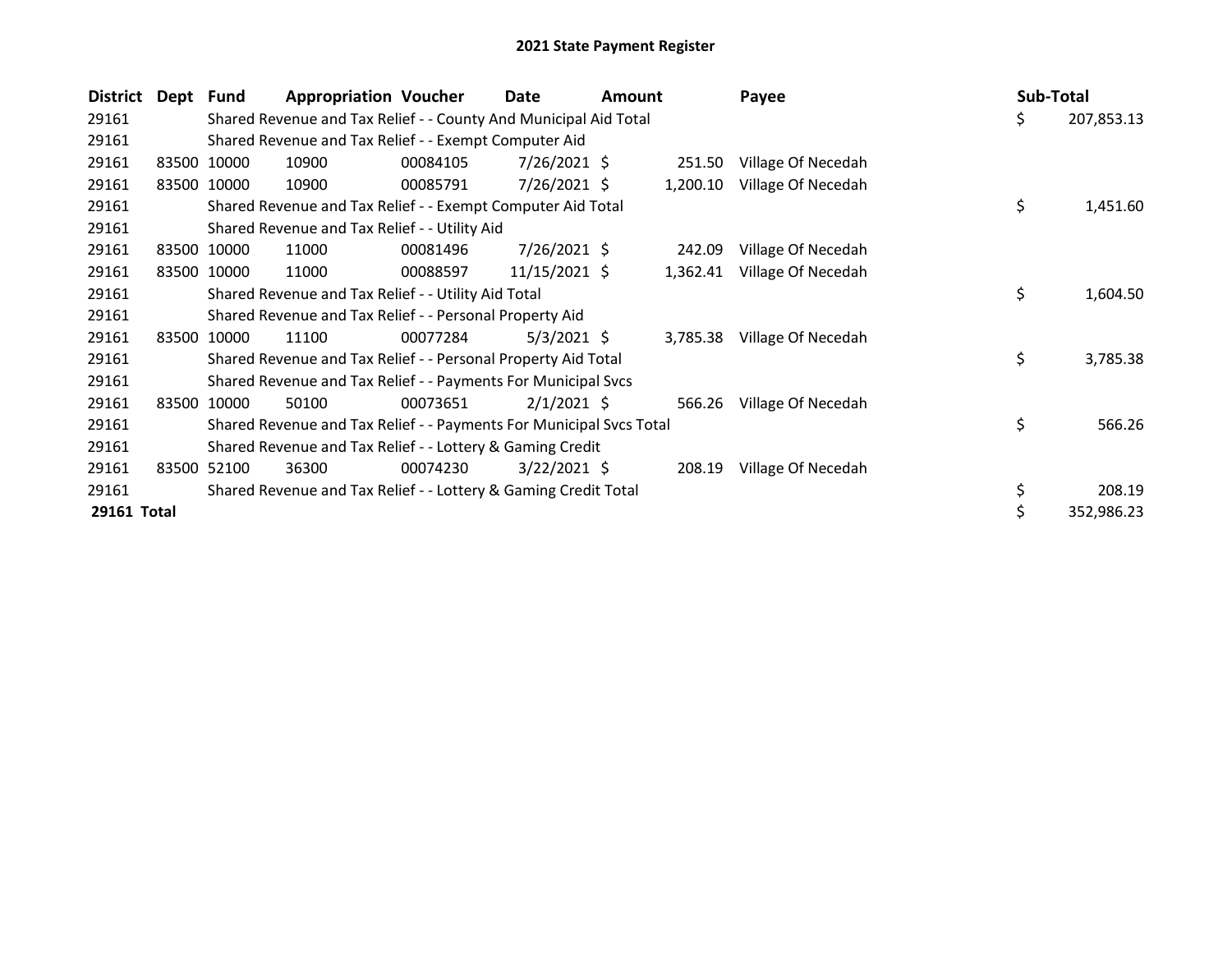| District Dept Fund |             |             | <b>Appropriation Voucher</b>                                           |          | <b>Date</b>    | <b>Amount</b> |          | Payee                              | Sub-Total |           |
|--------------------|-------------|-------------|------------------------------------------------------------------------|----------|----------------|---------------|----------|------------------------------------|-----------|-----------|
| 29186              |             |             | Dept of Safety & Prof Services - - Fire Dues Distribution              |          |                |               |          |                                    |           |           |
| 29186              | 16500 10000 |             | 22500                                                                  | 00040986 | $7/16/2021$ \$ |               |          | 624.81 Union Center, Village of    |           |           |
| 29186              |             |             | Dept of Safety & Prof Services - - Fire Dues Distribution Total        |          |                |               |          |                                    | \$        | 624.81    |
| 29186              |             |             | Dept of Natural Resources - - Aids In Lieu Of Taxes - Gener            |          |                |               |          |                                    |           |           |
| 29186              |             | 37000 10000 | 50300                                                                  | 00458998 | $1/26/2021$ \$ |               | 72.49    | Union Center, Village of           |           |           |
| 29186              |             | 37000 10000 | 50300                                                                  | 00476767 | $4/21/2021$ \$ |               | 181.59   | Union Center, Village of           |           |           |
| 29186              |             |             | Dept of Natural Resources - - Aids In Lieu Of Taxes - Gener Total      |          |                |               |          |                                    | \$        | 254.08    |
| 29186              |             |             | Dept of Natural Resources - - Gen Program Ops-State Funds              |          |                |               |          |                                    |           |           |
| 29186              | 37000 21200 |             | 16100                                                                  | 00486141 | $6/8/2021$ \$  |               | 115.23   | Union Center, Village of           |           |           |
| 29186              | 37000 21200 |             | 16100                                                                  | 00496038 | 7/9/2021 \$    |               | 115.23   | Union Center, Village of           |           |           |
| 29186              | 37000 21200 |             | 16100                                                                  | 00500965 | $8/5/2021$ \$  |               | 114.39   | Union Center, Village of           |           |           |
| 29186              | 37000 21200 |             | 16100                                                                  | 00506198 | $9/1/2021$ \$  |               | 121.13   | Union Center, Village of           |           |           |
| 29186              | 37000 21200 |             | 16100                                                                  | 00514350 | 10/12/2021 \$  |               | 111.86   | Union Center, Village of           |           |           |
| 29186              | 37000 21200 |             | 16100                                                                  | 00517609 | $11/5/2021$ \$ |               | 110.17   | Union Center, Village of           |           |           |
| 29186              |             |             | Dept of Natural Resources - - Gen Program Ops-State Funds Total        |          |                |               |          |                                    | \$        | 688.01    |
| 29186              |             |             | Dept of Natural Resources - - Fin Asst For Responsible Units           |          |                |               |          |                                    |           |           |
| 29186              | 37000 27400 |             | 67000                                                                  | 00483060 | $5/21/2021$ \$ |               |          | 268.66 Union Center, Village of    |           |           |
| 29186              |             |             | Dept of Natural Resources - - Fin Asst For Responsible Units Total     |          |                |               |          |                                    | \$        | 268.66    |
| 29186              |             |             | WI Dept of Transportation - - Trns Aids To Mnc.-Sf                     |          |                |               |          |                                    |           |           |
| 29186              |             | 39500 21100 | 19100                                                                  | 00632431 | $1/4/2021$ \$  |               | 2,571.48 | Union Center, Village of           |           |           |
| 29186              |             | 39500 21100 | 19100                                                                  | 00668038 | $4/5/2021$ \$  |               | 2,571.48 | Union Center, Village of           |           |           |
| 29186              | 39500 21100 |             | 19100                                                                  | 00711526 | $7/6/2021$ \$  |               | 2,571.48 | Union Center, Village of           |           |           |
| 29186              |             | 39500 21100 | 19100                                                                  | 00752085 | 10/4/2021 \$   |               | 2,571.50 | Union Center, Village of           |           |           |
| 29186              |             |             | WI Dept of Transportation - - Trns Aids To Mnc.-Sf Total               |          |                |               |          |                                    | \$        | 10,285.94 |
| 29186              |             |             | Department of Justice - - Officer training reimbursement               |          |                |               |          |                                    |           |           |
| 29186              | 45500 10000 |             | 21400                                                                  | 00105929 | 11/24/2021 \$  |               | 160.00   | Union Center, Village of           |           |           |
| 29186              |             |             | Department of Justice - - Officer training reimbursement Total         |          |                |               |          |                                    | \$        | 160.00    |
| 29186              |             |             | Department of Military Affairs - - Federal Aid, Local Assistance       |          |                |               |          |                                    |           |           |
| 29186              | 46500 10000 |             | 34200                                                                  | 00103274 | 11/26/2021 \$  |               |          | 91,783.19 Union Center, Village of |           |           |
| 29186              |             |             | Department of Military Affairs - - Federal Aid, Local Assistance Total |          |                |               |          |                                    | \$        | 91,783.19 |
| 29186              |             |             | Department of Revenue - - Gifts And Grants                             |          |                |               |          |                                    |           |           |
| 29186              | 56600 10000 |             | 12100                                                                  | 00206865 | $6/25/2021$ \$ |               |          | 10,048.18 Union Center, Village of |           |           |
| 29186              |             |             | Department of Revenue - - Gifts And Grants Total                       |          |                |               |          |                                    | \$        | 10,048.18 |
| 29186              |             |             | Department of Revenue - - Misc Revenue Holding Clearing                |          |                |               |          |                                    |           |           |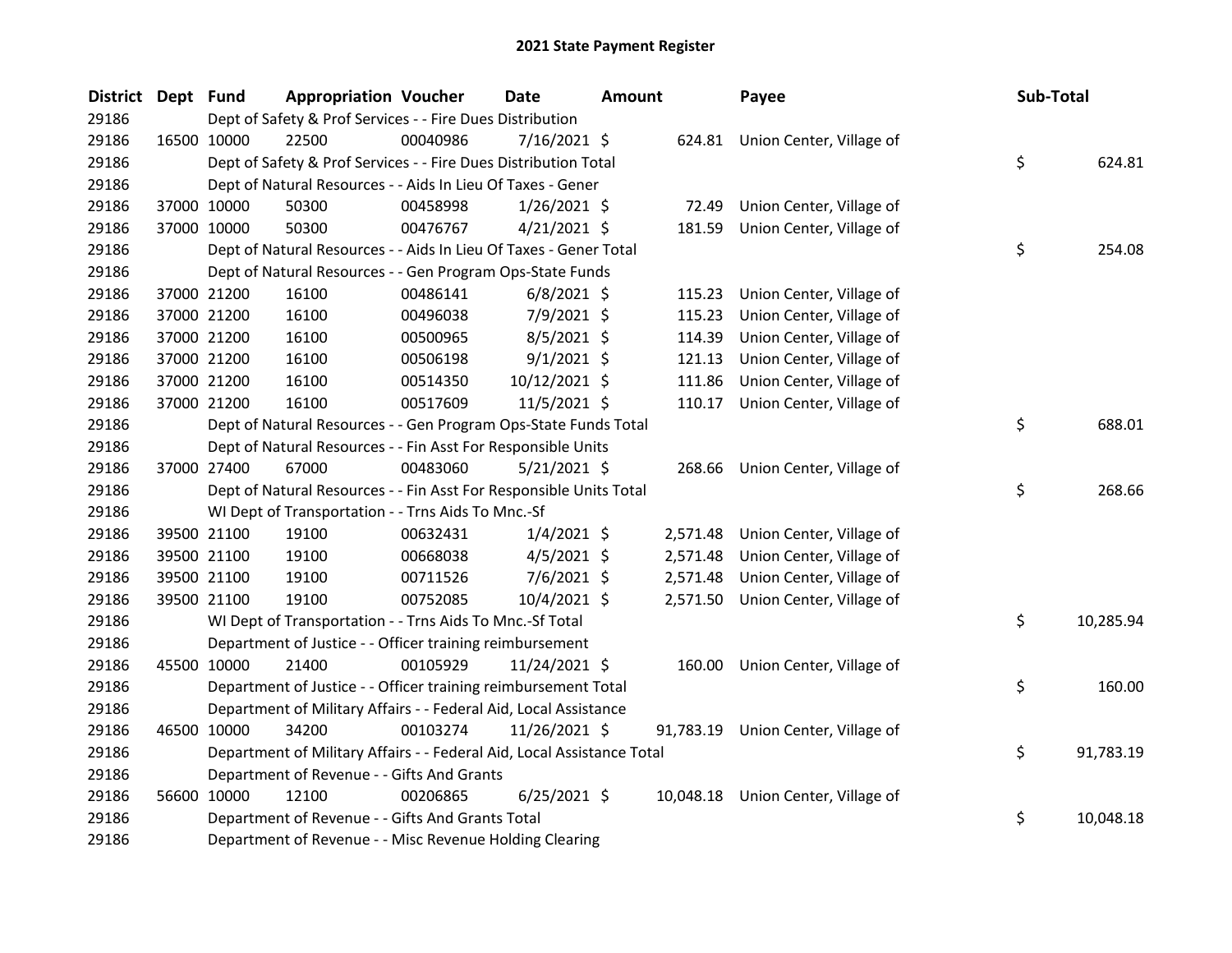| <b>District</b> | Dept Fund |             | <b>Appropriation Voucher</b>                                          |          | Date           | Amount |          | Payee                              | Sub-Total        |
|-----------------|-----------|-------------|-----------------------------------------------------------------------|----------|----------------|--------|----------|------------------------------------|------------------|
| 29186           |           | 56600 10000 | 99500                                                                 | 00193502 | $3/5/2021$ \$  |        | 985.74   | Union Center, Village of           |                  |
| 29186           |           | 56600 10000 | 99500                                                                 | 00197776 | $4/7/2021$ \$  |        | 399.56   | Union Center, Village of           |                  |
| 29186           |           | 56600 10000 | 99500                                                                 | 00211702 | $8/6/2021$ \$  |        | 141.40   | Union Center, Village of           |                  |
| 29186           |           | 56600 10000 | 99500                                                                 | 00216562 | 10/7/2021 \$   |        | 375.71   | Union Center, Village of           |                  |
| 29186           |           | 56600 10000 | 99500                                                                 | 00219159 | 11/5/2021 \$   |        | 696.38   | Union Center, Village of           |                  |
| 29186           |           | 56600 10000 | 99500                                                                 | 00221305 | 12/7/2021 \$   |        | 507.34   | Union Center, Village of           |                  |
| 29186           |           |             | Department of Revenue - - Misc Revenue Holding Clearing Total         |          |                |        |          |                                    | \$<br>3,106.13   |
| 29186           |           |             | Shared Revenue and Tax Relief - - Expenditure Restraint Program       |          |                |        |          |                                    |                  |
| 29186           |           | 83500 10000 | 10100                                                                 | 00081497 | 7/26/2021 \$   |        | 218.16   | Union Center, Village of           |                  |
| 29186           |           |             | Shared Revenue and Tax Relief - - Expenditure Restraint Program Total |          |                |        |          |                                    | \$<br>218.16     |
| 29186           |           |             | Shared Revenue and Tax Relief - - County And Municipal Aid            |          |                |        |          |                                    |                  |
| 29186           |           | 83500 10000 | 10500                                                                 | 00081497 | 7/26/2021 \$   |        | 9,492.59 | Union Center, Village of           |                  |
| 29186           |           | 83500 10000 | 10500                                                                 | 00088598 | 11/15/2021 \$  |        |          | 53,791.37 Union Center, Village of |                  |
| 29186           |           |             | Shared Revenue and Tax Relief - - County And Municipal Aid Total      |          |                |        |          |                                    | \$<br>63,283.96  |
| 29186           |           |             | Shared Revenue and Tax Relief - - Exempt Computer Aid                 |          |                |        |          |                                    |                  |
| 29186           | 83500     | 10000       | 10900                                                                 | 00084106 | $7/26/2021$ \$ |        | 96.65    | Union Center, Village of           |                  |
| 29186           |           |             | Shared Revenue and Tax Relief - - Exempt Computer Aid Total           |          |                |        |          |                                    | \$<br>96.65      |
| 29186           |           |             | Shared Revenue and Tax Relief - - Utility Aid                         |          |                |        |          |                                    |                  |
| 29186           |           | 83500 10000 | 11000                                                                 | 00081497 | 7/26/2021 \$   |        | 74.92    | Union Center, Village of           |                  |
| 29186           |           | 83500 10000 | 11000                                                                 | 00088598 | 11/15/2021 \$  |        | 434.74   | Union Center, Village of           |                  |
| 29186           |           |             | Shared Revenue and Tax Relief - - Utility Aid Total                   |          |                |        |          |                                    | \$<br>509.66     |
| 29186           |           |             | Shared Revenue and Tax Relief - - Personal Property Aid               |          |                |        |          |                                    |                  |
| 29186           | 83500     | 10000       | 11100                                                                 | 00077285 | $5/3/2021$ \$  |        | 559.99   | Union Center, Village of           |                  |
| 29186           |           |             | Shared Revenue and Tax Relief - - Personal Property Aid Total         |          |                |        |          |                                    | \$<br>559.99     |
| 29186           |           |             | Shared Revenue and Tax Relief - - Payments For Municipal Svcs         |          |                |        |          |                                    |                  |
| 29186           |           | 83500 10000 | 50100                                                                 | 00073652 | $2/1/2021$ \$  |        | 51.38    | Union Center, Village of           |                  |
| 29186           |           |             | Shared Revenue and Tax Relief - - Payments For Municipal Svcs Total   |          |                |        |          |                                    | \$<br>51.38      |
| 29186 Total     |           |             |                                                                       |          |                |        |          |                                    | \$<br>181,938.80 |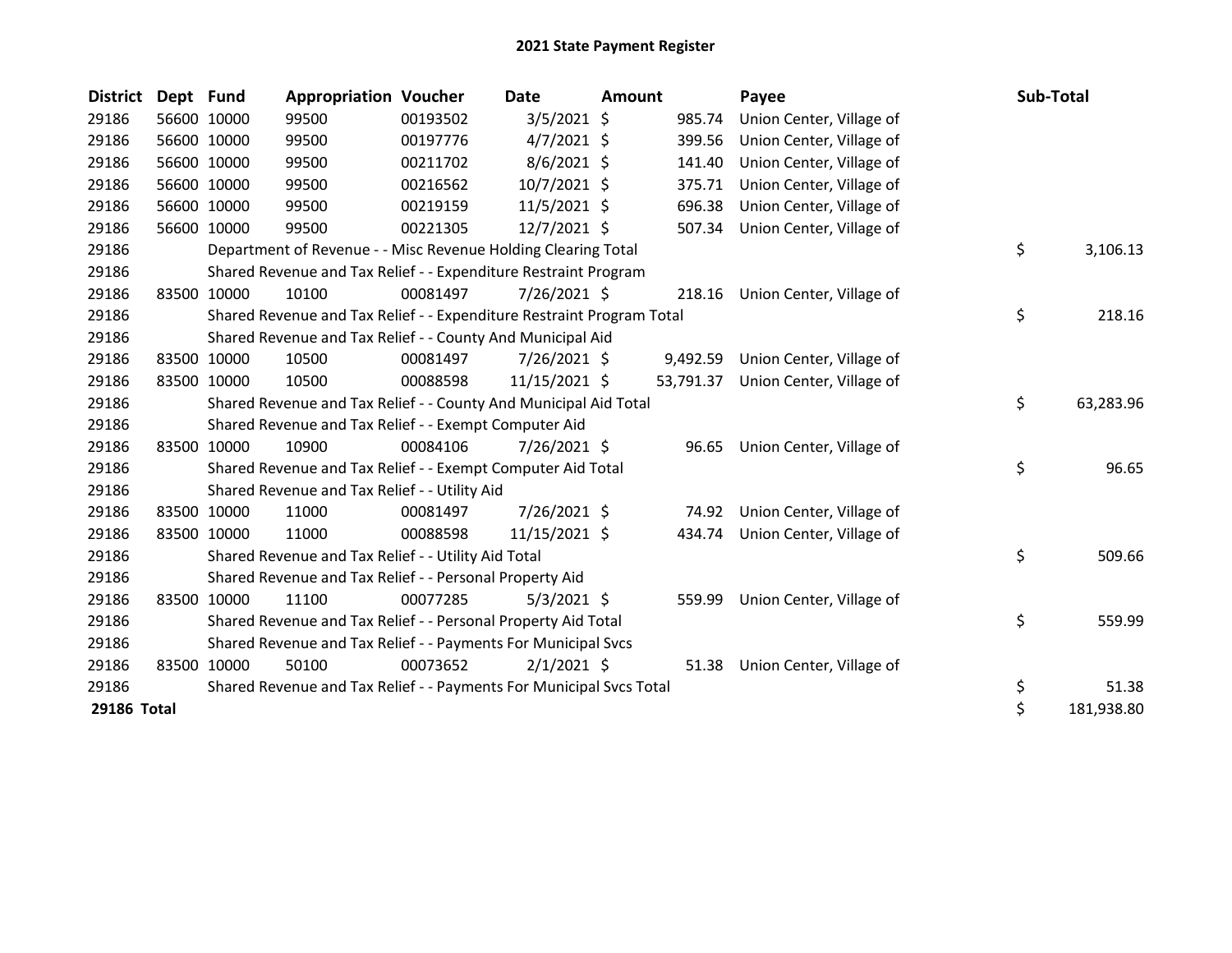| <b>District</b> | Dept Fund |             | <b>Appropriation Voucher</b>                                       |          | Date           | <b>Amount</b> |           | Payee                       | Sub-Total |           |
|-----------------|-----------|-------------|--------------------------------------------------------------------|----------|----------------|---------------|-----------|-----------------------------|-----------|-----------|
| 29191           |           |             | Dept of Safety & Prof Services - - Fire Dues Distribution          |          |                |               |           |                             |           |           |
| 29191           |           | 16500 10000 | 22500                                                              | 00040988 | 7/16/2021 \$   |               |           | 1,225.61 Village Of Wonewoc |           |           |
| 29191           |           |             | Dept of Safety & Prof Services - - Fire Dues Distribution Total    |          |                |               |           |                             | \$        | 1,225.61  |
| 29191           |           |             | Dept of Natural Resources - - Aids In Lieu Of Taxes - Gener        |          |                |               |           |                             |           |           |
| 29191           |           | 37000 10000 | 50300                                                              | 00458978 | $1/26/2021$ \$ |               | 393.87    | Village Of Wonewoc          |           |           |
| 29191           |           | 37000 10000 | 50300                                                              | 00476610 | $4/21/2021$ \$ |               | 24.70     | Village Of Wonewoc          |           |           |
| 29191           |           |             | Dept of Natural Resources - - Aids In Lieu Of Taxes - Gener Total  |          |                |               |           |                             | \$        | 418.57    |
| 29191           |           |             | Dept of Natural Resources - - Gen Program Ops-State Funds          |          |                |               |           |                             |           |           |
| 29191           |           | 37000 21200 | 16100                                                              | 00455272 | $1/7/2021$ \$  |               | 30.00     | Village Of Wonewoc          |           |           |
| 29191           |           | 37000 21200 | 16100                                                              | 00461657 | $2/5/2021$ \$  |               | 30.00     | Village Of Wonewoc          |           |           |
| 29191           |           | 37000 21200 | 16100                                                              | 00466753 | $3/10/2021$ \$ |               | 30.00     | Village Of Wonewoc          |           |           |
| 29191           |           | 37000 21200 | 16100                                                              | 00473387 | $4/13/2021$ \$ |               | 30.00     | Village Of Wonewoc          |           |           |
| 29191           |           | 37000 21200 | 16100                                                              | 00479267 | $5/5/2021$ \$  |               | 31.94     | Village Of Wonewoc          |           |           |
| 29191           |           | 37000 21200 | 16100                                                              | 00487122 | $6/9/2021$ \$  |               | 38.50     | Village Of Wonewoc          |           |           |
| 29191           |           | 37000 21200 | 16100                                                              | 00496045 | 7/9/2021 \$    |               | 64.08     | Village Of Wonewoc          |           |           |
| 29191           |           | 37000 21200 | 16100                                                              | 00501272 | $8/6/2021$ \$  |               | 43.58     | Village Of Wonewoc          |           |           |
| 29191           |           | 37000 21200 | 16100                                                              | 00507670 | 9/8/2021 \$    |               | 44.87     | Village Of Wonewoc          |           |           |
| 29191           |           | 37000 21200 | 16100                                                              | 00512719 | 10/8/2021 \$   |               | 60.68     | Village Of Wonewoc          |           |           |
| 29191           |           | 37000 21200 | 16100                                                              | 00517839 | 11/8/2021 \$   |               | 43.22     | Village Of Wonewoc          |           |           |
| 29191           |           | 37000 21200 | 16100                                                              | 00524375 | 12/15/2021 \$  |               | 36.00     | Village Of Wonewoc          |           |           |
| 29191           |           |             | Dept of Natural Resources - - Gen Program Ops-State Funds Total    |          |                |               |           |                             | \$        | 482.87    |
| 29191           |           |             | Dept of Natural Resources - - Fin Asst For Responsible Units       |          |                |               |           |                             |           |           |
| 29191           |           | 37000 27400 | 67000                                                              | 00483426 | $5/21/2021$ \$ |               |           | 4,151.44 Village Of Wonewoc |           |           |
| 29191           |           |             | Dept of Natural Resources - - Fin Asst For Responsible Units Total |          |                |               |           |                             | \$        | 4,151.44  |
| 29191           |           |             | WI Dept of Transportation - - Trns Aids To Mnc.-Sf                 |          |                |               |           |                             |           |           |
| 29191           |           | 39500 21100 | 19100                                                              | 00632432 | $1/4/2021$ \$  |               | 7,643.36  | Village Of Wonewoc          |           |           |
| 29191           |           | 39500 21100 | 19100                                                              | 00668039 | 4/5/2021 \$    |               | 7,643.36  | Village Of Wonewoc          |           |           |
| 29191           |           | 39500 21100 | 19100                                                              | 00711527 | $7/6/2021$ \$  |               | 7,643.36  | Village Of Wonewoc          |           |           |
| 29191           |           | 39500 21100 | 19100                                                              | 00752086 | 10/4/2021 \$   |               | 7,643.38  | Village Of Wonewoc          |           |           |
| 29191           |           |             | WI Dept of Transportation - - Trns Aids To Mnc.-Sf Total           |          |                |               |           |                             | \$        | 30,573.46 |
| 29191           |           |             | Department of Military Affairs - - Disaster Recovery Aid           |          |                |               |           |                             |           |           |
| 29191           |           | 46500 10000 | 30500                                                              | 00089275 | $2/5/2021$ \$  |               | 2,812.50  | Village Of Wonewoc          |           |           |
| 29191           |           | 46500 10000 | 30500                                                              | 00092268 | $4/8/2021$ \$  |               | 67,524.90 | Village Of Wonewoc          |           |           |
| 29191           |           | 46500 10000 | 30500                                                              | 00095609 | $6/15/2021$ \$ |               | 3,139.10  | Village Of Wonewoc          |           |           |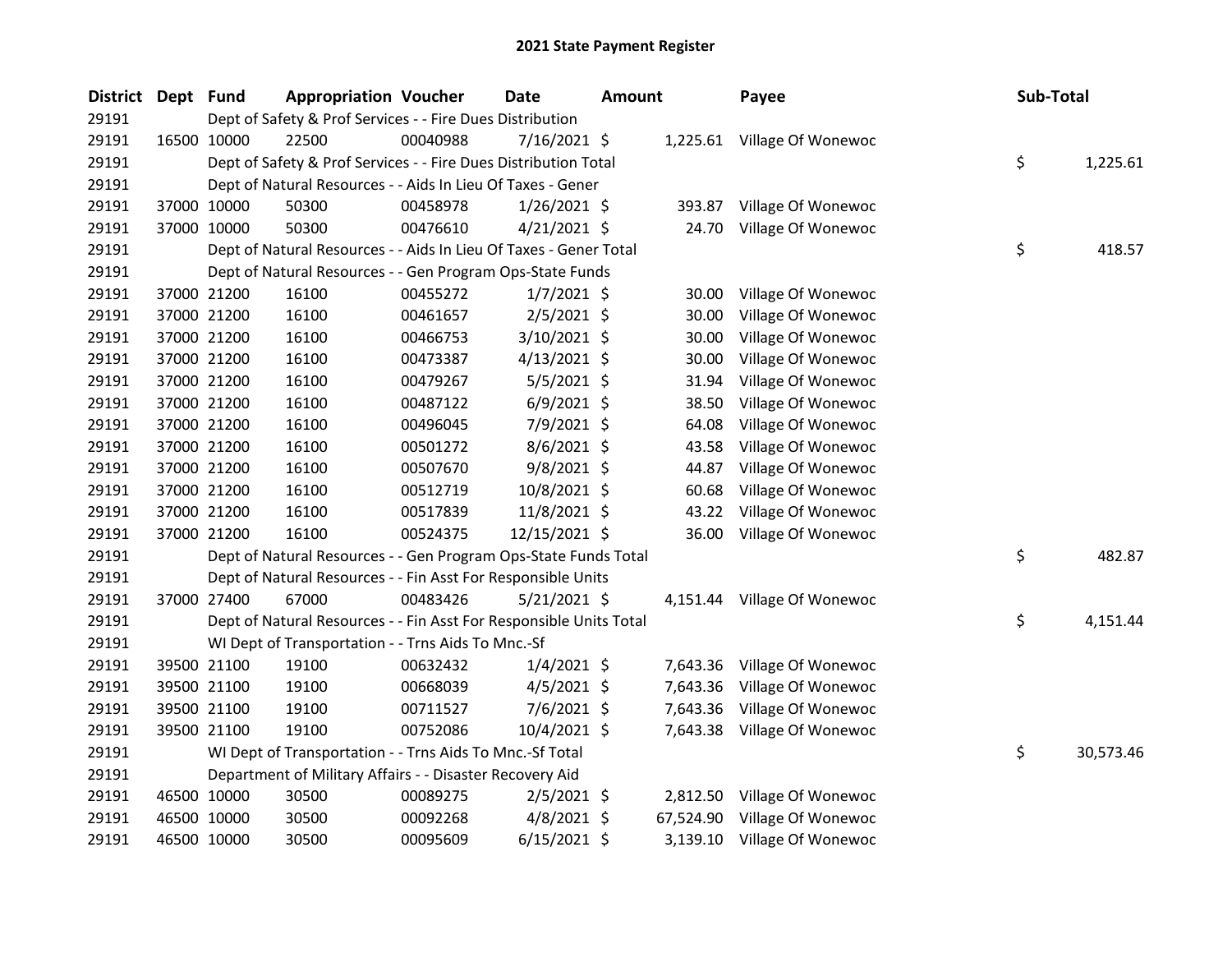| <b>District</b> | Dept Fund |             | <b>Appropriation Voucher</b>                                           |          | Date           | Amount |            | Payee                         | Sub-Total |            |
|-----------------|-----------|-------------|------------------------------------------------------------------------|----------|----------------|--------|------------|-------------------------------|-----------|------------|
| 29191           |           | 46500 10000 | 30500                                                                  | 00096704 | $7/2/2021$ \$  |        | 2,778.63   | Village Of Wonewoc            |           |            |
| 29191           |           | 46500 10000 | 30500                                                                  | 00098036 | 7/28/2021 \$   |        | 6,984.87   | Village Of Wonewoc            |           |            |
| 29191           |           | 46500 10000 | 30500                                                                  | 00100400 | 9/23/2021 \$   |        |            | 2,830.89 Village Of Wonewoc   |           |            |
| 29191           |           |             | Department of Military Affairs - - Disaster Recovery Aid Total         |          |                |        |            |                               | \$        | 86,070.89  |
| 29191           |           |             | Department of Military Affairs - - Federal Aid, Local Assistance       |          |                |        |            |                               |           |            |
| 29191           |           | 46500 10000 | 34200                                                                  | 00089275 | $2/5/2021$ \$  |        | 16,875.00  | Village Of Wonewoc            |           |            |
| 29191           |           | 46500 10000 | 34200                                                                  | 00092268 | $4/8/2021$ \$  |        | 405,149.42 | Village Of Wonewoc            |           |            |
| 29191           |           | 46500 10000 | 34200                                                                  | 00092976 | $4/23/2021$ \$ |        | 7,434.84   | Village Of Wonewoc            |           |            |
| 29191           |           | 46500 10000 | 34200                                                                  | 00095609 | $6/15/2021$ \$ |        | 18,834.58  | Village Of Wonewoc            |           |            |
| 29191           |           | 46500 10000 | 34200                                                                  | 00096704 | $7/2/2021$ \$  |        | 16,671.75  | Village Of Wonewoc            |           |            |
| 29191           |           | 46500 10000 | 34200                                                                  | 00098036 | 7/28/2021 \$   |        | 41,909.25  | Village Of Wonewoc            |           |            |
| 29191           |           | 46500 10000 | 34200                                                                  | 00100400 | $9/23/2021$ \$ |        | 16,985.33  | Village Of Wonewoc            |           |            |
| 29191           |           |             | Department of Military Affairs - - Federal Aid, Local Assistance Total |          |                |        |            |                               | \$        | 523,860.17 |
| 29191           |           |             | Department of Revenue - - Gifts And Grants                             |          |                |        |            |                               |           |            |
| 29191           |           | 56600 10000 | 12100                                                                  | 00206866 | $6/25/2021$ \$ |        |            | 41,239.41 Village Of Wonewoc  |           |            |
| 29191           |           |             | Department of Revenue - - Gifts And Grants Total                       |          |                |        |            |                               | \$        | 41,239.41  |
| 29191           |           |             | Department of Revenue - - Misc Revenue Holding Clearing                |          |                |        |            |                               |           |            |
| 29191           |           | 56600 10000 | 99500                                                                  | 00197198 | $4/5/2021$ \$  |        | 63.00      | Village Of Wonewoc            |           |            |
| 29191           |           | 56600 10000 | 99500                                                                  | 00201145 | $5/7/2021$ \$  |        | 34.00      | Village Of Wonewoc            |           |            |
| 29191           |           | 56600 10000 | 99500                                                                  | 00216127 | $10/4/2021$ \$ |        | 669.38     | Village Of Wonewoc            |           |            |
| 29191           |           | 56600 10000 | 99500                                                                  | 00221301 | 12/7/2021 \$   |        | 59.20      | Village Of Wonewoc            |           |            |
| 29191           |           |             | Department of Revenue - - Misc Revenue Holding Clearing Total          |          |                |        |            |                               | \$        | 825.58     |
| 29191           |           |             | Shared Revenue and Tax Relief - - County And Municipal Aid             |          |                |        |            |                               |           |            |
| 29191           |           | 83500 10000 | 10500                                                                  | 00081498 | 7/26/2021 \$   |        | 38,203.57  | Village Of Wonewoc            |           |            |
| 29191           |           | 83500 10000 | 10500                                                                  | 00088599 | 11/15/2021 \$  |        |            | 216,486.89 Village Of Wonewoc |           |            |
| 29191           |           |             | Shared Revenue and Tax Relief - - County And Municipal Aid Total       |          |                |        |            |                               | \$        | 254,690.46 |
| 29191           |           |             | Shared Revenue and Tax Relief - - Exempt Computer Aid                  |          |                |        |            |                               |           |            |
| 29191           |           | 83500 10000 | 10900                                                                  | 00084107 | 7/26/2021 \$   |        |            | 709.81 Village Of Wonewoc     |           |            |
| 29191           |           |             | Shared Revenue and Tax Relief - - Exempt Computer Aid Total            |          |                |        |            |                               | \$        | 709.81     |
| 29191           |           |             | Shared Revenue and Tax Relief - - Utility Aid                          |          |                |        |            |                               |           |            |
| 29191           |           | 83500 10000 | 11000                                                                  | 00081498 | 7/26/2021 \$   |        | 98.74      | Village Of Wonewoc            |           |            |
| 29191           |           | 83500 10000 | 11000                                                                  | 00088599 | 11/15/2021 \$  |        | 575.13     | Village Of Wonewoc            |           |            |
| 29191           |           |             | Shared Revenue and Tax Relief - - Utility Aid Total                    |          |                |        |            |                               | \$        | 673.87     |
| 29191           |           |             | Shared Revenue and Tax Relief - - Personal Property Aid                |          |                |        |            |                               |           |            |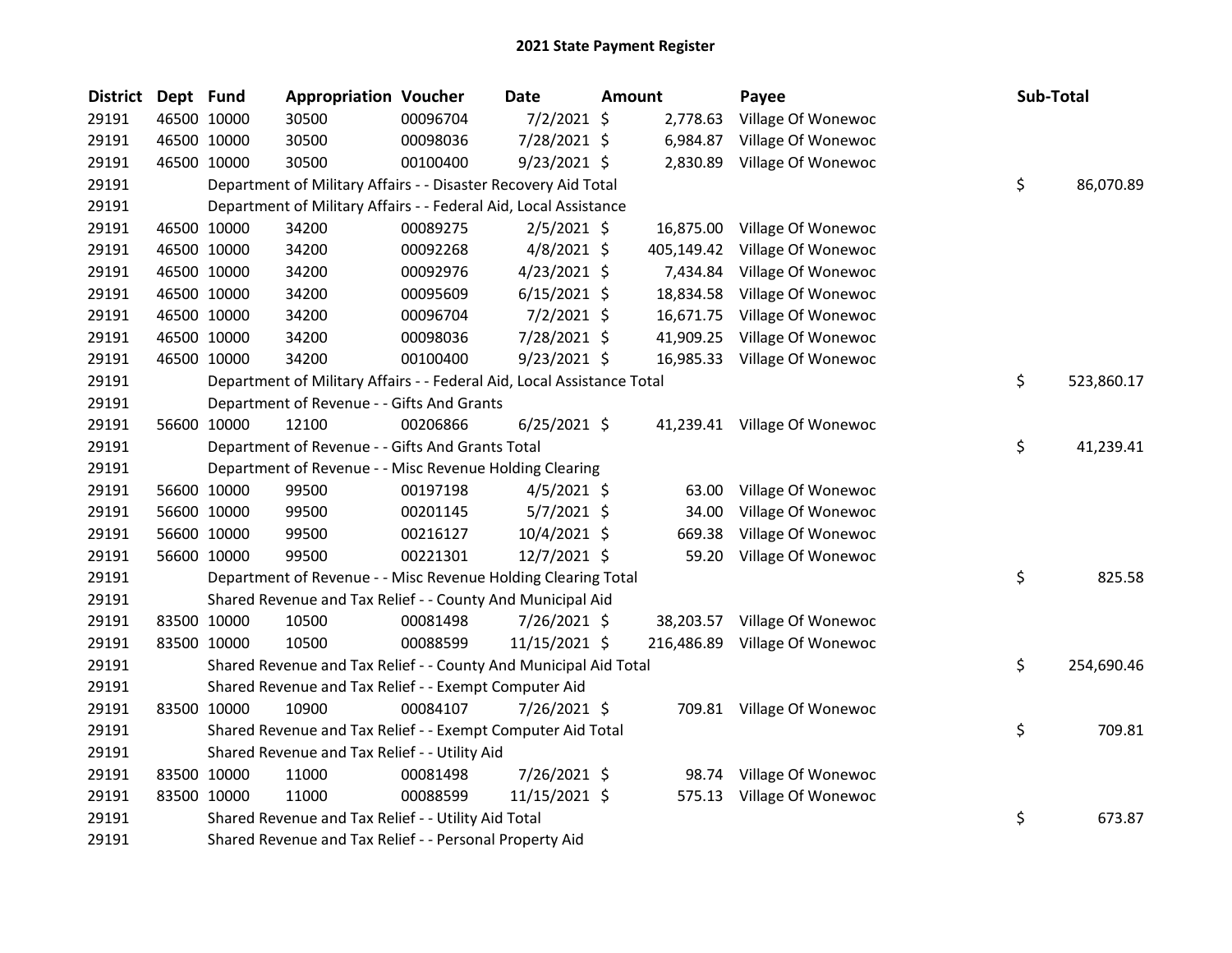| <b>District</b> | Dept Fund |             | <b>Appropriation Voucher</b>                                        |          | Date           | <b>Amount</b> |          | Pavee              | Sub-Total  |
|-----------------|-----------|-------------|---------------------------------------------------------------------|----------|----------------|---------------|----------|--------------------|------------|
| 29191           |           | 83500 10000 | 11100                                                               | 00077286 | $5/3/2021$ \$  |               | 1,315.32 | Village Of Wonewoc |            |
| 29191           |           |             | Shared Revenue and Tax Relief - - Personal Property Aid Total       |          |                |               |          |                    | 1,315.32   |
| 29191           |           |             | Shared Revenue and Tax Relief - - Payments For Municipal Svcs       |          |                |               |          |                    |            |
| 29191           |           | 83500 10000 | 50100                                                               | 00073653 | $2/1/2021$ \$  |               | 112.28   | Village Of Wonewoc |            |
| 29191           |           |             | Shared Revenue and Tax Relief - - Payments For Municipal Svcs Total |          |                |               |          |                    | 112.28     |
| 29191           |           |             | Shared Revenue and Tax Relief - - Lottery & Gaming Credit           |          |                |               |          |                    |            |
| 29191           |           | 83500 52100 | 36300                                                               | 00074231 | $3/22/2021$ \$ |               | 2.091.96 | Village Of Wonewoc |            |
| 29191           |           |             | Shared Revenue and Tax Relief - - Lottery & Gaming Credit Total     |          |                |               |          |                    | 2,091.96   |
| 29191 Total     |           |             |                                                                     |          |                |               |          |                    | 948,441.70 |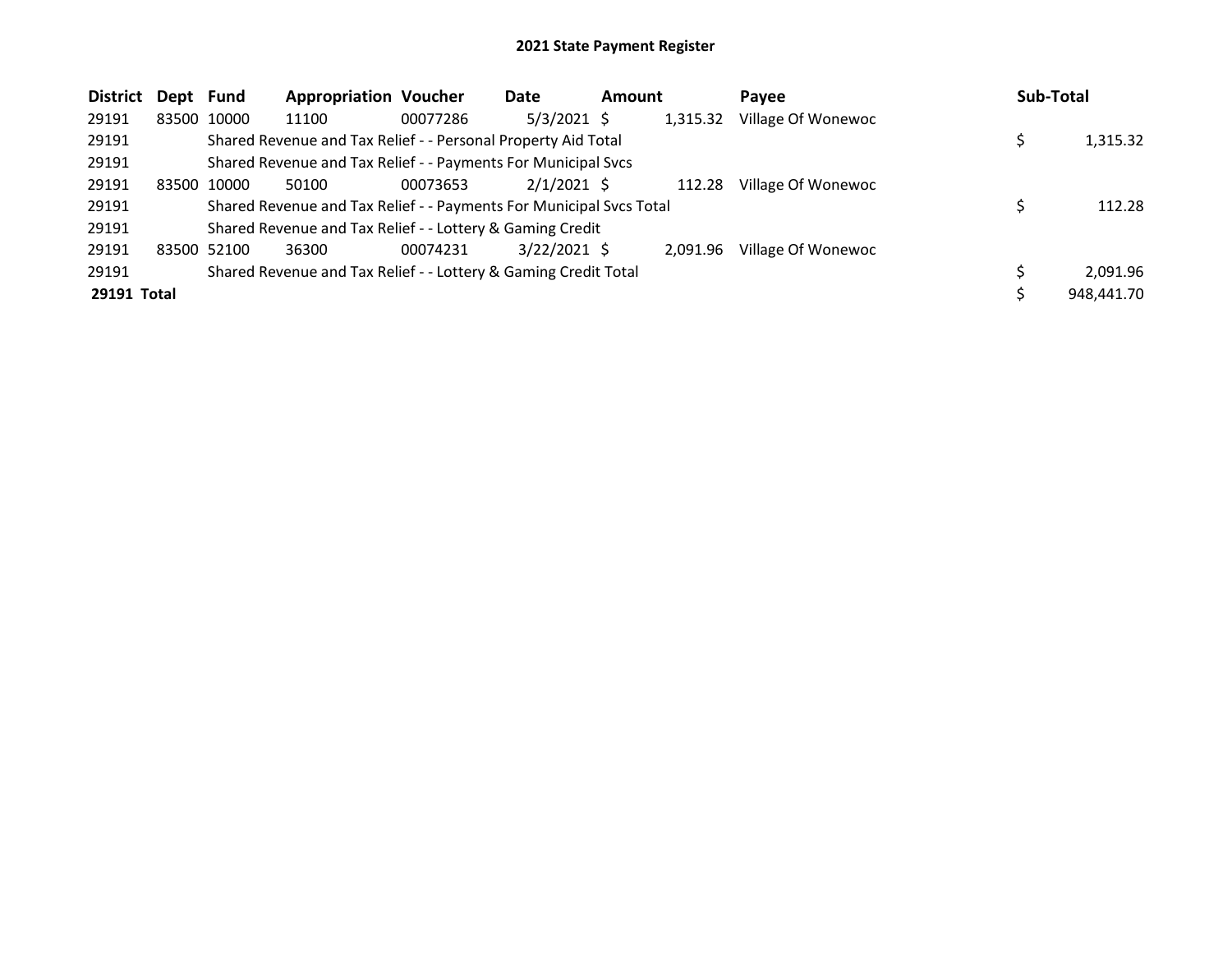| District Dept Fund |                                                                    | <b>Appropriation Voucher</b> | Date           | Amount |           | Payee                   | Sub-Total |            |
|--------------------|--------------------------------------------------------------------|------------------------------|----------------|--------|-----------|-------------------------|-----------|------------|
| 29221              | Dept of Safety & Prof Services - - Fire Dues Distribution          |                              |                |        |           |                         |           |            |
| 29221              | 22500<br>16500 10000                                               | 00040965                     | $7/15/2021$ \$ |        |           | 3,089.04 City of Elroy  |           |            |
| 29221              | Dept of Safety & Prof Services - - Fire Dues Distribution Total    |                              |                |        |           |                         | \$        | 3,089.04   |
| 29221              | Dept of Natural Resources - - Aids In Lieu Of Taxes - Gener        |                              |                |        |           |                         |           |            |
| 29221              | 37000 10000<br>50300                                               | 00476040                     | $4/21/2021$ \$ |        |           | 40.97 City of Elroy     |           |            |
| 29221              | Dept of Natural Resources - - Aids In Lieu Of Taxes - Gener Total  |                              |                |        |           |                         | \$        | 40.97      |
| 29221              | Dept of Natural Resources - - Aids In Lieu Of Taxes - Sum S        |                              |                |        |           |                         |           |            |
| 29221              | 57900<br>37000 21200                                               | 00476039                     | $4/21/2021$ \$ |        |           | 0.29 City of Elroy      |           |            |
| 29221              | Dept of Natural Resources - - Aids In Lieu Of Taxes - Sum S Total  |                              |                |        |           |                         | \$        | 0.29       |
| 29221              | Dept of Natural Resources - - Fin Asst For Responsible Units       |                              |                |        |           |                         |           |            |
| 29221              | 67000<br>37000 27400                                               | 00483292                     | 5/21/2021 \$   |        |           | 10,465.71 City of Elroy |           |            |
| 29221              | Dept of Natural Resources - - Fin Asst For Responsible Units Total |                              |                |        |           |                         | \$        | 10,465.71  |
| 29221              | Dept of Natural Resources - - Land Acquisition                     |                              |                |        |           |                         |           |            |
| 29221              | 37000 36300<br>TA100                                               | 00526559                     | 12/29/2021 \$  |        |           | 51,600.00 City of Elroy |           |            |
| 29221              | Dept of Natural Resources - - Land Acquisition Total               |                              |                |        |           |                         | \$        | 51,600.00  |
| 29221              | Dept of Natural Resources - - Urban Nonpoint Source Cost-Sha       |                              |                |        |           |                         |           |            |
| 29221              | 37000 36300<br>TH100                                               | 00491866                     | $6/25/2021$ \$ |        |           | 36,922.72 City of Elroy |           |            |
| 29221              | 37000 36300<br>TH100                                               | 00526530                     | 12/29/2021 \$  |        |           | 77,079.41 City of Elroy |           |            |
| 29221              | Dept of Natural Resources - - Urban Nonpoint Source Cost-Sha Total |                              |                |        |           |                         | \$        | 114,002.13 |
| 29221              | WI Dept of Transportation - - Trns Aids To Mnc.-Sf                 |                              |                |        |           |                         |           |            |
| 29221              | 19100<br>39500 21100                                               | 00632433                     | $1/4/2021$ \$  |        | 26,871.84 | City of Elroy           |           |            |
| 29221              | 39500 21100<br>19100                                               | 00668040                     | $4/5/2021$ \$  |        | 26,871.84 | City of Elroy           |           |            |
| 29221              | 39500 21100<br>19100                                               | 00711528                     | 7/6/2021 \$    |        | 26,871.84 | City of Elroy           |           |            |
| 29221              | 19100<br>39500 21100                                               | 00752087                     | $10/4/2021$ \$ |        |           | 26,871.85 City of Elroy |           |            |
| 29221              | WI Dept of Transportation - - Trns Aids To Mnc.-Sf Total           |                              |                |        |           |                         | \$        | 107,487.37 |
| 29221              | Department of Justice - - Officer training reimbursement           |                              |                |        |           |                         |           |            |
| 29221              | 45500 10000<br>21400                                               | 00105026                     | 11/15/2021 \$  |        |           | 320.00 City of Elroy    |           |            |
| 29221              | Department of Justice - - Officer training reimbursement Total     |                              |                |        |           |                         | \$        | 320.00     |
| 29221              | Department of Justice - - Federal Aid, Local Assistance            |                              |                |        |           |                         |           |            |
| 29221              | 45500 10000<br>25100                                               | 00096655                     | $4/8/2021$ \$  |        |           | 2,845.00 City of Elroy  |           |            |
| 29221              | 45500 10000<br>25100                                               | 00100423                     | $7/14/2021$ \$ |        | 2,026.63  | City of Elroy           |           |            |
| 29221              | Department of Justice - - Federal Aid, Local Assistance Total      |                              |                |        |           |                         | \$        | 4,871.63   |
| 29221              | Department of Military Affairs - - Disaster Recovery Aid           |                              |                |        |           |                         |           |            |
| 29221              | 46500 10000<br>30500                                               | 00090418                     | 2/25/2021 \$   |        |           | 5,255.01 City of Elroy  |           |            |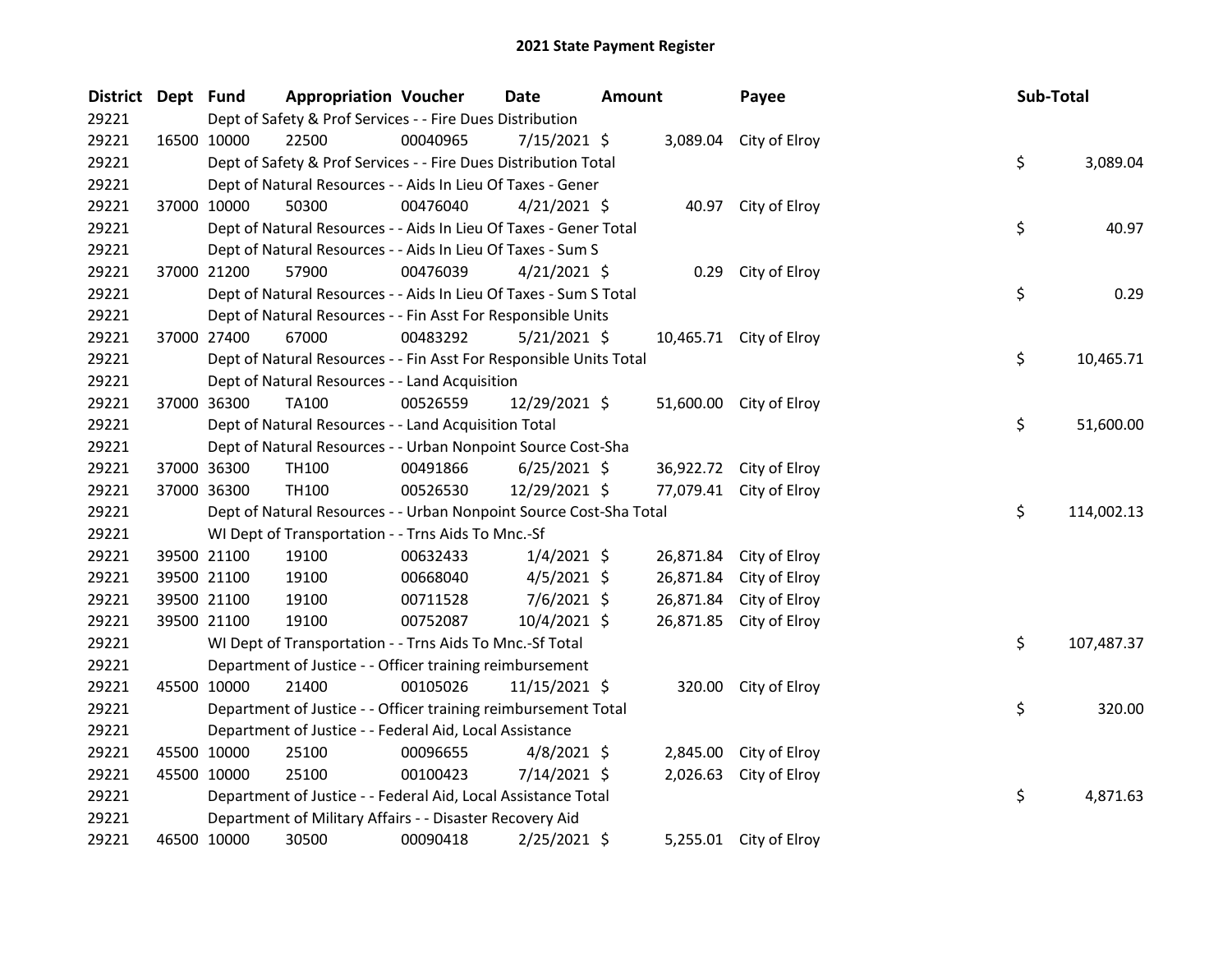| <b>District</b> | Dept Fund |             | <b>Appropriation Voucher</b>                                           |          | Date           | <b>Amount</b> |            | Payee                    | Sub-Total |            |
|-----------------|-----------|-------------|------------------------------------------------------------------------|----------|----------------|---------------|------------|--------------------------|-----------|------------|
| 29221           |           | 46500 10000 | 30500                                                                  | 00092807 | $4/21/2021$ \$ |               | 37,110.22  | City of Elroy            |           |            |
| 29221           |           | 46500 10000 | 30500                                                                  | 00096101 | $6/24/2021$ \$ |               | 19,821.13  | City of Elroy            |           |            |
| 29221           |           | 46500 10000 | 30500                                                                  | 00096102 | $6/24/2021$ \$ |               | 46,803.73  | City of Elroy            |           |            |
| 29221           |           |             | Department of Military Affairs - - Disaster Recovery Aid Total         |          |                |               |            |                          | \$        | 108,990.09 |
| 29221           |           |             | Department of Military Affairs - - Federal Aid, Local Assistance       |          |                |               |            |                          |           |            |
| 29221           |           | 46500 10000 | 34200                                                                  | 00090418 | $2/25/2021$ \$ |               | 31,530.04  | City of Elroy            |           |            |
| 29221           |           | 46500 10000 | 34200                                                                  | 00092807 | $4/21/2021$ \$ |               | 222,661.31 | City of Elroy            |           |            |
| 29221           |           | 46500 10000 | 34200                                                                  | 00096101 | $6/24/2021$ \$ |               | 128,626.75 | City of Elroy            |           |            |
| 29221           |           | 46500 10000 | 34200                                                                  | 00096102 | $6/24/2021$ \$ |               | 290,522.43 | City of Elroy            |           |            |
| 29221           |           |             | Department of Military Affairs - - Federal Aid, Local Assistance Total |          |                |               |            |                          | \$        | 673,340.53 |
| 29221           |           |             | Department of Revenue - - Gifts And Grants                             |          |                |               |            |                          |           |            |
| 29221           |           | 56600 10000 | 12100                                                                  | 00206867 | $6/25/2021$ \$ |               |            | 68,191.56 City of Elroy  |           |            |
| 29221           |           |             | Department of Revenue - - Gifts And Grants Total                       |          |                |               |            |                          | \$        | 68,191.56  |
| 29221           |           |             | Shared Revenue and Tax Relief - - Expenditure Restraint Program        |          |                |               |            |                          |           |            |
| 29221           |           | 83500 10000 | 10100                                                                  | 00081499 | $7/26/2021$ \$ |               | 18,728.25  | City of Elroy            |           |            |
| 29221           |           |             | Shared Revenue and Tax Relief - - Expenditure Restraint Program Total  |          |                |               |            |                          | \$        | 18,728.25  |
| 29221           |           |             | Shared Revenue and Tax Relief - - County And Municipal Aid             |          |                |               |            |                          |           |            |
| 29221           |           | 83500 10000 | 10500                                                                  | 00081499 | 7/26/2021 \$   |               |            | 85,713.82 City of Elroy  |           |            |
| 29221           |           | 83500 10000 | 10500                                                                  | 00088600 | 11/15/2021 \$  |               |            | 485,711.66 City of Elroy |           |            |
| 29221           |           |             | Shared Revenue and Tax Relief - - County And Municipal Aid Total       |          |                |               |            |                          | \$        | 571,425.48 |
| 29221           |           |             | Shared Revenue and Tax Relief - - Exempt Computer Aid                  |          |                |               |            |                          |           |            |
| 29221           |           | 83500 10000 | 10900                                                                  | 00084108 | 7/26/2021 \$   |               | 3,350.56   | City of Elroy            |           |            |
| 29221           |           | 83500 10000 | 10900                                                                  | 00085792 | 7/26/2021 \$   |               | 624.57     | City of Elroy            |           |            |
| 29221           |           |             | Shared Revenue and Tax Relief - - Exempt Computer Aid Total            |          |                |               |            |                          | \$        | 3,975.13   |
| 29221           |           |             | Shared Revenue and Tax Relief - - Utility Aid                          |          |                |               |            |                          |           |            |
| 29221           |           | 83500 10000 | 11000                                                                  | 00081499 | 7/26/2021 \$   |               | 212.76     | City of Elroy            |           |            |
| 29221           |           | 83500 10000 | 11000                                                                  | 00088600 | 11/15/2021 \$  |               | 1,388.20   | City of Elroy            |           |            |
| 29221           |           |             | Shared Revenue and Tax Relief - - Utility Aid Total                    |          |                |               |            |                          | \$        | 1,600.96   |
| 29221           |           |             | Shared Revenue and Tax Relief - - Personal Property Aid                |          |                |               |            |                          |           |            |
| 29221           |           | 83500 10000 | 11100                                                                  | 00077287 | $5/3/2021$ \$  |               | 2,647.14   | City of Elroy            |           |            |
| 29221           |           | 83500 10000 | 11100                                                                  | 00078881 | $5/3/2021$ \$  |               | 4,832.64   | City of Elroy            |           |            |
| 29221           |           |             | Shared Revenue and Tax Relief - - Personal Property Aid Total          |          |                |               |            |                          | \$        | 7,479.78   |
| 29221           |           |             | Shared Revenue and Tax Relief - - Payments For Municipal Svcs          |          |                |               |            |                          |           |            |
| 29221           |           | 83500 10000 | 50100                                                                  | 00073654 | $2/1/2021$ \$  |               |            | 169.94 City of Elroy     |           |            |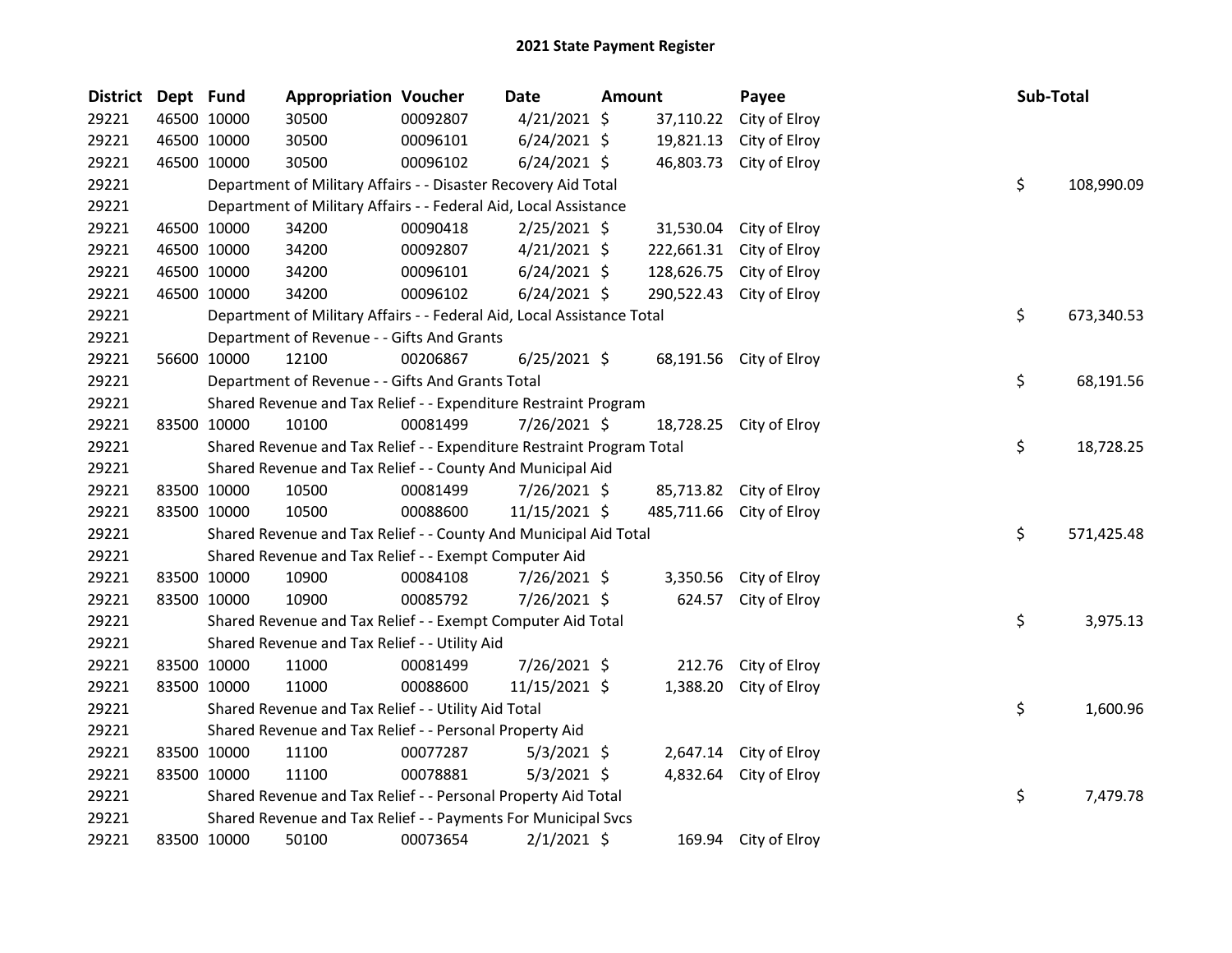| <b>District Dept Fund</b> | <b>Appropriation Voucher</b>                                        | Date | Amount | Pavee | Sub-Total      |
|---------------------------|---------------------------------------------------------------------|------|--------|-------|----------------|
| 29221                     | Shared Revenue and Tax Relief - - Payments For Municipal Svcs Total |      |        |       | 169.94         |
| 29221 Total               |                                                                     |      |        |       | \$1.745.778.86 |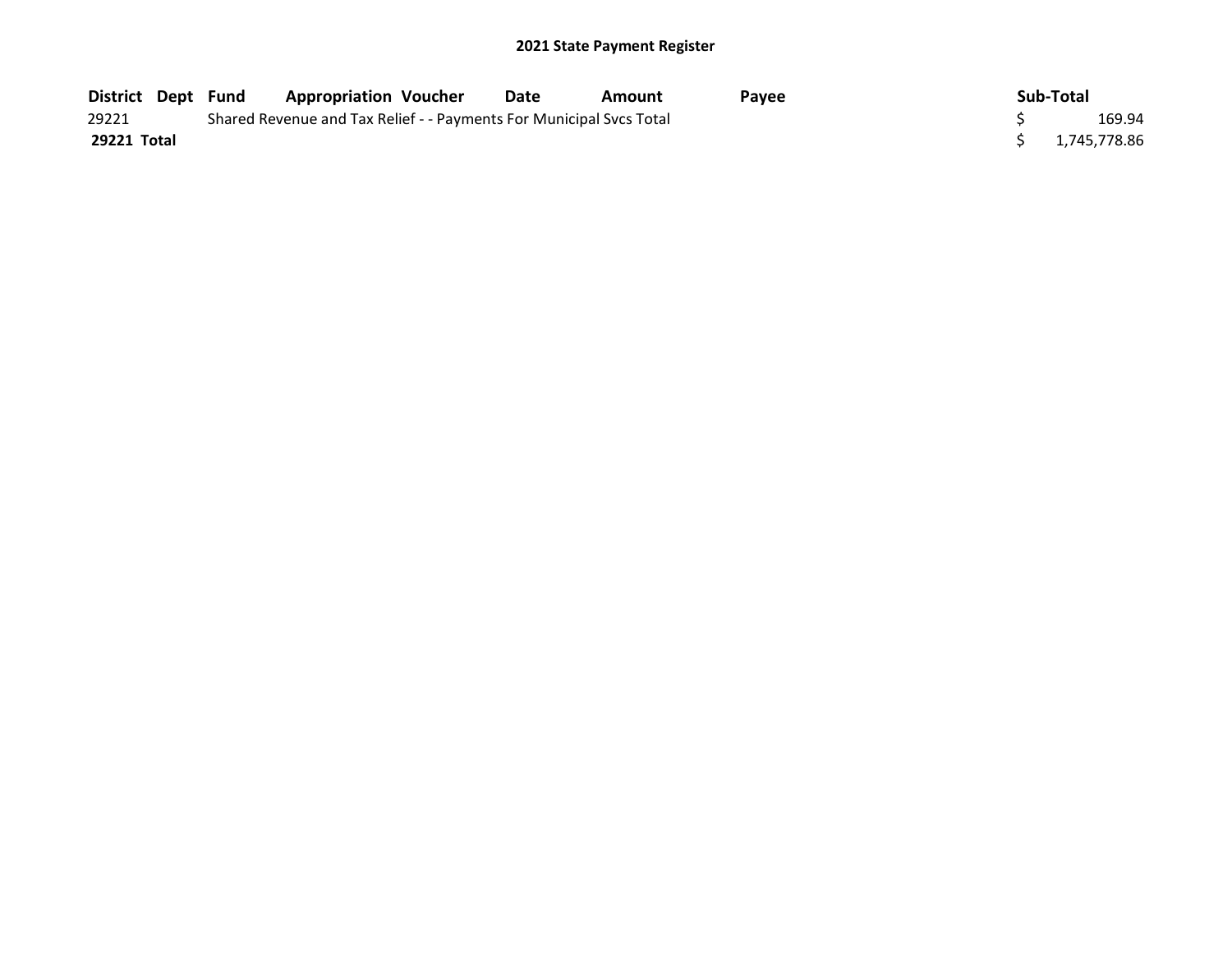| District Dept Fund |             | <b>Appropriation Voucher</b>                                       |          | <b>Date</b>    | <b>Amount</b> |           | Payee                     | Sub-Total |            |
|--------------------|-------------|--------------------------------------------------------------------|----------|----------------|---------------|-----------|---------------------------|-----------|------------|
| 29251              |             | Dept of Safety & Prof Services - - Fire Dues Distribution          |          |                |               |           |                           |           |            |
| 29251              | 16500 10000 | 22500                                                              | 00040978 | 7/16/2021 \$   |               |           | 10,442.42 City Of Mauston |           |            |
| 29251              |             | Dept of Safety & Prof Services - - Fire Dues Distribution Total    |          |                |               |           |                           | \$        | 10,442.42  |
| 29251              |             | Dept of Natural Resources - - Seg Earned                           |          |                |               |           |                           |           |            |
| 29251              | 37000 21200 | 100SE                                                              | 00461016 | $2/2/2021$ \$  |               | 30.00     | City Of Mauston           |           |            |
| 29251              |             | Dept of Natural Resources - - Seg Earned Total                     |          |                |               |           |                           | \$        | 30.00      |
| 29251              |             | Dept of Natural Resources - - Resaids - Cnty Forst, Cl & Mfl       |          |                |               |           |                           |           |            |
| 29251              | 37000 21200 | 57100                                                              | 00487876 | $6/14/2021$ \$ |               | 1.00      | City Of Mauston           |           |            |
| 29251              |             | Dept of Natural Resources - - Resaids - Cnty Forst, CI & Mfl Total |          |                |               |           |                           | \$        | 1.00       |
| 29251              |             | Dept of Natural Resources - - Rec & Resource Aids, Fed             |          |                |               |           |                           |           |            |
| 29251              | 37000 21200 | 58300                                                              | 00472375 | $4/12/2021$ \$ |               | 527.50    | City Of Mauston           |           |            |
| 29251              |             | Dept of Natural Resources - - Rec & Resource Aids, Fed Total       |          |                |               |           |                           | \$        | 527.50     |
| 29251              |             | Dept of Natural Resources - - Ea - Lake Protection                 |          |                |               |           |                           |           |            |
| 29251              | 37000 21200 | 66300                                                              | 00519946 | 11/16/2021 \$  |               |           | 3,230.93 City Of Mauston  |           |            |
| 29251              |             | Dept of Natural Resources - - Ea - Lake Protection Total           |          |                |               |           |                           | \$        | 3,230.93   |
| 29251              |             | Dept of Natural Resources - - Fin Asst For Responsible Units       |          |                |               |           |                           |           |            |
| 29251              | 37000 27400 | 67000                                                              | 00483126 | $5/21/2021$ \$ |               | 13,356.89 | City Of Mauston           |           |            |
| 29251              |             | Dept of Natural Resources - - Fin Asst For Responsible Units Total |          |                |               |           |                           | \$        | 13,356.89  |
| 29251              |             | WI Dept of Transportation - - Conn Hwy Aids St Fds                 |          |                |               |           |                           |           |            |
| 29251              | 39500 21100 | 16200                                                              | 00633558 | $1/4/2021$ \$  |               | 16,085.45 | City Of Mauston           |           |            |
| 29251              | 39500 21100 | 16200                                                              | 00669165 | $4/5/2021$ \$  |               | 16,085.45 | City Of Mauston           |           |            |
| 29251              | 39500 21100 | 16200                                                              | 00712653 | $7/6/2021$ \$  |               | 16,085.45 | City Of Mauston           |           |            |
| 29251              | 39500 21100 | 16200                                                              | 00753212 | 10/4/2021 \$   |               | 16,085.47 | City Of Mauston           |           |            |
| 29251              |             | WI Dept of Transportation - - Conn Hwy Aids St Fds Total           |          |                |               |           |                           | \$        | 64,341.82  |
| 29251              |             | WI Dept of Transportation - - Tc, Trns Oper Aid Sf                 |          |                |               |           |                           |           |            |
| 29251              | 39500 21100 | 17700                                                              | 00709684 | $6/23/2021$ \$ |               | 17,653.00 | City Of Mauston           |           |            |
| 29251              | 39500 21100 | 17700                                                              | 00754685 | $9/30/2021$ \$ |               | 52,954.00 | City Of Mauston           |           |            |
| 29251              |             | WI Dept of Transportation - - Tc, Trns Oper Aid Sf Total           |          |                |               |           |                           | \$        | 70,607.00  |
| 29251              |             | WI Dept of Transportation - - Trnst/Trns-Rel Aid F                 |          |                |               |           |                           |           |            |
| 29251              | 39500 21100 | 18200                                                              | 00674008 | $4/2/2021$ \$  |               | 46,435.36 | City Of Mauston           |           |            |
| 29251              | 39500 21100 | 18200                                                              | 00747060 | $9/16/2021$ \$ |               | 44,866.71 | City Of Mauston           |           |            |
| 29251              | 39500 21100 | 18200                                                              | 00765712 | 10/25/2021 \$  |               | 51,586.91 | City Of Mauston           |           |            |
| 29251              |             | WI Dept of Transportation - - Trnst/Trns-Rel Aid F Total           |          |                |               |           |                           | \$        | 142,888.98 |
| 29251              |             | WI Dept of Transportation - - Trns Aids To Mnc.-Sf                 |          |                |               |           |                           |           |            |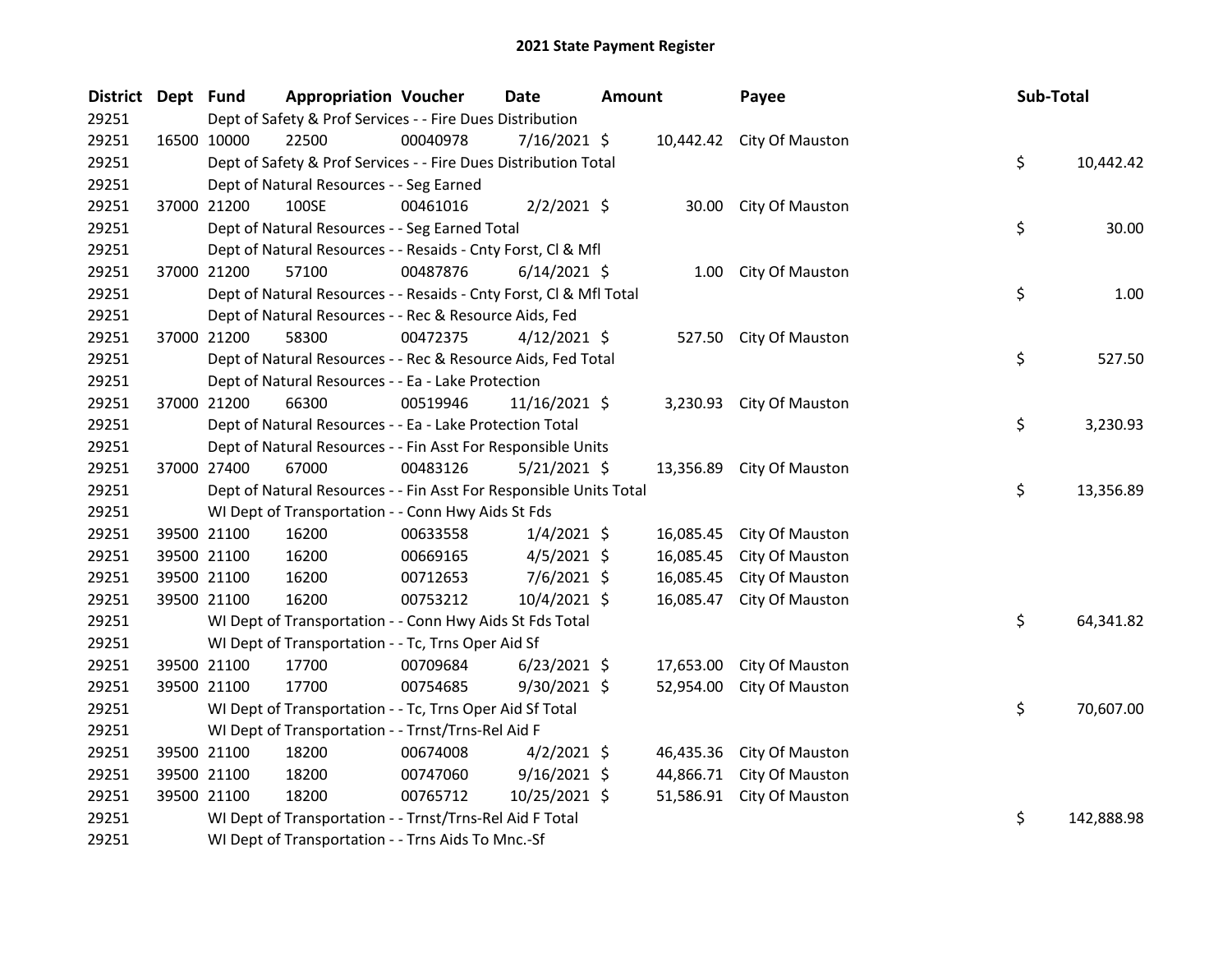| <b>District</b> | Dept Fund |             | <b>Appropriation Voucher</b>                                           |          | Date           | Amount |            | Payee                     | Sub-Total        |
|-----------------|-----------|-------------|------------------------------------------------------------------------|----------|----------------|--------|------------|---------------------------|------------------|
| 29251           |           | 39500 21100 | 19100                                                                  | 00632434 | $1/4/2021$ \$  |        | 109,601.96 | City Of Mauston           |                  |
| 29251           |           | 39500 21100 | 19100                                                                  | 00668041 | $4/5/2021$ \$  |        | 109,601.96 | City Of Mauston           |                  |
| 29251           |           | 39500 21100 | 19100                                                                  | 00711529 | 7/6/2021 \$    |        | 109,601.96 | City Of Mauston           |                  |
| 29251           |           | 39500 21100 | 19100                                                                  | 00752088 | 10/4/2021 \$   |        | 109,601.99 | City Of Mauston           |                  |
| 29251           |           |             | WI Dept of Transportation - - Trns Aids To Mnc.-Sf Total               |          |                |        |            |                           | \$<br>438,407.87 |
| 29251           |           |             | WI Dept of Transportation - - Aero Assistance Sfd                      |          |                |        |            |                           |                  |
| 29251           |           | 39500 21100 | 26400                                                                  | 00651433 | $2/9/2021$ \$  |        | 12,258.00  | City Of Mauston           |                  |
| 29251           |           |             | WI Dept of Transportation - - Aero Assistance Sfd Total                |          |                |        |            |                           | \$<br>12,258.00  |
| 29251           |           |             | WI Dept of Transportation - - Aero Assistance Lfd                      |          |                |        |            |                           |                  |
| 29251           |           | 39500 21100 | 27400                                                                  | 00651433 | 2/9/2021 \$    |        | 3,064.50   | City Of Mauston           |                  |
| 29251           |           |             | WI Dept of Transportation - - Aero Assistance Lfd Total                |          |                |        |            |                           | \$<br>3,064.50   |
| 29251           |           |             | WI Dept of Transportation - - Loc Rd Imp Prg St Fd                     |          |                |        |            |                           |                  |
| 29251           |           | 39500 21100 | 27800                                                                  | 00635305 | $1/4/2021$ \$  |        |            | 34,661.50 City Of Mauston |                  |
| 29251           |           |             | WI Dept of Transportation - - Loc Rd Imp Prg St Fd Total               |          |                |        |            |                           | \$<br>34,661.50  |
| 29251           |           |             | WI Dept of Transportation - - Hwy Mgmt & Opers Sf                      |          |                |        |            |                           |                  |
| 29251           |           | 39500 21100 | 36500                                                                  | 00755313 | 10/22/2021 \$  |        | 500.00     | City Of Mauston           |                  |
| 29251           |           | 39500 21100 | 36500                                                                  | 00755444 | 10/22/2021 \$  |        | 500.00     | City Of Mauston           |                  |
| 29251           |           |             | WI Dept of Transportation - - Hwy Mgmt & Opers Sf Total                |          |                |        |            |                           | \$<br>1,000.00   |
| 29251           |           |             | Department of Health Services - - Energy Costs, Energy-Related A       |          |                |        |            |                           |                  |
| 29251           |           | 43500 10000 | 20600                                                                  | 00405671 | 1/25/2021 \$   |        | 15,695.63  | City Of Mauston           |                  |
| 29251           |           | 43500 10000 | 20600                                                                  | 00412000 | 2/25/2021 \$   |        | 13,434.71  | City Of Mauston           |                  |
| 29251           |           | 43500 10000 | 20600                                                                  | 00416833 | 3/25/2021 \$   |        | 13,449.65  | City Of Mauston           |                  |
| 29251           |           | 43500 10000 | 20600                                                                  | 00423386 | $4/23/2021$ \$ |        | 14,225.94  | City Of Mauston           |                  |
| 29251           |           | 43500 10000 | 20600                                                                  | 00428380 | 5/24/2021 \$   |        | 14,236.60  | City Of Mauston           |                  |
| 29251           |           | 43500 10000 | 20600                                                                  | 00436627 | $7/1/2021$ \$  |        | 13,988.81  | City Of Mauston           |                  |
| 29251           |           | 43500 10000 | 20600                                                                  | 00439661 | 7/20/2021 \$   |        | 14,165.57  | City Of Mauston           |                  |
| 29251           |           | 43500 10000 | 20600                                                                  | 00445858 | $9/10/2021$ \$ |        | 14,337.26  | City Of Mauston           |                  |
| 29251           |           | 43500 10000 | 20600                                                                  | 00451320 | $9/21/2021$ \$ |        | 14,011.99  | City Of Mauston           |                  |
| 29251           |           | 43500 10000 | 20600                                                                  | 00457682 | 11/12/2021 \$  |        | 14,098.44  | City Of Mauston           |                  |
| 29251           |           | 43500 10000 | 20600                                                                  | 00464535 | 12/10/2021 \$  |        | 14,055.01  | City Of Mauston           |                  |
| 29251           |           |             | Department of Health Services - - Energy Costs, Energy-Related A Total |          |                |        |            |                           | \$<br>155,699.61 |
| 29251           |           |             | Department of Justice - - Officer training reimbursement               |          |                |        |            |                           |                  |
| 29251           |           | 45500 10000 | 21400                                                                  | 00105425 | 11/18/2021 \$  |        | 1,440.00   | City Of Mauston           |                  |
| 29251           |           |             | Department of Justice - - Officer training reimbursement Total         |          |                |        |            |                           | \$<br>1.440.00   |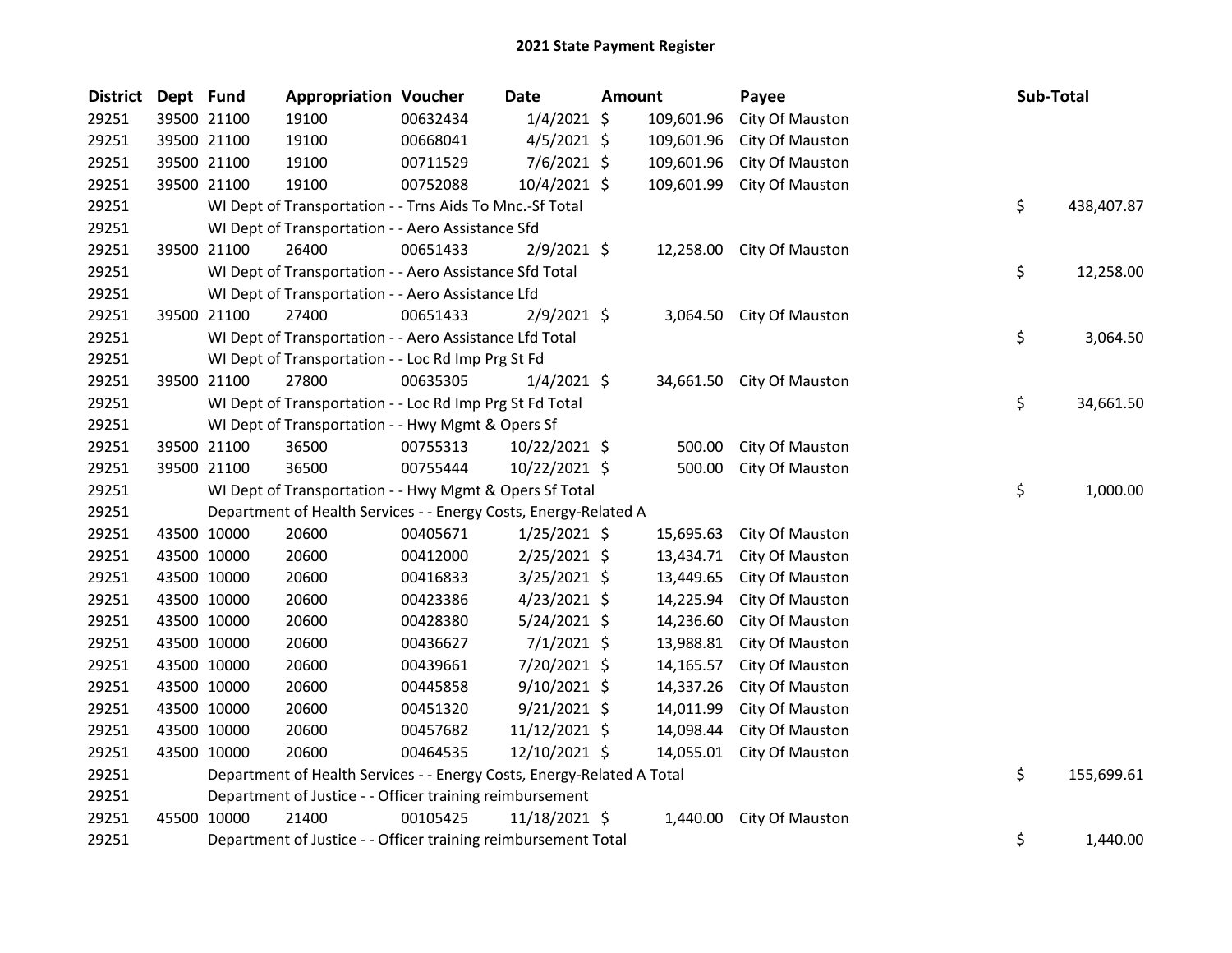| District Dept Fund |             |             | <b>Appropriation Voucher</b>                                            |          | Date           | <b>Amount</b> |          | Payee                                                                                                   | Sub-Total        |
|--------------------|-------------|-------------|-------------------------------------------------------------------------|----------|----------------|---------------|----------|---------------------------------------------------------------------------------------------------------|------------------|
| 29251              |             |             | Department of Military Affairs - - Energy Costs, Energy-Related A       |          |                |               |          |                                                                                                         |                  |
| 29251              |             | 46500 10000 | 10600                                                                   | 00088551 | 1/28/2021 \$   |               | 411.66   | City Of Mauston                                                                                         |                  |
| 29251              |             | 46500 10000 | 10600                                                                   | 00090485 | 2/25/2021 \$   |               | 418.93   | City Of Mauston                                                                                         |                  |
| 29251              |             | 46500 10000 | 10600                                                                   | 00091648 | $3/22/2021$ \$ |               | 427.96   | City Of Mauston                                                                                         |                  |
| 29251              | 46500 10000 |             | 10600                                                                   | 00092879 | 4/21/2021 \$   |               | 416.06   | City Of Mauston                                                                                         |                  |
| 29251              |             | 46500 10000 | 10600                                                                   | 00094663 | 5/27/2021 \$   |               | 414.87   | City Of Mauston                                                                                         |                  |
| 29251              |             | 46500 10000 | 10600                                                                   | 00095670 | $6/16/2021$ \$ |               | 469.75   | City Of Mauston                                                                                         |                  |
| 29251              |             | 46500 10000 | 10600                                                                   | 00097980 | 7/28/2021 \$   |               | 459.17   | City Of Mauston                                                                                         |                  |
| 29251              |             | 46500 10000 | 10600                                                                   | 00099000 | 8/19/2021 \$   |               | 407.51   | City Of Mauston                                                                                         |                  |
| 29251              |             | 46500 10000 | 10600                                                                   | 00100160 | $9/16/2021$ \$ |               | 409.32   | City Of Mauston                                                                                         |                  |
| 29251              |             | 46500 10000 | 10600                                                                   | 00101713 | 10/28/2021 \$  |               | 408.62   | City Of Mauston                                                                                         |                  |
| 29251              | 46500 10000 |             | 10600                                                                   | 00102920 | 11/18/2021 \$  |               | 414.17   | City Of Mauston                                                                                         |                  |
| 29251              |             | 46500 10000 | 10600                                                                   | 00103987 | 12/15/2021 \$  |               | 413.88   | City Of Mauston                                                                                         |                  |
| 29251              |             |             | Department of Military Affairs - - Energy Costs, Energy-Related A Total |          |                |               |          |                                                                                                         | \$<br>5,071.90   |
| 29251              |             |             | Department of Military Affairs - - Disaster Recovery Aid                |          |                |               |          |                                                                                                         |                  |
| 29251              |             | 46500 10000 | 30500                                                                   | 00092746 | $4/20/2021$ \$ |               |          | 2,275.72 City Of Mauston                                                                                |                  |
| 29251              |             |             | Department of Military Affairs - - Disaster Recovery Aid Total          |          |                |               |          |                                                                                                         | \$<br>2,275.72   |
| 29251              |             |             | Department of Administration - - Hv Trans Ln Annual Impact Fee          |          |                |               |          |                                                                                                         |                  |
| 29251              |             | 50500 10000 | 17400                                                                   | 00144492 | $5/3/2021$ \$  |               |          | 14,458.00 City Of Mauston                                                                               |                  |
| 29251              |             |             | Department of Administration - - Hv Trans Ln Annual Impact Fee Total    |          |                |               |          |                                                                                                         | \$<br>14,458.00  |
| 29251              |             |             |                                                                         |          |                |               |          | Public Defender Board - - Transcript, Discovery and Records Provided to the Public Defender Board       |                  |
| 29251              |             | 55000 10000 | 10600                                                                   | 00308765 | 10/28/2021 \$  |               |          | 0.20 City Of Mauston                                                                                    |                  |
| 29251              |             |             |                                                                         |          |                |               |          | Public Defender Board - - Transcript, Discovery and Records Provided to the Public Defender Board Total | \$<br>0.20       |
| 29251              |             |             | Department of Revenue - - Gifts And Grants                              |          |                |               |          |                                                                                                         |                  |
| 29251              |             | 56600 10000 | 12100                                                                   | 00206868 | $6/25/2021$ \$ |               |          | 227,915.78 City Of Mauston                                                                              |                  |
| 29251              |             |             | Department of Revenue - - Gifts And Grants Total                        |          |                |               |          |                                                                                                         | \$<br>227,915.78 |
| 29251              |             |             | Department of Revenue - - Misc Revenue Holding Clearing                 |          |                |               |          |                                                                                                         |                  |
| 29251              |             | 56600 10000 | 99500                                                                   | 00188835 | $1/8/2021$ \$  |               | 60.82    | City Of Mauston                                                                                         |                  |
| 29251              |             | 56600 10000 | 99500                                                                   | 00188836 | $1/8/2021$ \$  |               | 4,174.35 | City Of Mauston                                                                                         |                  |
| 29251              |             | 56600 10000 | 99500                                                                   | 00190902 | $2/5/2021$ \$  |               | 142.81   | City Of Mauston                                                                                         |                  |
| 29251              |             | 56600 10000 | 99500                                                                   | 00190903 | $2/5/2021$ \$  |               | 2,580.92 | City Of Mauston                                                                                         |                  |
| 29251              |             | 56600 10000 | 99500                                                                   | 00192624 | $3/1/2021$ \$  |               | 50.00    | City Of Mauston                                                                                         |                  |
| 29251              |             | 56600 10000 | 99500                                                                   | 00192625 | $3/1/2021$ \$  |               | 75.00    | City Of Mauston                                                                                         |                  |
| 29251              |             | 56600 10000 | 99500                                                                   | 00193500 | $3/5/2021$ \$  |               | 788.90   | City Of Mauston                                                                                         |                  |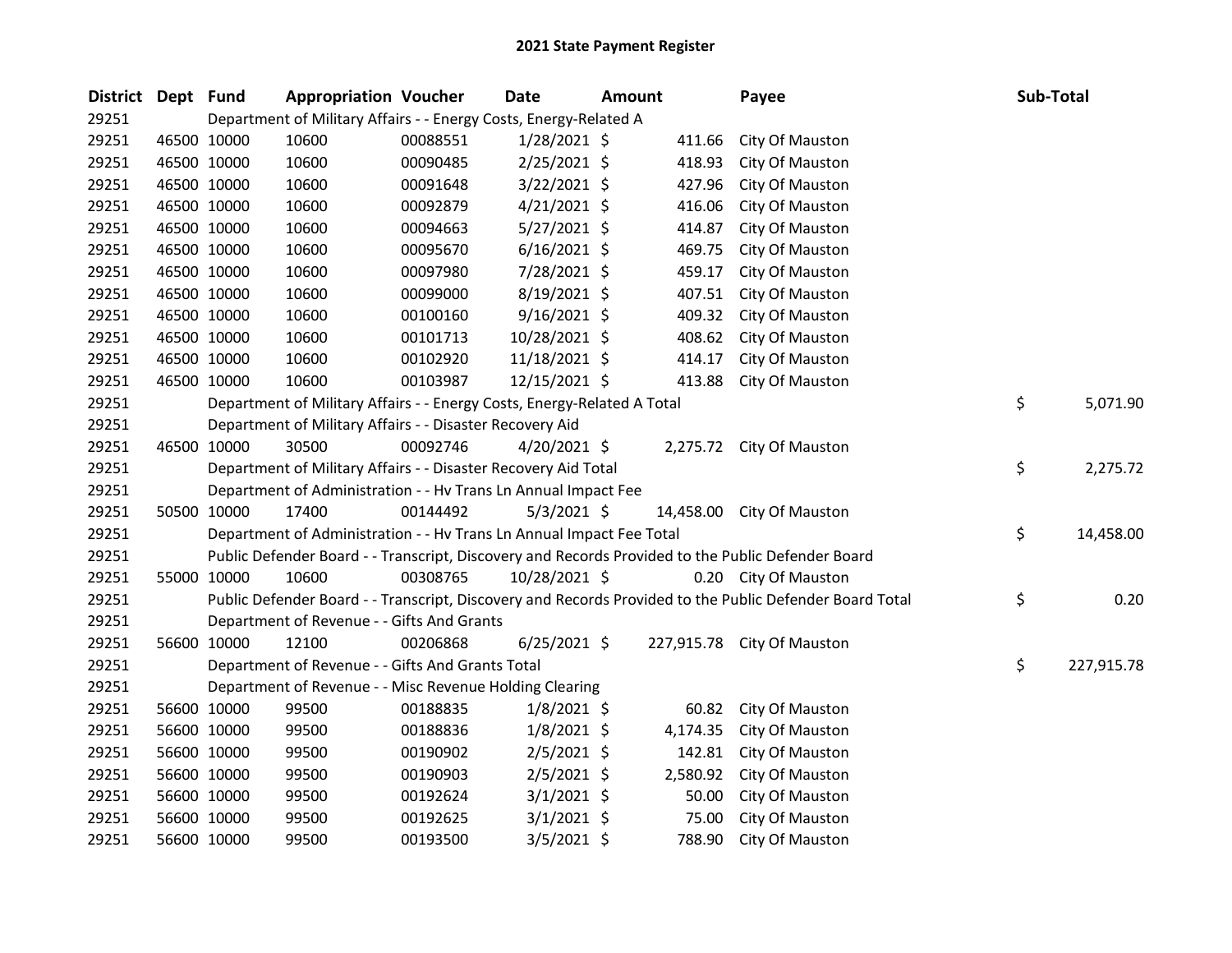| <b>District</b> | Dept Fund |             | <b>Appropriation Voucher</b>                                          |          | Date           | Amount |            | Payee           | Sub-Total          |
|-----------------|-----------|-------------|-----------------------------------------------------------------------|----------|----------------|--------|------------|-----------------|--------------------|
| 29251           |           | 56600 10000 | 99500                                                                 | 00193501 | 3/5/2021 \$    |        | 12,446.23  | City Of Mauston |                    |
| 29251           |           | 56600 10000 | 99500                                                                 | 00195779 | 3/22/2021 \$   |        | 20.00      | City Of Mauston |                    |
| 29251           |           | 56600 10000 | 99500                                                                 | 00197199 | $4/5/2021$ \$  |        | 300.00     | City Of Mauston |                    |
| 29251           |           | 56600 10000 | 99500                                                                 | 00197773 | $4/7/2021$ \$  |        | 374.64     | City Of Mauston |                    |
| 29251           |           | 56600 10000 | 99500                                                                 | 00197774 | $4/7/2021$ \$  |        | 11,245.03  | City Of Mauston |                    |
| 29251           |           | 56600 10000 | 99500                                                                 | 00198413 | 4/12/2021 \$   |        | 20.00      | City Of Mauston |                    |
| 29251           |           | 56600 10000 | 99500                                                                 | 00200403 | 5/3/2021 \$    |        | 47.11      | City Of Mauston |                    |
| 29251           |           | 56600 10000 | 99500                                                                 | 00201148 | 5/7/2021 \$    |        | 541.56     | City Of Mauston |                    |
| 29251           |           | 56600 10000 | 99500                                                                 | 00201149 | $5/7/2021$ \$  |        | 5,928.95   | City Of Mauston |                    |
| 29251           |           | 56600 10000 | 99500                                                                 | 00204371 | $6/7/2021$ \$  |        | 92.72      | City Of Mauston |                    |
| 29251           |           | 56600 10000 | 99500                                                                 | 00204372 | $6/7/2021$ \$  |        | 8,665.79   | City Of Mauston |                    |
| 29251           |           | 56600 10000 | 99500                                                                 | 00204745 | $6/7/2021$ \$  |        | 863.00     | City Of Mauston |                    |
| 29251           |           | 56600 10000 | 99500                                                                 | 00205848 | $6/21/2021$ \$ |        | 23.80      | City Of Mauston |                    |
| 29251           |           | 56600 10000 | 99500                                                                 | 00208949 | 7/8/2021 \$    |        | 4,577.16   | City Of Mauston |                    |
| 29251           |           | 56600 10000 | 99500                                                                 | 00211701 | 8/6/2021 \$    |        | 3,733.76   | City Of Mauston |                    |
| 29251           |           | 56600 10000 | 99500                                                                 | 00212117 | 8/9/2021 \$    |        | 468.44     | City Of Mauston |                    |
| 29251           |           | 56600 10000 | 99500                                                                 | 00214311 | $9/8/2021$ \$  |        | 2,651.58   | City Of Mauston |                    |
| 29251           |           | 56600 10000 | 99500                                                                 | 00216561 | 10/7/2021 \$   |        | 2,048.12   | City Of Mauston |                    |
| 29251           |           | 56600 10000 | 99500                                                                 | 00219158 | $11/5/2021$ \$ |        | 1,885.50   | City Of Mauston |                    |
| 29251           |           | 56600 10000 | 99500                                                                 | 00221303 | $12/7/2021$ \$ |        | 853.15     | City Of Mauston |                    |
| 29251           |           | 56600 10000 | 99500                                                                 | 00221304 | 12/7/2021 \$   |        | 2,866.38   | City Of Mauston |                    |
| 29251           |           |             | Department of Revenue - - Misc Revenue Holding Clearing Total         |          |                |        |            |                 | \$<br>67,525.72    |
| 29251           |           |             | Shared Revenue and Tax Relief - - Expenditure Restraint Program       |          |                |        |            |                 |                    |
| 29251           |           | 83500 10000 | 10100                                                                 | 00081500 | 7/26/2021 \$   |        | 69,898.70  | City Of Mauston |                    |
| 29251           |           |             | Shared Revenue and Tax Relief - - Expenditure Restraint Program Total |          |                |        |            |                 | \$<br>69,898.70    |
| 29251           |           |             | Shared Revenue and Tax Relief - - County And Municipal Aid            |          |                |        |            |                 |                    |
| 29251           |           | 83500 10000 | 10500                                                                 | 00081500 | 7/26/2021 \$   |        | 151,565.99 | City Of Mauston |                    |
| 29251           |           | 83500 10000 | 10500                                                                 | 00088601 | 11/15/2021 \$  |        | 858,873.95 | City Of Mauston |                    |
| 29251           |           |             | Shared Revenue and Tax Relief - - County And Municipal Aid Total      |          |                |        |            |                 | \$<br>1,010,439.94 |
| 29251           |           |             | Shared Revenue and Tax Relief - - Exempt Computer Aid                 |          |                |        |            |                 |                    |
| 29251           |           | 83500 10000 | 10900                                                                 | 00084109 | 7/26/2021 \$   |        | 6,982.76   | City Of Mauston |                    |
| 29251           |           | 83500 10000 | 10900                                                                 | 00085793 | 7/26/2021 \$   |        | 7,139.53   | City Of Mauston |                    |
| 29251           |           |             | Shared Revenue and Tax Relief - - Exempt Computer Aid Total           |          |                |        |            |                 | \$<br>14,122.29    |
| 29251           |           |             | Shared Revenue and Tax Relief - - Utility Aid                         |          |                |        |            |                 |                    |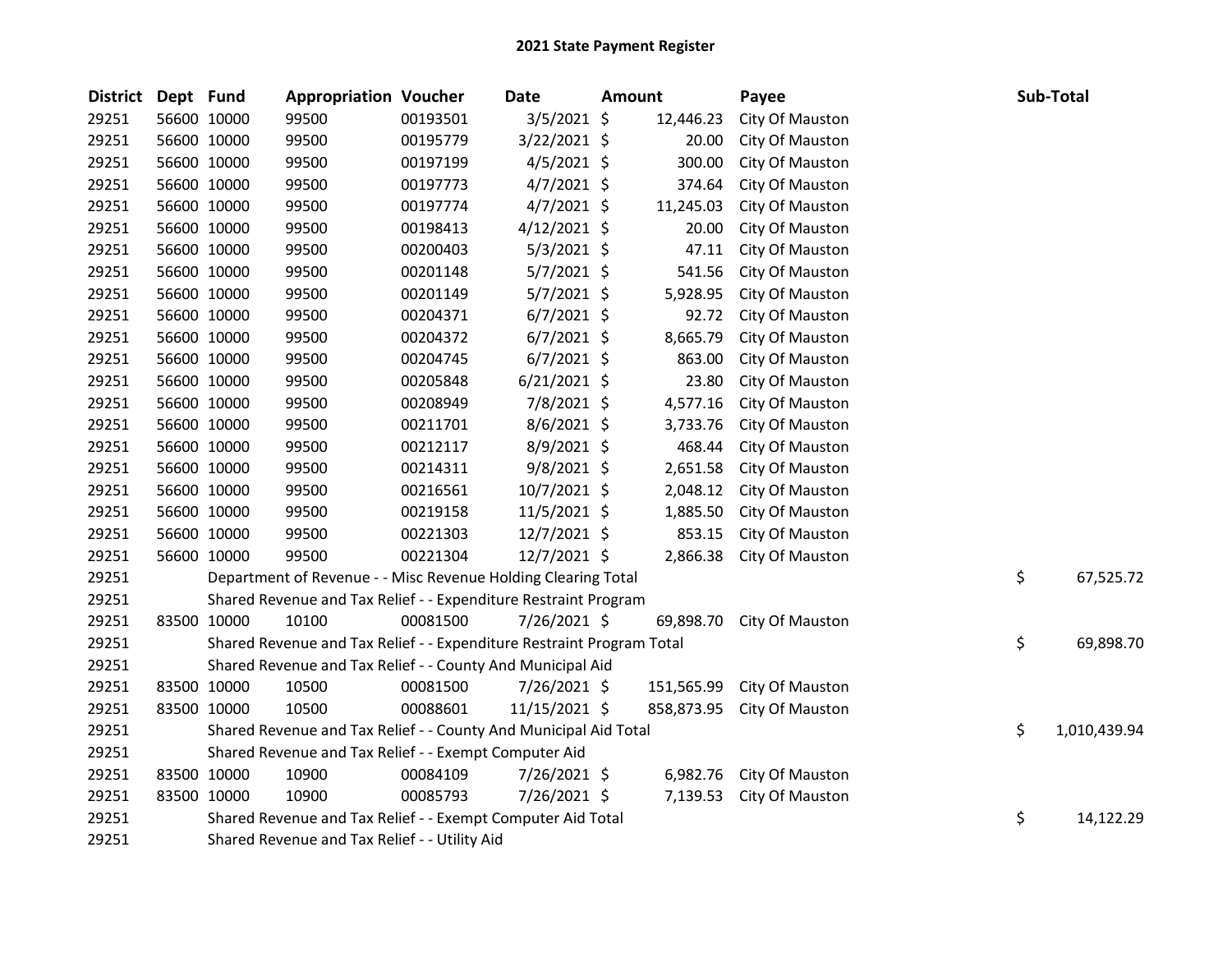| <b>District</b> | Dept Fund |             | <b>Appropriation Voucher</b>                                                  |          | Date            | Amount |            | Payee           |    | Sub-Total    |
|-----------------|-----------|-------------|-------------------------------------------------------------------------------|----------|-----------------|--------|------------|-----------------|----|--------------|
| 29251           |           | 83500 10000 | 11000                                                                         | 00081500 | 7/26/2021 \$    |        | 4,271.20   | City Of Mauston |    |              |
| 29251           |           | 83500 10000 | 11000                                                                         | 00088601 | $11/15/2021$ \$ |        | 23,554.60  | City Of Mauston |    |              |
| 29251           |           |             | Shared Revenue and Tax Relief - - Utility Aid Total                           |          |                 |        |            |                 | \$ | 27,825.80    |
| 29251           |           |             | Shared Revenue and Tax Relief - - Personal Property Aid                       |          |                 |        |            |                 |    |              |
| 29251           |           | 83500 10000 | 11100                                                                         | 00077288 | $5/3/2021$ \$   |        | 1,995.82   | City Of Mauston |    |              |
| 29251           |           | 83500 10000 | 11100                                                                         | 00078882 | $5/3/2021$ \$   |        | 31,376.76  | City Of Mauston |    |              |
| 29251           |           |             | Shared Revenue and Tax Relief - - Personal Property Aid Total                 |          |                 |        |            |                 | \$ | 33,372.58    |
| 29251           |           |             | Shared Revenue and Tax Relief - - State Aid; Video Service Provider Fee       |          |                 |        |            |                 |    |              |
| 29251           |           | 83500 10000 | 11200                                                                         | 00082977 | 7/26/2021 \$    |        | 4,308.00   | City Of Mauston |    |              |
| 29251           |           |             | Shared Revenue and Tax Relief - - State Aid; Video Service Provider Fee Total |          |                 |        |            |                 | \$ | 4,308.00     |
| 29251           |           |             | Shared Revenue and Tax Relief - - Payments For Municipal Svcs                 |          |                 |        |            |                 |    |              |
| 29251           | 83500     | 10000       | 50100                                                                         | 00073655 | $2/1/2021$ \$   |        | 172,281.02 | City Of Mauston |    |              |
| 29251           |           |             | Shared Revenue and Tax Relief - - Payments For Municipal Svcs Total           |          |                 |        |            |                 | \$ | 172,281.02   |
| 29251           |           |             | Shared Revenue and Tax Relief - - Lottery & Gaming Credit                     |          |                 |        |            |                 |    |              |
| 29251           |           | 83500 52100 | 36300                                                                         | 00074232 | $3/22/2021$ \$  |        | 6,868.08   | City Of Mauston |    |              |
| 29251           |           |             | Shared Revenue and Tax Relief - - Lottery & Gaming Credit Total               |          |                 |        |            |                 |    | 6,868.08     |
| 29251 Total     |           |             |                                                                               |          |                 |        |            |                 | S  | 2,608,321.75 |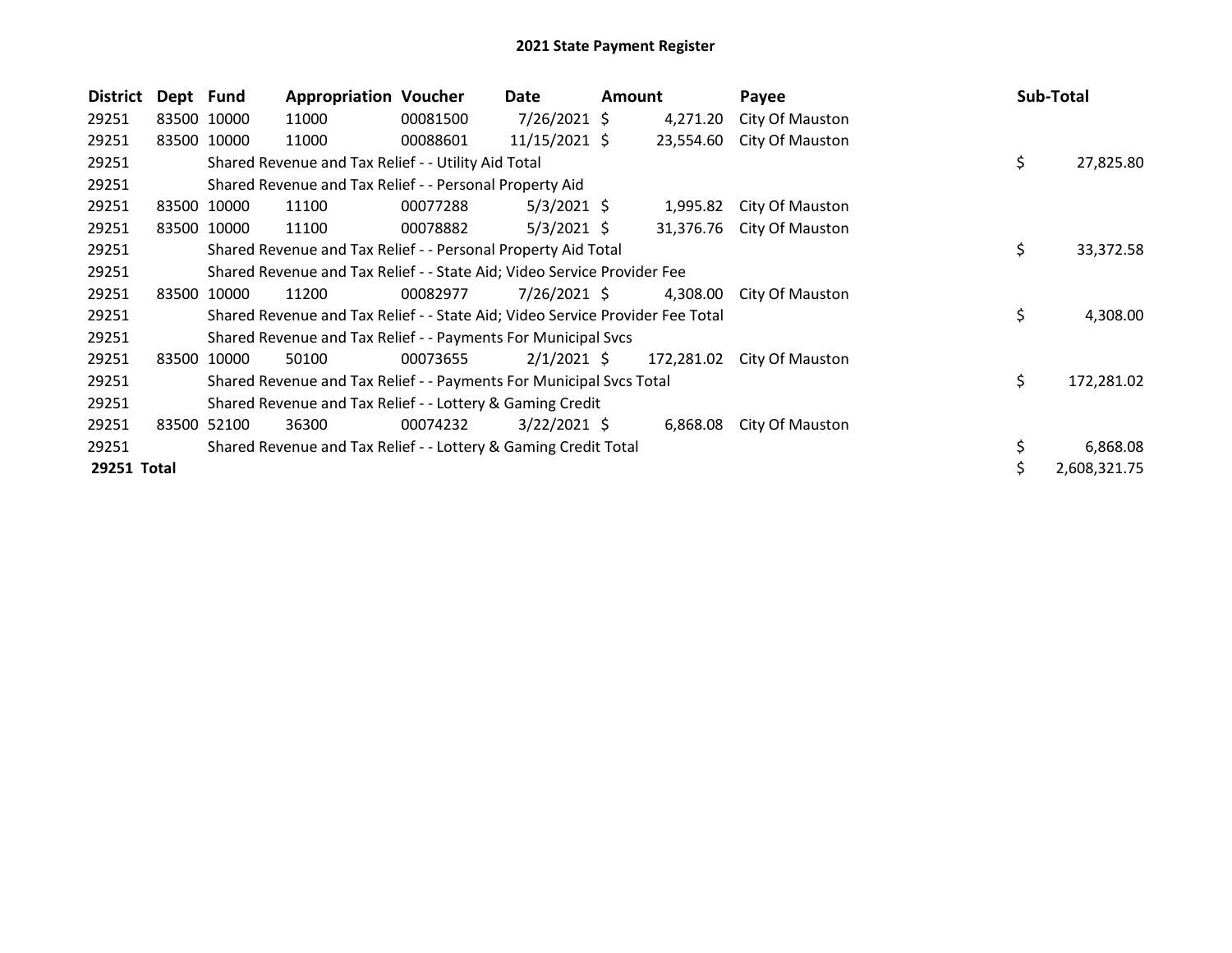| <b>District</b> | Dept Fund |             | <b>Appropriation Voucher</b>                                       |          | <b>Date</b>    | Amount |           | Payee                          | Sub-Total |            |
|-----------------|-----------|-------------|--------------------------------------------------------------------|----------|----------------|--------|-----------|--------------------------------|-----------|------------|
| 29261           |           |             | Dept of Safety & Prof Services - - Fire Dues Distribution          |          |                |        |           |                                |           |            |
| 29261           |           | 16500 10000 | 22500                                                              | 00040981 | 7/15/2021 \$   |        | 3,910.10  | New Lisbon, City of            |           |            |
| 29261           |           |             | Dept of Safety & Prof Services - - Fire Dues Distribution Total    |          |                |        |           |                                | \$        | 3,910.10   |
| 29261           |           |             | Dept of Natural Resources - - Fin Asst For Responsible Units       |          |                |        |           |                                |           |            |
| 29261           |           | 37000 27400 | 67000                                                              | 00483615 | $5/21/2021$ \$ |        |           | 5,338.32 New Lisbon, City of   |           |            |
| 29261           |           |             | Dept of Natural Resources - - Fin Asst For Responsible Units Total |          |                |        |           |                                | \$        | 5,338.32   |
| 29261           |           |             | WI Dept of Transportation - - Trns Aids To Mnc.-Sf                 |          |                |        |           |                                |           |            |
| 29261           |           | 39500 21100 | 19100                                                              | 00632435 | $1/4/2021$ \$  |        | 39,748.84 | New Lisbon, City of            |           |            |
| 29261           |           | 39500 21100 | 19100                                                              | 00668042 | $4/5/2021$ \$  |        | 39,748.84 | New Lisbon, City of            |           |            |
| 29261           |           | 39500 21100 | 19100                                                              | 00711530 | 7/6/2021 \$    |        | 39,748.84 | New Lisbon, City of            |           |            |
| 29261           |           | 39500 21100 | 19100                                                              | 00752089 | 10/4/2021 \$   |        | 39,748.85 | New Lisbon, City of            |           |            |
| 29261           |           |             | WI Dept of Transportation - - Trns Aids To Mnc.-Sf Total           |          |                |        |           |                                | \$        | 158,995.37 |
| 29261           |           |             | WI Dept of Transportation - - Loc Rd Imp Prg St Fd                 |          |                |        |           |                                |           |            |
| 29261           |           | 39500 21100 | 27800                                                              | 00681731 | 4/20/2021 \$   |        |           | 11,685.07 New Lisbon, City of  |           |            |
| 29261           |           |             | WI Dept of Transportation - - Loc Rd Imp Prg St Fd Total           |          |                |        |           |                                | \$        | 11,685.07  |
| 29261           |           |             | WI Dept of Transportation - - Hwy Mgmt & Opers Sf                  |          |                |        |           |                                |           |            |
| 29261           |           | 39500 21100 | 36500                                                              | 00637108 | $1/7/2021$ \$  |        | 64.47     | New Lisbon, City of            |           |            |
| 29261           |           | 39500 21100 | 36500                                                              | 00650196 | $2/5/2021$ \$  |        | 61.06     | New Lisbon, City of            |           |            |
| 29261           |           | 39500 21100 | 36500                                                              | 00652590 | $2/11/2021$ \$ |        | 12.42     | New Lisbon, City of            |           |            |
| 29261           |           | 39500 21100 | 36500                                                              | 00661311 | $3/4/2021$ \$  |        | 68.43     | New Lisbon, City of            |           |            |
| 29261           |           | 39500 21100 | 36500                                                              | 00675104 | $4/6/2021$ \$  |        | 56.21     | New Lisbon, City of            |           |            |
| 29261           |           | 39500 21100 | 36500                                                              | 00689233 | $5/5/2021$ \$  |        | 63.57     | New Lisbon, City of            |           |            |
| 29261           |           | 39500 21100 | 36500                                                              | 00702368 | $6/3/2021$ \$  |        | 55.92     | New Lisbon, City of            |           |            |
| 29261           |           | 39500 21100 | 36500                                                              | 00717440 | 7/6/2021 \$    |        | 57.00     | New Lisbon, City of            |           |            |
| 29261           |           | 39500 21100 | 36500                                                              | 00728807 | 8/2/2021 \$    |        | 58.44     | New Lisbon, City of            |           |            |
| 29261           |           | 39500 21100 | 36500                                                              | 00743819 | $9/7/2021$ \$  |        | 59.39     | New Lisbon, City of            |           |            |
| 29261           |           | 39500 21100 | 36500                                                              | 00757394 | 10/4/2021 \$   |        | 48.25     | New Lisbon, City of            |           |            |
| 29261           |           | 39500 21100 | 36500                                                              | 00769959 | 11/3/2021 \$   |        | 57.68     | New Lisbon, City of            |           |            |
| 29261           |           | 39500 21100 | 36500                                                              | 00780994 | 12/6/2021 \$   |        | 69.31     | New Lisbon, City of            |           |            |
| 29261           |           |             | WI Dept of Transportation - - Hwy Mgmt & Opers Sf Total            |          |                |        |           |                                | \$        | 732.15     |
| 29261           |           |             | Department of Corrections - - General Program Operations           |          |                |        |           |                                |           |            |
| 29261           |           | 41000 10000 | 10100                                                              | 00418580 | 3/31/2021 \$   |        |           | 325,617.00 New Lisbon, City of |           |            |
| 29261           |           |             | Department of Corrections - - General Program Operations Total     |          |                |        |           |                                | \$        | 325,617.00 |
| 29261           |           |             | Department of Corrections - - Energy Costs, Energy-Related A       |          |                |        |           |                                |           |            |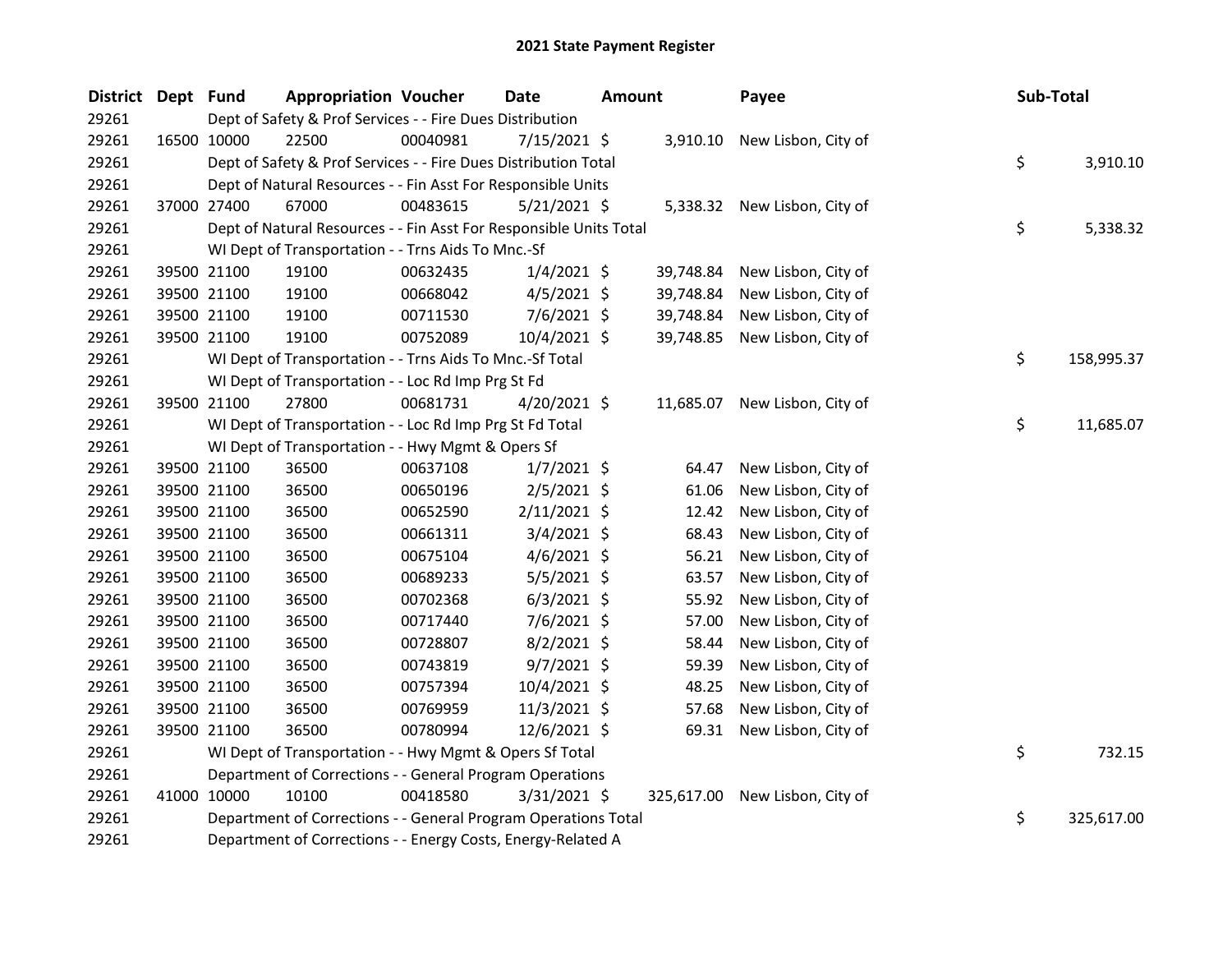| District Dept Fund |             | <b>Appropriation Voucher</b> |          | <b>Date</b>    | <b>Amount</b> | Payee               | Sub-Total |
|--------------------|-------------|------------------------------|----------|----------------|---------------|---------------------|-----------|
| 29261              | 41000 10000 | 10600                        | 00402740 | 1/8/2021 \$    | 69,070.95     | New Lisbon, City of |           |
| 29261              | 41000 10000 | 10600                        | 00402742 | $1/8/2021$ \$  | 210.00        | New Lisbon, City of |           |
| 29261              | 41000 10000 | 10600                        | 00402750 | $1/8/2021$ \$  | 312.16        | New Lisbon, City of |           |
| 29261              | 41000 10000 | 10600                        | 00408474 | $2/9/2021$ \$  | 210.00        | New Lisbon, City of |           |
| 29261              | 41000 10000 | 10600                        | 00408478 | $2/9/2021$ \$  | 403.10        | New Lisbon, City of |           |
| 29261              | 41000 10000 | 10600                        | 00408481 | $2/9/2021$ \$  | 72,743.64     | New Lisbon, City of |           |
| 29261              | 41000 10000 | 10600                        | 00414567 | $3/11/2021$ \$ | 210.00        | New Lisbon, City of |           |
| 29261              | 41000 10000 | 10600                        | 00414578 | $3/11/2021$ \$ | 67,669.58     | New Lisbon, City of |           |
| 29261              | 41000 10000 | 10600                        | 00415152 | $3/15/2021$ \$ | 4,247.54      | New Lisbon, City of |           |
| 29261              | 41000 10000 | 10600                        | 00415157 | $3/15/2021$ \$ | 402.46        | New Lisbon, City of |           |
| 29261              | 41000 10000 | 10600                        | 00418578 | $3/31/2021$ \$ | 291,431.54    | New Lisbon, City of |           |
| 29261              | 41000 10000 | 10600                        | 00419466 | $4/8/2021$ \$  | 63,138.55     | New Lisbon, City of |           |
| 29261              | 41000 10000 | 10600                        | 00419472 | $4/8/2021$ \$  | 341.55        | New Lisbon, City of |           |
| 29261              | 41000 10000 | 10600                        | 00419476 | $4/8/2021$ \$  | 210.00        | New Lisbon, City of |           |
| 29261              | 41000 10000 | 10600                        | 00424514 | $5/6/2021$ \$  | 72,084.81     | New Lisbon, City of |           |
| 29261              | 41000 10000 | 10600                        | 00424516 | $5/6/2021$ \$  | 302.56        | New Lisbon, City of |           |
| 29261              | 41000 10000 | 10600                        | 00424518 | $5/6/2021$ \$  | 210.00        | New Lisbon, City of |           |
| 29261              | 41000 10000 | 10600                        | 00430785 | $6/7/2021$ \$  | 210.00        | New Lisbon, City of |           |
| 29261              | 41000 10000 | 10600                        | 00430789 | $6/7/2021$ \$  | 418.60        | New Lisbon, City of |           |
| 29261              | 41000 10000 | 10600                        | 00430793 | $6/7/2021$ \$  | 68,143.73     | New Lisbon, City of |           |
| 29261              | 41000 10000 | 10600                        | 00437743 | $7/9/2021$ \$  | 4,552.02      | New Lisbon, City of |           |
| 29261              | 41000 10000 | 10600                        | 00437756 | 7/9/2021 \$    | 210.00        | New Lisbon, City of |           |
| 29261              | 41000 10000 | 10600                        | 00437761 | 7/9/2021 \$    | 393.64        | New Lisbon, City of |           |
| 29261              | 41000 10000 | 10600                        | 00437766 | 7/9/2021 \$    | 72,711.42     | New Lisbon, City of |           |
| 29261              | 41000 10000 | 10600                        | 00443193 | $8/6/2021$ \$  | 348.01        | New Lisbon, City of |           |
| 29261              | 41000 10000 | 10600                        | 00443195 | 8/20/2021 \$   | 72,618.62     | New Lisbon, City of |           |
| 29261              | 41000 10000 | 10600                        | 00443198 | 8/20/2021 \$   | 210.00        | New Lisbon, City of |           |
| 29261              | 41000 10000 | 10600                        | 00448629 | $9/22/2021$ \$ | 4,552.02      | New Lisbon, City of |           |
| 29261              | 41000 10000 | 10600                        | 00448659 | $9/17/2021$ \$ | 210.00        | New Lisbon, City of |           |
| 29261              | 41000 10000 | 10600                        | 00448660 | $9/17/2021$ \$ | 71,910.89     | New Lisbon, City of |           |
| 29261              | 41000 10000 | 10600                        | 00448661 | $9/17/2021$ \$ | 417.88        | New Lisbon, City of |           |
| 29261              | 41000 10000 | 10600                        | 00454715 | 10/12/2021 \$  | 70,627.01     | New Lisbon, City of |           |
| 29261              | 41000 10000 | 10600                        | 00454721 | 10/12/2021 \$  | 320.14        | New Lisbon, City of |           |
| 29261              | 41000 10000 | 10600                        | 00454725 | 10/12/2021 \$  | 210.00        | New Lisbon, City of |           |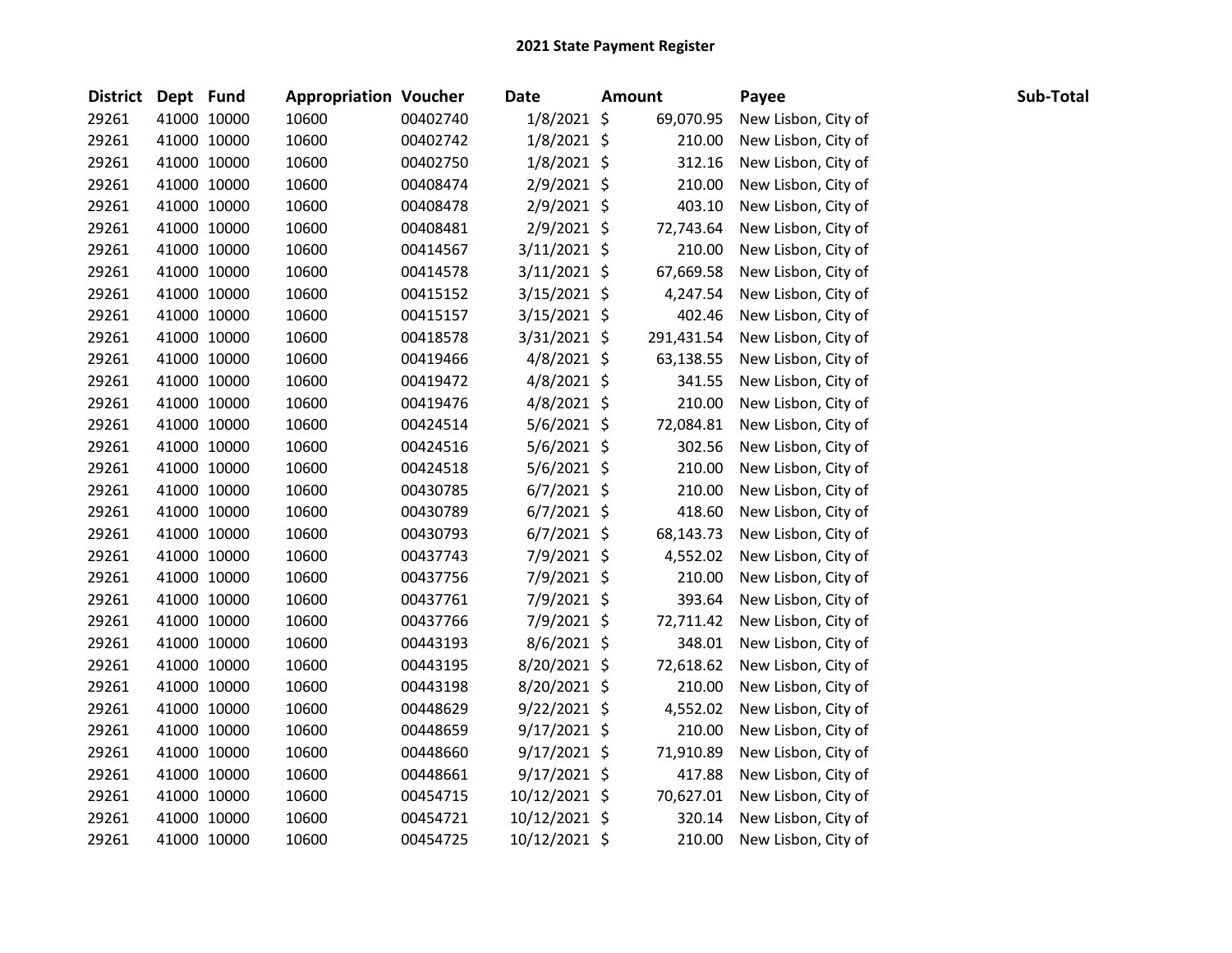| <b>District</b> | Dept Fund |                                                                                | <b>Appropriation Voucher</b> |              | <b>Date</b>    | <b>Amount</b> |           | Payee                          |           | Sub-Total  |  |
|-----------------|-----------|--------------------------------------------------------------------------------|------------------------------|--------------|----------------|---------------|-----------|--------------------------------|-----------|------------|--|
| 29261           |           | 41000 10000                                                                    | 10600                        | 00459039     | 10/27/2021 \$  |               | 4,582.02  | New Lisbon, City of            |           |            |  |
| 29261           |           | 41000 10000                                                                    | 10600                        | 00460414     | 11/4/2021 \$   |               | 64,624.55 | New Lisbon, City of            |           |            |  |
| 29261           |           | 41000 10000                                                                    | 10600                        | 00460416     | 11/12/2021 \$  |               | 210.00    | New Lisbon, City of            |           |            |  |
| 29261           |           | 41000 10000                                                                    | 10600                        | 00460417     | 11/4/2021 \$   |               | 333.29    | New Lisbon, City of            |           |            |  |
| 29261           |           | 41000 10000                                                                    | 10600                        | 00467320     | 12/10/2021 \$  |               | 210.00    | New Lisbon, City of            |           |            |  |
| 29261           |           | 41000 10000                                                                    | 10600                        | 00467322     | 12/10/2021 \$  |               | 384.09    | New Lisbon, City of            |           |            |  |
| 29261           |           | 41000 10000                                                                    | 10600                        | 00467324     | 12/10/2021 \$  |               | 72,345.89 | New Lisbon, City of            |           |            |  |
| 29261           |           | Department of Corrections - - Energy Costs, Energy-Related A Total             | \$                           | 1,153,952.26 |                |               |           |                                |           |            |  |
| 29261           |           | Department of Justice - - Officer training reimbursement                       |                              |              |                |               |           |                                |           |            |  |
| 29261           |           | 45500 10000                                                                    | 21400                        | 00105671     | 11/22/2021 \$  |               | 640.00    | New Lisbon, City of            |           |            |  |
| 29261           |           | \$<br>Department of Justice - - Officer training reimbursement Total<br>640.00 |                              |              |                |               |           |                                |           |            |  |
| 29261           |           | Department of Administration - - Hv Trans Ln Annual Impact Fee                 |                              |              |                |               |           |                                |           |            |  |
| 29261           |           | 50500 10000                                                                    | 17400                        | 00144493     | $5/3/2021$ \$  |               | 6,407.00  | New Lisbon, City of            |           |            |  |
| 29261           |           | Department of Administration - - Hv Trans Ln Annual Impact Fee Total           |                              |              |                |               |           |                                |           | 6,407.00   |  |
| 29261           |           | Department of Revenue - - Gifts And Grants                                     |                              |              |                |               |           |                                |           |            |  |
| 29261           |           | 56600 10000                                                                    | 12100                        | 00206869     | $6/25/2021$ \$ |               |           | 133,243.07 New Lisbon, City of |           |            |  |
| 29261           |           | Department of Revenue - - Gifts And Grants Total                               |                              |              |                |               |           |                                |           | 133,243.07 |  |
| 29261           |           | Department of Revenue - - Misc Revenue Holding Clearing                        |                              |              |                |               |           |                                |           |            |  |
| 29261           |           | 56600 10000                                                                    | 99500                        | 00190900     | $2/5/2021$ \$  |               | 155.25    | New Lisbon, City of            |           |            |  |
| 29261           |           | 56600 10000                                                                    | 99500                        | 00191993     | $2/22/2021$ \$ |               | 78.67     | New Lisbon, City of            |           |            |  |
| 29261           |           | 56600 10000                                                                    | 99500                        | 00192622     | $3/1/2021$ \$  |               | 368.31    | New Lisbon, City of            |           |            |  |
| 29261           |           | 56600 10000                                                                    | 99500                        | 00193498     | $3/5/2021$ \$  |               | 105.05    | New Lisbon, City of            |           |            |  |
| 29261           |           | 56600 10000                                                                    | 99500                        | 00194939     | $3/15/2021$ \$ |               | 416.66    | New Lisbon, City of            |           |            |  |
| 29261           |           | 56600 10000                                                                    | 99500                        | 00196461     | $3/29/2021$ \$ |               | 22.22     | New Lisbon, City of            |           |            |  |
| 29261           |           | 56600 10000                                                                    | 99500                        | 00197771     | $4/7/2021$ \$  |               | 265.59    | New Lisbon, City of            |           |            |  |
| 29261           |           | 56600 10000                                                                    | 99500                        | 00198412     | $4/12/2021$ \$ |               | 73.18     | New Lisbon, City of            |           |            |  |
| 29261           |           | 56600 10000                                                                    | 99500                        | 00201146     | $5/7/2021$ \$  |               | 8.06      | New Lisbon, City of            |           |            |  |
| 29261           |           | Department of Revenue - - Misc Revenue Holding Clearing Total                  |                              |              |                |               |           |                                |           | 1,492.99   |  |
| 29261           |           | Shared Revenue and Tax Relief - - Expenditure Restraint Program                |                              |              |                |               |           |                                |           |            |  |
| 29261           |           | 83500 10000                                                                    | 10100                        | 00081501     | 7/26/2021 \$   |               | 20,779.46 | New Lisbon, City of            |           |            |  |
| 29261           |           | \$<br>Shared Revenue and Tax Relief - - Expenditure Restraint Program Total    |                              |              |                |               |           |                                | 20,779.46 |            |  |
| 29261           |           | Shared Revenue and Tax Relief - - County And Municipal Aid                     |                              |              |                |               |           |                                |           |            |  |
| 29261           |           | 83500 10000                                                                    | 10500                        | 00081501     | 7/26/2021 \$   |               | 84,626.96 | New Lisbon, City of            |           |            |  |
| 29261           |           | 83500 10000                                                                    | 10500                        | 00088602     | 11/15/2021 \$  |               |           | 482,864.12 New Lisbon, City of |           |            |  |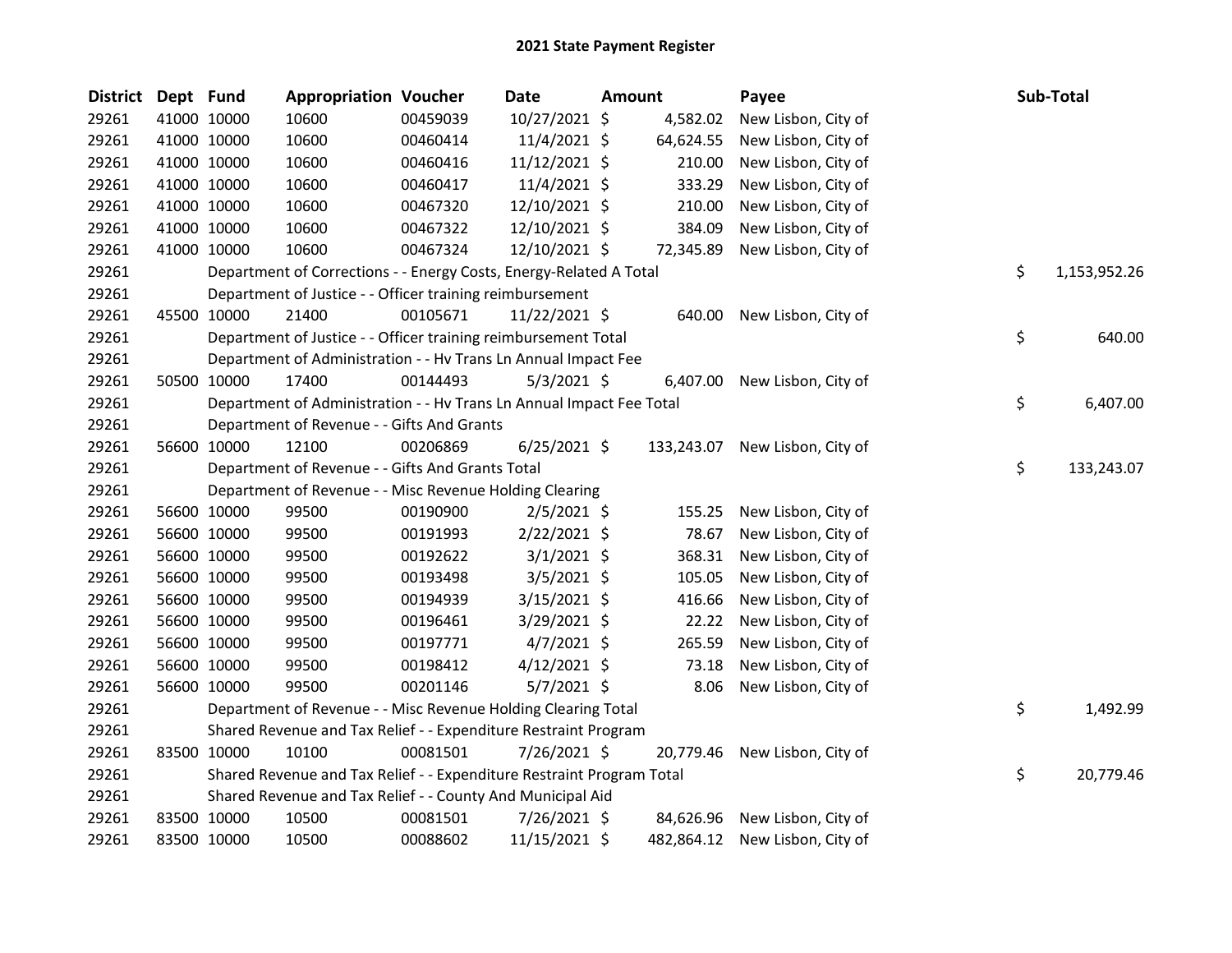| <b>District</b> | Dept Fund |                                                                               | <b>Appropriation Voucher</b>                                    |          | Date           | <b>Amount</b> |            | Payee               |    | Sub-Total |              |
|-----------------|-----------|-------------------------------------------------------------------------------|-----------------------------------------------------------------|----------|----------------|---------------|------------|---------------------|----|-----------|--------------|
| 29261           |           | Shared Revenue and Tax Relief - - County And Municipal Aid Total              |                                                                 |          |                |               |            |                     |    | \$        | 567,491.08   |
| 29261           |           | Shared Revenue and Tax Relief - - Exempt Computer Aid                         |                                                                 |          |                |               |            |                     |    |           |              |
| 29261           | 83500     | 10000                                                                         | 10900                                                           | 00084110 | $7/26/2021$ \$ |               | 2,334.17   | New Lisbon, City of |    |           |              |
| 29261           | 83500     | 10000                                                                         | 10900                                                           | 00085794 | 7/26/2021 \$   |               | 3,211.78   | New Lisbon, City of |    |           |              |
| 29261           |           |                                                                               | Shared Revenue and Tax Relief - - Exempt Computer Aid Total     |          |                |               |            |                     |    | \$        | 5,545.95     |
| 29261           |           |                                                                               | Shared Revenue and Tax Relief - - Utility Aid                   |          |                |               |            |                     |    |           |              |
| 29261           | 83500     | 10000                                                                         | 11000                                                           | 00088602 | 11/15/2021 \$  |               | 2,207.92   | New Lisbon, City of |    |           |              |
| 29261           |           |                                                                               | Shared Revenue and Tax Relief - - Utility Aid Total             |          |                |               |            |                     |    | \$        | 2,207.92     |
| 29261           |           | Shared Revenue and Tax Relief - - Personal Property Aid                       |                                                                 |          |                |               |            |                     |    |           |              |
| 29261           |           | 83500 10000                                                                   | 11100                                                           | 00077289 | $5/3/2021$ \$  |               | 593.53     | New Lisbon, City of |    |           |              |
| 29261           | 83500     | 10000                                                                         | 11100                                                           | 00078883 | $5/3/2021$ \$  |               | 18,270.13  | New Lisbon, City of |    |           |              |
| 29261           |           |                                                                               | Shared Revenue and Tax Relief - - Personal Property Aid Total   |          |                |               |            |                     |    | \$        | 18,863.66    |
| 29261           |           | Shared Revenue and Tax Relief - - State Aid; Video Service Provider Fee       |                                                                 |          |                |               |            |                     |    |           |              |
| 29261           | 83500     | 10000                                                                         | 11200                                                           | 00082978 | $7/26/2021$ \$ |               | 2,915.71   | New Lisbon, City of |    |           |              |
| 29261           |           | Shared Revenue and Tax Relief - - State Aid; Video Service Provider Fee Total |                                                                 |          |                |               |            |                     | \$ | 2,915.71  |              |
| 29261           |           | Shared Revenue and Tax Relief - - Payments For Municipal Svcs                 |                                                                 |          |                |               |            |                     |    |           |              |
| 29261           | 83500     | 10000                                                                         | 50100                                                           | 00073656 | $2/1/2021$ \$  |               | 162,549.71 | New Lisbon, City of |    |           |              |
| 29261           |           | Shared Revenue and Tax Relief - - Payments For Municipal Svcs Total           |                                                                 |          |                |               |            |                     |    | \$        | 162,549.71   |
| 29261           |           | Shared Revenue and Tax Relief - - Lottery & Gaming Credit                     |                                                                 |          |                |               |            |                     |    |           |              |
| 29261           | 83500     | 52100                                                                         | 36300                                                           | 00074233 | $3/22/2021$ \$ |               | 3,242.04   | New Lisbon, City of |    |           |              |
| 29261           |           |                                                                               | Shared Revenue and Tax Relief - - Lottery & Gaming Credit Total |          |                |               |            |                     |    | \$        | 3,242.04     |
| 29261 Total     |           |                                                                               |                                                                 |          |                |               |            |                     |    | \$        | 2,585,608.86 |